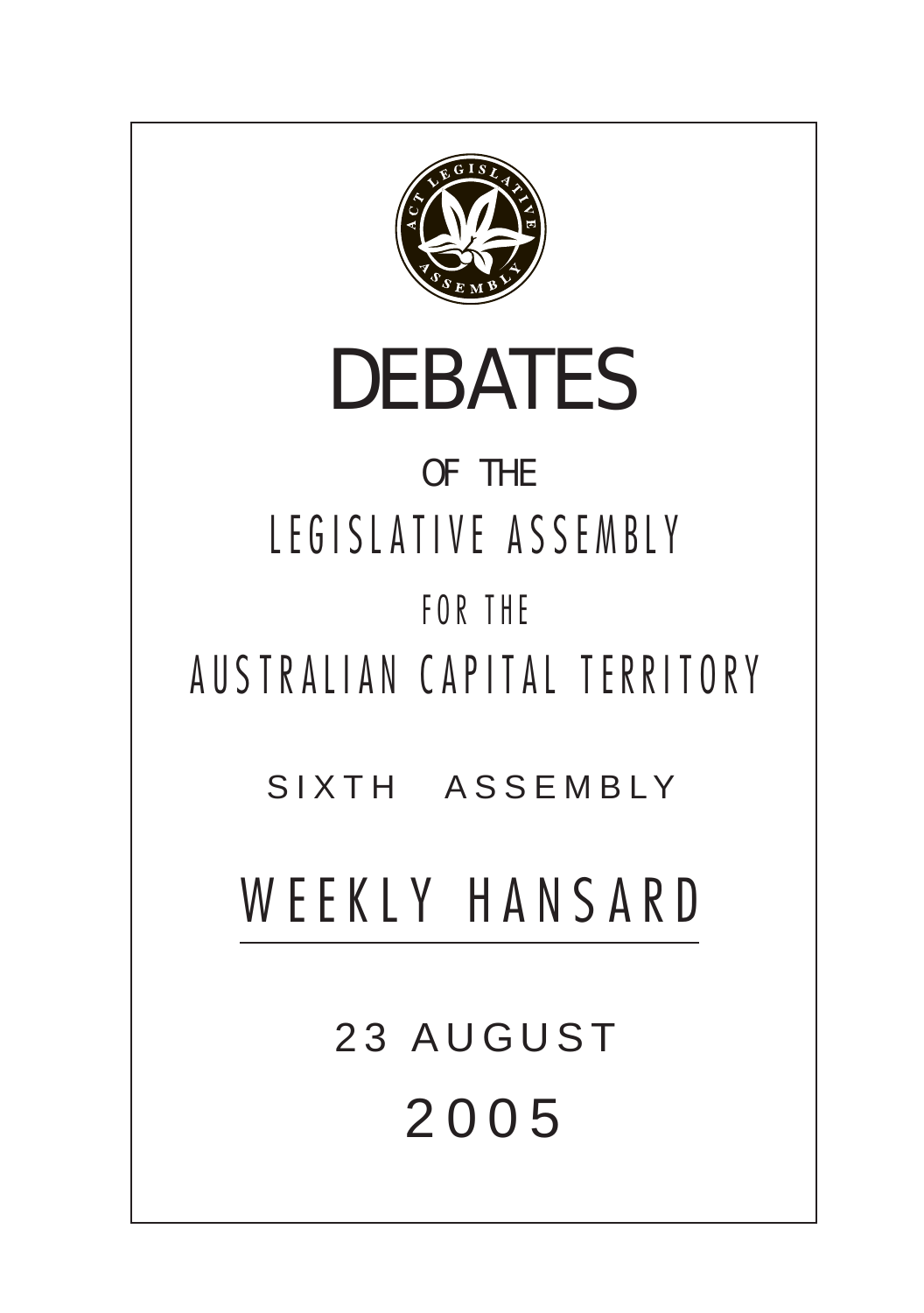# Tuesday, 23 August 2005

| Questions without notice:                                                           |
|-------------------------------------------------------------------------------------|
|                                                                                     |
|                                                                                     |
|                                                                                     |
|                                                                                     |
|                                                                                     |
|                                                                                     |
|                                                                                     |
|                                                                                     |
|                                                                                     |
|                                                                                     |
|                                                                                     |
|                                                                                     |
|                                                                                     |
|                                                                                     |
|                                                                                     |
|                                                                                     |
|                                                                                     |
|                                                                                     |
| Review of the safety of children in the care of the ACT and of ACT child protection |
|                                                                                     |
|                                                                                     |
|                                                                                     |
|                                                                                     |
|                                                                                     |
|                                                                                     |
|                                                                                     |
|                                                                                     |
| Human Rights Commission (Children and Young People Commissioner)                    |
|                                                                                     |
| Adjournment:                                                                        |
|                                                                                     |
|                                                                                     |
|                                                                                     |
|                                                                                     |
|                                                                                     |
|                                                                                     |
|                                                                                     |
|                                                                                     |
| Schedules of amendments:                                                            |
|                                                                                     |
|                                                                                     |
| Schedule 3: Human Rights Commission Legislation Amendment Bill 20053109             |
| Schedule 4: Human Rights Commission (Children and Young People                      |
|                                                                                     |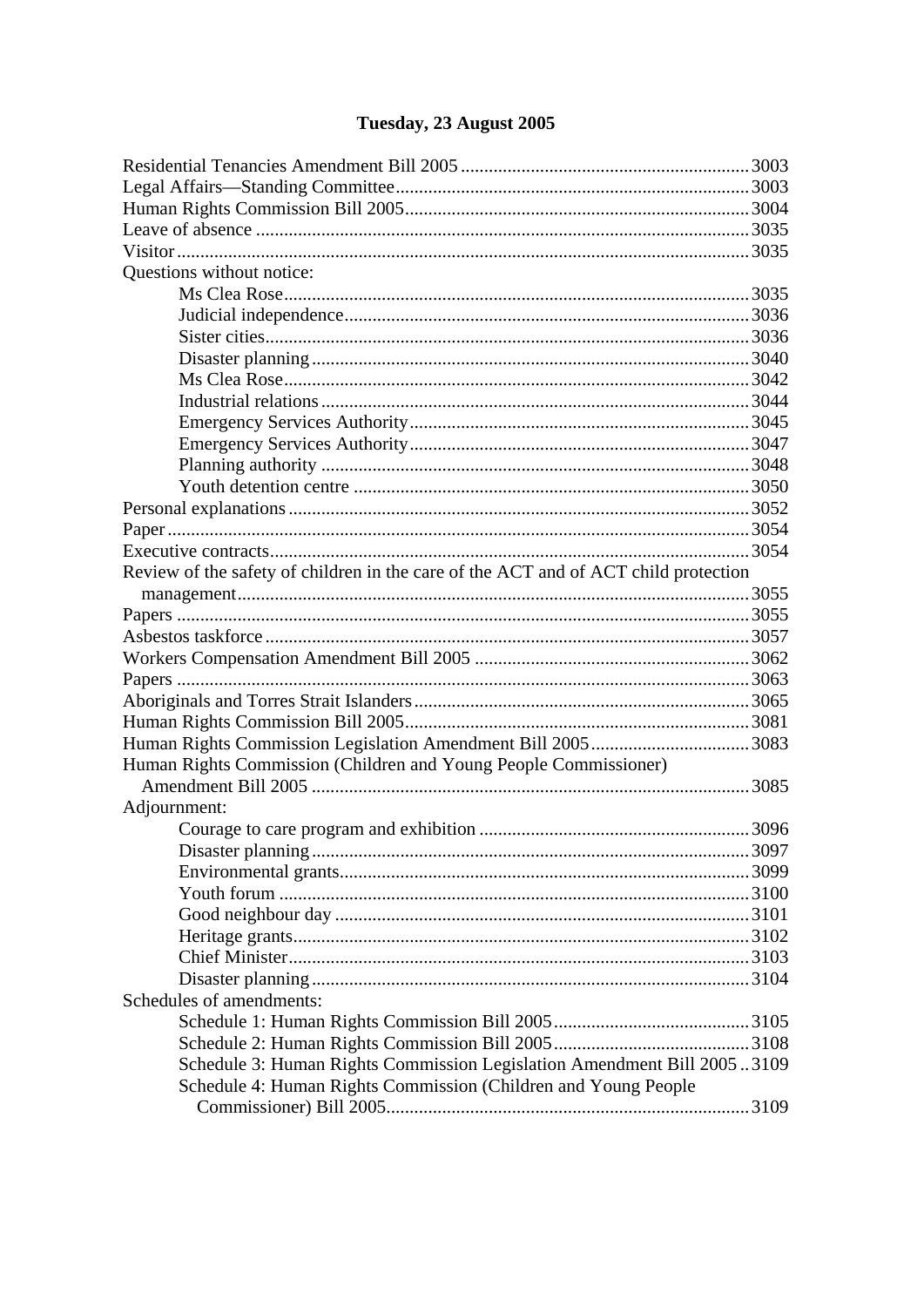# <span id="page-2-0"></span>**Tuesday, 23 August 2005**

**MR SPEAKER** (Mr Berry) took the chair at 10.30 am, made a formal recognition that the Assembly was meeting on the grounds of the traditional owners, and asked members to stand in silence and pray or reflect on their responsibilities to the people of the Australian Capital Territory.

## **Residential Tenancies Amendment Bill 2005**

**MR CORBELL** (Molonglo—Minister for Health and Minister for Planning) (10.31): I seek leave to move a motion concerning the Residential Tenancies Bill 2005.

Leave granted.

#### **MR CORBELL**: I move:

That this Assembly:

- (1) notes that Dr Foskey, on 18 August 2005, after the Assembly had debated and passed the Residential Tenancies Amendment Bill 2005, declared an interest in that she had a residential tenancy agreement with the ACT Commissioner for Housing; and
- (2) under subsection 15 (2) of the *Australian Capital Territory (Self-Government) Act 1988* (the Self-Government Act) decides that the participation of Dr Foskey in the debate on the Residential Tenancies Amendment Bill 2005 was a failure to comply with subsection 15 (1) of the Self-Government Act, but notes her participation was in the public interest.

This motion is important recognition that the Assembly is having due regard for the provisions of the self-government act. Clearly, the provisions of the act are more explicitly targeted at circumstances where members have a commercial relationship with the territory and potentially act in a way where there is a conflict of interest between their duty as a member and their interest in terms of a commercial relationship. However, in this instance, Dr Foskey does have a contractual relationship with the territory, albeit one which is to do with her tenancy of an ACT Housing property. The government's view is that this does not, in any way, constitute a serious issue, in that her participation was always in the public interest. It is to ensure that the Assembly acts in a way which is at all times cognisant of the obligations that we all have under the self-government act that the government moves this motion today. I commend the motion to members.

**MR STEFANIAK** (Ginninderra) (10.33): The opposition will support the motion.

Motion agreed to.

### **Legal Affairs—Standing Committee Scrutiny report 15**

**MR STEFANIAK** (Ginninderra): I present the following report: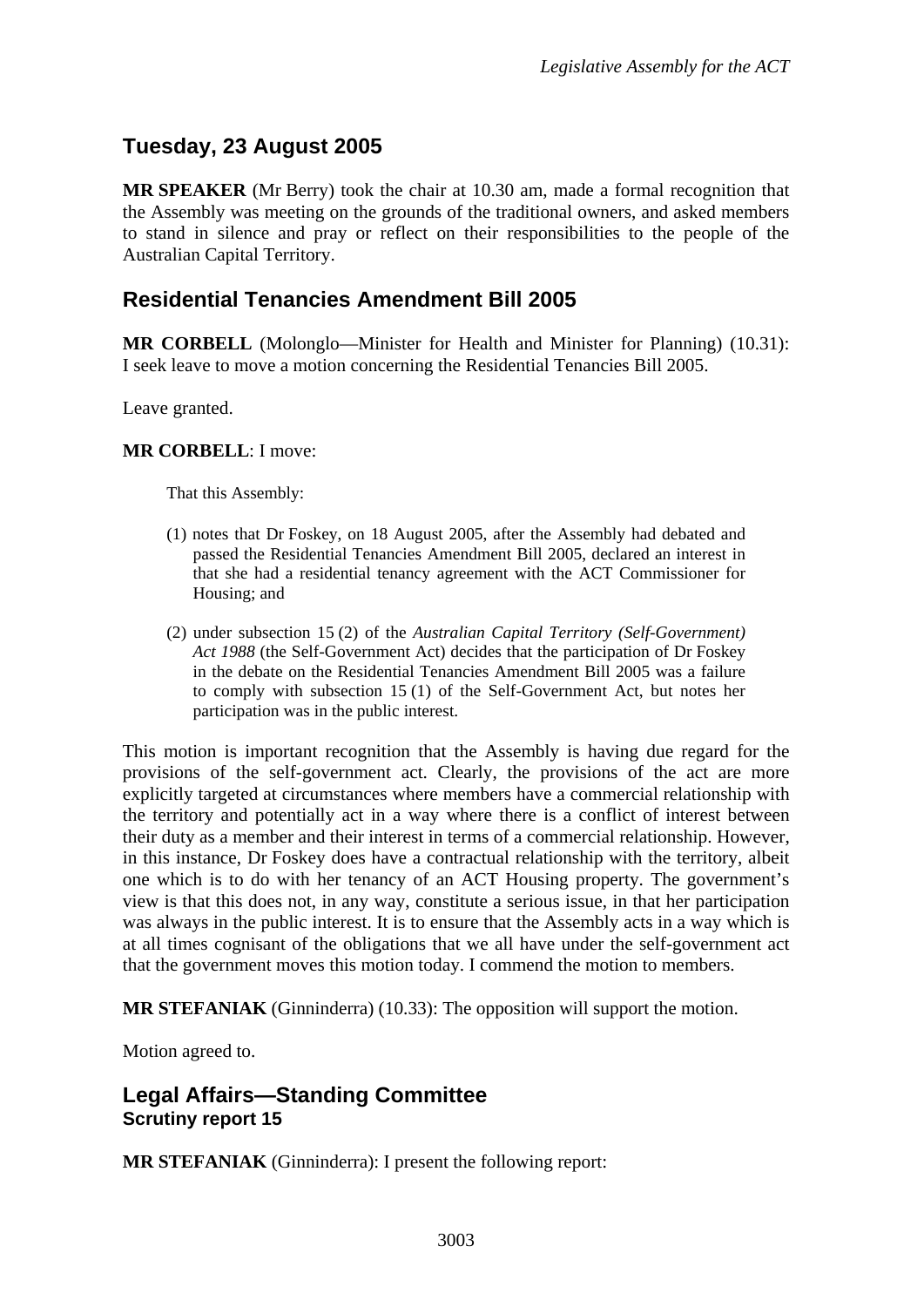<span id="page-3-0"></span>Legal Affairs—Standing Committee (performing the duties of a Scrutiny of Bills and Subordinate Legislation Committee)—Scrutiny Report 15, dated 22 August 2005, together with the relevant minutes of proceedings.

I seek leave to make a brief statement.

Leave granted.

**MR STEFANIAK**: Scrutiny report 15, which was circulated to members when the Assembly was not sitting, contains the committee's comments on two bills, 59 pieces of subordinate legislation and two government responses. I commend the report to the Assembly.

# **Human Rights Commission Bill 2005**

[Cognate bill: Human Rights Commission Legislation Amendment Bill 2005]

Debate resumed from 7 July 2005, on motion by **Mr Stanhope**:

That this bill be agreed to in principle.

**MR SPEAKER**: I understand it is the wish of the Assembly to debate this bill cognately with executive business order of the day No 2, Human Rights Commission Legislation Amendment Bill 2005. That being the case, I remind members that, in debating order of the day No 1, executive business, they may also address their remarks to order of the day No 2, executive business.

**MR STEFANIAK** (Ginninderra) (10.34): The opposition will not be supporting this bill. I can read and count up numbers, and obviously it is going to pass, but we have a couple of amendments that will hopefully make it better. The bill will establish a new statutory authority to provide the ACT community with—and these are the government's words, supposedly—"improved access to statutory oversight services". The government states that it is carrying out a commitment it made last year. The supposed purpose is to "consolidate the existing complaint bodies to ensure an optimum system for consumers and citizens and to allow flexibility in the use of resources". I will make a few comments in relation to that later. The government review noted that, "A series of small stand-alone agencies would not be able to undertake the challenging tasks expected of them." This new structure is meant to establish a more integrated approach to statutory oversight and service improvement.

The new human rights mega commission will incorporate the statutory oversight functions of the current office of the Community and Health Services Complaints Commission and the Human Rights Office. The creation of a new office accommodating all the functions of the various offices will supposedly enable the sharing of resources and expertise, as well as supposedly increasing consistency and improving coordination of statutory oversight functions. Again, it is to provide a single access point for people who want to access a range of complaints resolution, service improvement and community education facilities. That is the theory of it.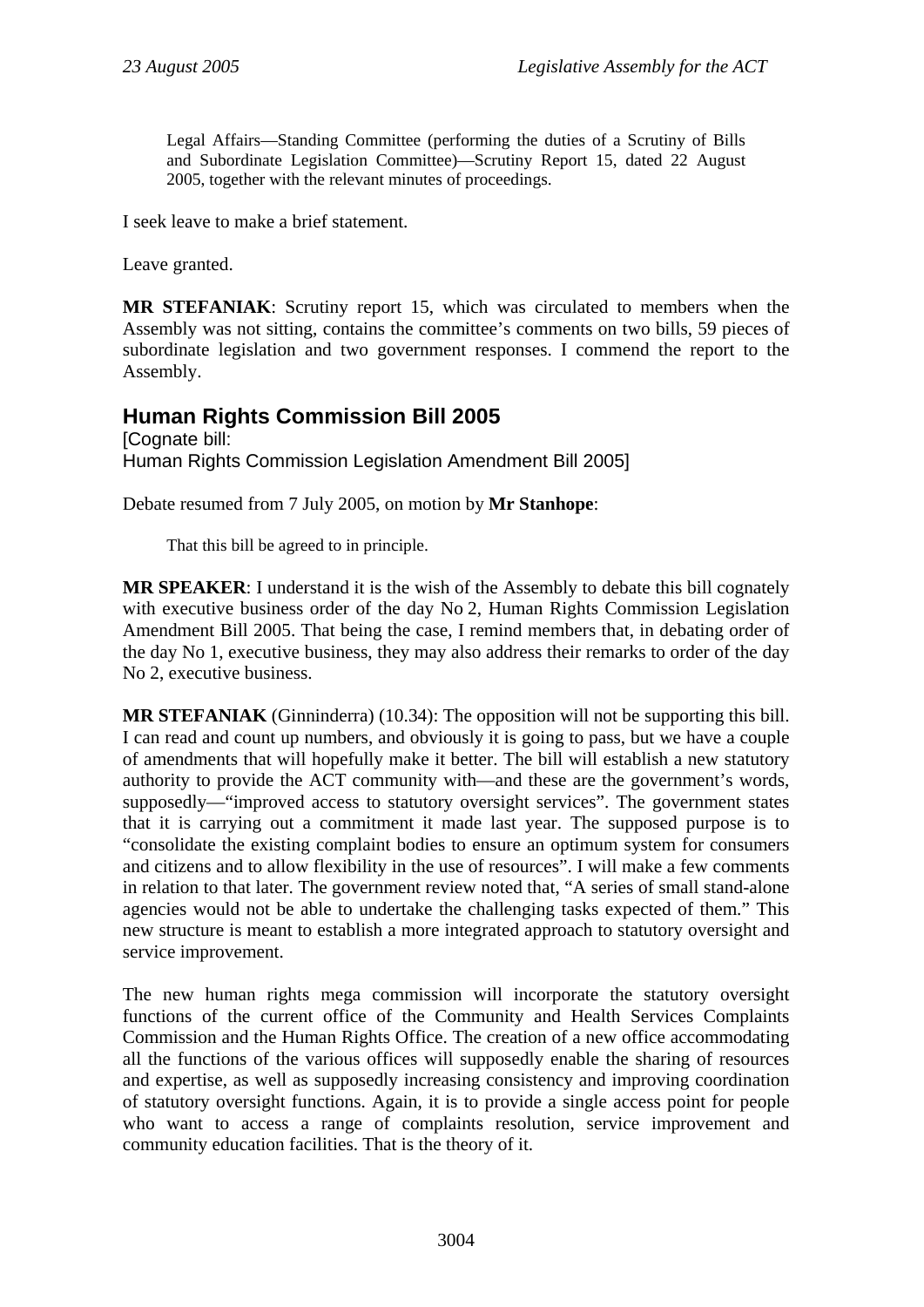The human rights commission has statutory functions that will allow it, supposedly, to provide a mechanism for the resolution of health, disability and community service complaints, to provide education to the ACT community on the human rights commission, review mechanisms and services and provide select information about the operation of the Human Rights Act and related legislation, publish information and provide a reporting process to the government on the resolution of health, disability and community service complaints, in addition to human rights and discrimination issues in the ACT.

The commission will comprise a president and commissioners who will, according to the government's approach here, in a collegiate fashion decide how best to carry out the functions of the commission. It is envisaged that the role of the president will be similar to that of the board of a company. The president will not investigate individual complaints. It is intended that commissioners will represent their commissions in their areas of expertise and retain their roles as specialists. There is some scepticism in the community and, indeed, by most people who will have some dealings with this new body. A colleague of mine from the public sector legal area stated that the view of the office he works in is that all this will mean is that there will be five more public servants driving home in executive cars provided by the government. Whether that is an unkind statement remains to be seen but obviously this new process is going to cost the territory a considerable amount of extra money.

The government has stated that the bill does not alter the way in which complaints will be dealt with, as the bill is based on existing legislation about complaints, but that the terms used are more modern, broader and more flexible. The government has also indicated that the human rights commission will have more powers to initiate its own investigations into matters that concern it. That is consistent with the Human Rights Act, but whether it is a good thing or not remains to be seen because it is indeed somewhat subjective. That may or may not be a problem. However, reports will be able to be made to entities and office holders that the commission thinks should receive them. That could either be quite positive or it could perhaps be shades of 1984. I note that the commission has initiated a report into Quamby. We were somewhat critical of the government in that regard. That may well have been a positive thing, but we wait to see what else it does.

We are concerned, as with most of the human rights legislation, about whether the average punter in Canberra is going to be any better off. This commission and the associated additions in the human rights area have led to an increase in the budget of about \$2.5 million or \$2.3 million—from \$5 million up to a bit over \$7 million. I am sure a lot of that will be spent in relation to this new mega commission and the various tasks it undertakes but I wonder whether it will help the punter in the ACT. Obviously there will be an extra workload as a result of this. I imagine that is why the government increased its budget from \$5 million to \$7 million. Will it generate any discernible benefits to the people of the ACT?

The human rights commission as it stands—the Human Rights Office—has already shown a propensity to investigate matters that it considers relevant. On occasions it has shown a bit of a propensity—and admittedly there are only about half a dozen matters which I know of directly because I have referred them without perhaps an optimum or desirable result—to not investigate matters that you would think would come under its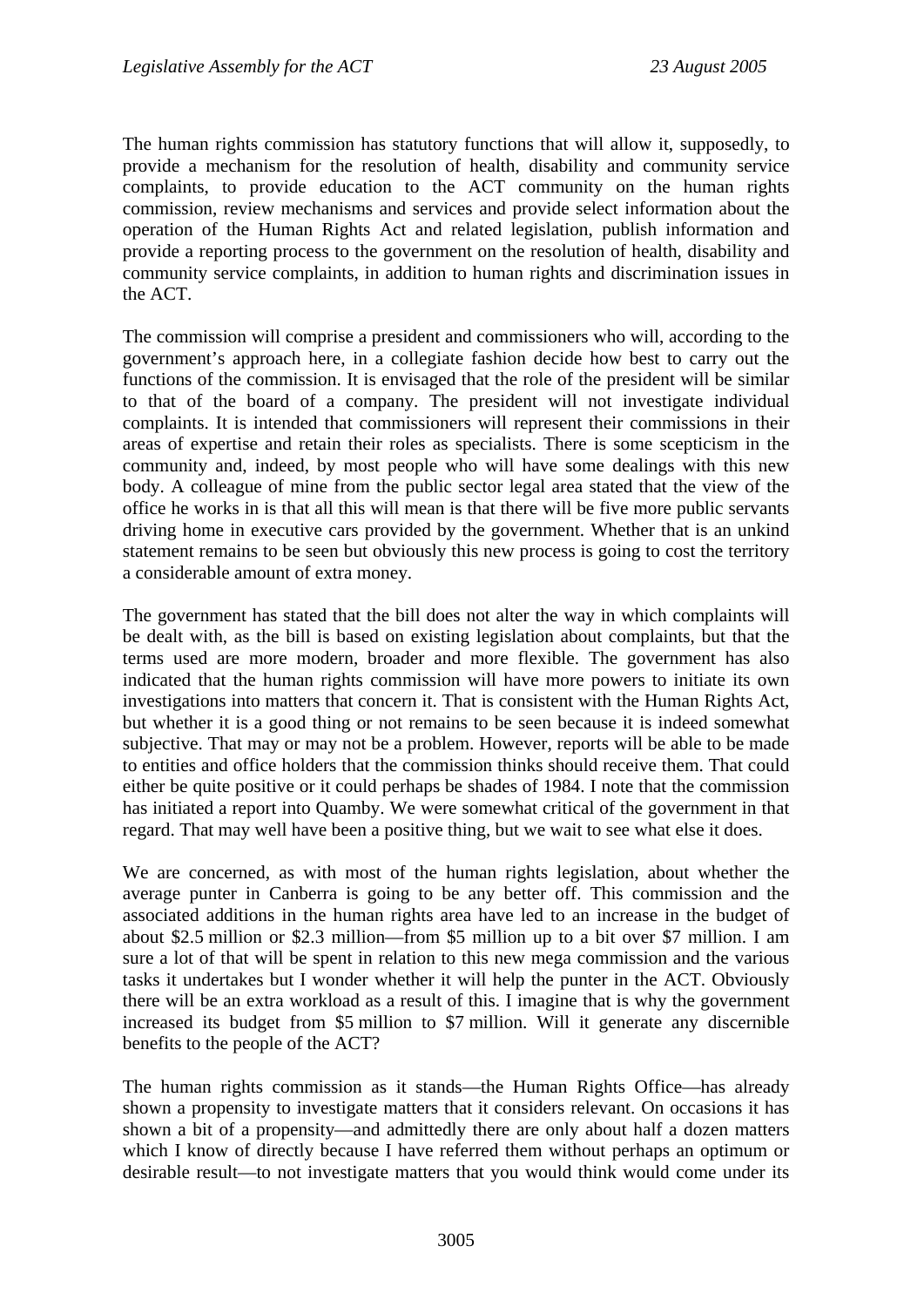purview and which are important to ordinary citizens. For some reason these matters are not investigated by the commission. Examples that come to mind are the right of club employees to gamble at the venue where they work in their own time, and the inability of the commission to resolve the problem of a citizen who could not get their help with incorrect traffic convictions on their record. That makes me fear that the average punter will probably not get much out of this.

In relation to the matter of Errol Good, he was quite happy to go public on it. He has no complaint with the politeness exhibited by the Human Rights Office. He said they were very polite; there were no dramas there but they were simply unable to do it because it was effectively government policy. I must correct what the Chief Minister said on radio about this. I think he said it was something scrutiny of bills would have picked up. It was a practice enhanced in a regulation that did not come to the scrutiny committee because we did not have the capacity to look at regulations at that stage. I just want to correct him there because it is not something the committee would pick up. Peter Bain, of course, is excellent at picking up all sorts of things. That surely would have been picked up if it had been in force. Stephen Argument now does that. We have him on board this year to look at regulations. I just correct the Chief Minister there.

Quite clearly that was a rights issue—the right of a member to go to a club in his own time. In the past he had been able to have a flutter, play the pokies and maybe have a go at the TAB, but he was precluded because of a change in government policy. Surely, given that that was an existing regulation and policy, you would think that would be something the Human Rights Office could investigate. They have a broad brief to investigate existing acts and indicate whether or not they are compatible with human rights. As I said, when it was drawn to their attention in, I think, early February by Mr Good they were very polite but for some reason they did not investigate the matter. I think that is something people expect them to do

The other example I gave was of someone who had incorrect traffic convictions on their record and Human Rights Office assistance was again asked for. They wrote a letter back saying he could take it up legally and that he needed to get legal advice and perhaps initiate action, which would have been costly. I also made representations to the Minister for Urban Services or the Road Transport Authority. They admitted there had been an error and expunged the incorrect convictions from that person's record. The Human Rights Office was not needed at all.

It concerns me that the average punter is not really going to get anything out of this and that the winners with this sort of legislation are perhaps the ideologues, the chattering classes, the people who think a Human Rights Act is a wonderful thing. We will wait to see whether the average punter gets much out of this. It is certainly costing us a lot more money. If the government were keen to improve these areas perhaps these individual agencies could receive a little bit more attention.

I do not think this mega commission is going to do anything. Again I think it goes back to the effectiveness of whether we need a human rights act or not. It has been in operation for 12 months. There have clearly been instances where ordinary, average people have not been assisted by it. It has been mentioned on a number of occasions in court. It has certainly been used on two or three occasions in relation to bail applications where, had it not been in effect, no doubt the person would not have got bail. I am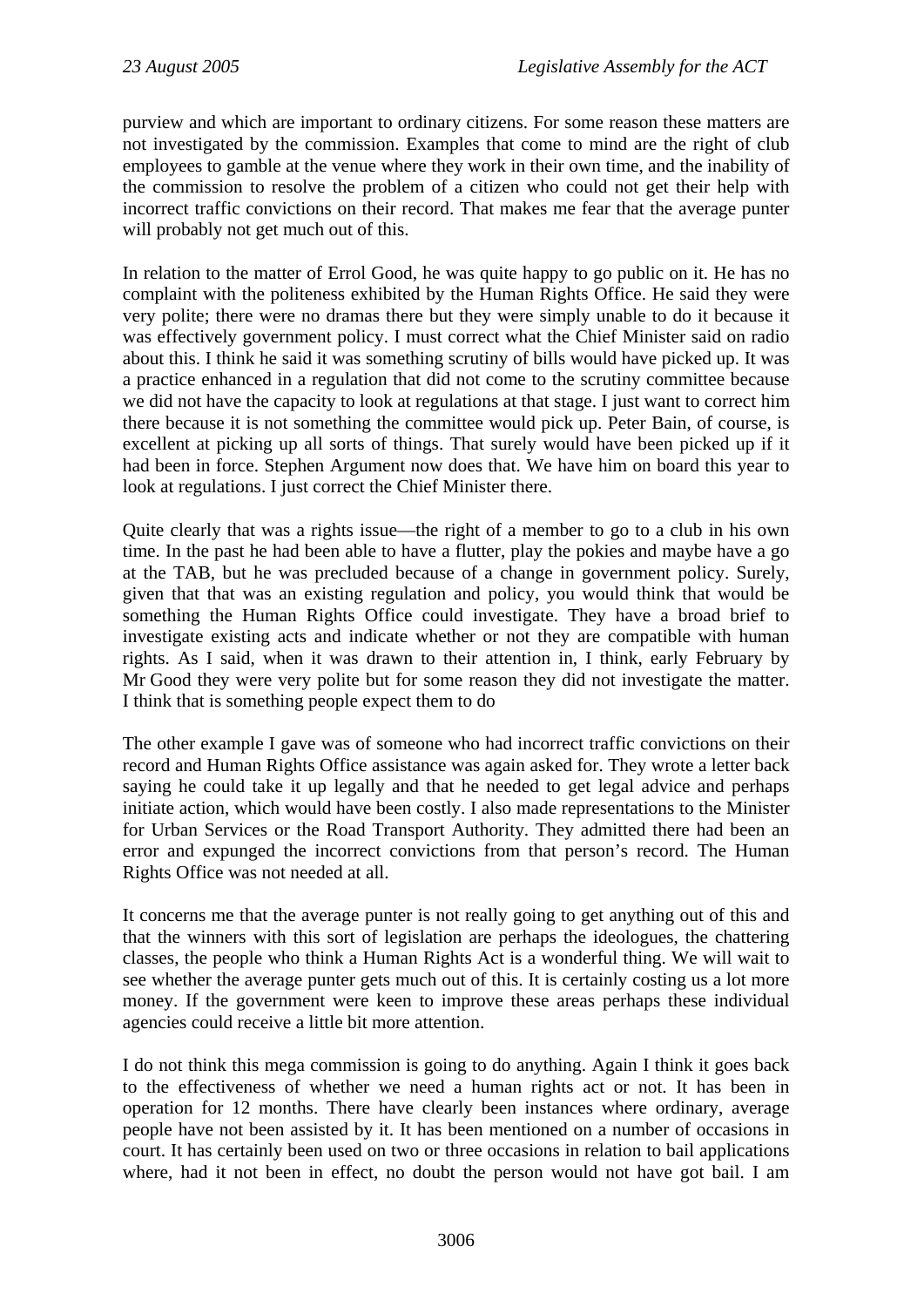certainly aware of one instance where there was a lot of angst among the victim's family and the prosecution, and indeed some people who were there to see how the act effectively got someone bail, against what most people involved in the matter felt should have occurred.

One of the big criticisms of human rights legislation by people such as Bob Carr and Peter Beattie is that it has a propensity to place an overemphasis on the rights of criminals, rather than on the rights of ordinary people, victims and the rest of society. One only has to look at the various provisions in our own act. It is not a big act but a lot of the provisions there relate to court procedures and place emphasis on the rights of accused people and people who are before the courts for various crimes. That is a real concern.

We have not yet seen a plethora of cases going to court because of this legislation. It is early days yet but that is another concern. One of the big concerns expressed by the New South Wales committee of parliament that looked at whether they should have a human rights act was that it transfers from an elected parliament the things that a parliament should do and puts the decision on an unelected judiciary. As former Premier Carr has said on numerous occasions, when you give one group rights, invariably you are affecting the rights of other groups. That is a very real problem.

I think an act such as the Human Rights Act may well be fine—I can see why the Americans did it in the 18th century—in some other countries. But in a country and a territory where we have a very sophisticated system of justice—and I use "justice" in the broad general term; justice to the whole community through our conventions, our ever-changing ordinary acts of parliament, which have many rights in them; and indeed our civil law, and the evolution of law through the courts—it is something we tinker with at our peril. I certainly have seen no great discernible benefit for the people of the ACT as a result of this Human Rights Act, and nor has the Liberal Party.

There are a couple of worrying issues developing as to just how the act is operating in practice. I do not think these particular suites of legislation are going to help one jot. However, they will be going through; we acknowledge that. We have been approached by a number of groups with suggestions to improve these acts. I am concerned in relation to several of these acts truncating, affecting or taking away from the role of the ombudsman. That is also something that has concerned a number of groups. The Leader of the Opposition and I saw the AMA. They had big concerns about that because they wanted the ombudsman to be available. The ombudsman is a traditional, cheap means for people to seek investigation and resolution of a problem caused by government and government agencies, rather than facing the expense of having to go through a court process. In perhaps limiting the role of the ombudsman, as this suite of bills does to an extent, I think there are some very real problems. Basically, those are my comments on the Human Rights Commission Bill.

The Human Rights Commission Legislation Amendment Bill, which is here for cognate debate, contains the necessary consequential amendments to allow the human rights commission, established by the Human Rights Commission Bill, to operate. It makes changes to the Discrimination Act, the Health Professionals Act, the Human Rights Act, the Heath Records (Privacy and Access) Act and the Community and Health Services Complaints Act accordingly. Minor changes are made to other legislation to include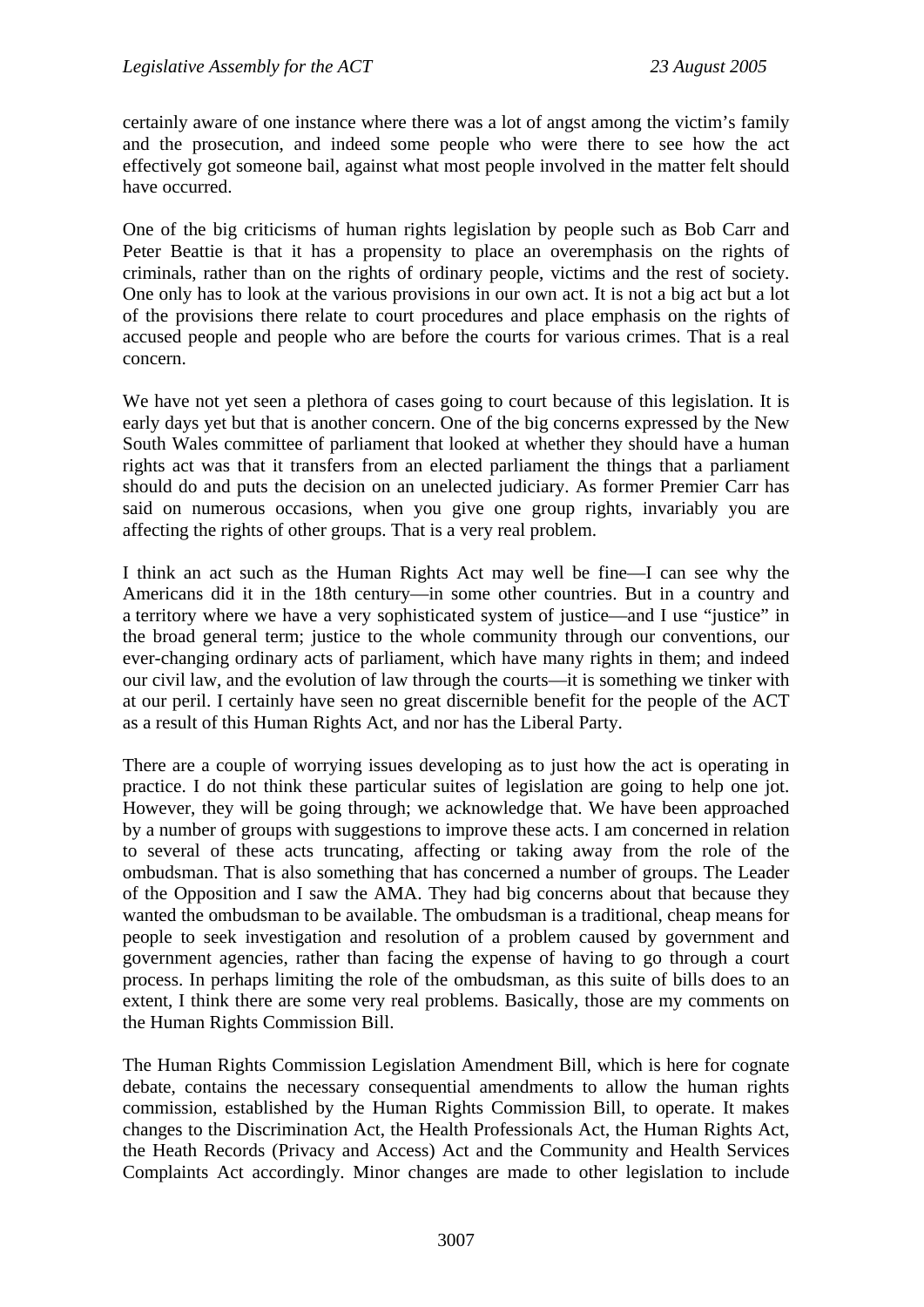references to the new human rights commission and to change references to the Community and Health Services Complaints Commissioner to the health services commissioner.

This bill does not alter any rights created by any other act, nor does it change the way in which boards that help regulate certain health professionals under the act work together. It provides transitional provisions to ensure that complaints already being considered are taken over by the new commission and that existing rights to make complaints are not lost. Accordingly it is a consequential bill to the main bill and, of course, it flows from that main bill. The opposition will be opposing this bill, just as we oppose the government's perceived need for a human rights act in the ACT. We do not think it is necessary. Nothing that has happened in the past 13 or 14 months has indicated that it is, overall, in the sum total of things, a plus for ordinary people in the ACT.

**DR FOSKEY** (Molonglo) (10.48): The ACT Greens support the establishment of a human rights commission. We believe it is sensible to co-locate the commissioners who share responsibility for upholding human rights and responding to complaints regarding human services. There are a number of benefits, including the opportunity to establish shared administrative functions, undertake joint work on areas of cross-sector importance and identify systemic issues across government and non-government service sectors. We therefore support the broad intention behind this bill. Having said that, we believe it is important to get the legislation right and to ensure that the commission has the support and confidence of the community from the beginning.

In response to Mr Stefaniak's speech on the bill, the Greens are not only concerned with the "ordinary punter" as he puts it, but also for the people who are overlooked and who need the protection of the human rights commission, those who are often unable to speak for themselves. All our amendments are geared towards strengthening the ability of the human rights commission and its commissioners to respond to the needs of these people.

There have been a number of suggestions for improving the legislation from community groups including, but not limited to, ACTCOSS, Welfare Rights and Legal Service and the Women's Legal Centre, as well as individuals who have extensive experience working with people who use such services as health, disability and services for young people, particularly vulnerable groups who are most at risk of discrimination and breaches against their human rights. Those with firsthand experience with the complaints mechanism currently in place are in a good position to anticipate the impact of the changes proposed by the bill.

The ACT Greens agree with those community groups and individuals who have argued that the bill goes too far in transferring responsibilities and decision-making from individual commissioners to the commission. Individual commissioners will lose considerable autonomy, which may compromise their capacity to set priorities or make decisions regarding commission-initiated investigations and provide reports to government. These decisions will be made by the commission as a whole, with the casting vote belonging to the president. Given the power vested in the president, it is of concern that the role is currently ambiguous. What is not clear is the skills and qualifications they will have, and whether the emphasis will be on leadership, administration or experience of individual commissioners across their key areas of responsibility.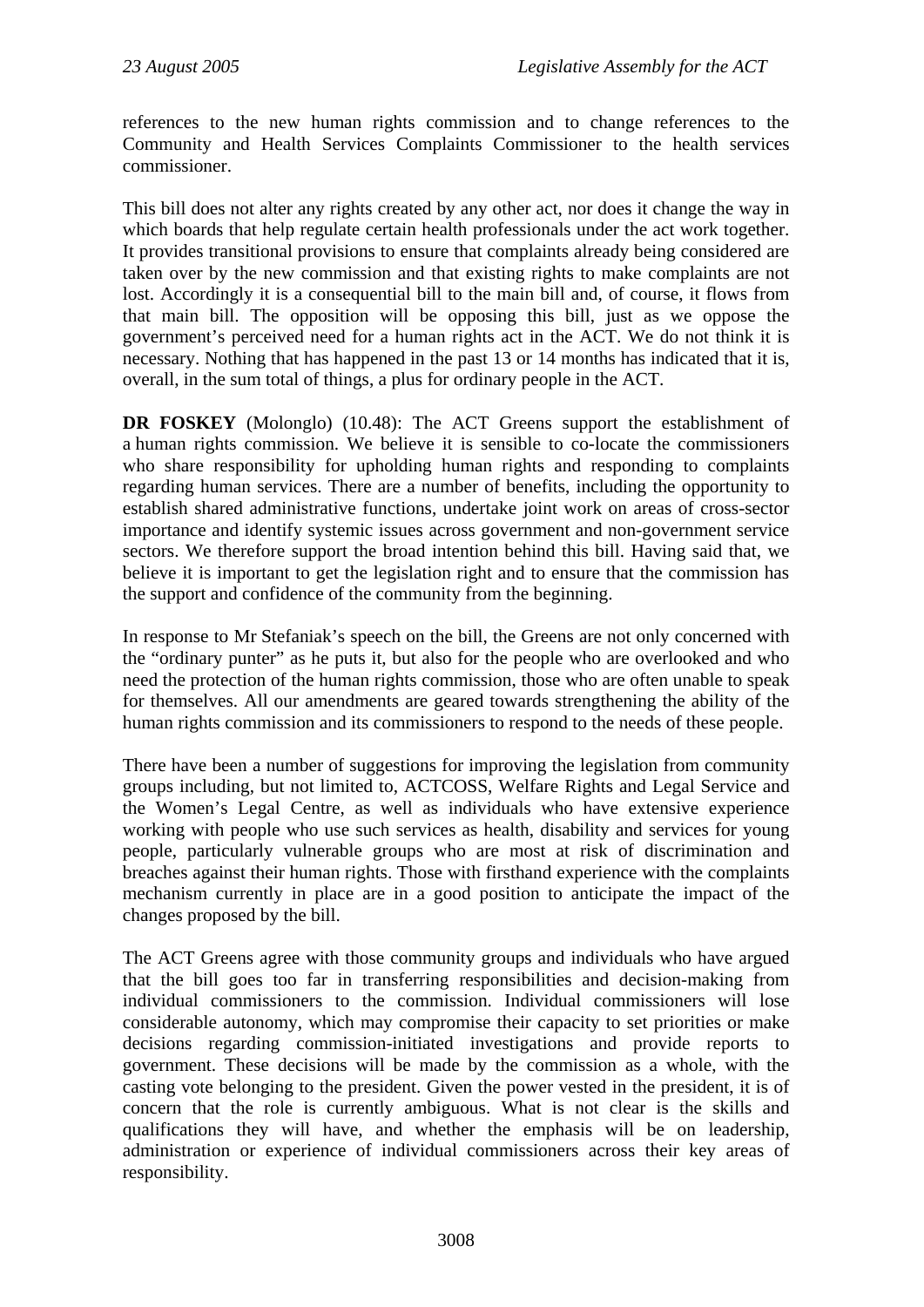I question whether it is appropriate to give this position the authority to choose between competing priorities across disability services, children's services, health services and services for older people. There is a risk that problems may arise in relation to the distribution of resources and agreement on priorities. Such problems could result in substantial delays in decision making and could lead to conflict that might jeopardise the work of individual commissioners. It is our view that the individual commissioners should retain responsibility for their respective areas of work, and we will be moving a number of amendments to achieve this.

The ACT Greens also believe that the functions of the commission and the individual commissioners as described in clause 6 of the bill are too narrow, focused primarily on responding to complaints and examining issues related to service provision. While these functions are fundamental and essential, there is scope for the commission to do more. I believe the commission's functions should also include promoting citizens' rights and examining issues facing groups of people in their role as citizens rather than service users.

A relatively small proportion of people use formal support services. According to the Australian Bureau of Statistics survey of disability, ageing and carers, 79 per cent of people with a disability who need regular assistance receive help from relatives and friends, while just 53 per cent use formal services such as home care. The Australian government department of health reports that only 20 per cent of people aged 70 years and over use government-funded care services. Government and community services provided to children and young people are just one component of their experience. They will also be influenced by factors such as community attitudes and opportunities to participate in democratic processes.

There are often issues beyond the context of service delivery that impact broadly on the human rights of an affected population. For example, the children and young people's commissioner in New South Wales recently undertook a broad investigation into the involvement of children and young people in daily work, finding that over half of those in years 7 to 10 work and that, while most enjoy working and its financial, social and personal benefits, there are also serious issues in relation to the number that have been injured and verbally or physically harassed.

I have heard anecdotal evidence that similar concerns exist in the ACT, so we would like to see the ACT human rights commission given statutory authority to undertake comparable work in areas of public importance wherever issues might arise. The bill as currently drafted does not preclude such activity, but neither does it provide an adequate platform. We have circulated a number of amendments to insert an additional function for the commission in clause 6. This additional function articulates a role for the commission in promoting human rights in the community, identifying and examining issues that affect the human rights and welfare of vulnerable groups in the community, and making recommendations to government and non-government agencies on legislation, policies, practices and services that affect vulnerable groups in the community. Related amendments insert comparable functions into the role of each individual commissioner.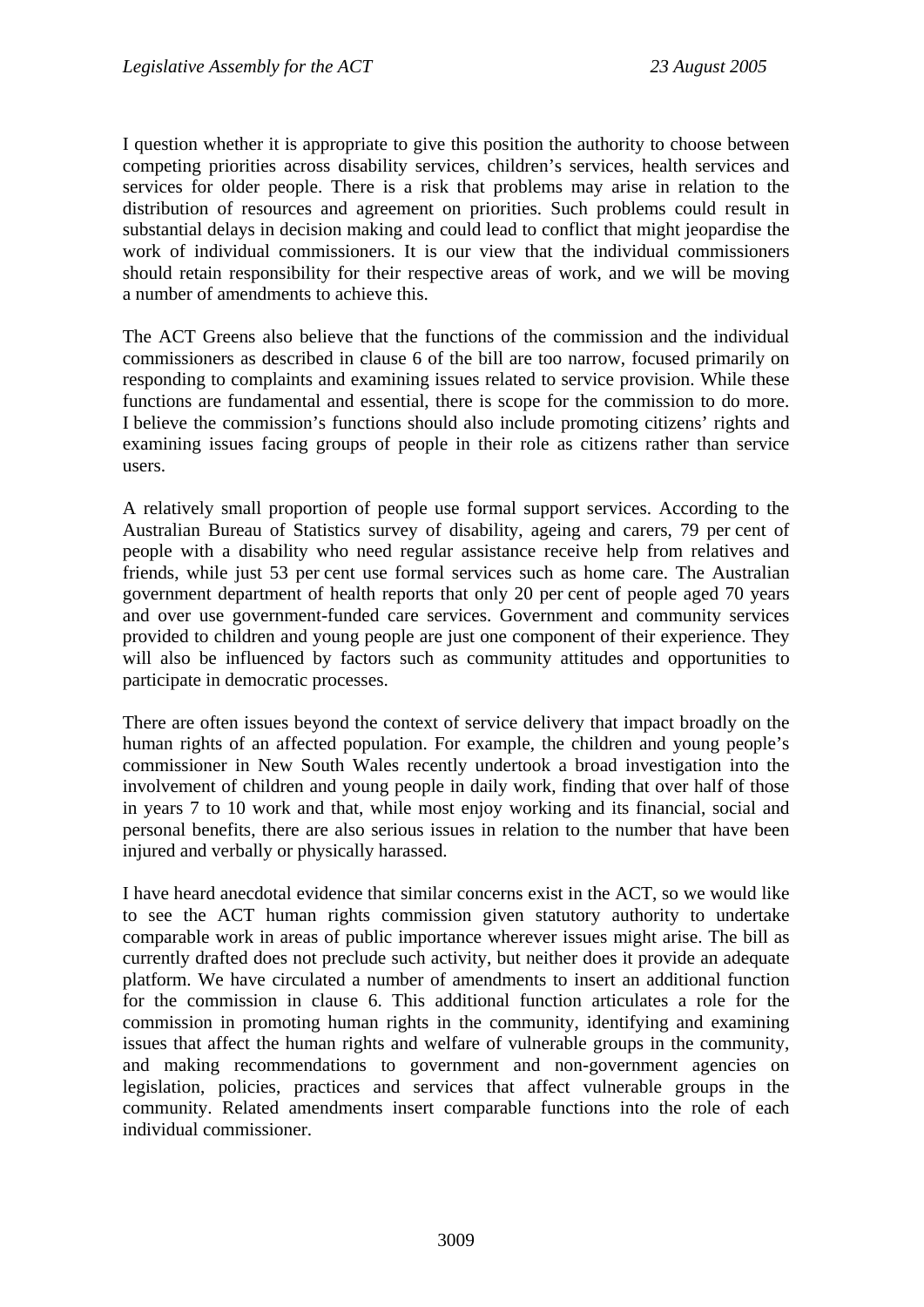Another aspect of the current bill that we would like to improve is the inclusion of a clear timeframe for the initial consideration of a complaint. The bill as it stands removes the current 60-day timeframe for determining whether a discrimination complaint will be dealt with by the discrimination commissioner, despite the fact that this has been identified as a particular strength of the discrimination complaints system. Avoiding clear time limits leaves commissioners with no clear parameters for determining performance and establishing resource levels. We believe that the proposed requirement in clause 45 that the commission handle complaints promptly and efficiently would be strengthened by a timeframe for the initial part of the process. It is important to be clear that we are not talking about a timeframe for resolving a complaint, we are only talking about a timeframe for determining whether a complaint will be investigated or considered by a commissioner and which commissioner will handle the matter.

There are many reasons why it is a benefit to individuals making complaints to have a clear timeframe in which to receive a preliminary decision from the commission regarding whether a complaint will be investigated or not. I will have more to say about this in the detail stage of the debate, when I will be moving an amendment to include a time limit of 90 days for determining whether a complaint is to be investigated or considered by the commission or declined. This allows up to 30 days for the complaint to be allocated to an individual commissioner and another 60 days for the commissioner to undertake preliminary consideration of the matter and determine whether the complaint warrants consideration. This is a maximum timeframe—there is nothing to preclude the commission from setting shorter targets—but it ensures that individuals have a clear decision about the status of their complaint no longer than three months after putting their complaint in writing.

There are a number of other issues to be considered in the establishment of the human rights commission. The bill changes the term "investigate complaints" to "consider complaints", which may be misunderstood to be a passive assessment by the commissioner rather than the active gathering of evidence and seeking of responses from the parties involved. Alternatively, consideration may be seen to have quasi-judicial overtones implying that commissioners will consider the evidence and make some determination. A further concern is that, as a new term, the use of "consider" may introduce legal uncertainty about how decisions of the commission are interpreted by a court or tribunal.

The ACT Greens would prefer to see the term "investigate" retained or the commonwealth term "inquire into" adopted. However, because this would require close to 100 individual amendments we will not be attempting to change the bill in this regard. Instead we urge the government to monitor and evaluate the impact of the change of terminology and to make a commitment to respond appropriately to any problems that arise.

Another concern raised by experts working with vulnerable groups is the entitlement to reasonable assistance from the commission to put a complaint in writing contained in clause 44. While it is important that complainants receive assistance to formulate their complaint in terms appropriate to the relevant act, there is an argument that the commission is not in an appropriate position to provide this advice as it may result in the inability, whether perceived or actual, of commission staff to deal with complaints in an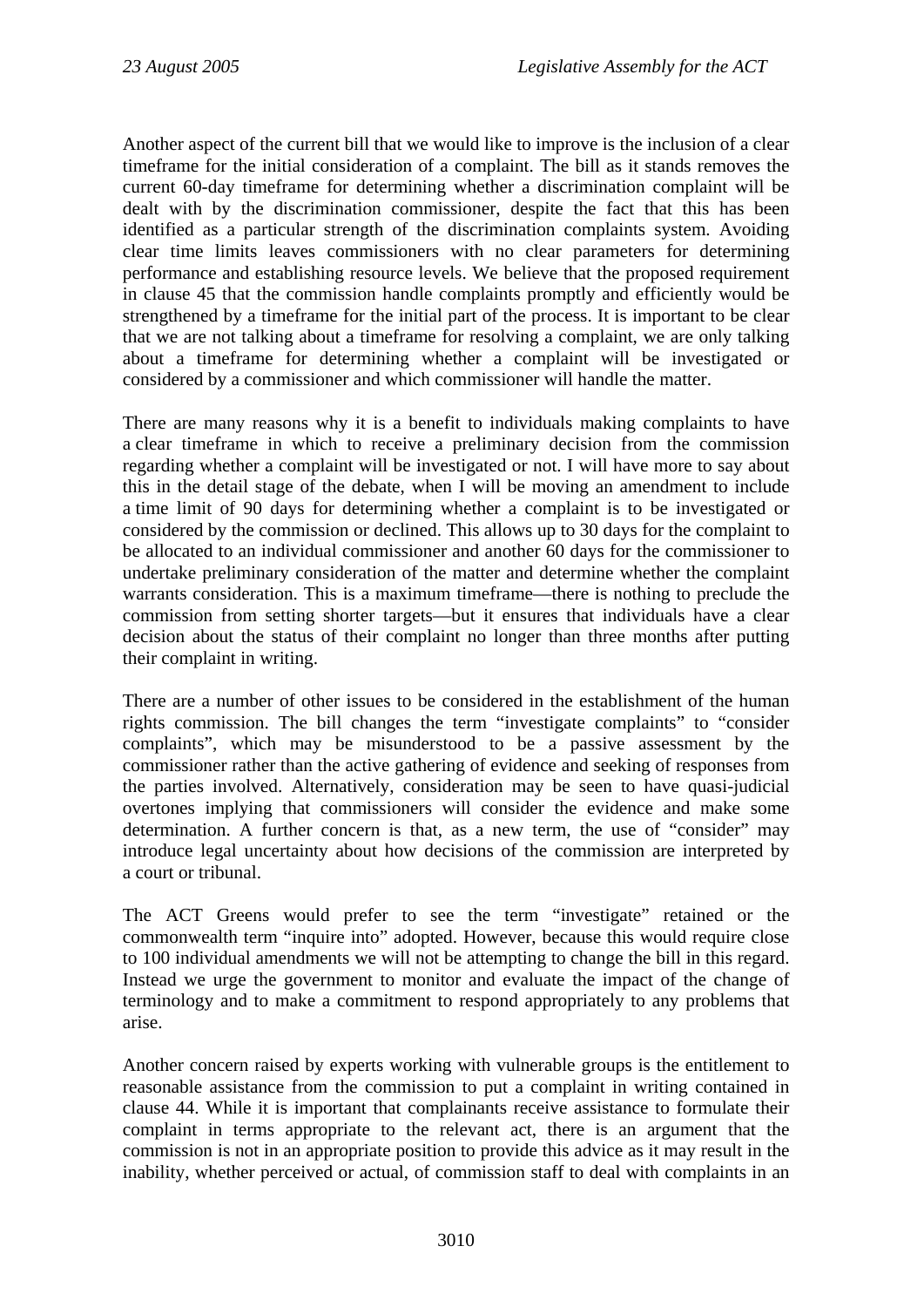impartial manner. I urge the government to consider this in more detail and perhaps facilitate the development of a memorandum of understanding between the commission and community-based services that would allow independent assistance to be provided. Those working specifically in the area of discrimination law have raised a number of more specific issues relating to how matters proceed to the discrimination tribunal. I urge the government to examine these issues closely and to take appropriate steps to protect the integrity of the discrimination complaints process within the broader regime.

We circulated our amendments some time back to both Labor and Liberal members of the Assembly. I am very disappointed that the Liberal opposition has not only not got back to us as to their attitude to our amendments but also they have only just circulated some amendments which we have not had time to consider. I do not believe those amendments will be given the consideration they are no doubt due by any member of the Assembly, because we have not had time to look at them and talk with the movers about them. In making that comment, I look forward to speaking to the amendments very soon.

**MR STANHOPE** (Ginninderra—Chief Minister, Attorney-General, Minister for the Environment and Minister for Arts, Heritage and Indigenous Affairs) (11.02), in reply: I will close the debate. Last year the government made clear its commitment to establish a unified statutory oversight body to improve efficiency and accessibility of services. This bill that we are discussing today carries out that commitment.

The government arrived at a decision to create this new commission after very careful consideration. This policy was developed in response to a number of reviews over several years in which considerable consultation was undertaken with community and stakeholder groups. The government position paper; *The right system for rights protection*, which I released in August 2004, in response to the report of the review of the statutory oversight and community advocacy agencies conducted by the Foundation for Effective Markets and Governance (FEMAG), set out the policies we had developed as a result of the work done in that review. The FEMAG review report confirmed the need identified in the Reid review of ACT Health to consolidate the existing complaint bodies to ensure an optimum system for consumers and citizens and to allow flexibility in the use of resources.

While some people have expressed concern about the changes the bill will make to the statutory oversight process in a number of areas, I believe that much of that concern is due simply to the uncertainty that change of any kind brings. We know from the reports of FEMAG and the Reid review, as well as earlier inquiries, that the statutory oversight system in the ACT to date has been far from perfect, despite the exemplary service and hard work by many individual officeholders. In particular, I think we need to respond to the comment in the Reid report, endorsed in the FEMAG report, that in the ACT small, standalone, oversight agencies cannot hope to achieve all that is expected of them.

The new structure established by this bill will create an integrated approach to statutory oversight and services improvement. They will be more streamlined and accessible than currently. It will provide administrative support for a series of specialist commissioners who will be enabled and encouraged to work together to provide an integrated statutory oversight facility.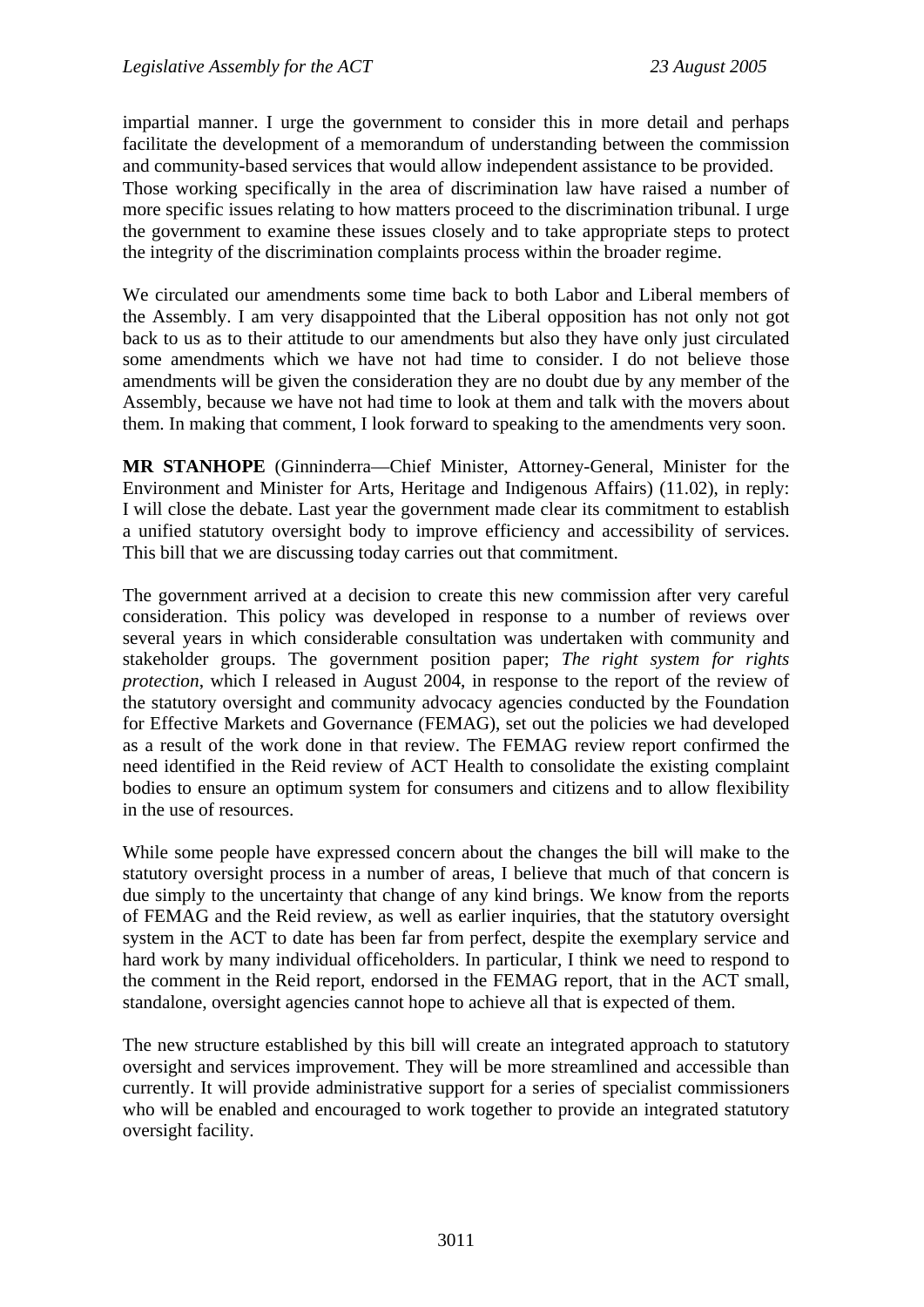The new human rights commission will accommodate the functions of the existing Human Rights and Discrimination Commissioner and the Health Services Complaints Commissioner to enable the sharing of resources and expertise as well as increasing consistency and improving coordination of oversight functions. In addition, a new disability and community services commissioner will be appointed to give specialist assistance on disability issues, meeting a long-term commitment by the government.

Other specialist commissioners, such as the children and young people commissioner, created under another bill debated today in the Assembly, can be easily included in the human rights commission as necessary. This will avoid the additional costs connected with the establishment of new, standalone, statutory oversight functions, providing the community with specialist statutory oversight facilities in a cost-effective way.

I am aware that the opposition does not support the establishment of the human rights commission. Mr Stefaniak has publicly criticised the government for allocating money to the new commission in this year's budget and went to this issue again in his speech today. We have allocated the money because we have listened to the reports of the people we appointed to inquire into our statutory oversight system, and then we made a commitment to take the necessary action to give Canberrans a better service. In fact, the money is better spent in setting up a new commission than on the duplication of resources that would be involved in establishing separate offices for individual, specialist, statutory oversight agencies, as Mr Stefaniak says he would prefer.

I will continue to differ with the opposition on this, because I believe that we, as a community, do need to provide means by which people who are vulnerable or disadvantaged can bring their concerns to the attention of service providers and policy makers. We do need to make sure that service providers and service users are aware that respect and equality of treatment are vital and that support is there to develop those values in our community.

The money spent on the human rights commission will be well spent because it will provide an integrated service improvement and complaints-handling service that will deal with a broad range of issues that can arise for people wanting to be treated fairly and given a fair go. The human rights commission will provide a single access point for people who need help and will give them access to a range of complaints resolution, service improvement and community education facilities.

Some doubt has also been expressed about the ability of a single body like the human rights commission to effectively deal with the different types of issues arising out of its combination of functions. In response, I would point to existing ACT agencies that have shown that it is possible to cover diverse areas of responsibility within one office.

A good example is the Office of Fair Trading, which administers a wide range of legislation covering subjects as varied as brothels, credit services, X-rated films, travel agents, trade measurement and security services. It provides single, shop-front access to members of the community who need advice or assistance, as well as complaints handling and public education across this diverse range of subjects.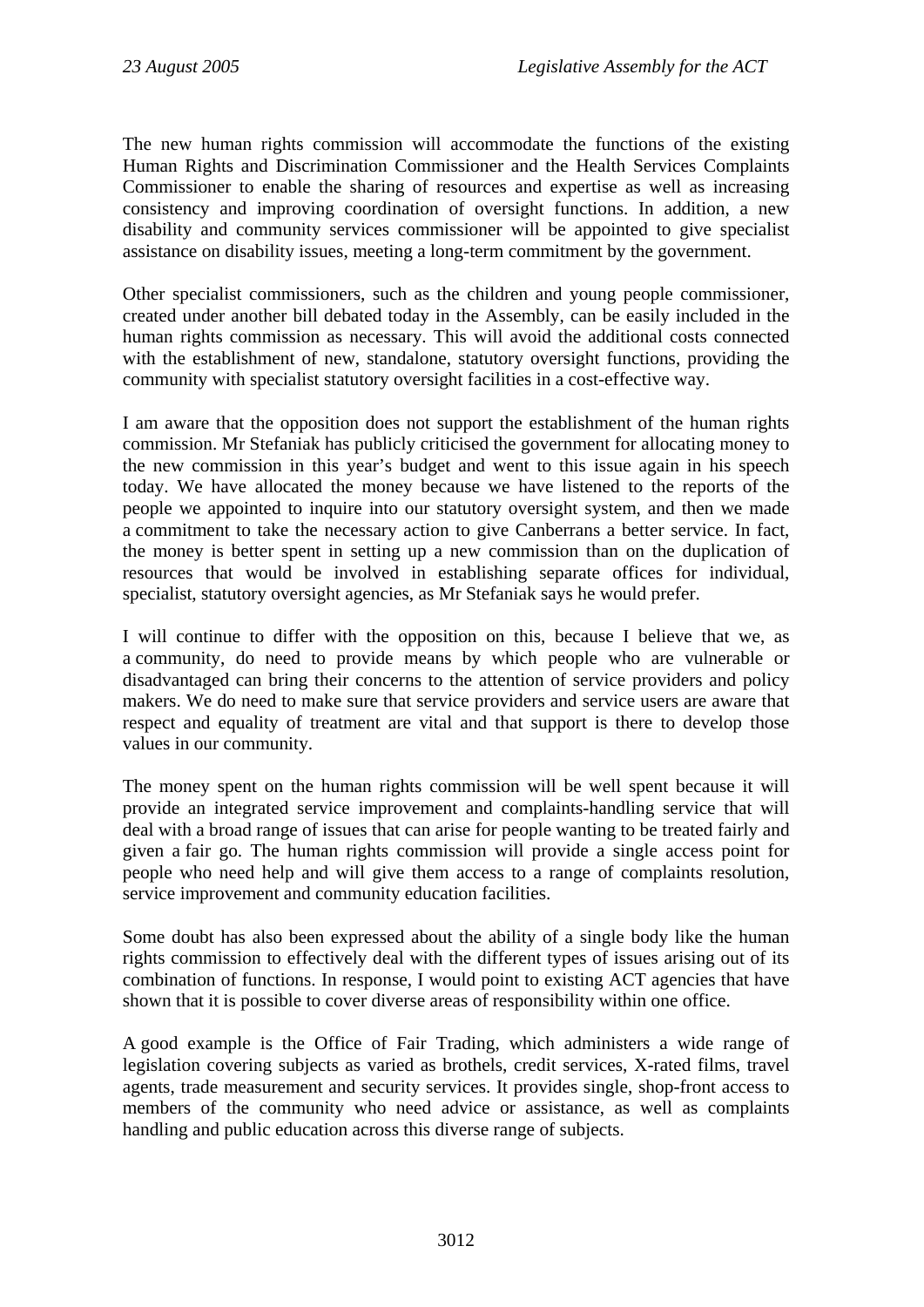Another good example is the Administrative Appeals Tribunal, which, with a panel of generalist and specialist members, is able to resolve issues across a broad range of legislative schemes and subject matters. Again, the Registrar-General's Office administers legislation covering land titles, birth records, business names and rental bonds all through a single office.

In this context, I refer again to the comment coming out of our extensive review process that in the ACT it is not possible to provide the services we want through small, standalone, oversight agencies. The structure provided in this bill is broad and flexible. It is not prescriptive; rather, it sets up a framework within which the members of the commission will be able to develop strategies and relationships that enable them to effectively meet the objectives set out in the bill. Instead of constricting the members of the commission by detailing how they should do their work, the provisions in the bill allow them to bring their collective expertise to the task of determining what would be, within broad limits, the best course of action in relation to a particular matter or group of matters.

I think it is important to acknowledge that the people we will appoint to the positions within the human rights commission will be competent, energetic and highly motivated people. It is important to place them within a working framework that supports them but indicates as well that we as a community have confidence in their professionalism and their expertise. This is particularly the case when they will be working together as a commission, where they will have fellow members to consult with as to appropriate strategies and systems. Each member will be able to receive feedback from the other members and place their work in the context of the whole of the work of the commission.

Some people have expressed concern about the lack of statutory time limits in the bill. To those who are concerned about the time taken to deal with complaints, I would point out that the structure in this bill requires the commission to deal with complaints promptly and efficiently and to report regularly to complainants. There is ample scope within the legislative framework in this bill for the commission to establish benchmarks for particular types of complaints and to make a public commitment to them. Those timeframes can then be publicly reported against by the commission in the way that other agencies report their activities against significant benchmarks.

However, commissioners will not be prevented by arbitrary time limits from giving complex matters the extended consideration they need. This bill avoids a range of problems associated with setting time limits for complaints handling. In the first place, it is difficult to specify an appropriate length of time. A period that allows the consideration of complex matters will give the impression that even the simplest of issues should be allowed to be extended for that amount of time. A short period may be fine for the simple matters but may place undesirable pressure on staff where complex issues are under consideration, leading to insufficient attention being given to them as the matter is rushed to a conclusion.

Another problem with time limits is how to make them effective. Currently there is a time limit of 60 days for the discrimination commissioner to decide whether or not a complaint should be dismissed on one of several specific grounds. However, the time limit does not apply to the total time for investigation and conciliation of a complaint if it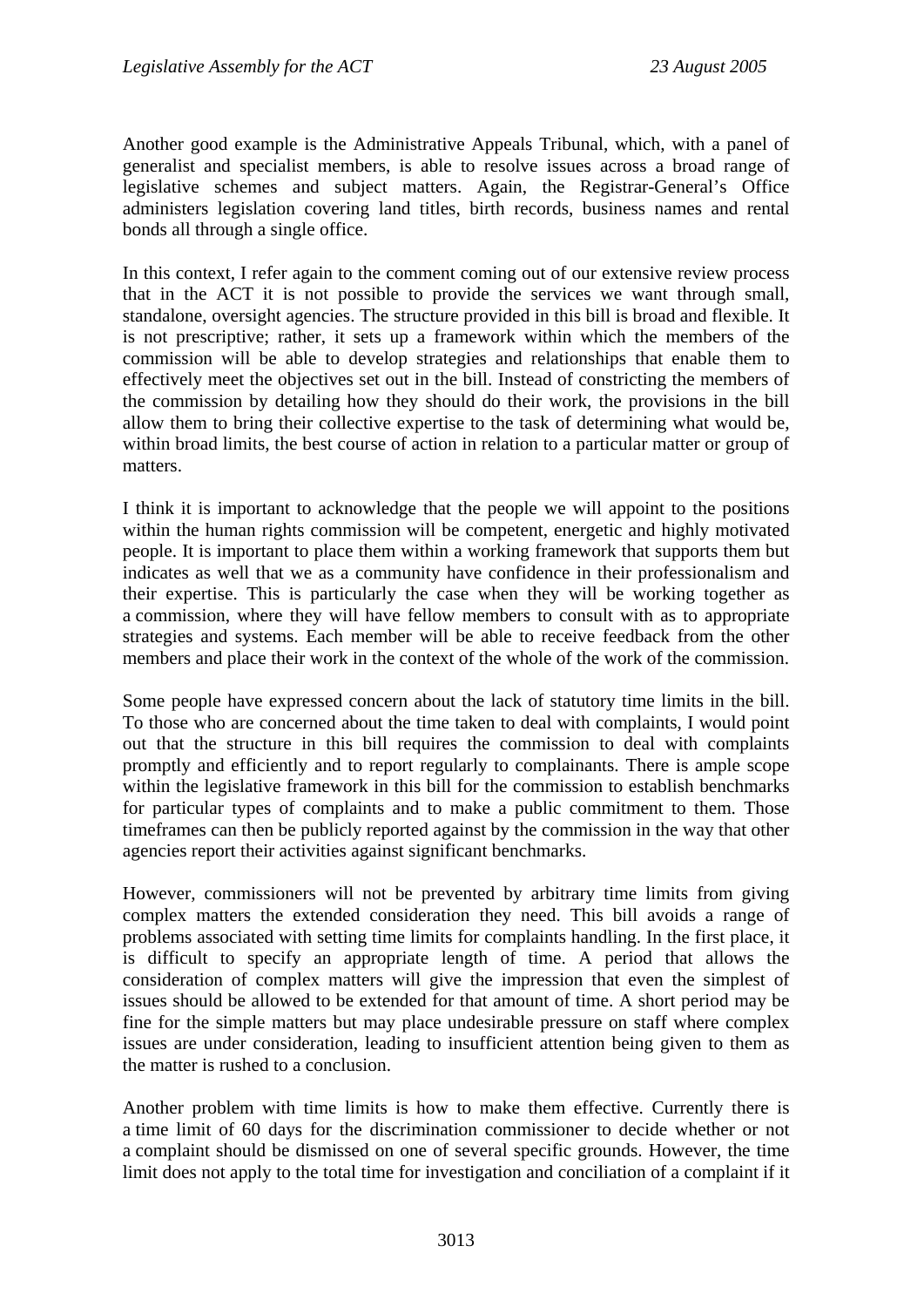is not declined. While this is a useful time limit in an administrative sense, not least because it lets parties know that the commissioner intends to move beyond the preliminary stage of investigation after 60 days, that effect can equally be achieved through timeframes set by the commission in the context of the nature of the complaint.

This bill gives the human rights commission significant powers to require people to provide it with information or documents or to attend for an interview. Those powers will support the imposition of appropriate timeframes set by the commission in relation to particular complaints in light of all the circumstances. For example, if a respondent appears reluctant to provide information about the circumstances surrounding a complaint, the commission will be able to write giving that respondent a time limit within which to produce the information and setting out how the information is to be provided. Penalties will apply for failure to comply with such a request.

Additionally, the flexible framework within which the commission will make decisions about when to conciliate a complaint or to close a complaint will allow it to make clear to parties that delay in responding will not prevent the matter moving towards a conclusion. Together with the power to require a party to attend an arranged conciliation, this will remove any incentive the respondent may have to attempt to stonewall on an issue.

This mechanism not only allows the human rights commission to set appropriate timeframes, rather than having inappropriate ones thrust upon it, but also allows real consequences to flow, in contrast to a statutory time limit that cannot be enforced in practice. The framework established by this bill includes broad and flexible powers to look into complaints about health services, disability services, services for older people and discriminatory behaviour.

Uniform procedures for consideration of complaints will make it easier for members of the commission to make decisions about allocation of the resources available to the office and will facilitate joint consideration of complaints that raise issues across boundaries between specialty areas. This bill does not make significant changes from the way current complaints are handled in practice, as its provisions are based on existing provisions about health service and discrimination complaints. However, the terms used are more modern, broader and more flexible in order to ensure that the human rights commission has the capacity to approach each matter in the most appropriate fashion.

There is significant support in the community for statutory oversight and complaints resolution services in a number of specialist areas. This new human rights commission will provide that service to the ACT community in an efficient, effective and accessible fashion. With expert and committed members, I believe it will provide excellent service to the people of Canberra.

It is important that we, in our debate today on the establishment of the human rights commission, do not allow ourselves to become distracted by a continuing opposition to a bill of rights or the Human Rights Act itself. This is about the establishment of an administrative structure that suits the needs of all of those within our community that would seek to access services to deal with a human rights issue, discrimination, disability or health services, rather than simply to regurgitate the fundamental opposition which some have to human rights per se.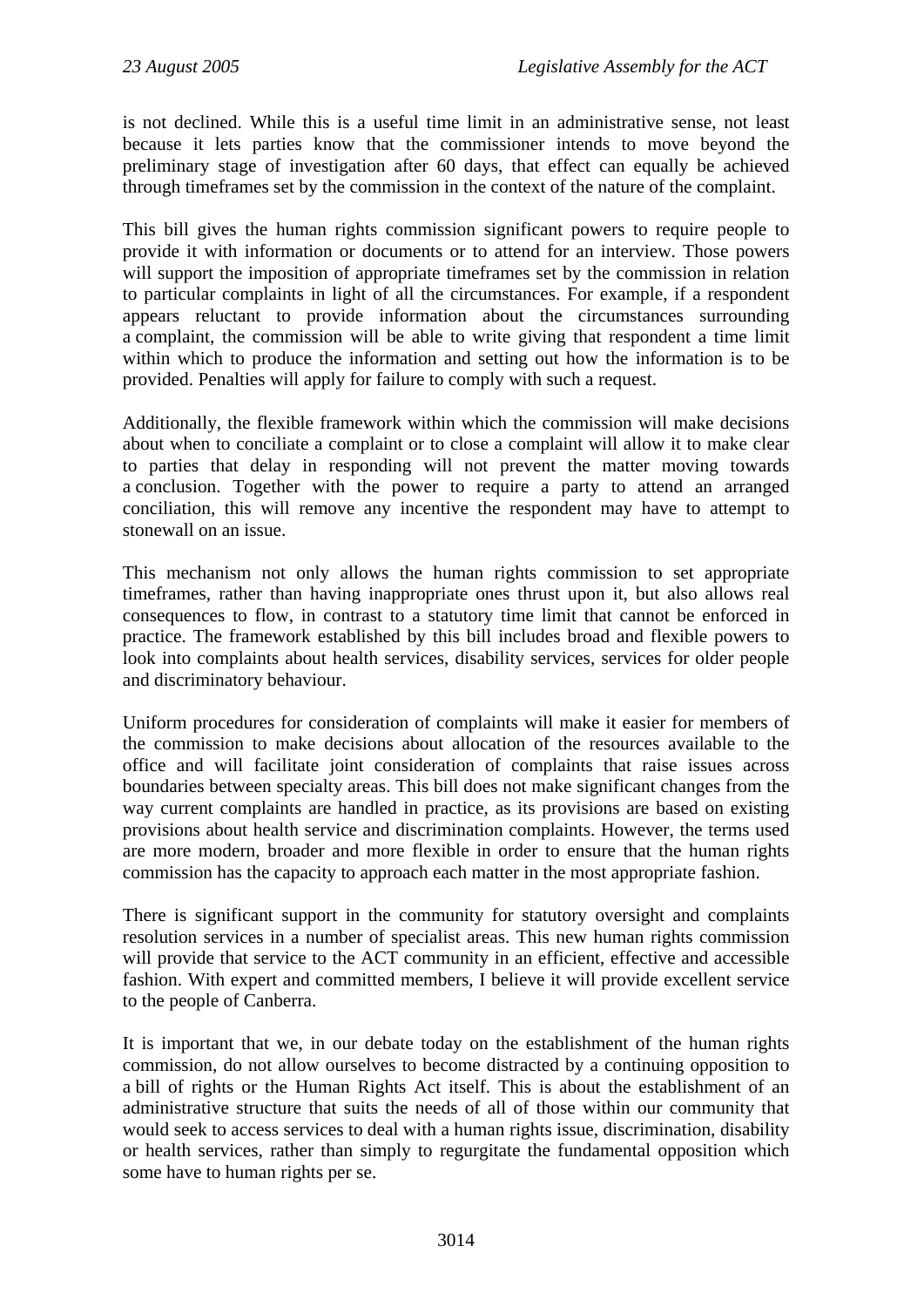If I may, Mr Speaker, I would also make some comments to conclude debate on the Human Rights Commission Legislation Amendment Bill, which we are currently debating cognately. The remarks that I just made were addressed to the Human Rights Commission Bill. I now wish to direct some remarks to close the debate on the Human Rights Commission Legislation Amendment Bill as well.

That bill, that is, the Human Rights Commission Legislation Amendment Bill, makes amendments to other legislation, which are needed as a consequence of the establishment of the new human rights commission by the Human Rights Commission Bill 2005. Many of the amendments in the second of the two bills that we are debating cognately are to take account of the fact that statutory oversight functions that were contained in several acts will now be brought together and exercised by the human rights commission.

Other changes are to insert references to the new human rights commission and to change reference to the Community and Health Services Complaints Commissioner to the health services commissioner. The bill also provides transitional provisions to ensure that complaints already being considered can be taken over by the new commission and that existing rights to make complaints are not lost.

Although the bill amends the Health Professionals Act, it will not change the way in which the health profession boards, which help regulate certain health professions, work together with the health services commissioner. Working as part of the new human rights commission, the health services commissioner will continue to collaborate with health profession boards to deal with complaints and concerns about service provision and to maintain appropriate service standards. The commission and the health profession boards will work as equal partners to examine issues raised in complaints about registered health professionals. The changes to the legislation that flow from the new structure in the Human Right Commission Bill will not alter the existing relationship between the boards which are concerned with standards of practice and suitability to practise in particular health professions and the health services commissioner.

The resources of the human rights commission will also be able to be used to aid health profession boards in looking into reports made about health professionals. This is the mutually beneficial relationship of shared consideration and specialist expertise that was envisaged when the Health Professionals Act was introduced by the government.

While making necessary consequential amendments to the Discrimination Act, the Human Rights Act and the Health Records (Privacy and Access) Act, no rights created by those acts are affected. People whose discrimination complaints cannot be conciliated will still be able to go to the discrimination tribunal.

The human rights commission will work within the framework of consideration and conciliation of complaints in a way that is appropriate to discrimination matters and will give the complainants notice of their right to take matters to the discrimination tribunal, just as the discrimination commission has done to date.

Another amendment is to change the Ombudsman Act to make administrative processes of the human rights commission open to scrutiny by the Ombudsman. This is to ensure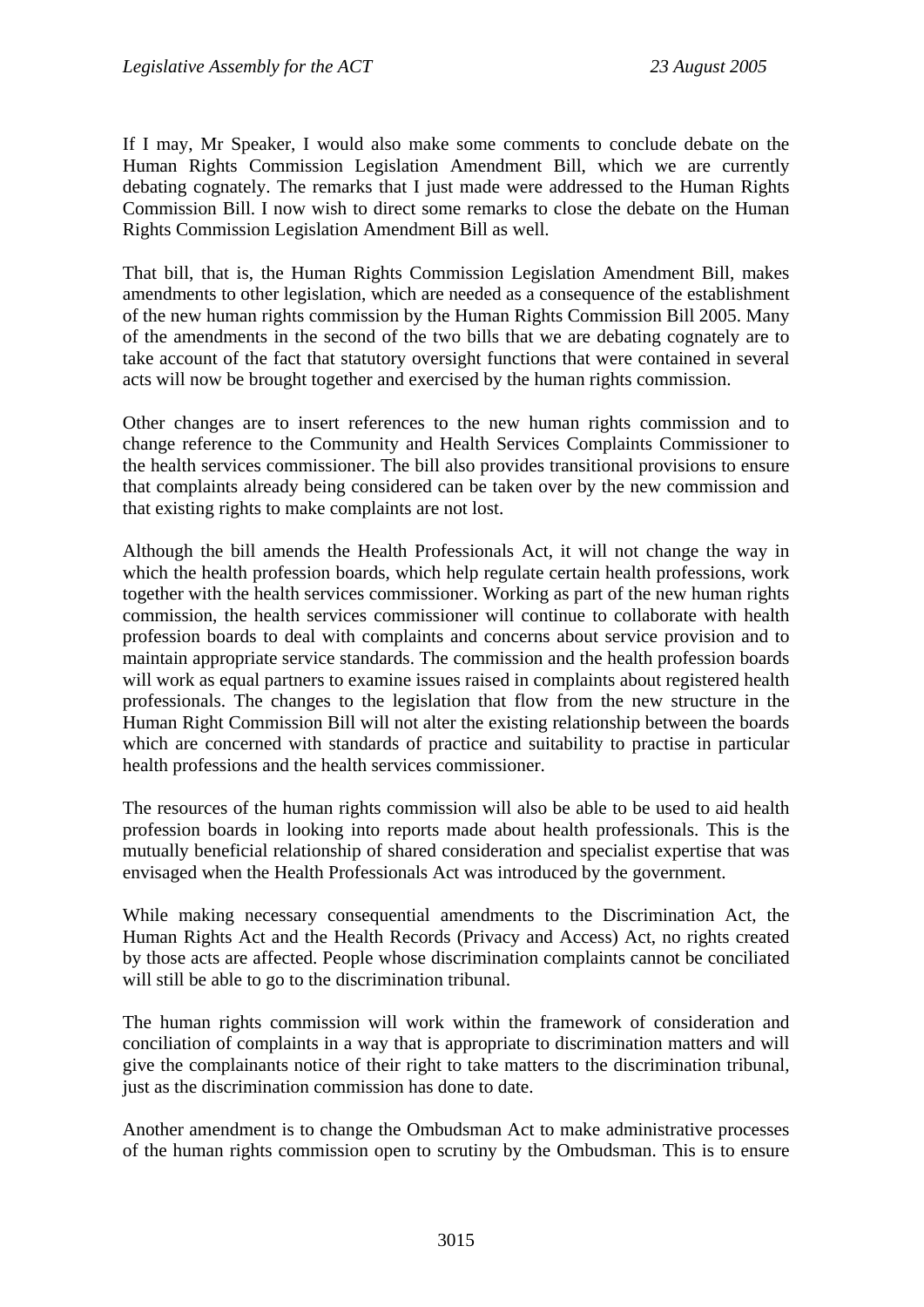administrative accountability of the new human rights commission, consistent with the requirements placed on all other government agencies.

I commend these two bills to the Assembly and thank members for their participation in the debate.

Question resolved in the affirmative.

Bill agreed to in principle.

### **Detail stage**

Clauses 1 to 5, by leave, taken together and agreed to.

Clause 6.

**DR FOSKEY** (Molonglo) (11.17): I move amendment No 1 circulated in my name *[see schedule 1 at page 3105]*. I seek leave to table an explanatory statement to all my amendments.

Leave granted.

**DR FOSKEY**: The first amendment that we would like to make relates to clause 6, the objects of the act. Our amendment would insert after "This act has the following main objects":

(aa) to promote the human rights and welfare of people living in the ACT by—

- (i) promoting the provision of community education, information and advice in relation to human rights; and
- (ii) identifying and examining issues that affect the human rights and welfare of vulnerable groups in the community; and
- (iii) making recommendations to government and non-government agencies on legislation, policies, practices and services that affect vulnerable groups in the community;

The current objects of the act contained in clause 6 of the bill are largely focused on the rights of individuals within service systems. Objects (a) to (e) all relate specifically to people using services, followed by object (f), which relates to fostering community education and discussion in relation to the act and to the commission. We believe that this narrows the role of the commission more than necessary. On service delivery systems and complaints handling, our amendment articulates that the role of the commission extends to the consideration of broader issues affecting specific groups in the community.

Furthermore, our amendment gives weight and recognition to functions of the commission that may be more proactive in nature. For example, a commissioner may identify that problems with services are a reflection of community attitudes and may undertake to provide advice to government and non-government agencies with regard to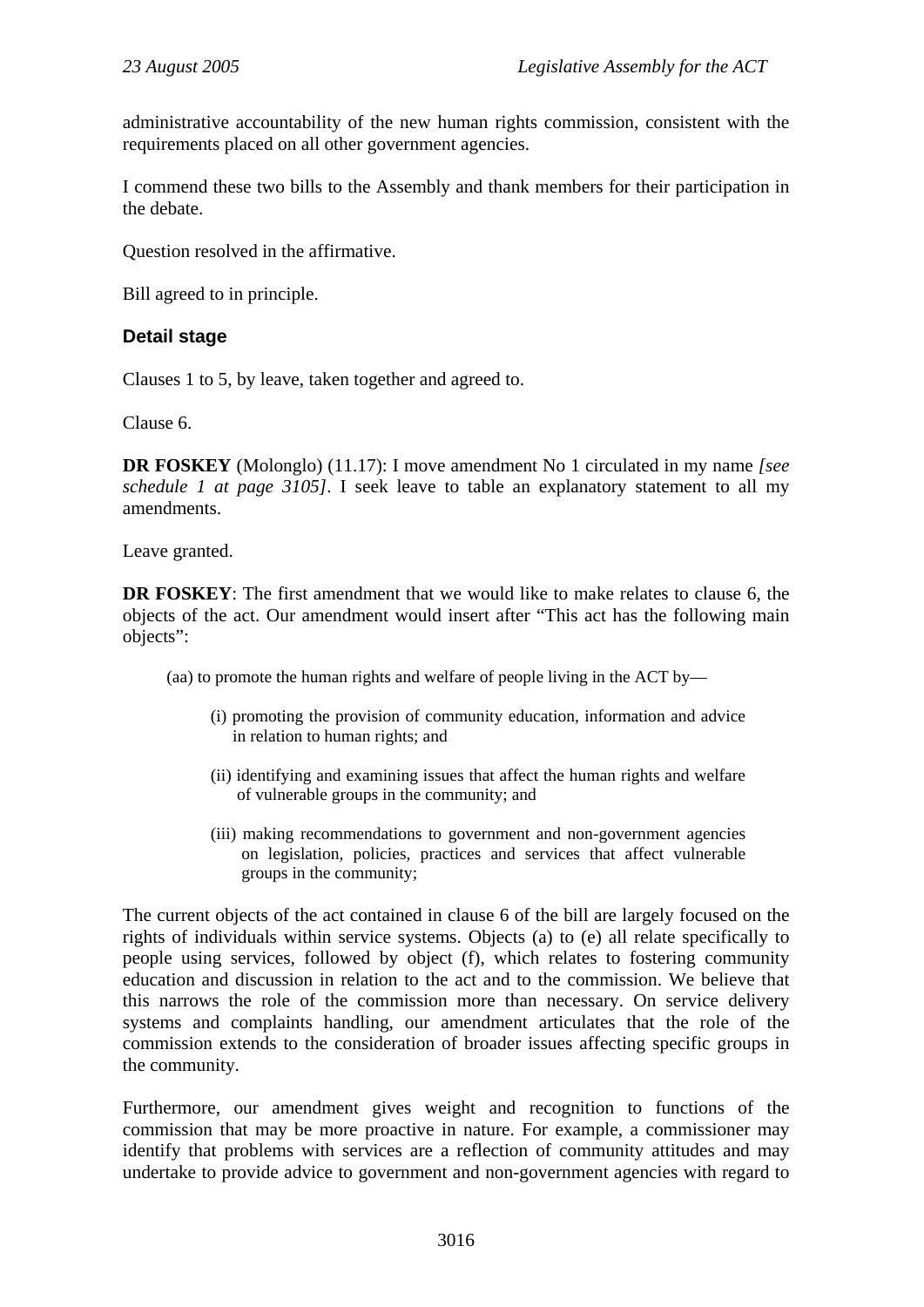promoting community education, which may be more effective in the long term than addressing issues within individual services or service systems. This is not precluded in the act, but it is not explicitly stated. It is not enough to fix a tyre if the motor does not work.

The broad function of promoting the human rights and welfare of people living in the ACT is a fundamental function for the human rights commission, and this should be reflected in the legislation. Furthermore, this should apply to all citizens, not limited to people receiving services from government and non-government agencies. Specific commissioners have responsibilities in relation to specific groups but, as an entity, the community will see the commission as an agency that exists to promote everyone's rights.

We have proposed three functions through which the commission can promote the rights and welfare of ACT citizens. The first is through promoting the provision of community education, information and advice in relation to human rights. The commission will no doubt, under the existing bill, provide some community education, information and advice directly to citizens, but it can also undertake promotion of this kind by working collaboratively with other agencies such as schools, community groups and service providers. This amendment does not introduce a new role for the commission—I am sure that we all expect that the commission will do this—but it does raise the emphasis on such activity in the act.

The second function is identifying and examining issues that affect the human rights and welfare of vulnerable groups in the community. This is a more proactive approach to addressing systemic issues affecting the human rights of vulnerable groups that complements the role of the commission in reacting to complaints. Complaints are a blunt instrument for identifying the issues that affect human rights, because a relatively small number of people make complaints, and often those most vulnerable are those who are least likely to complain, at least to official bodies.

Indeed, the commission may identify that there is an absence of complaints from particular groups such as people with a disability who do not communicate verbally, or older people from non-English speaking backgrounds, and choose to develop strategies to reach out to these groups to examine the issues that affect their human rights and to raise their awareness of the complaint mechanisms. I cannot imagine that any of us would not expect the commission to undertake work of this nature, but it is not explicitly described in the bill without this amendment.

The third function is making recommendations to government and non-government agencies on legislation, policies, practices and services that affect vulnerable groups in the community. This amendment gives the commission a platform to make recommendations to government and non-government agencies to improve the human rights protection of vulnerable groups beyond recommendations contained in a report arising from an investigation into a complaint.

I will be moving, in related amendments, to expand the functions of the disability and community services commissioner, the health services commissioner and the children and young people commissioner. Briefly, these amendments are similar and include promoting the provision of education, information and advice to specific groups, raising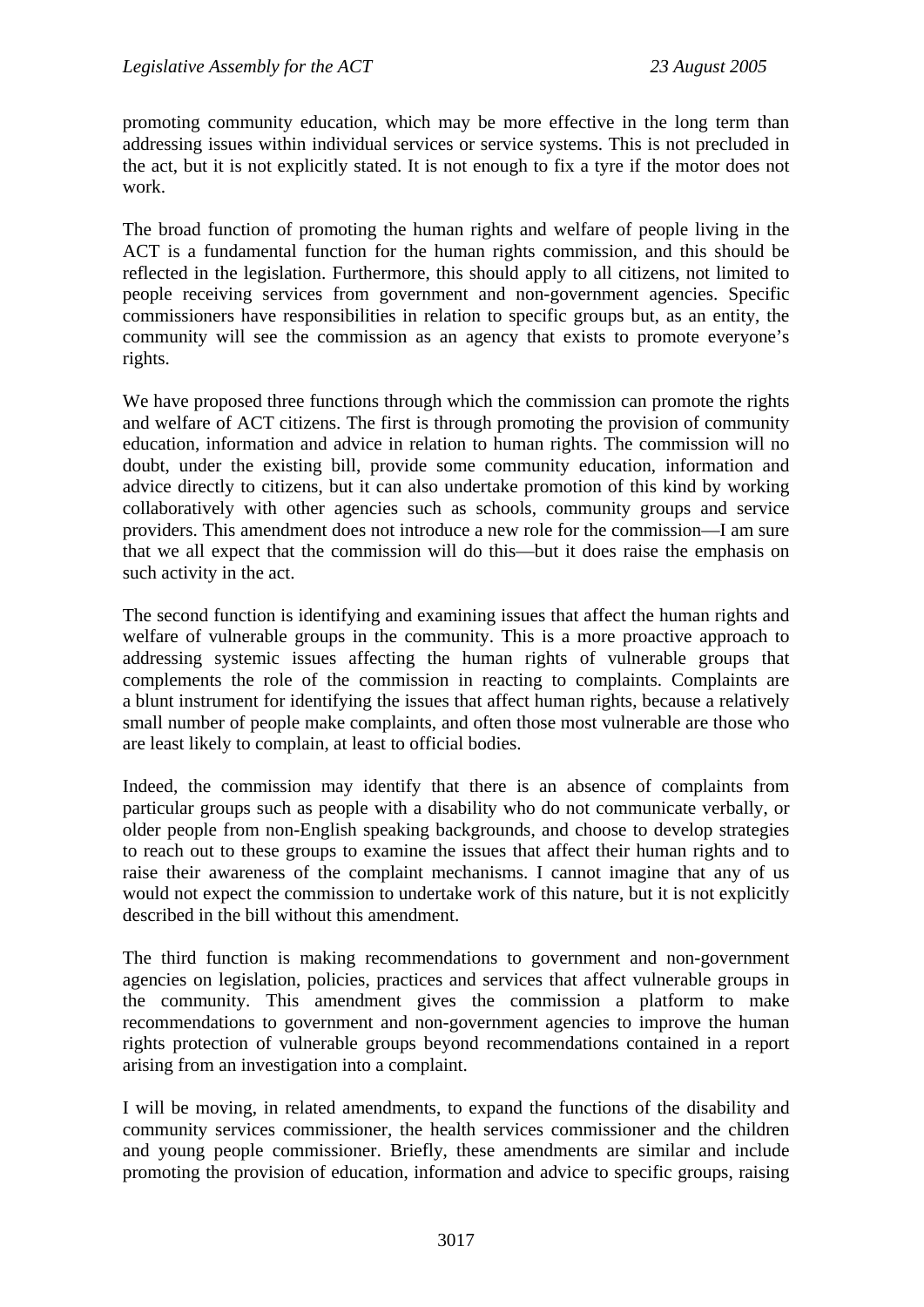public awareness, conducting and monitoring research, making recommendations and promoting the participation of individuals in decisions that affect their lives.

Lastly, I would like to point out that we did not pull this amendment out of thin air. We looked at what people have said about the proposed human rights commission and looked at the functions of comparable statutory bodies interstate. I would like to be able to participate in a consultative process on the functions of the commission but, in the absence of this, we have developed an amendment that we see as consistent with the views of various stakeholders. I believe that this adds to the potential effectiveness of the legislation, and I would hope that it has tripartisan support.

**MR STANHOPE** (Ginninderra—Chief Minister, Attorney-General, Minister for the Environment and Minister for Arts, Heritage and Indigenous Affairs) (11.25): I will make some preliminary remarks before addressing the amendment specifically. Let me say that the government is sympathetic to Dr Foskey's concerns about statutory oversight agencies and respects her intention of moving all of the amendments that she proposes to move today.

The introduction of the Human Rights Commission Bill represented the final stage in a lengthy process of policy development by the government in creating a new way of providing statutory oversight and complaint-resolution services. The government had to make choices between a number of different models. Each model has some good points and some weaknesses. In the end, a decision had to be made about the model that we thought would best accommodate all the outcomes that stakeholders said they wanted and that would, at the same time, be practical to operate within the context of the government agency.

The government has chosen to establish a new statutory body and to give that body a wide range of statutory oversight, community education and complaints resolution functions. Specialist commissioners will be members of that new body so that it will have the necessary expertise to carry out its functions. Funds will be allocated to the new commission to enable it to operate and to carry out its functions. Working together, the members of the new human rights commission will decide how best to use those funds to fulfil the statutory responsibilities placed on it.

Dr Foskey has proposed some changes that are aimed at greater autonomy for the commissioners. We will get to those directly. I just give some indication of the government's broad thinking, and that is that we feel, unfortunately, that these amendments will not operate effectively within the legal structure created by the Human Rights Commission Bill.

Since the specialist commissioners must carry out functions on behalf of the human rights commission of which they are not members, they cannot, at the same time, separate themselves from it. For that reason, the government will oppose those of Dr Foskey's amendments that cannot operate consistently, in our view, with the other provisions of the bill.

To the specific amendment that we are dealing with, amendment No 1: it includes a proposed new subsection in the objects clause. While I do not think that it necessarily adds significantly to the grounds covered by the objects already set out in the bill, I agree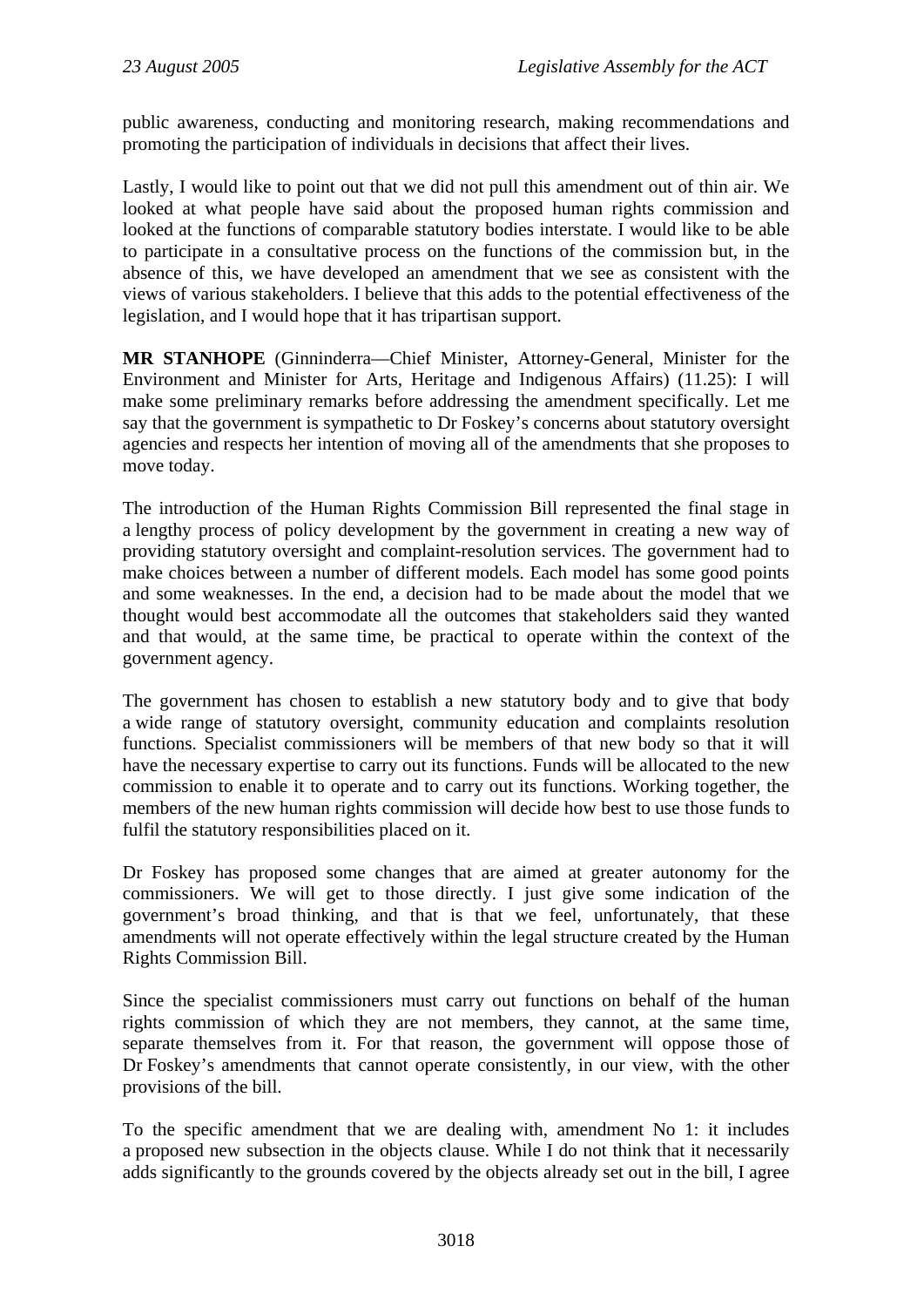with Dr Foskey that it places an additional emphasis on human rights and welfare and I believe that the amendment that Dr Foskey proposes will work well with the existing provisions in the objects clause. The government proposes to support amendment No 1.

**MR STEFANIAK** (Ginninderra) (11.27): I note the government is supporting the amendment; so it will get up. I reiterate what I said earlier: already we have instances of a number of people who, one would expect, would have their matters looked at by the Human Rights Office, now the human rights commission, and the commission was unable to. I do not know whether Dr Foskey's addition to these particular subsections in the objects clause is going to help or not. Again, it remains to be seen. I certainly would remain sceptical, despite Dr Foskey's very best intentions here, that this really will have any huge effect. But only time will tell.

Amendment agreed to.

Clause 6, as amended, agreed to.

Clause 7 agreed to.

Clause 8.

**DR FOSKEY** (Molonglo) (11.28): I move amendment No 2 circulated in my name *[see schedule 1 at 3105]*. This amendment will amend clause 8, part 2, the definition of disability. It is a very small amendment. It adds a note to explain that a broader definition of disability applies to discrimination matters and that complaints made under the Discrimination Act are not limited to the definition in the Human Rights Commission Act, the reason for which I will now explain.

The definition of disability adopted in this bill has been taken from the Disability Services Act 1991. The definition in the Discrimination Act is much broader because it incorporates discrimination on the basis of perceived disability or future disability. It has been suggested that the definition contained in the Discrimination Act should be used in this bill.

However, I believe that this could cause problems, as the definition in the Discrimination Act is too broad for use in relation to complaints about access to services. It is, however, important that there is no confusion over the definition that applies to discrimination matters, and we must ensure that people considering a discrimination complaint do not think that the definition in the Human Rights Commission Act overrides or compromises the definition in the Discrimination Act. The amendment inserts a note into the legislation to explain that a broader definition applies to discrimination matters and reduces, therefore, the potential for misunderstanding.

**MR STANHOPE** (Ginninderra—Chief Minister, Attorney-General, Minister for the Environment and Minister for Arts, Heritage and Indigenous Affairs) (11.31): As Dr Foskey has explained, proposed amendment 2 adds a nova clause 8 (2) to the bill. It notes that the definition of disability in relation to disability services is different from the definition of disability for the purposes of the Discrimination Act 1991.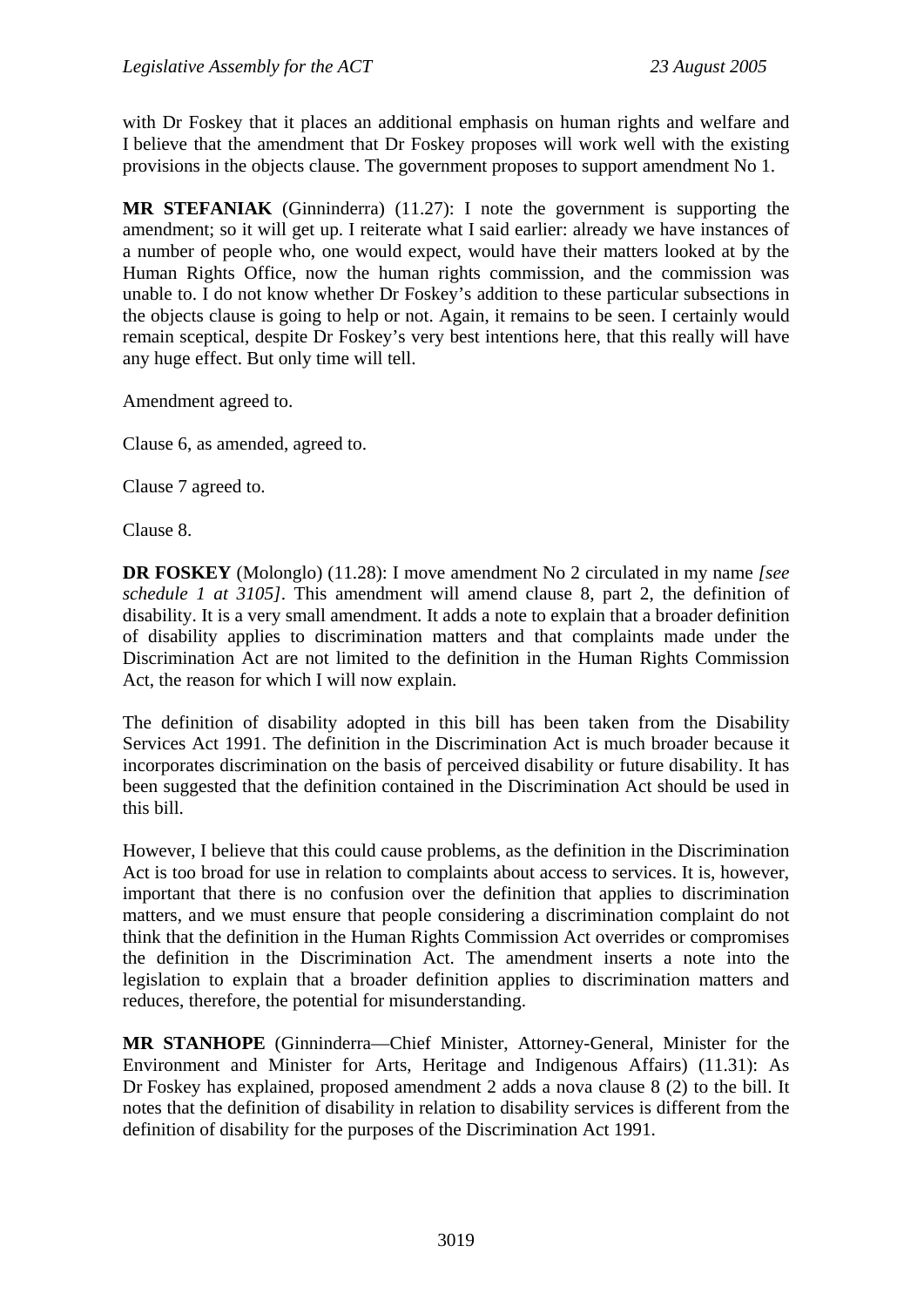The government agrees with the explanation or the rationale that Dr Foskey has provided for why the proposed definition provides some extra clarity around the meaning of disability in the legislation and is happy to support the proposed amendment.

Amendment agreed to.

Clause 8, as amended, agreed to.

Clauses 9 to 20, by leave, taken together and agreed to.

Clause 21.

**DR FOSKEY** (Molonglo) (11.31): I seek leave to move amendments Nos 3 and 4 circulated in my name together.

Leave granted.

**DR FOSKEY**: I move amendments No 3 and 4 circulated in my name *[see schedule 1 at page 3105]*. These amendments will insert a new clause 21 (1), and the wording will be:

(aa) to promote the human rights and welfare of people with a disability, older people, people who use community services, and their carers … by—

I should note that this refers to the functions of the disability and community services commissioner—

- (i) promoting the provision of education, information and advice to the groups; and
- (ii) promoting and monitoring public awareness on issues that affect the groups; and
- (iii) conducting and monitoring research into issues that affect the groups; and
- (iv) making recommendations to government and non-government agencies on legislation, policies, practices and services that affect the groups; and
- (v) promoting the participation of people in the making of decisions that affect their lives;

As I previously stated, I am concerned that this bill focuses the function of the commission as a whole and individual commissioners too narrowly on complaint processes and service delivery issues. In line with our amendment to clause 6 to expand the functions of the commission overall, I believe that the role of the disability and community services commissioner should be broad and encompass functions that allow the commissioner to be proactive as well as reactive. Broader issues concerning citizenship and community attitudes are often at the heart of issues impacting on human rights and, rather than looking only at how this plays out in a service system, commissioners may well identify issues that require a more preventative, a more proactive, a whole-of-community approach.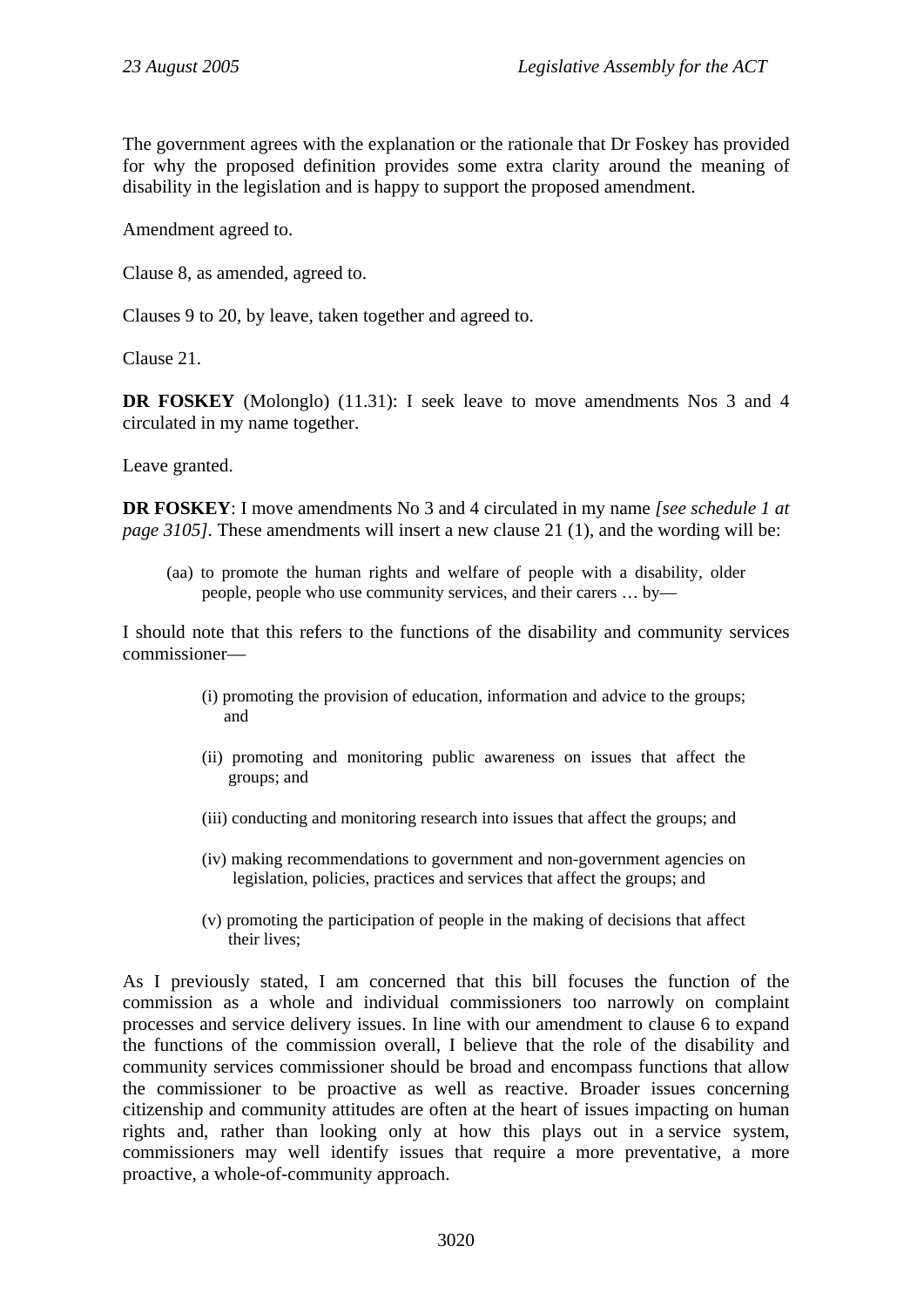This amendment seeks to articulate a broader role for the commissioner in identifying and reviewing issues affecting people with a disability, older people, carers and people who use community services beyond the narrow confines of a service system. For example, the commissioner could examine an issue such as sexual health and disability, encompassing but not restricted to the way that disability services provide support. The commissioner might examine research, community attitudes and individual testimony to review the extent to which people with a disability have age-appropriate opportunities for sexual development and information about sexual health. This might result in a report with recommendations across community education, school education and family support.

There are also circumstances where addressing vulnerability to human rights breaches for a particular group might lie in providing information and education to individuals independently of service systems or promoting participation in decision-making across service systems. The commissioner may determine that research is warranted to improve the extent to which education, information and advice are being provided effectively to particular groups such as people with an intellectual disability.

The proposed amendment does not make the commissioners responsible for the treatment of a particular group across all areas of community life or broaden their function to address every issue facing individuals who have a disability or use a community service. What it does do is allow the commissioner to look broadly at the priority issues and identify strategies across government and non-government sectors that could contribute to improvements.

It has to be remembered that just 53 per cent of people with a disability actually use the formal services. We do not believe that the broader amendment that we made earlier, which the government supported, will, alone, address our concerns to enable the commissioner, himself or herself, to investigate these things.

**MR STANHOPE** (Ginninderra—Chief Minister, Attorney-General, Minister for the Environment and Minister for Arts, Heritage and Indigenous Affairs) (11.52): As I indicated, the government proposes to support a number of Dr Foskey's amendments today but will be opposing a similar number. Those that the government proposes to oppose include both amendments 3 and 4. There a also a number of other amendments that are of a similar order to amendments 3 and 4—in fact, amendments 5, 6, 7 and 9.

The government's reasons for opposing those particular amendments are essentially the same; so I propose to address now, in fact, the government's opposition to amendments 3 and 4. Also, my comments can be taken as applying to amendments 5, 6, 7 and 9. I will not repeat the comments when Dr Foskey progressively moves those additional amendments.

Amendments 3 and 6 add new subclauses to clauses 21 and 25, respectively. Those clauses provide for the disability and community services commissioner and the health services commissioner to exercise relevant functions on behalf of the human rights commission. The amendments would add additional functions that would belong to the commissioner rather than to the human rights commission.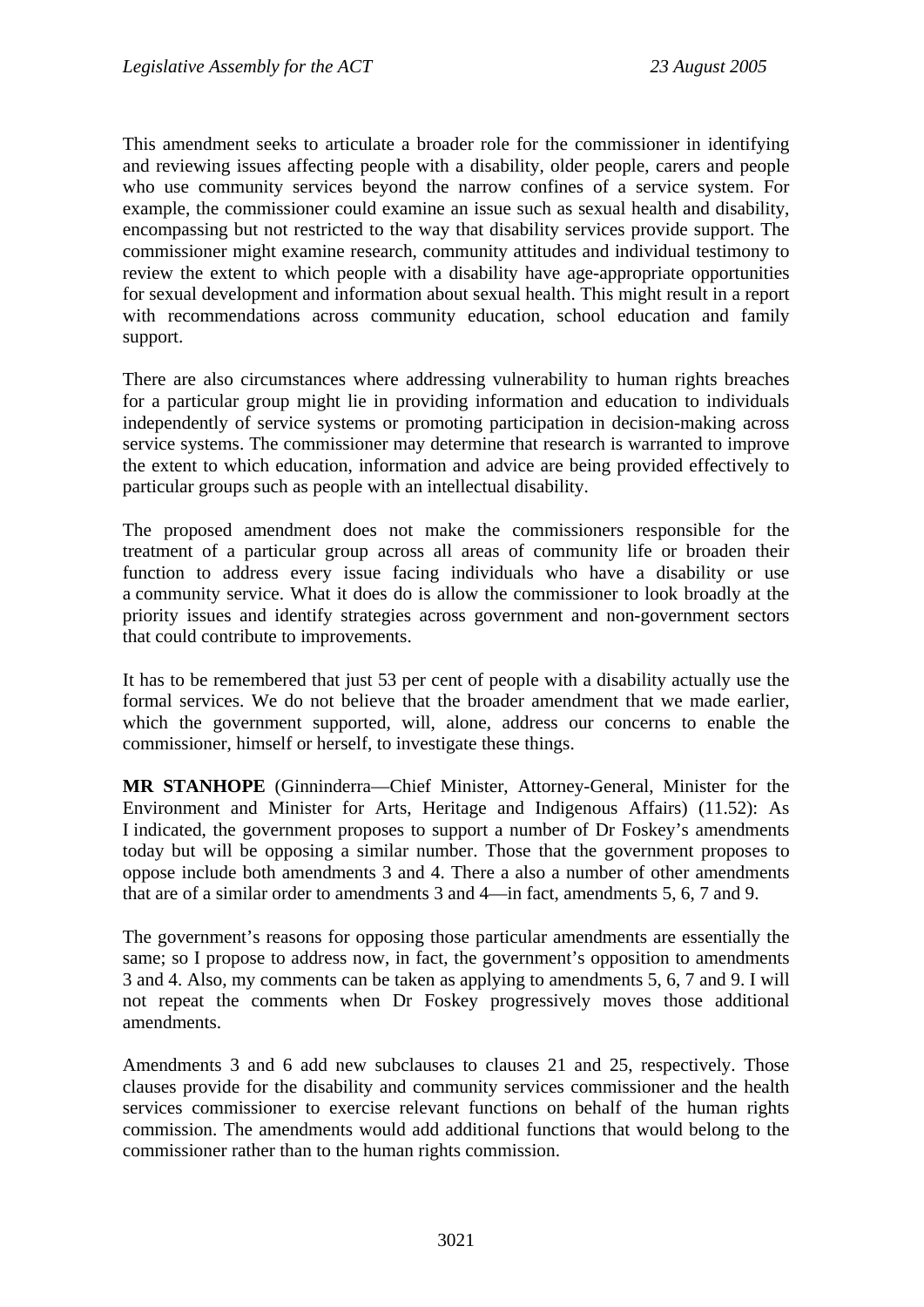There are two insurmountable problems, in the view of the government, with these amendments. One is that to have commissioners with substantial independent functions would be stepping away from the combined commission model for statutory oversight that the government has chosen. Commissioners with independent statutory functions would work effectively only in a co-location model of statutory oversight.

If co-location is chosen as a model, there is no need for legislation to establish a combined commission; instead a group of independent statutory officeholders, each with individual functions, would be administratively co-located and would manage independent budgets. The commission model, which has been chosen by the government and established by the provisions in this bill, has all the statutory functions belonging to the commission but exercised on its behalf by specialist commissioners who themselves all play an equal part in determining how the commission would fulfil its statutory responsibilities.

The other problem, in the view of the government, is one of practicality. The commissioner who had separate statutory functions such as those proposed in these amendments would be unable to carry them out because no budget allocation has been made for any of the individual commissioners. The human rights commission would not be able to allow the commissioner to use its funds for the purpose because, like all government agencies, it would not be able to use its resources to act outside its statutory functions. If the proposed provision was passed, either the commissioner would have to carry out those functions on his or her own, without staff, or the government would have to provide additional finds to the commissioner separate from the funds allocated in the budget to the human rights commission.

Of course these amendments, in the government's view, would not operate effectively with the other provisions in this bill. The government will oppose them; similarly, in relation to amendment 4, specifically, which has been moved.

I foreshadow that I will advance the same argument in relation to 5, 7 and 9 which, collectively, amend clause 21 (2), clause 23 (2), clause 25 (2) and clause 27 (2), respectively, of the bill. Those clauses provide that the functions carried out by commissioners on behalf of the human rights commission are subject to decisions by the human rights commission itself. It is essential to the integrity of the commission structure established in this bill that the human rights commission be able to take decisions about how it carries out its functions. The human rights commission has statutory responsibility for the oversight functions dealt with in the bill.

Although the bill contains provisions indicating that commissioners will generally carry out the functions of the human rights commission in their particular specialty area, it does not constrain the commission from deciding how it should carry out its statutory responsibility. The proposed amendment would do so. In effect, it would prevent the human rights commission properly carrying out the statutory responsibility given to it by preventing it deciding how to go about its business.

The explanation in the explanatory statement to the proposed amendments indicates a misunderstanding about the legal structure of the human rights commission, in that it suggests that the commissioners can be independent of the human rights commission in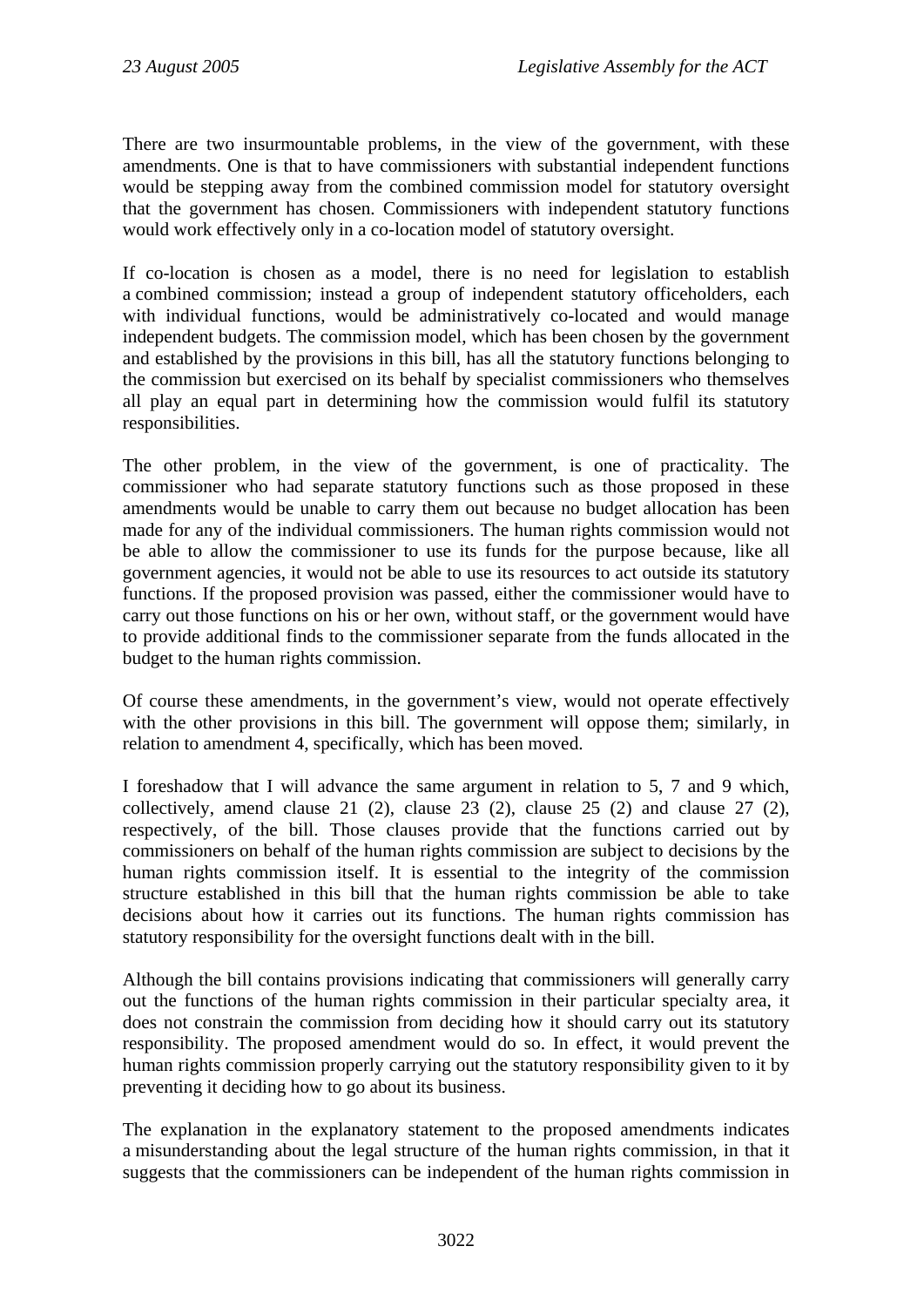exercising their functions while remaining subject to the commission in relation only to administrative matters. In fact, since the human rights commission is the statutory body vested with responsibilities and powers by the bill, the commissioners are unable to act other than as part of the human rights commission. In order to responsibly carry out the statutory functions, the commissioners and the president together, as members of the human rights commission, must be free to make decisions about how to meet the responsibilities vested in the human rights commission within guidelines provided by the provisions of the bill but not fettered by them.

The comment in the explanatory statement to the proposed amendments that these changes would make provisions about the commissioners consistent with those at clause 19 (2) about the functions of the president also, in the government's opinion, indicates a misunderstanding about the nature of the president's functions. Clause 19 (2) refers to management of administrative affairs of the human rights commission because one of the functions of the president in clause 19 (1) is to manage the administrative affairs of the commission. In fact, the president is specifically excluded by clause 52 from being allocated complaints for consideration, and the terms of clause 19 (2) are consistent with that restriction.

Because these amendments—and the specific amendment of Dr Foskey's which I am addressing now of course is 4—will not operate effectively with the other provisions of the bill, the government will oppose amendment 4 and the other amendments which I have just referred to.

Amendments negatived.

Clause 21 agreed to.

Clause 22 agreed to.

Clause 23.

**DR FOSKEY** (Molonglo) (11.44): I move amendment No 5 circulated in my name *[see schedule 1 at page 3105].*

In response to Mr Stanhope and, as stated in my opening speech, I believe that the bill, as it is currently framed, may compromise the autonomy, the specialist knowledge and the ability to act independently of individual commissioners. There is the potential for the commission overall to act as a filtering mechanism of the work of commissioners, potentially diverting them from important issues or impeding their inquiries. I share the concerns of groups, including ACTCOSS, that other commissioners and the president, who may have no particular expertise in the specialist work of that individual commissioner, might inappropriately direct decisions about the work of an individual commissioner.

Clauses 21 (2), 23 (3) 25 (2) and 27 (3) are parallel clauses that subordinate the decisions of individual commissioners as collective decisions of the commission. Our amendments, this one and others like it to follow, propose that these clauses be replaced to allow individual commissioners to retain autonomy over their particular area of expertise and responsibility, while remaining subject to decisions of the commission in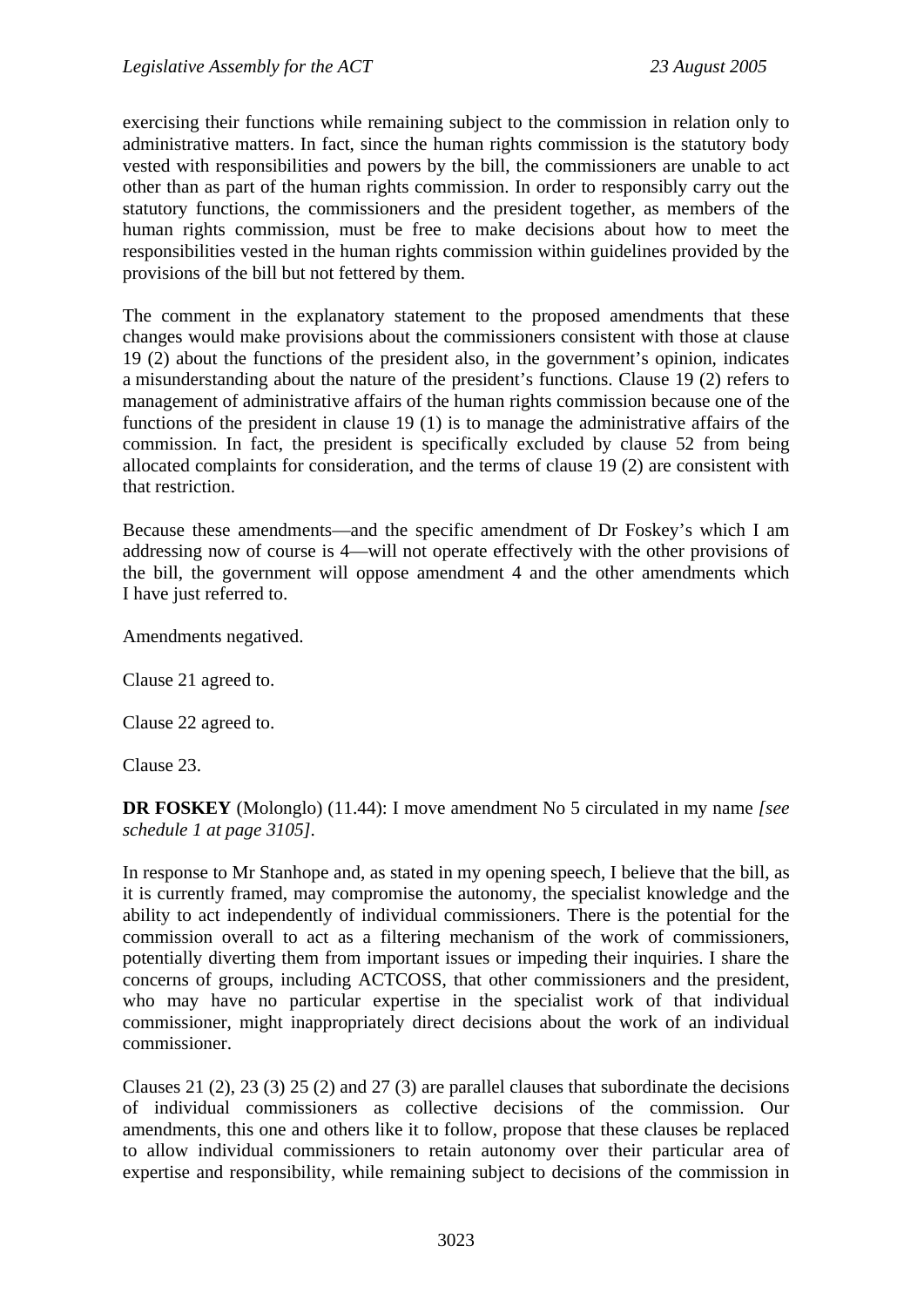relation to administrative matters. This also makes the restrictions that apply to the function of the commissioner consistent with the restriction of the president's functions as laid out in clause 19 (2).

Amendment No 5 would restore some authority to the health services commissioner, subjecting decisions of this commissioner to the decisions of the commission overall only in relation to matters of an administrative nature.

Amendment negatived.

Clause 23 agreed to.

Clause 24 agreed to.

Clause 25.

**DR FOSKEY** (Molonglo) (11.48): I seek leave to move amendments Nos 6 and 7 circulated in my name together.

Leave granted.

**DR FOSKEY**: I move amendments Nos 6 and 7 circulated in my name *[see schedule 1 at page 3105].*

Amendment No 6 would insert a new clause 25 (1) (aa) in respect of the functions of the health commissioner. The amendment is designed to promote the human rights and welfare of people with a health or mental health issue, and their carers through promoting the provision of information and advice to people with a health or mental health issue, and their carers; promoting and monitoring public awareness on issues affecting people with a health or mental health issue, and their carers; conducting and monitoring research into issues affecting people with a health or mental health issue, and their carers; making recommendations to government and non-government agencies on legislation, policies, practices and services that affect people with a health or mental issue, and their carers; and promoting the participation of people with a health or mental health issue, and their carers in the making of decisions that affect their lives.

I will argue the case for this amendment in the same way that I argued the case for the similar amendment to the functions of the disability and community services commissioner. I believe that the functions of the health services commissioner should be broad and encompass functions that allow the commissioner to be proactive as well as reactive. As I have previously stated, I am concerned that this bill focuses the function of the commission as a whole and individual commissioners too narrowly on complaint processes and service delivery issues. Broader issues concerning citizenship and community attitudes are often at the heart of issues impacting on human rights. Rather than looking only at how this plays out in a service system, commissioners may well identify issues that require a more preventative whole of community approach.

This amendment seeks to articulate a broader role for the health services commissioner in identifying and reviewing issues affecting relevant groups beyond the narrow confines of a service system. For example, the commissioner could identify that changing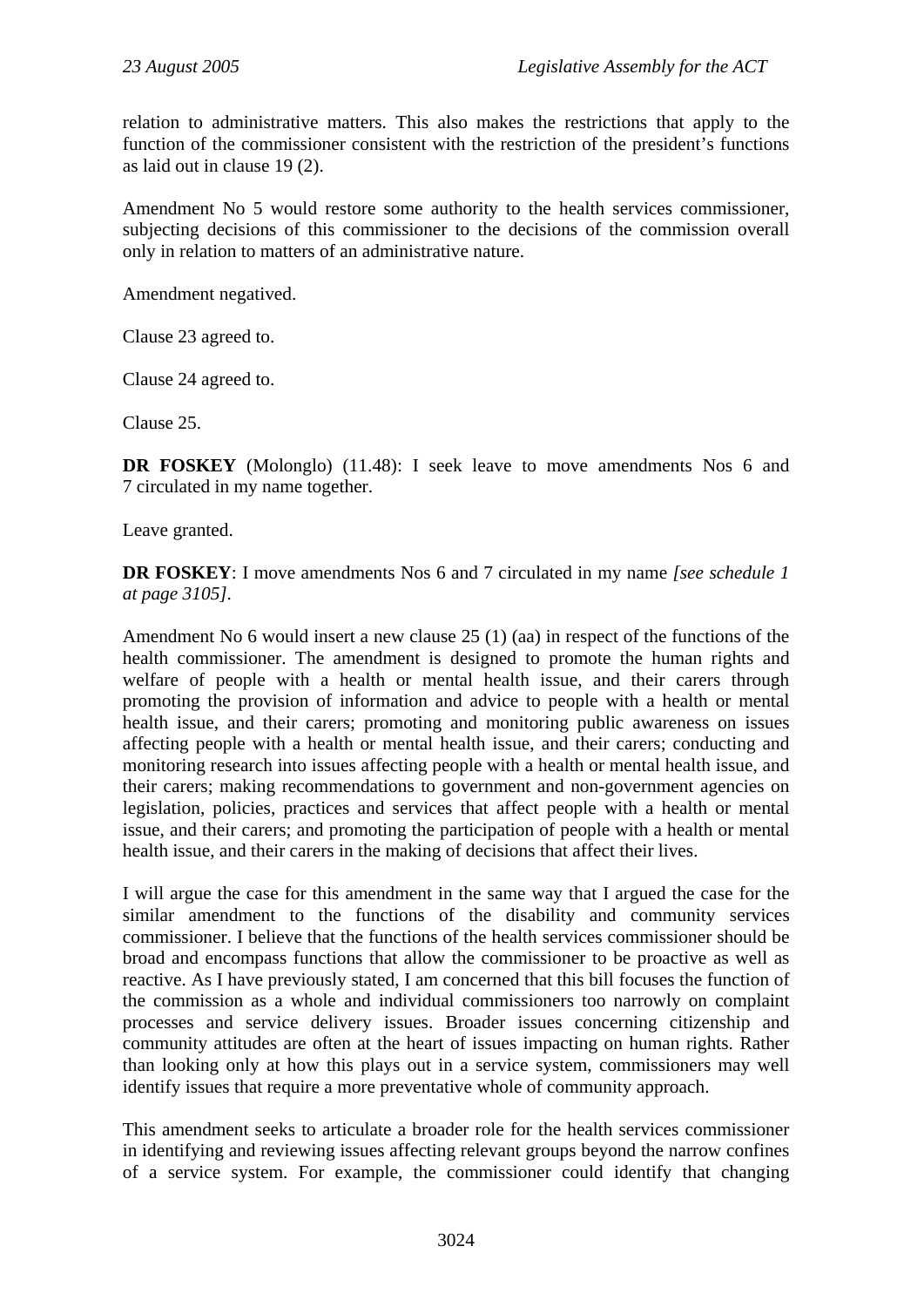community attitudes towards people who suffer allergies is a more effective way of achieving improvements in the wellbeing of allergy sufferers than improvements to health service delivery because a sense of community acceptance and support increases the extent to which allergy sufferers will participate in the community and seek medical assistance.

The proposed amendment does not make the commissioner responsible for the treatment of people who use health services across all areas of community life or broaden the commissioner's function to address every issue facing individuals who have a health or mental health issue. What it does do is allow the commissioner to look broadly at the priority issues and identify strategies across government and non-government sectors that could contribute to improvements.

Amendment No 7, as with amendment No 6, will restore some authority to the health services commissioner, subjecting decisions of this commissioner to the decisions of the commission overall only in relation to matters of an administrative nature.

**MR STANHOPE** (Ginninderra—Chief Minister, Attorney-General, Minister for the Environment and Minister for Arts, Heritage and Indigenous Affairs) (11.52): I spoke previously outlining the reasons why the government will not support these amendments.

Amendments negatived.

Clause 25 agreed to.

Clause 26.

**DR FOSKEY** (Molonglo) (11.53): I move amendment No 8 circulated in my name *[see schedule 1 at page 3105].*

Amendment No 8 would omit clause 26 (2) to remove the requirement that the human rights commissioner is also to be the discrimination commissioner. While it is the current situation that the human rights commissioner and the discrimination commissioner are the same person, there does not really appear to be any particular reason why this should be enshrined in legislation. It is conceivable that one day it might be best to have two separate positions, which could be part time or full time, depending on workload. If this government is committed to a flexible and diverse workforce, there is no reason why this should not apply to statutory positions at the highest level. Creating two part-time commissioners might open up the roles to people with direct experience of having caring responsibilities, disability or health issues, and this would set a good example.

The amendment would remove the requirement that the two positions be filled by one person to provide greater flexibility and also, perhaps, to encompass the fact that there might be far more work than one full-time position can do. While this does not change the status quo, the position of human rights commissioner/discrimination commissioner can continue to be filled by one person. It does allow this to change in the future without requiring a legislative amendment.

If there is support for removing the requirement in clause 26 (2) that the human rights commissioner and the discrimination commissioner are one and the same, then there will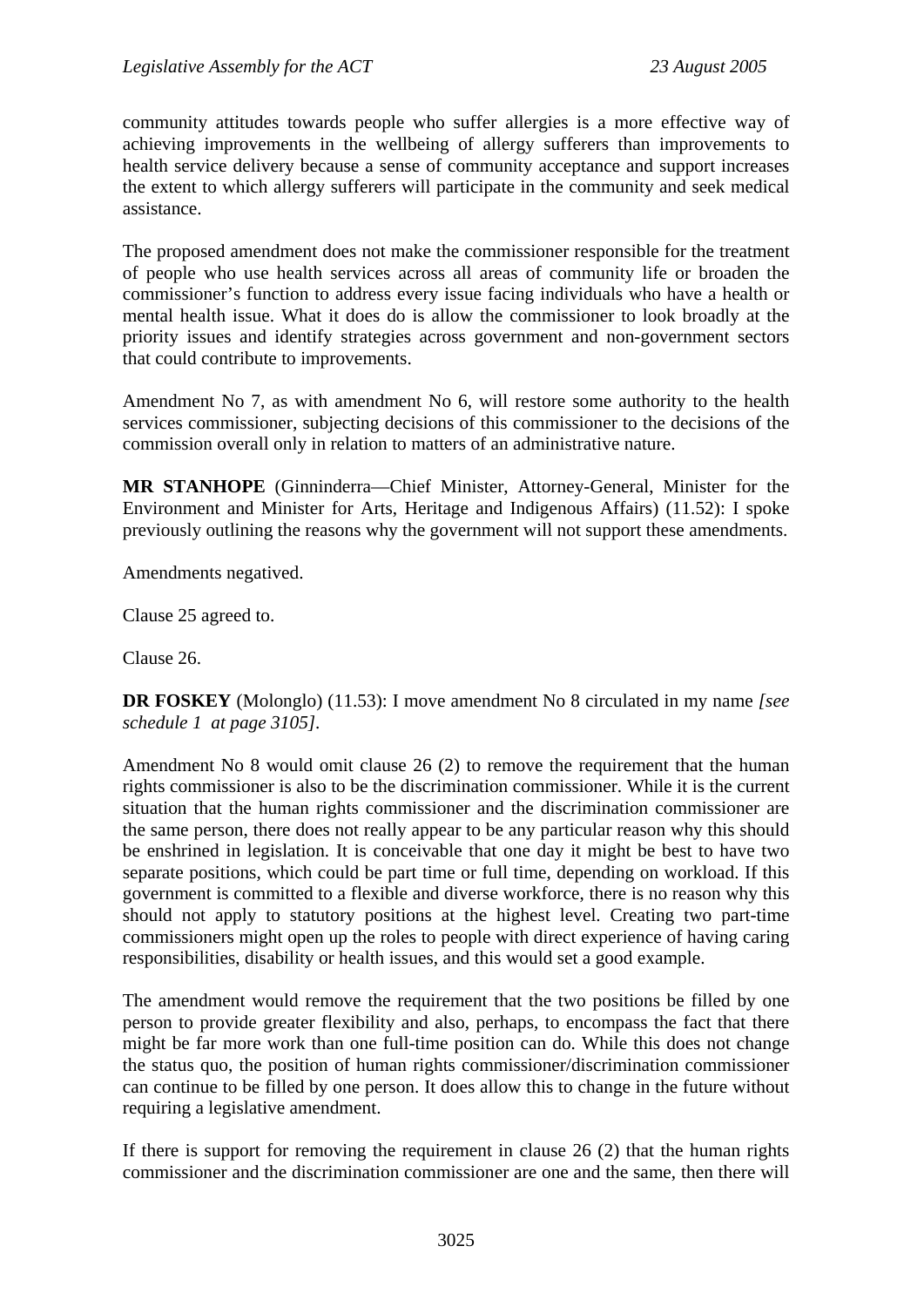be a need to amend the related examples in clauses 34 (1) and 34 (3), which can be achieved by supporting amendments Nos 10 and 11.

**MR STANHOPE** (Ginninderra—Chief Minister, Attorney-General, Minister for the Environment and Minister for Arts, Heritage and Indigenous Affairs) (11.55): As Dr Foskey has indicated, amendment No 8 removes the legislative connection between the human rights commissioner and the discrimination commissioner. Similarly, amendments Nos 10 and 11 offer examples, in clauses 34 (1) and 34 (3) respectively, to make them consistent with the disjunction of the position of human rights commissioner from the position of discrimination commissioner.

As Dr Foskey has explained, these amendments change the current legislative position that has the discrimination commissioner always being the human rights commissioner as well. The effect of the amendments would be to allow separate appointments of these two roles, but would not prevent the same person being appointed to both statutory offices. This amendment is certainly consistent with other provisions in the bill. I think it is a point well made by Dr Foskey, and the government will support the amendment.

**MR STEFANIAK** (Ginninderra) (11.56): Because we have specific concerns with the whole concept, I have not been commenting much on this bill. But I do note there is at least some efficiency in terms of the discrimination commissioner being both the discrimination commissioner and the human rights commissioner. There is no harm in that being actually maintained by statute; so we oppose the amendment.

Amendment agreed to.

Clause 26, as amended, agreed to.

Clause 27.

**DR FOSKEY** (Molonglo) (11.57): I move amendment No 9 circulated in my name *[see schedule 1 at page 3105].*

As with amendments Nos 4, 5 and 7, which the government has not supported, this amendment would restore some authority to the commissioner, subjecting decisions of this commissioner to the decisions of the commission overall only in relation to matters of an administrative nature.

**MR STANHOPE** (Ginninderra—Chief Minister, Attorney-General, Minister for the Environment and Minister for Arts, Heritage and Indigenous Affairs) (11.59): I have previously indicated the reasons why the government will not support this amendment.

Amendment negatived.

Clause 27 agreed to.

Clauses 28 to 33, by leave, taken together and agreed to.

Clause 34.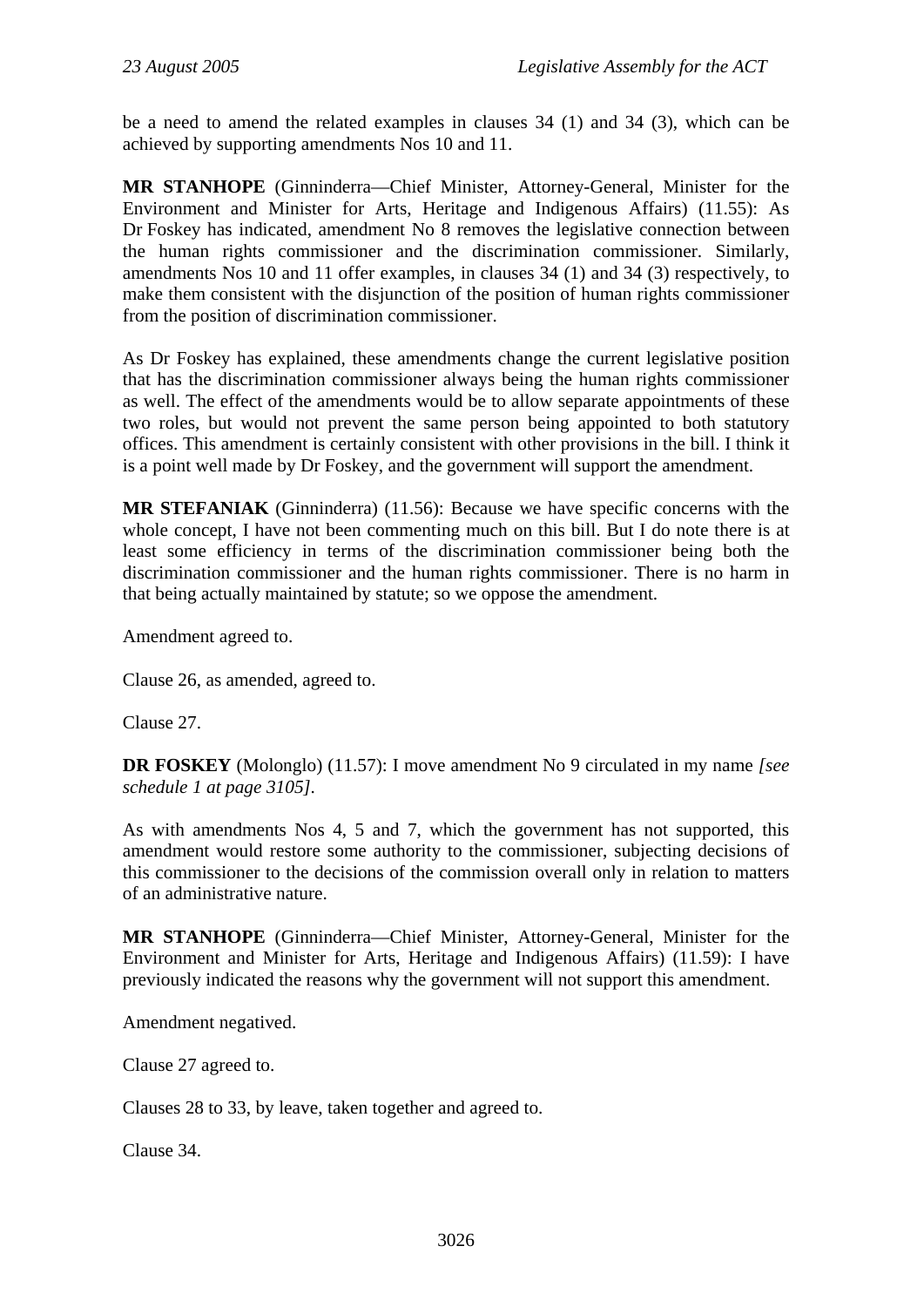**DR FOSKEY** (Molonglo) (11.59): I seek leave to move amendments Nos 10 and 11 circulated in my name together.

Leave granted.

**DR FOSKEY**: I move amendments Nos 10 and 11 circulated in my name *[see schedule 1 at page 3105].*

Amendments Nos 10 and 11 refer to individuals with more than one role. These clauses need to be attended to due to the success of an earlier amendment. Currently clause 34 (3) reinforces that the human rights commissioner and the discrimination commissioner are the same person. Amendment No 11 allows for these positions to be filled by the same person, but does not preclude there being two separate people in the roles.

**MR STANHOPE** (Ginninderra—Chief Minister, Attorney-General, Minister for the Environment and Minister for Arts, Heritage and Indigenous Affairs) (12.01): The government will support these amendments.

Amendments agreed to.

Clause 34, as amended, agreed to.

Clauses 35 to 44, by leave, taken together and agreed to.

Clause 45.

**DR FOSKEY** (Molonglo) (12.02): I move amendment No 12 circulated in my name *[see schedule 1 at page 3105]*.

Amendment No 12 addresses the timeframe for initial complaint consideration. The amendment would insert a new requirement in clause 45 (2) imposing a time limit of 90 days for the conduct of an initial investigation into discrimination, health, disability or ageing services complaints that result in a decision regarding whether the complaint will be dealt with by one or more commissioners or should otherwise be declined.

The current obligation on the commission in part 5 of the bill that "the commission must deal with complaints promptly and efficiently" is too broad and does not give people certainty. It also fails to provide the commission with clear performance benchmarks and lets the government off the hook in relation to ensuring that the commission is adequately resourced to manage complaints in an appropriate way.

Groups, including ACTCOSS, Welfare Rights and Legal Centre, and the Women's Legal Centre have all expressed concern about the removal of the 60-day time limit for investigating and reporting on discrimination complaints. It has been pointed out that the FEMAG report did not recommend that the time limit be removed but, rather, that the discrimination commissioner be better resourced to meet the time limit without compromising other activities.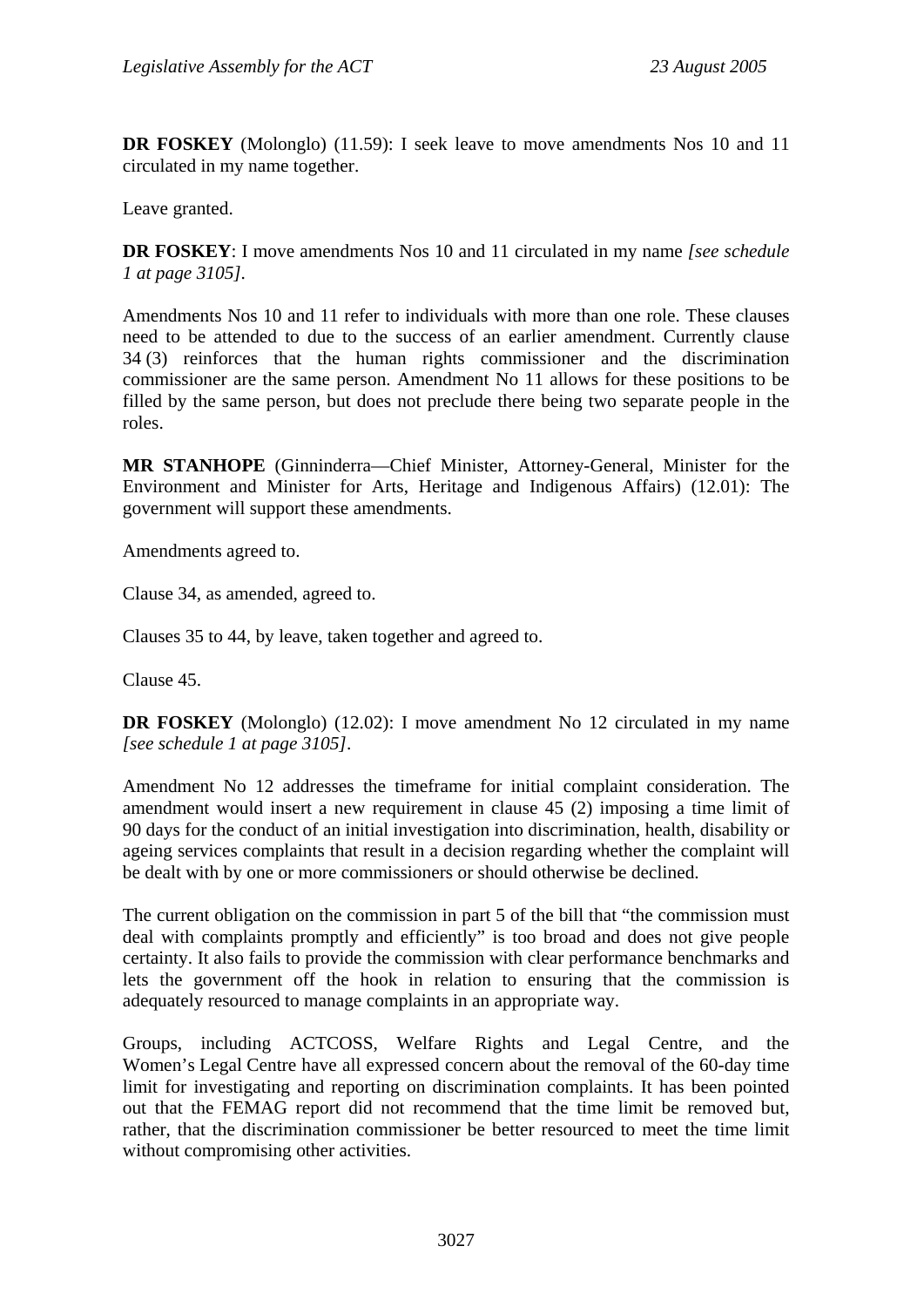There appears to be a strong view that the time limit for discrimination complaints should be retained. ACTCOSS have taken this further and suggested that a time limit be imposed on the initial investigation of other complaints, including those made to the health and disability services commissioners. It is our understanding that the government is keen to have uniformity, but we do not believe that this is an argument for abolishing time limits. Rather, we propose a 90-day time limit to apply to the initial investigation of all complaints to determine whether the complaint can be dealt with by the commission or should otherwise be declined. This would allow 30 days for the complaint to be allocated to a commissioner or commissioners and 60 days for an initial complaint investigation to be conducted and a decision made with regard to whether the complaint will be taken further or declined.

This would ensure that individuals know within a reasonable period of time whether the commission is going to investigate their complaint. Some of these reasons include: individuals making a complaint may be in a position where the commission's decision to investigate or reject a complaint will impact on choices that they might make regarding services they are receiving; long delays in making an initial determination may result in evidence being lost or memories fading and individuals may lose faith in the complaints system and/or take alternative action if they are left in a position of uncertainty for an unknown length of time.

A 90-day time limit is an effective means of ensuring that the facts of the matter are ascertained in a timely manner and parties are able to come to conciliation quickly. According to experts in the field, delays in the time taken to bring a matter to conciliation reduce the potential for settlement as parties may become increasingly entrenched and inflexible as time passes. In addition, the lack of a time limit in the proposed legislation could potentially leave people without a clear and timely response to their complaint. This can result in situations where respondents to discrimination complaints will, if the opportunity is there, attempt to stifle a complaint by flooding the complainant or the investigating body with paper. The existence of a time limit goes some way to preventing this.

**MR STANHOPE** (Ginninderra—Chief Minister, Attorney-General, Minister for the Environment and Minister for Arts, Heritage and Indigenous Affairs) (12.06): As Dr Foskey has outlined, amendment No 12 amends clause 45, which provides that the Human Rights Commission must deal with complaints promptly and efficiently. It proposes to remove the requirement in clause 45 (2) (a) to allocate each complaint as soon as possible and to replace it with a requirement to allocate a complaint within 90 days after receipt, having first carried out an initial consideration.

There is nothing in the bill, in my submission, to indicate what the term "initial consideration" means and the proposed amendments do not provide any kind of definition. As a result, the amendment would have little effect, except to allow the Human Rights Commission three months to allocate a complaint to a commissioner for consideration. There seems no justification for such an unacceptably long timeframe.

I spoke earlier, in closing the bill, about the difficulties associated with providing statutory timeframes for dealing with a broad range of complaints. Problems with the proposed amendment bear out, I think, the concerns I expressed. The flexible framework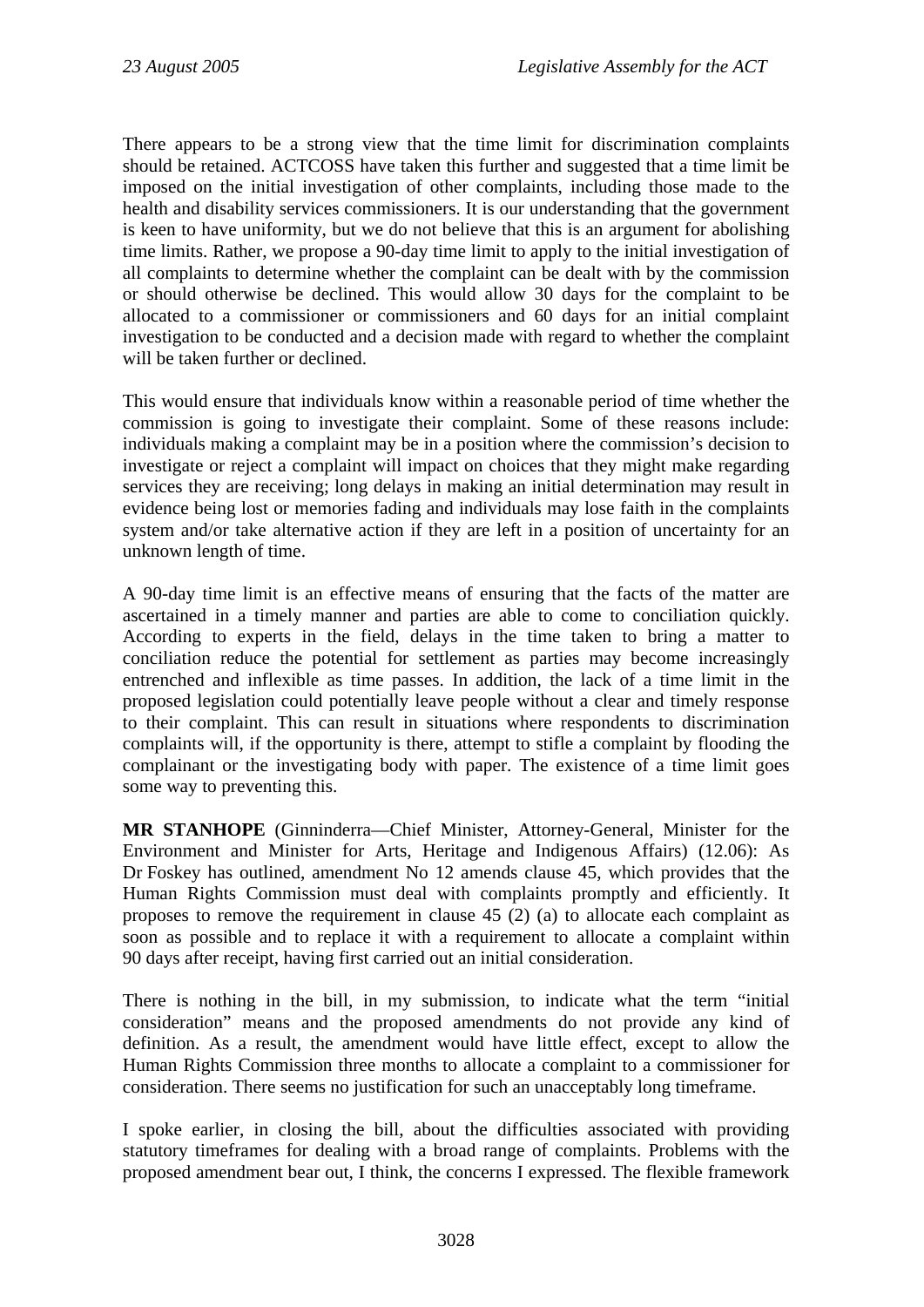provided in the bill, together with the requirement to act promptly and efficiently, is capable of supporting a much more efficient approach to dealing with complaints than an arbitrary and essentially unenforceable time limit.

The explanation in the explanatory statement indicates that the intention is that the Human Rights Commission should carry out some sort of preliminary inquiry before allocating the complaint and that, in addition, there would be some further intermediate process in which a decision about whether to take further action would be made. However, the proposed amendment would not, in my opinion, achieve the effect described in the explanatory statement. Inserted into the flexible consideration process established by the bill, it would simply give the Human Rights Commission an unacceptably long period in which to decide which of the commissioners should be responsible for acting on the complaint. It would also be inconsistent with the requirement in clause 45 (2) (e) for the Human Rights Commission to give a written progress report to the complainant every six weeks.

The proposed amendment appears to be based on current provisions that divide the processes of dealing with discrimination complaints and community and health service complaints into separate actions. That artificial separation of the process of looking into issues raised by a complainant has been replaced in this bill by a continual process in which the Human Rights Commission can choose a range of options to action complaints, as appears appropriate and consistent with the requirement to act promptly and efficiently.

One important reason for this change is the need to accommodate a range of complaints, particularly as the current provisions prescribe different processes for different kinds of complaints. I understand full well and sympathise with the reason and apparent justification for which Dr Foskey proposes this amendment. It is just that the government does not believe that it will enhance the timeliness of treatment of complaints received by the commission.

I have no issue with the reasons behind Dr Foskey's amendment at all. I sympathise, in fact, with what it is that she hopes to achieve. It is just that the government does not believe that the model proposed by Dr Foskey is any more efficient. Indeed, we are concerned that it is not as efficient as the existing provisions within the legislation. So I certainly support the aim of Dr Foskey's amendment. Indeed, it reflects the government's desire as well. We hope to achieve exactly the same outcome. It is just that we propose different models for achieving it. The government is inclined to support the model that is incorporated in the bill.

**MR STEFANIAK** (Ginninderra) (12.10): We certainly have sympathy for what for Dr Foskey is proposing, although I think that 90 days would be far too long. "Promptly" is not a terribly well defined word. One would hope that "promptly" means a lot sooner than 90 days for what Dr Foskey is intending. I suppose this is a case of waiting and seeing just how promptly these complaints are actually looked at, how quickly initial consideration is done and then a decision to allocate is made. Surely that is something that one would expect would take a lot less than 90 days. But "promptly" is certainly very broad. It will be interesting to see how this actually pans out. There might well be some justification for Dr Foskey bringing back something similar to this, but perhaps a lot less than 90 days.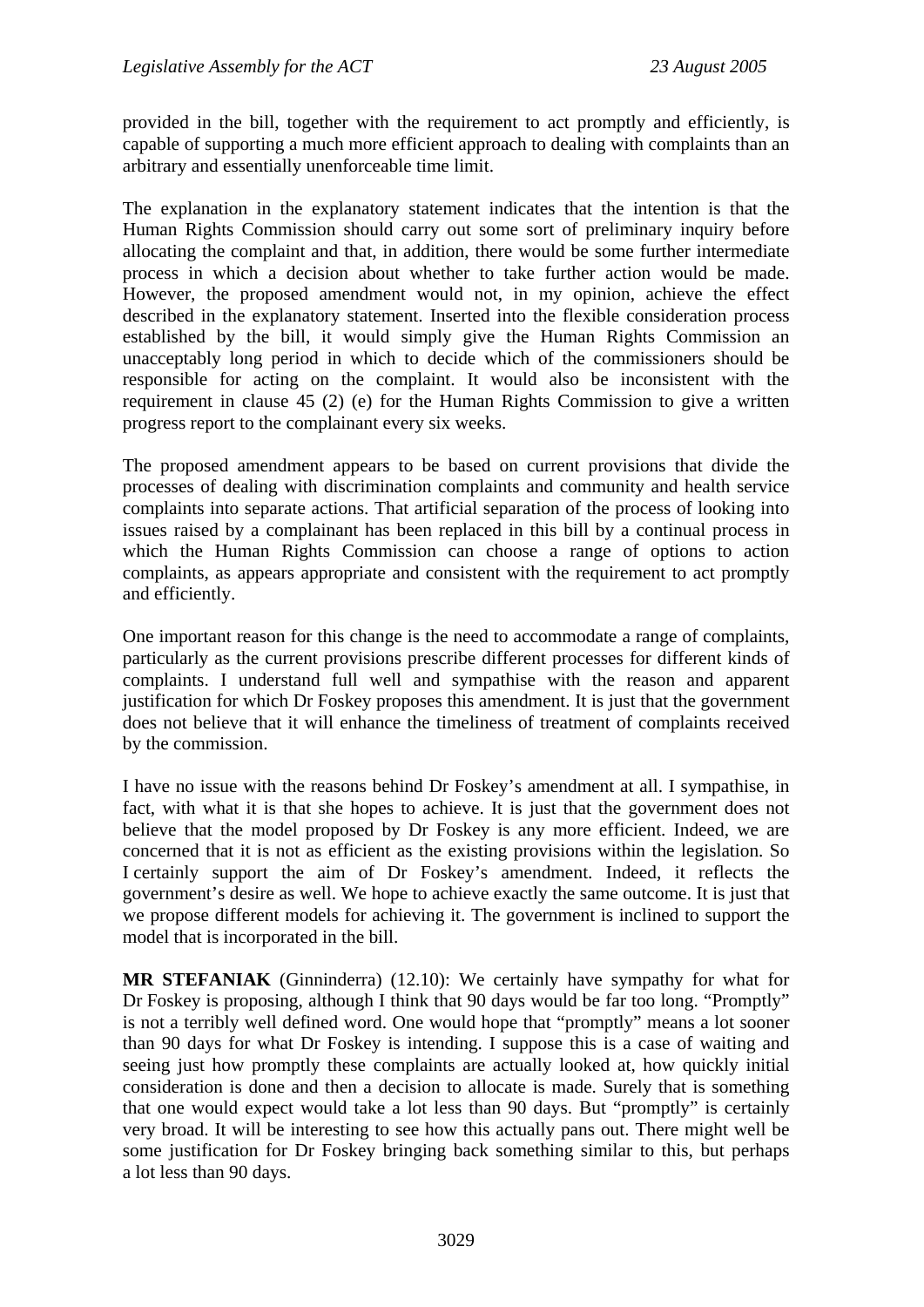**DR FOSKEY** (Molonglo) (12.11): I am disappointed in the response from members on this amendment. It does seem to me that our amendment was circulated with enough time for negotiation upon it. I think that the loss of a time limit is regrettable and I do want to be assured by the experience of what happens that the government is not ducking the time limit because it wants to reduce its accountability. I also want to express my concern that resourcing is absolutely essential to prompt response. Therefore it is something that we are going to have to watch if we do not accept time limits.

We have already seen the problems that have occurred in relation to the long delays experienced by people making complaints to the health services commissioner, for instance. Compare that to the timeliness that has been evident in relation to discrimination complaints, where there is a 60-day timeframe. So I guess that, in the absence of time limits, and do remember that we are just talking about time limits to let people know how and if their case is going to be taken up, we need to make sure that the commission regularly reports on the time that it is taking for the initial consideration of complaints.

I will be very inclined to ensure that the government monitors this very closely and reports back to the Greens and all the community organisations and others that have expressed the need for the timeframes. So I am disappointed that neither the Liberals nor Labor see the necessity for time limits.

Amendment negatived.

Clause 45 agreed to.

Clause 46 agreed to.

Division 4.2—proposed new note.

**MR STEFANIAK** (Ginninderra) (12.14): I move amendment No 1 circulated in my name, which inserts a new note to division 4.2 *[see schedule 2 at page 3108].*

This is a simple amendment to overcome concerns expressed by several groups that both Mr Smyth and I spoke to. It relates to two main concerns. Firstly, what happens with a complaint that is frivolous or vexatious? Secondly, what happens with a complaint that might be being dealt with elsewhere? There is a real concern by some groups that there has been forum shopping. There is often forum shopping and we need to ensure that forum shopping is actually discouraged.

I note in clause 47 that complaints may, but do not need to, go through a number of steps. There is allocation, which you would think would be the first one. Then there is consideration, conciliation, closure and reporting. People do not have to go through those steps in the order in which they appear. I note that closure is towards the bottom of the list.

Further in the bill—in fact, in clause 78 (2)—there is a provision that the commissioner must close a complaint if it is frivolous, vexatious or not made honestly or if the matters raised by the complaint have been, or are being, dealt with by a court or tribunal or have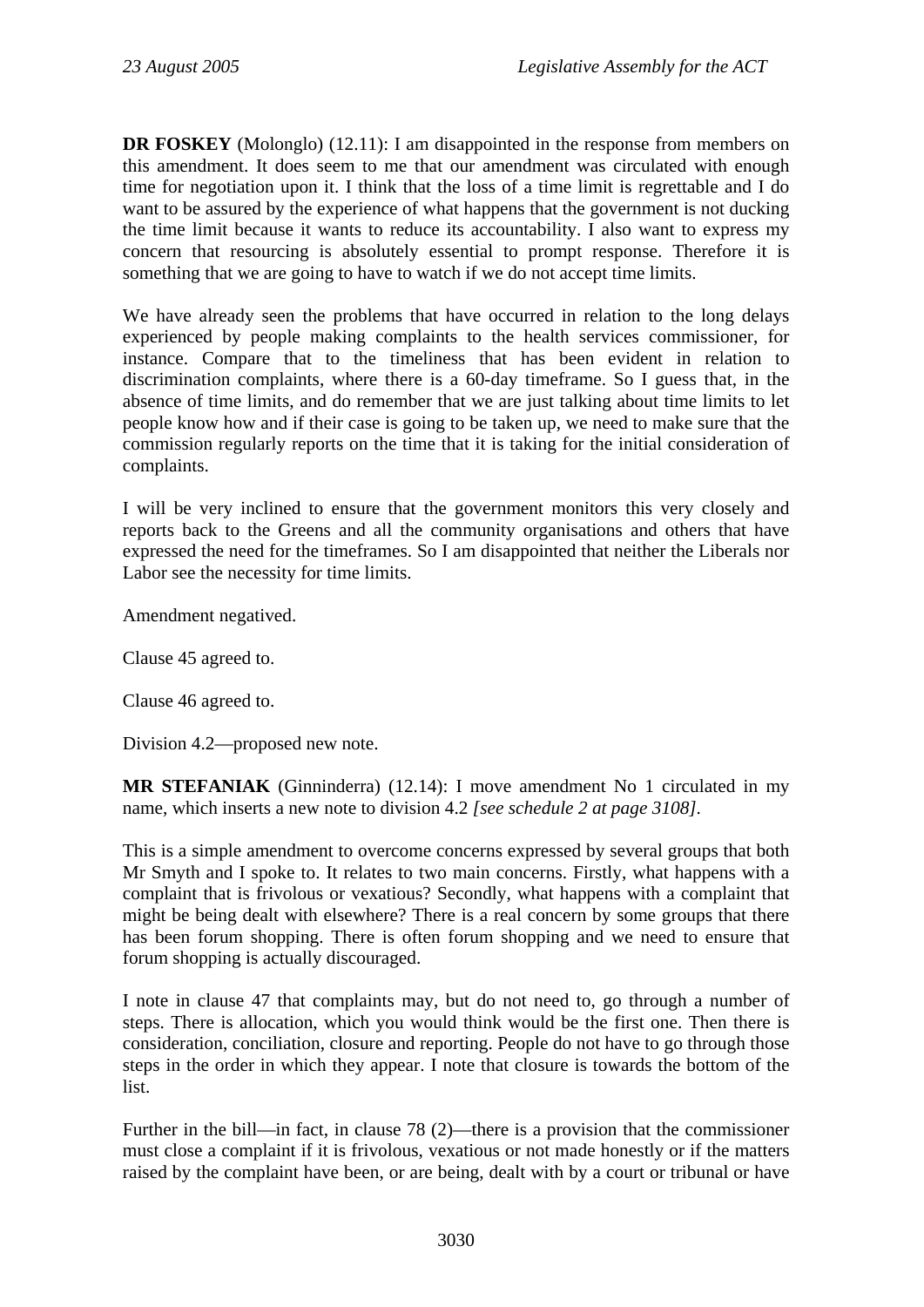been dealt with by the commission. I do not think that last one actually covers every conceivable body, but it is there. So when I was discussing this with the parliamentary counsel, I was advised that probably the best way this could be overcome, and indeed highlighted to enhance what is already in clause 78, is for this note to be inserted into division 4.2. It is a minor point, perhaps, but an important one for the issue of vexatious complaints. It will also attempt to ensure that people do make the one complaint and do not actually engage in forum shopping.

**MR STANHOPE** (Ginninderra—Chief Minister, Attorney-General, Minister for the Environment and Minister for Arts, Heritage and Indigenous Affairs) (12.16): Let me say, I think most significantly, what a pleasure it is to work with Mr Stefaniak and the Liberal Party on issues around human rights and the enhancement of human rights. I am very happy to acknowledge the support of Mr Stefaniak and the Liberal Party in our work to establish the Human Rights Commission.

I would like to thank the Liberal Party for this contribution to enhancing the commission. I am more than happy to support the amendment. It is good to see the Liberal Party's fingerprints on this legislation and their commitment, begrudging as it is, to human rights and to supporting those within the community who are looking for more efficient and better ways of ensuring that their rights are protected and that complaints and concerns that they have are appropriately pursued. I thank again the Liberal Party, the opposition, and I will happily support this proposed amendment of Mr Stefaniak's.

Amendment agreed to.

Division 4.2 new note agreed to.

Clauses 47 to 50, by leave, taken together and agreed to.

Clause 51.

**DR FOSKEY** (Molonglo) (12.18): I seek leave to move amendments Nos 13 and 14 circulated in my name together.

Leave granted.

**DR FOSKEY**: I move amendments Nos 13 and 14 circulated in my name *[see schedule 1 at page 3105].*

Amendments Nos 13 and 14 relate to clauses 51 (1) and 51 (2). They would replace "the commission" with the words "a commissioner" to retain the autonomy of individual commissioners in relation to any decision to refer a complaint to conciliation. These amendments provide individual commissioners with the authority to refer a complaint that they are investigating for conciliation without having to refer back to a meeting of the commission. This clarifies the stated position of the government that the individual commissioners have decision-making authority in matters that have been delegated to them and also ensures that there are no unnecessary delays in referring matters to conciliation.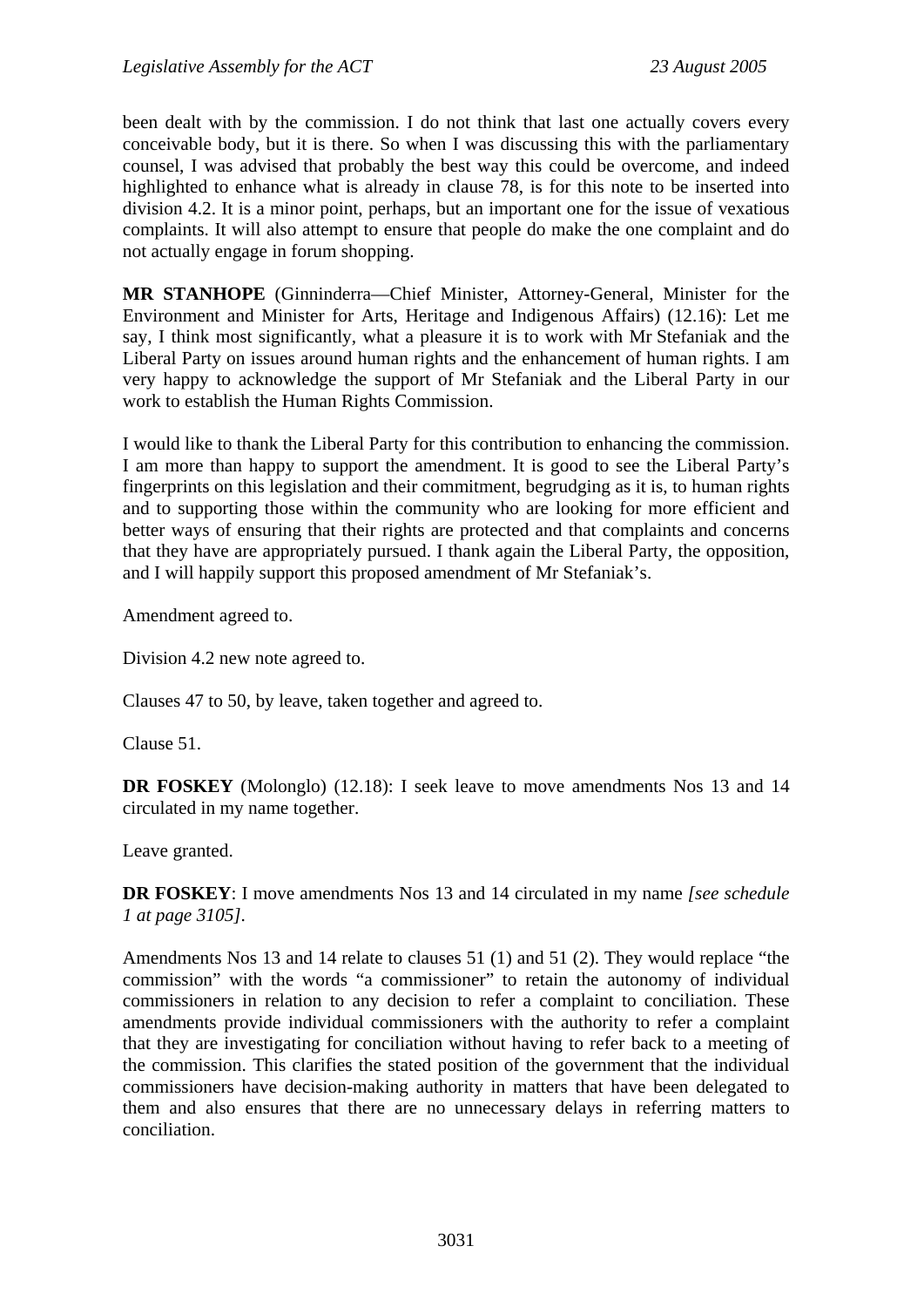**MR STANHOPE** (Ginninderra—Chief Minister, Attorney-General, Minister for the Environment and Minister for Arts, Heritage and Indigenous Affairs) (12.19): Amendments Nos 13 and 14 amend clauses 51 (1) and 51 (2), respectively. Those clauses deal with referring complaints to conciliation and consideration of complaints. Amendments Nos 15 and 16, which have not yet been moved, amend clauses 87 (1) and 87 (2), respectively. Those clauses provide for reports to be made to the minister.

I do not understand how these amendments would operate, as they attempt to give commissioners the capacity to exercise statutory functions belonging to the Human Rights Commission. While the Human Rights Commission will carry out its functions through the actions of individual members and its staff, those people do not have the capacity to carry out those functions other than as agents of the Human Rights Commission. The amendments would both take away the capacity of the Human Rights Commission to carry out its statutory responsibilities and seek to give power to commissioners to carry out functions that they do not have, except as agents of the Human Rights Commission.

Because, in the view of the government, these amendments do not have the capacity to operate effectively with other provisions of this bill, the government will oppose them. Without repeating myself or going back to points made earlier in this debate, essentially the government's position, as explained now, is a reflection of the model that the government ultimately choose in the establishment of the commission and the collocation of a number of oversight complaints bodies within a single statutory Human Rights Commission.

Many of Dr Foskey's amendments that the government has found itself unable to support today are simply a reflection of a difference of opinion around the more appropriate model for the creation of an effective and efficient statutory oversight regime for the ACT. It really is very much just a difference of opinion between the government and Dr Foskey, or the Greens, in relation to the most efficient and effective model. We choose a particular model. Many of Dr Foskey's amendments, which I think are very well intentioned, with respect, simply are not possible in the context of the model that was created by the government. To accept them or to interpose them now would simply undo and make, I think, particularly ineffective the commission in the pursuit of its duties.

I understand very much what it is that Dr Foskey is seeking to achieve. I would simply say that it is not consistent with the administrative or statutory structure that we have created. It is for those reasons that we find ourselves unable to support that group of amendments that we have today opposed.

**DR FOSKEY** (Molonglo) (12.22): I just want to respond very briefly to Mr Stanhope's comments. It is obviously true that the trend of the government not to agree to the amendments that I am putting forward on behalf of the Greens that would allow commissioners to do what we see as their job indicates a very different idea of the way that the Human Rights Commission will work. Obviously I am not going to win on the numbers here, but I would like to think that the government is not dismissing our approach out of hand.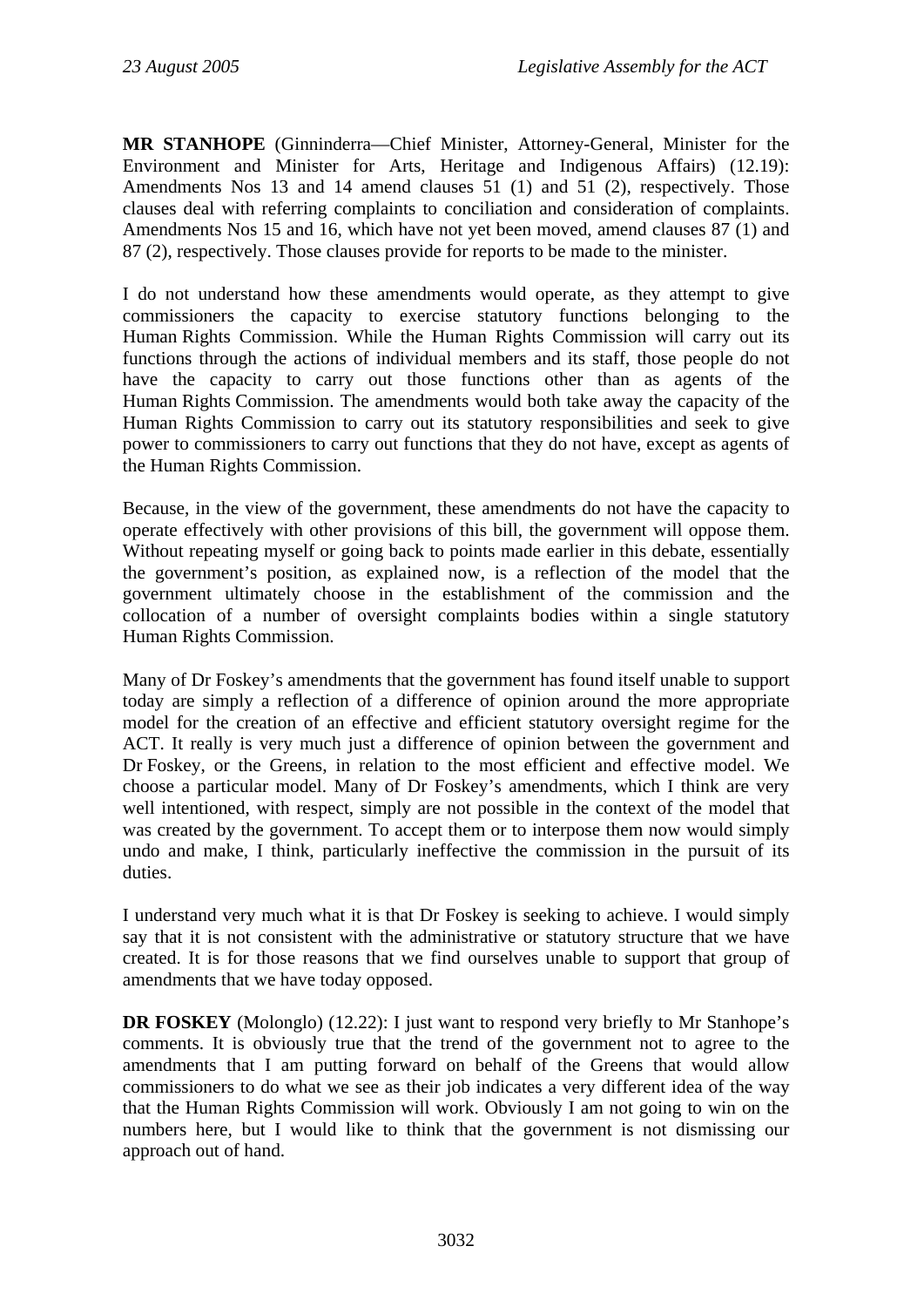It seems to me that we are going to have a model—we will wait and see—that is cobbled together, I am told, along the lines of the model of the Human Rights and Equal Opportunity Commission. I am aware that there are problems with the way that commission operates. I have no idea of the details. I am sure there are frustrations for individuals working within it. Therefore I would like some commitment from the government that they will review the model they are setting up.

It has to be understood that, whichever model is chosen, there are going to be problems. It would be so much better to identify those, say, 12 months down the track and act to rectify them. I see this Human Rights Commission as absolutely integral to the whole system that we have in this place. We have got the whole world watching the way that we oversee human rights. We have the Bill of Rights. We have a Human Rights Act. We have academics coming from all over the world. We need to do it properly. At some point I would like to hear a commitment that, down the track, there will be an independent review of the structure that is set up.

Amendments negatived.

Clause 51 agreed to.

Clauses 52 to 77, by leave, taken together and agreed to.

Clause 78.

**MR STEFANIAK** (Ginninderra) (12.25): I seek leave to move amendments Nos 2 and 3 circulated in my name together.

Leave granted.

**MR STEFANIAK**: I move amendments Nos 2 and 3 circulated in my name *[see schedule 2 at page 3108]*.

I appreciated the Chief Minister's comments. Attorney, even if we disagree with legislation, we do think it is always important to ensure that, if it is going to pass, it should operate as well as possible in all of the circumstances. I make that point. Apropos of that, as I said earlier, one of the concerns that was expressed to us was the question of forum shopping. Again, when I was going through this with the parliamentary counsel, we detected here that this amendment would be an improvement on what we have.

At present clause 78 (1) (e) provides that the commission may close a complaint at any time, and it lists a number of reasons, including that the complaint has been referred to a health professional board. Clause 78 (2) states that the commission must close a complaint if certain things apply, including that it is frivolous or vexatious or has been dealt with by a court or a tribunal. It ensures that the matter is closed only if a court or tribunal has dealt it with. It does not necessarily rule out all other boards or, indeed, commissions.

So we could have a situation where a complaint has been referred to a health professionals board or a health services commission—basically forum shopping—and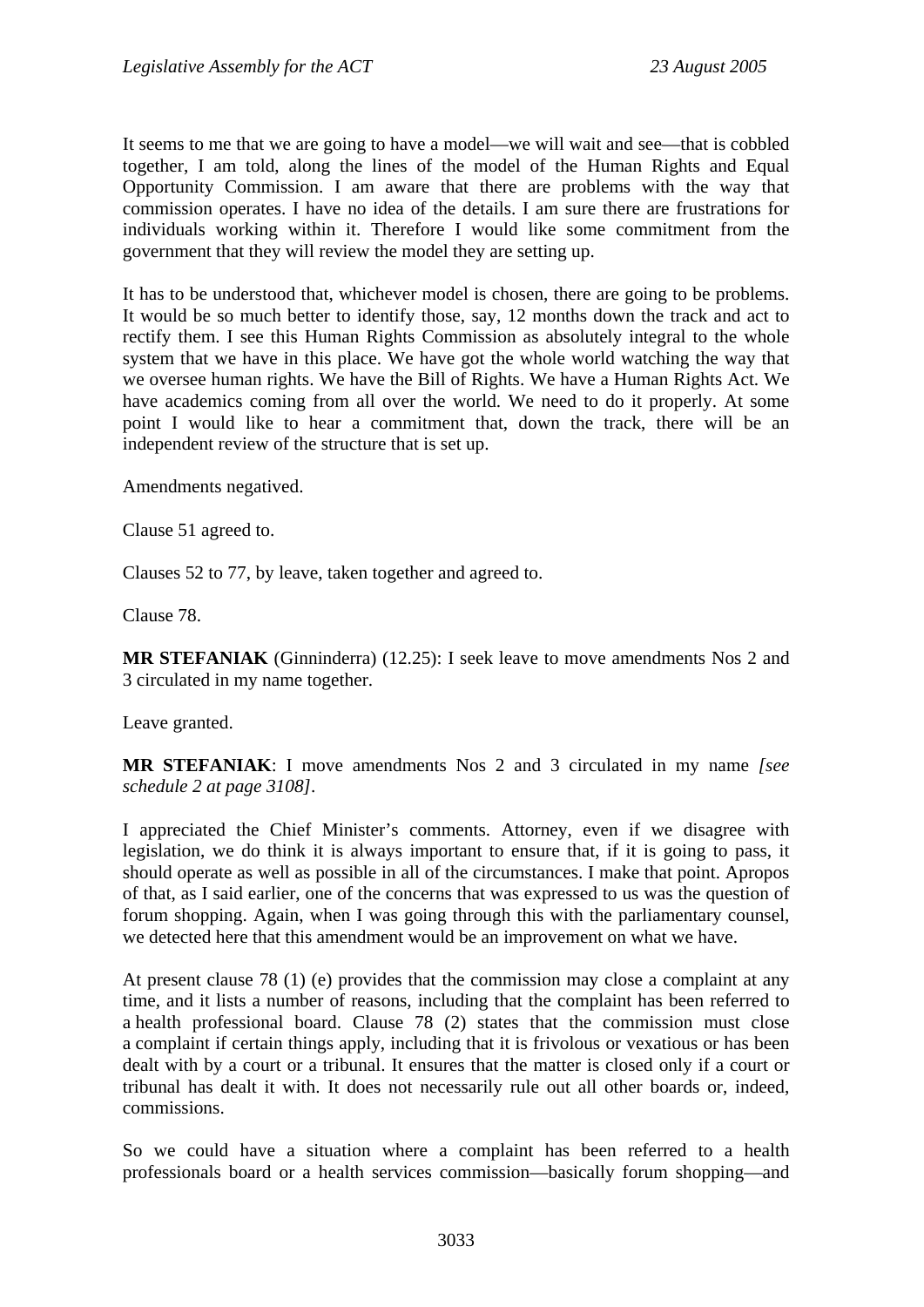the legislation, as it currently stands, provides that the commission may close that complaint. It does not say it has to close that complaint. My amendment would simply remove subparagraph (e) from clause 78 (1) and insert new subparagraph (da) in clause 78 (2) so that, in that circumstance, if a matter has also been lodged in the health services commission, the commission must close that complaint and let it be dealt with in the health services commission, again to stop that forum shopping. I commend the amendments.

**MR STANHOPE** (Ginninderra—Chief Minister, Attorney-General, Minister for the Environment and Minister for Arts, Heritage and Indigenous Affairs) (12.27): As much as I would have wished to continue the same level of support for the opposition's amendments, I cannot in this particular instance. I understand the rationale for the amendments that the shadow attorney has moved. Indeed, I am aware of representations that have been made on behalf of the health profession in relation of the issue. The government is aware of those and is very sensitive to them. But we do not support the approach that is being proposed here, which would have the effect essentially of forcing the Human Rights Commission to close any complaints that related to registered health professionals, indicating a possibility that there might have been a failure in that particular instance to comply with professional standards.

Under the provisions of the bill, the Human Right Commission is not precluded from investigating concerns about the way in which registered health professionals provide health services. Indeed, I think it is obvious that there would be many people in the community that would expect the Human Rights Commission to be able to look into those issues using the specialist expertise of the health services commissioner. In fact, it is very much part and parcel of his role and responsibility.

But it should not be assumed that the health professional boards in any way will have their particular responsibilities affected by the fact that the health services commissioner, through the Human Rights Commission, will have a role to play in ensuring the high quality of service is maintained by health professionals. The health professional boards will continue to do that.

The bill, as drafted, provides specifically for a combined approach to health service issues. We are concerned that the amendments that the shadow attorney proposes would sever the relationship between the Human Rights Commission and the health professional boards. In addition, the amendment would make clause 78 inconsistent with clause 92, which facilitates the health services commissioner and the relevant health professional boards dealing together on issues raised and complaints about registered health professionals. So the government will not support the amendments.

Amendments negatived.

Clause 78 agreed to.

*Debate interrupted in accordance with standing order 74 and the resumption of the debate made an order of the day for a later hour.* 

### **Sitting suspended from 12.30 to 2.30 pm.**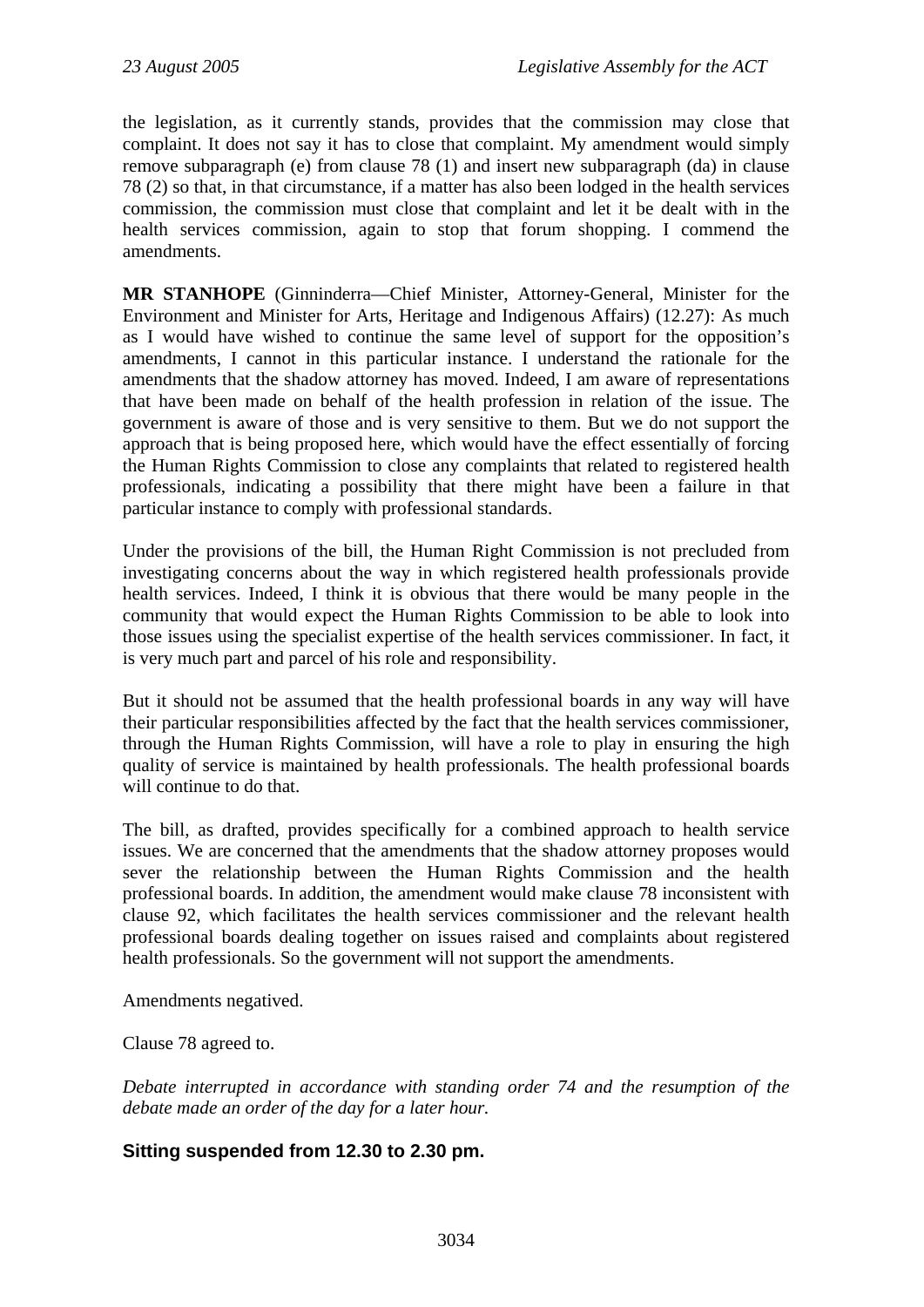# <span id="page-34-0"></span>**Leave of absence**

Motion (by **Mrs Dunne**) agreed to:

That leave of absence be granted to Mr Mulcahy for this sitting week.

## **Distinguished visitor**

**MR SPEAKER**: I acknowledge the presence in the gallery of Mr Wood, a former member and minister of the Assembly.

**Members**: Hear, hear!

### **Questions without notice Ms Clea Rose**

**MR SMYTH**: My question is directed to the Chief Minister. Chief Minister, now that a young woman has died as a result of injuries she sustained in the recent hit-and-run accident in Civic, will there be a coronial investigation into the circumstances surrounding her death?

**MR STANHOPE**: That is a matter, of course, for the coroner. My understanding of the Coroner's Act is that, yes there would be a coronial inquiry into that death. But I would have to take advice on the specific requirements of the Coroners Act. I cannot imagine why there would not be a coronial inquiry. I will need to take some legal advice.

On my understanding of the way in which the Coroners Act operates, it is essentially a decision that would be taken by the chief coroner. I am happy to get confirmation of the position in relation to the Coroners Act and provide that advice to the Assembly today.

**MR SPEAKER**: It has been brought to my attention that you might have been asking for a legal opinion, Mr Smyth.

**Mr Smyth**: No, I do not believe so Mr Speaker.

**MR SPEAKER**: It is pretty close to it. Mr Smyth, a supplementary question—which will not be a request for legal advice.

**MR SMYTH**: No, it will not be, not that the original question was either, Mr Speaker. My supplementary question to the Chief Minister is: will you undertake not to interfere with the coronial process, should it go ahead?

**MR STANHOPE**: I wondered what the trick to the question was. When you get these trick questions, you think, "Yes, I assume there will be a trick to it." I just said to Ted, "I presume this is one of the classic trick questions." By one of those amazing coincidences, that was the conversation I was just having with the Deputy Chief Minister. As I awaited the telling supplementary, I said to Ted, "Wait for it. This will be a trick question. So I had better be on my guard." So I was on my guard.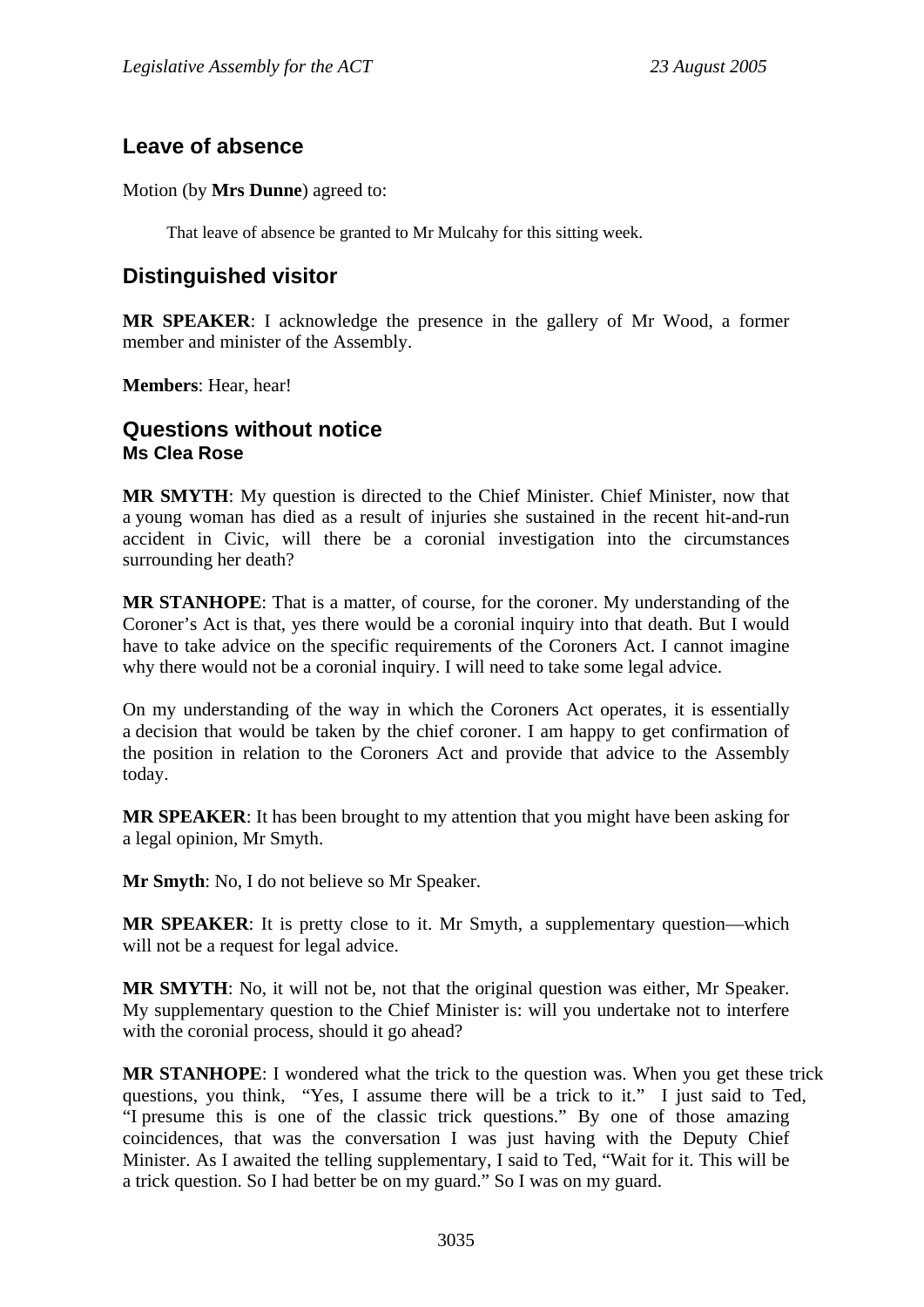<span id="page-35-0"></span>I regret that the appalling heartbreaking tragedy that we are all witness to in the death of a young woman in a tragic accident is seen, by the Leader of the Opposition, as a fit subject to seek to score a political point off me in relation to the bushfire coronial inquest. That is tawdry politics of the lowest order.

**Mr Smyth**: Mr Speaker, I rise on a point of order. Under standing order 118 (b), he cannot debate the subject; he has to answer the question.

**MR SPEAKER**: Mr Smyth, he is responding to the question you asked him.

**MR STANHOPE**: I do. The point needs to be made that the Leader of the Opposition, the leader of the alternative government, who would use the tragedy of the death of a young woman to seek to score a political point off me in relation to the bushfire inquest, is plumbing the depths of tawdry, appalling politics. He deserves—and the Liberal opposition deserves—to be treated with absolute contempt for seeking to drag into a political attack on me in relation to the bushfire inquest, the tragic, heartbreaking death of a young Canberra woman. I am appalled.

### **Judicial independence**

**MR STEFANIAK**: My question is to the Attorney-General. Why have you allowed the administration of justice in the ACT to reach a state where the Chief Justice of the Supreme Court felt compelled last Friday to warn "that the importance of the doctrine of the separation of powers and the independence of the judiciary are under threat"?

**Mr Stanhope**: I take a point of order, Mr Speaker. There is a motion on the notice paper for tomorrow in relation to this matter. I believe that the question is out of order.

**Mrs Dunne**: Mr Speaker, speaking to the point of order, there is nothing on the notice paper as yet. Notice has been given but it is not on the notice paper.

**MR SPEAKER**: It is not on the notice paper; that is correct.

**MR STANHOPE**: I didn't, Mr Speaker.

**MR STEFANIAK**: I have a supplementary question. Attorney, what actions, if any, do you propose to take to alleviate the Chief Justice's fears?

**MR STANHOPE**: I have written to the Chief Justice and offered to discuss these issues with him on the basis of further explanation by him of his concerns.

#### **Sister cities**

**MS PORTER**: My question is to the Chief Minister. Chief Minister, Canberra has sister city relationship with both Nara in Japan and Dili in East Timor. Can you please outline to the Assembly any recent initiatives under these relationships and the benefits to both Canberra and the communities in Nara and Dili?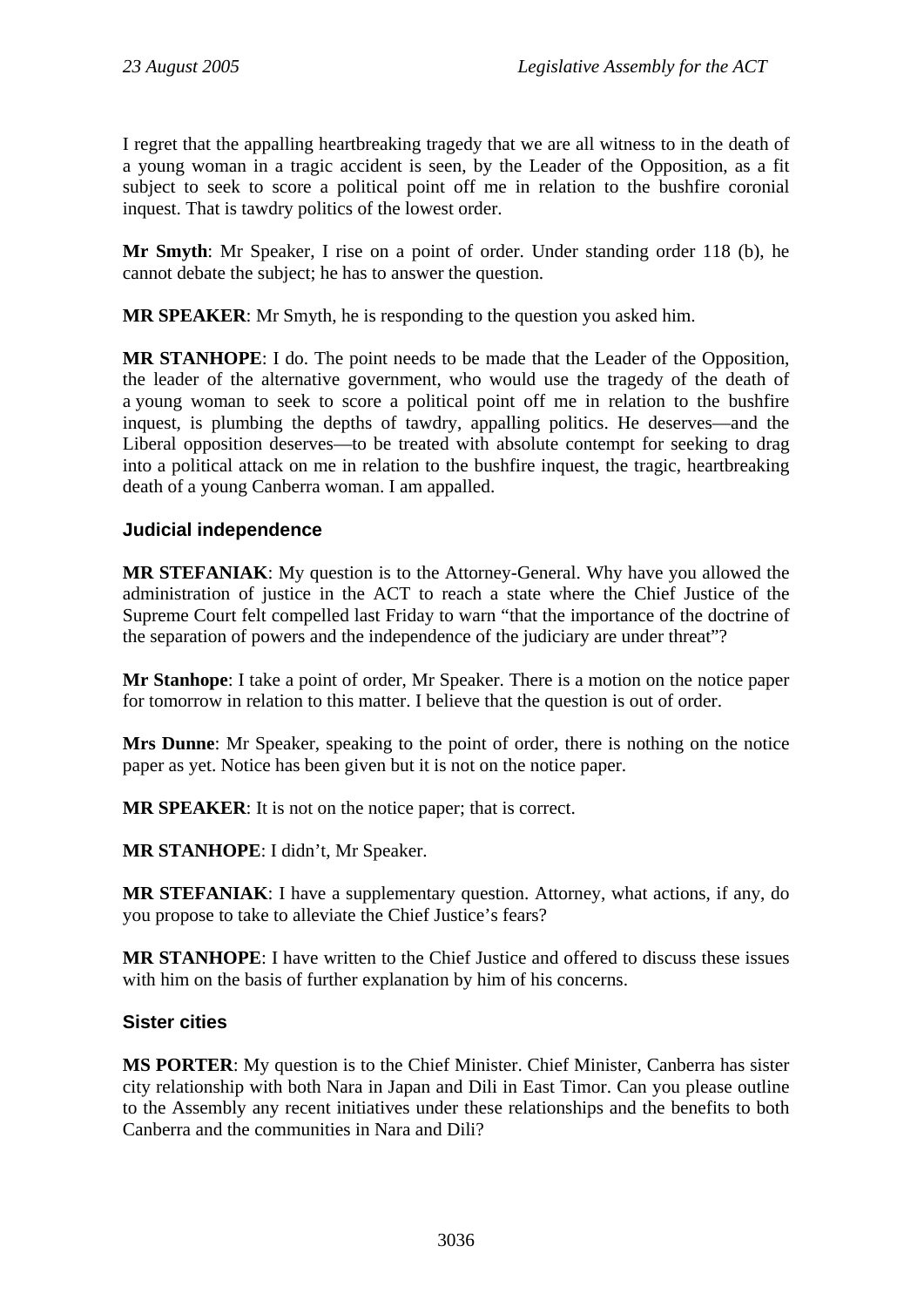**MR STANHOPE**: Thank you, Ms Porter, for the question. This is an important question in the context of the relationships which the government has with Canberra's sister cities. We have two sister cities—Nara and Beijing—and we have a friendship relationship with Dili, an emerging nation within the world. I was very pleased recently on a trip to Nara, representing the community of the ACT, to cement the relationship between Nara and the ACT, but it was a regrettable trip to the extent that, for the first time, the Liberal Party refused to offer bipartisan support for our sister city relationship with Nara, the Leader of the Opposition describing my trip to Nara as the "greatest junket of all time."

**Mr Corbell**: Shame!

**Mr Smyth**: No, it is not true—it is not true; you can't mislead the Assembly.

**MR SPEAKER**: Order! Those sorts of interjections are bad enough by themselves but to imply that the Chief Minister has misled the Assembly is disorderly. Withdraw it.

**Mr Smyth**: I withdraw, Mr Speaker.

**MR SPEAKER**: Thank you.

**Mr Smyth**: But he cannot put words into the mouth of the Liberal Party. We have not said any of what he has—

**MR SPEAKER**: Order! Resume your seat, Mr Smyth.

**Mr Smyth**: It's just Shane Warne again!

**MR STANHOPE**: Thank you, Mr Speaker. I do think it a pity that we have come to a pass where even the sister city relationship with Nara, something that has endured for more than a decade, is being attacked—

**Mr Smyth**: It is not true and you know it.

**MR SPEAKER**: Cease your interjections, Mr Smyth.

**MR STANHOPE**: for the first time by the Leader of the Opposition, referring to my first trip to Nara—

**Mr Smyth**: Point of order, Mr Speaker. Under standing order 118 (b), he cannot debate the subject. He was asked about the benefits of the trip but he is more interested in what the Liberal Party has not said. I think he should come to the point of the question and you should ask him to.

**MR SPEAKER**: That is not a point of order, Mr Smyth.

**Mr Smyth**: Of course it is, Mr Speaker. Under 118 (b), he cannot debate the subject and it is exactly what he is doing.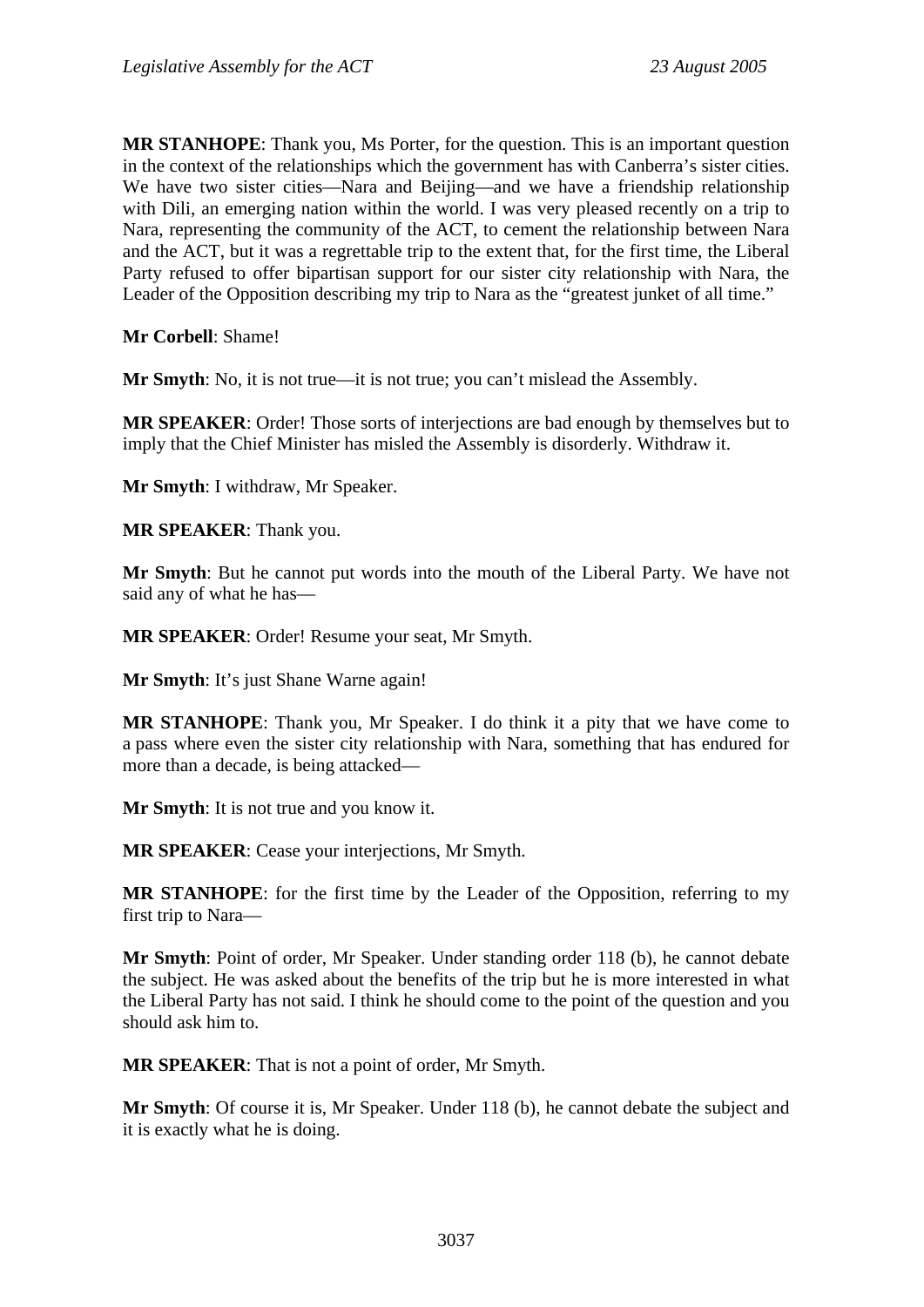**MR SPEAKER**: Mr Smyth, the Chief Minister, according to the standing orders, has got five minutes to respond to the question that was put to him. While ever he sticks with the subject matter of the question, he is entirely in order. You know that and that is the way it has always been.

**MR STANHOPE**: Thank you, Mr Speaker, and I can understand the Leader of the Opposition's sensitivity in relation to his walking away from the sister city relationship with Nara, a matter of great regret.

**Mr Smyth**: We haven't; you've got to tell the truth, Jon.

**MR STANHOPE**: In relation to the sister city relationship, the Nara-Canberra sister city committee—

**Mr Smyth**: You've got to tell the truth.

**Ms MacDonald**: Mr Speaker, I am sorry to interrupt the Chief Minister but Mr Smyth has now just said twice in a row that Mr Stanhope needs to tell the truth. That is disorderly.

**Mr Smyth**: No, it is not.

**MR SPEAKER**: I did not hear that but, if you said it, you ought to withdraw it otherwise I will just refer to *Hansard* and make a ruling on it later.

**Mr Smyth**: I certainly did say it, Mr Speaker. He is not telling the truth in regard to the Liberal Party. I do withdraw.

**MR SPEAKER**: Resume you seat Mr Smyth and discontinue this approach otherwise we will be taking a closer look at standing order 202 and that would be unfortunate.

**MR STANHOPE**: Thank you, Mr Speaker. It was a great privilege to go to Nara during my recent visit and to cement the relationship and the friendship that have been forged between the people of the ACT and Nara. We can see many beneficial outcomes of that relationship. We can see one at the moment with the visit to Canberra of the Nara youth soccer team, which arrived in the ACT at the weekend to participate in a number of games of football with teams within the ACT.

The number of visits occurring now between our two cities is significant, particularly at a youth or school level. It is at that community level, essentially, through sporting teams and through our schools, that we see a significant benefit for communities from across the sea twinning with the ACT in the way that Nara has. We also see it with a number of community organisations such as the ACT Law Society, which has twinned with the Nara Bar Association, and similarly with the ACT and Nara chambers of commerce and industry. We have the ACT Australia-Japan Society twinning with its counterpart in Nara and similarly between rotary clubs in the ACT.

But, as I said, the greatest continuing linkage, which I think is potentially very important for future peoples around the world, is the extent to which Canberra schools have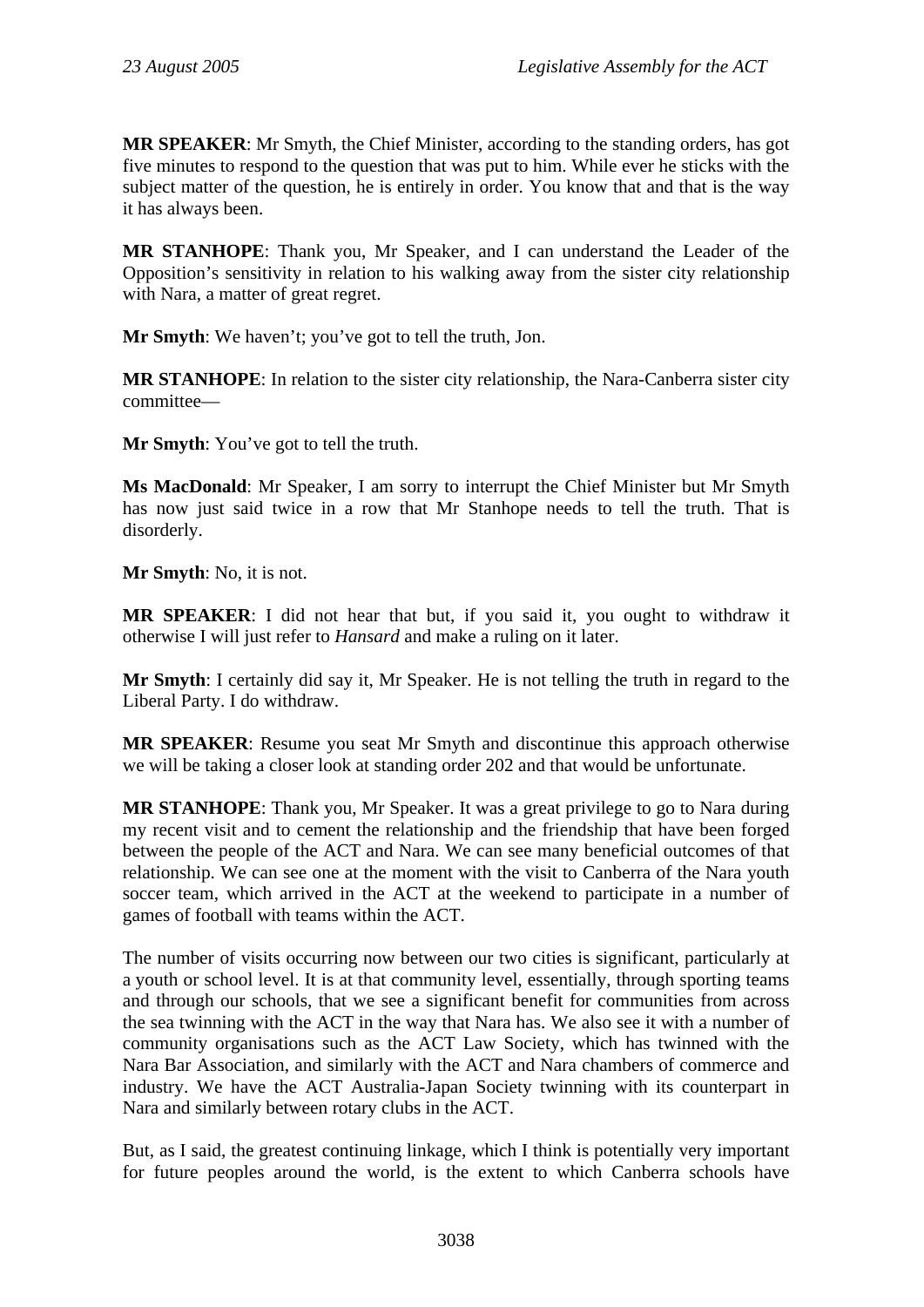developed twinning relationships with Nara. There is a continuing range of exchanges between schools in Nara and Canberra.

**MR SPEAKER**: The minister's time has expired. Ms Porter, a supplementary question?

**MS PORTER**: Thank you, Mr Speaker. Is the Chief Minister able to describe for the Assembly what practical assistance measures the ACT government is taking under the Canberra-Dili friendship agreement?

**MR STANHOPE**: Yes, I can, but I regret I was not able, because of the delaying tactics of the opposition, to provide the degree of detail on our sister city relationship with Nara that I would have liked—perhaps tomorrow. In relation to the Canberra-Dili friendship agreement, I am very pleased with the level of continuing support at the community level. I am also very pleased at the extent to which the ACT government, in conjunction with the Dili district administration, has been able to provide practical on-the-ground support under the auspices of the Canberra-Dili friendship arrangement. To date, they are effectively represented through two projects that are being pursued. One relates to the identification of domestic violence as a priority for the Timorese community. As a consequence of that, two Canberra experts, Ms Denise Simpson, the head of the domestic violence crisis service, and Ms Gail Frank, a worker with the domestic violence crisis service, visited Dili in June for a scoping study. The study looks at the extent to which the ACT government, through the Dili friendship arrangement, could provide some capacity for direct assistance for the community sector and the Dili district administration in relation to how to deal with the very complex issue of violence within communities.

The second project, which I am very pleased the ACT government has been able to support, is a proposal scoped by the chief executive of ACT Health, Dr Tony Sherbon, dealing with the possible establishment of cooperative arrangements in relation to health care between ACT Health and the Dili district administration health service. The proposal being scoped and pursued by Dr Sherbon is similar in part to arrangements that exist between a number of Australian governments and councils, and not just for Dili but also other parts of Timor. The highest priority areas of need in Timor—one of the 10 poorest nations, incidentally, and recognised as the poorest of all the nations within the Asian region—are in health care and education. I think it is excellent that ACT Health has scoped the possibility or the capacity to provide, from time to time, some capacity building and direct assistance to Dili in the delivery of health care for the people of East Timor and that this has been done under the auspices of our Canberra-Dili friendship agreement, which we entered into in 2004.

Dr Sherbon proposes, in concert with Professor Arbon, the chair of acute care nursing and the director of the Research Centre for Nursing and Midwifery Practice, and Ms Dreimanis, a clinical nurse consultant in infection control, to visit Dili to provide direct assistance to the Dili national hospital administration and to develop the possibility for ongoing health care delivery and capacity building between officers and officials of ACT Health and the Dili district health administration. I think these are fantastic examples of our capacity, through the Dili friendship arrangement, to build capacity to provide direct services to the newest nation in the world, one of those nations battling to meet the needs of its people after years of oppression and a lack of resourcing of their day to day survival needs. These are great examples of how our friendship arrangements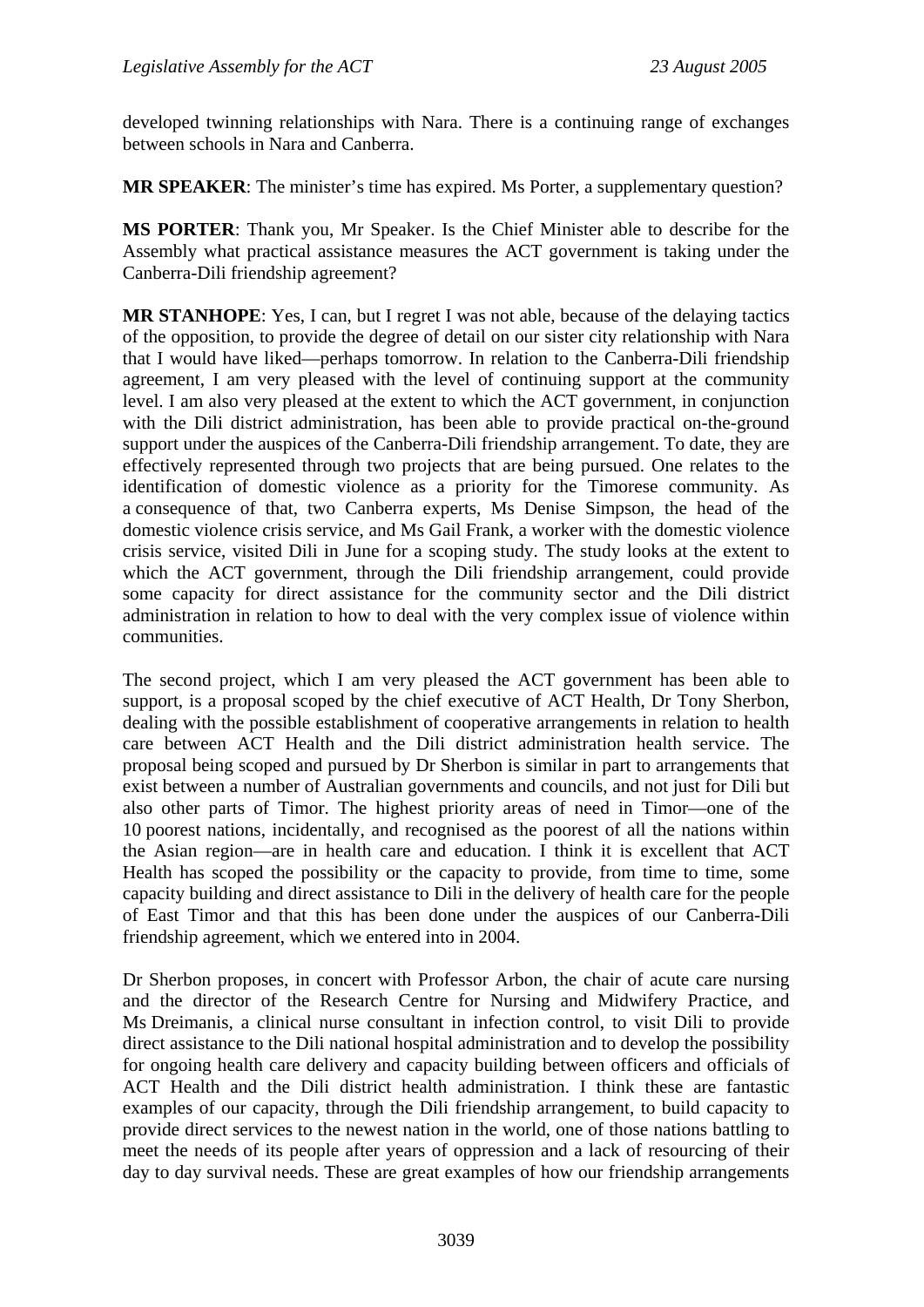are working and providing practical results for the people of Canberra and, directly, to the people of Dili.

### **Disaster planning**

**MR PRATT**: My question is to the Chief Minister. It relates to the government's terrorist threat evacuation plan. Chief Minister, last Thursday you stated, "I have advice from Commissioner Dunn that we are the only jurisdiction that has in place a disaster response plan or an evacuation plan." Further, you said, "The detail of the evacuation or disaster response plans that we have is, in fact, of an order that is not in place anywhere else in Australia."

Yesterday the chief officer of the state emergency service sent an email to his SES units very clearly indicating that the government has not even begun to draw up broad community evacuation plans. Chief Minister, why did you say last week that there are completed evacuation plans when their development has not even commenced?

**MR STANHOPE**: Well, it is actually a question of terminology. The advice that I have from the commissioner—

*Opposition members interjecting—* 

**MR STANHOPE**: We have not called them evacuation plans. I made that clear. We have broad emergency management arrangements, or broad emergency management plans. The point I made, and I repeat the advice I received from the commissioner, is that we are at the point of having virtually completed—and I am advised that we are the only jurisdiction in Australia that has done so—an across the board disaster emergency management plan or arrangement. That is, we have taken a broad, holistic approach to disaster management, accepting that at one level the response to a disaster, whether it is a natural disaster or whether it is a man-made disaster such as a terrorist attack, requires the same capacity, the same training and the same degree of management.

**Mr Smyth**: That's not what you said last week.

**MR STANHOPE**: Yes, it is.

**Mr Smyth**: No, it's not.

### **MR SPEAKER**: Order!

**MR STANHOPE**: Well, you call them what you want. You can call them evacuation plans. You can call them disaster management plans. That is what we have. We have a coordinated, holistic, broad approach to the management of disasters within the ACT. My advice is that we are further advanced in the development of disaster management plans than any other jurisdiction in Australia.

As an example, and this is a major achievement of Commissioner Dunn, this is the only jurisdiction in Australia where there is a memorandum of understanding completed and signed up to by all media outlets within the jurisdiction. Nobody else has attempted this, pursued it or achieved it. It is a significant aspect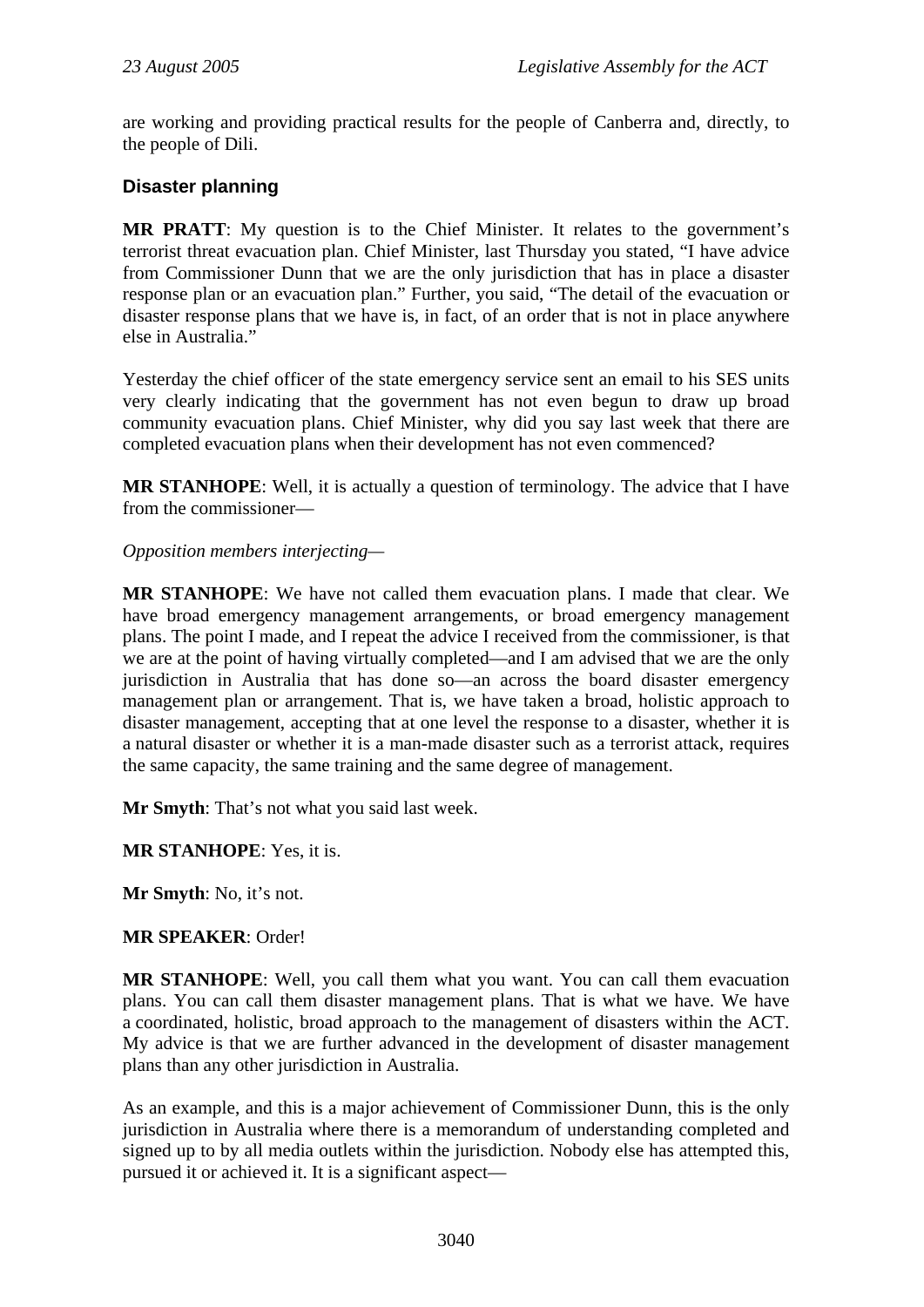**Mr Pratt**: But what about the evacuation plans?

**MR SPEAKER**: Order! Chief Minister, resume your seat. There is an argument going on in the chamber between a couple of members. It might be best, if you want to hear the answer from the Chief Minister, that you desist.

**MR STANHOPE**: That is the approach that has been adopted by Commissioner Dunn and the ACT Emergency Services Authority. They have, within the context of a broad emergency management arrangement, developed a strategy in relation to evacuation. That evacuation strategy is part of a broad emergency management plan. The strategy reflects the very obvious commonsense principles derived by the ACT community safety evacuation policy that the emergency management committee has developed.

The principles included in the strategy include the protection of life as the primary objective of ACT emergency management operations. In more extreme situations, evacuation may be required to protect life. Individuals in communities have different capacities to cope with emergency evacuation. Timely and consistent advice is required for informed community decision-making. A single all-hazards warning system needs to be provided to ensure the best mechanism of providing consistent information, and that is the point I make about the memorandum of understanding. The ACT is the only place in Australia that has managed to achieve that with its public and private electronic media. Evacuation requirements will, of course, differ, depending on the nature of the hazard and the situation.

I think the great strength of the emergency management arrangements that have been put in place in the ACT is that, to the extent that evacuations are required, they will differ depending on the nature of the hazard and the particular situation that has caused it. You cannot have, as Mr Pratt seems to suggest, a one-size-fits-all evacuation plan. Mr Pratt would utilise the same evacuation plan for a bushfire as he would for the possibility of a bomb. That is the direction that Mr Pratt would take in relation to this, if Mr Pratt or the Liberal Party could ever actually get around to developing a policy on anything.

Questions such as this always, of course, beg the question: what has the Liberal Party done about it? What will they do about it? How many years of opposition do they require in order to develop their first ever policy on anything? What policy have you ever seen come from Mr Pratt, other than his police-bashing policies? He is the first and only major police basher we have had in this place. He is the shadow anti-police minister. He will bash police the first chance he gets, just as we see Mr Stefaniak and Mr Smyth out there bashing firefighters at every possible turn.

**Mr Pratt**: What a load of crap!

**MR SPEAKER**: Mr Pratt, that is offensive and unparliamentary. Withdraw that comment.

**Mr Pratt**: I withdraw it, Mr Speaker. I will ask a supplementary question, if I may?

**MR SPEAKER**: Well, maybe. Supplementary, Mr Pratt.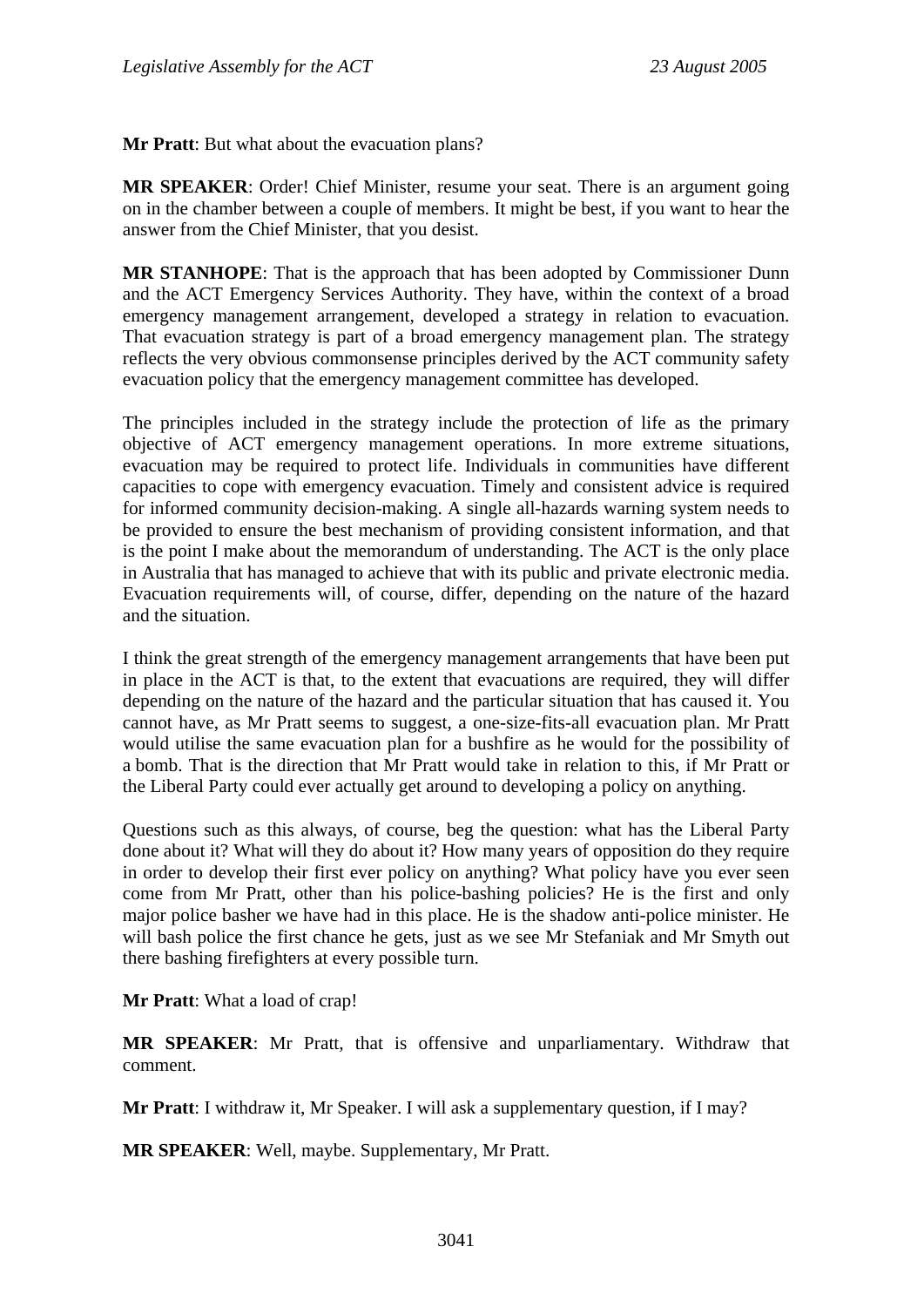**MR PRATT**: Chief Minister, did you mislead the Assembly last week when you claimed—

**MR SPEAKER**: Order! Withdraw that. That is an imputation.

**MR PRATT**: I will withdraw it. Chief Minister, is the non-existence of the evacuation plan a sign of your incompetence in emergency management planning?

**MR STANHOPE**: No.

#### **Ms Clea Rose**

**MRS BURKE**: Mr Speaker, my question is to the police minister, Mr Hargreaves. Minister, I refer to an interview with Ross Solly on ABC radio this morning about the recent hit-and-run accident in Civic. You said:

I don't want to issue out the actual detail. I'm not about to be advertising everywhere any deficiencies which may have been addressed.

Which deficiencies did the internal police report address? Why will you not advise the community about the deficiencies the report uncovered?

**MR HARGREAVES**: It seems as though there is a competition between Mr Pratt and Mrs Burke for the big goose of the week award. Mrs Burke conveniently did not quote another thing I said in the same interview. I said that, if the review into the processes and procedures reveals that the police were exemplary, I will publish that as well. I think we have got ourselves a transfer of the police bashing from the erstwhile shadow anti-police minister, Mr Pratt, to Mrs Burke. I have to say it is about time, too, because I am sure Mrs Burke would do a better job of bashing the police than Mr Pratt could ever do.

*Members interjecting—* 

**Mrs Burke**: Mr Speaker, I wish to raise a point of order.

**MR SPEAKER**: Couldn't you hear him either?

**Mrs Burke**: Yes, I could, but he is making an imputation that he has no grounds to make. He should withdraw that statement.

**MR SPEAKER**: What was the imputation?

**Mrs Burke**: That we are bashing the police. That is ridiculous. It is nonsense; it is spurious; and he knows it.

**MR HARGREAVES**: If Mrs Burke wants me to withdraw the one and only time I am going to congratulate her in this place, I am quite possibly going to do it.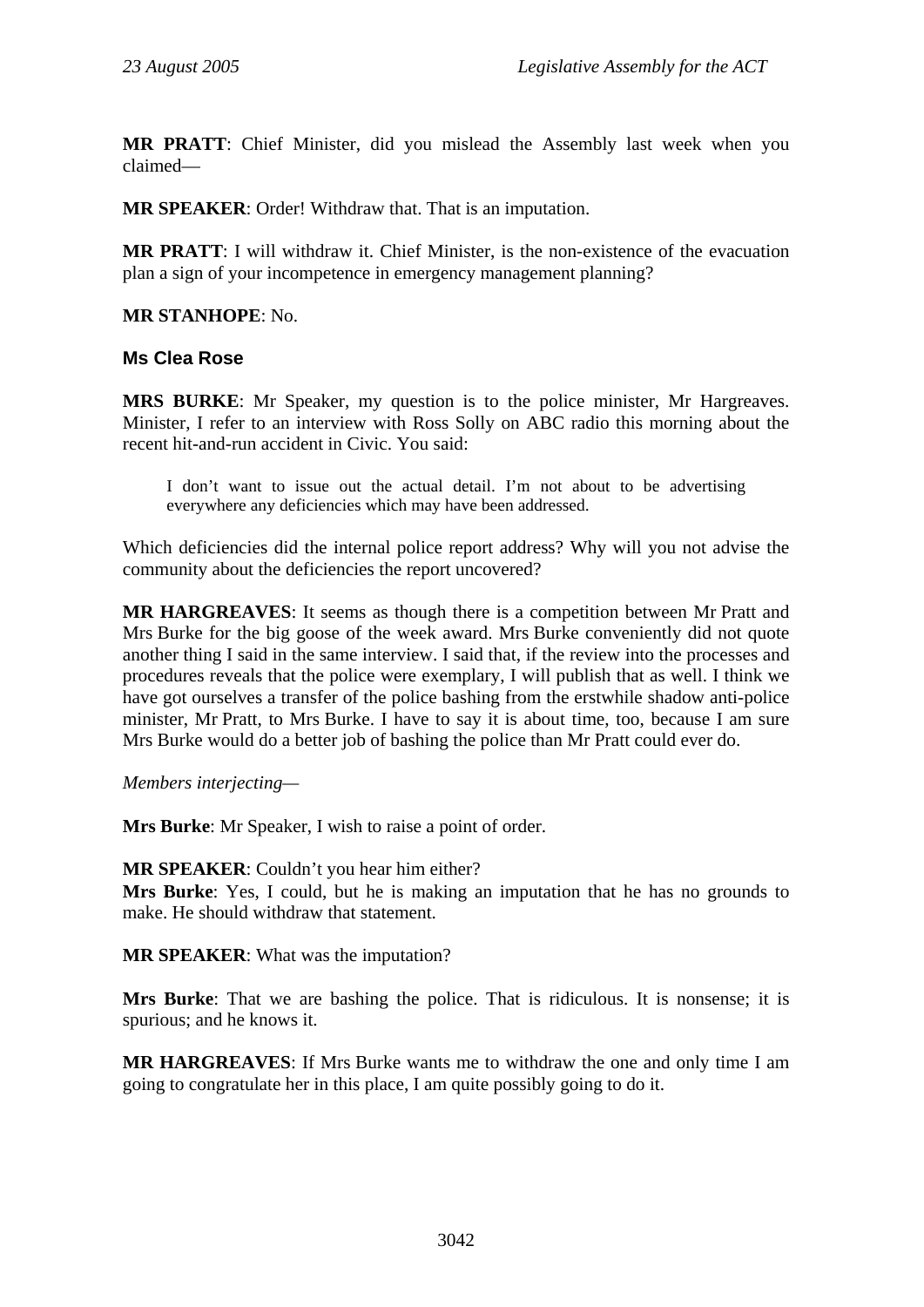Let us be serious about this issue for a second. Mr Pratt and his glove puppet, Mrs Burke, would have us reveal to the public and to those people with criminal intent the ways in which they can go about their business.

Let us look back on a bit of precedent here. With respect to the review by AFP professional standards, what happened? Let us go back to 2001, when there was a shooting in Chapman. What happened in the context of that review was that the results of the review and what police were going to do about it were revealed to the community. The actual detail was not. Let us go back to the recent discharge of a firearm in Wanniassa and what happened then. The fact that some police processes were found wanting was addressed and revealed to the community, as was how the problems were to be addressed. They were told. But the detail was not revealed

The privacy of people who have come forward and given evidence was not compromised; the privacy of those police officers was not compromised. Mr Pratt and Mrs Burke—that dynamic duo—would have us compromise the privacy of all concerned. Not going to happen.

Mrs Burke implies that I have received the report. I have not received the report and I have no intention at all of rushing the receipt of that report, because we have encouraged the community to come forward and give extra information against which the police standards review team can do their job. I will not rush that. When it concludes, whatever its findings may lead it to conclude, then we will hear about it. I will quite happily congratulate the police officers and the police force on what they do and what they have done for this town.

Unlike those opposite, I do not search around, burrow around like a ferret on heat, trying to find something wrong with our police force. They have to dig and dig and try to find that little maggot in the hole. No, I have got news for you: the police in this town are pillars in our community. I will not have them badmouthed by this rank bunch of amateurs across the chamber.

I have the utmost faith in the integrity of the professional review team. If, in fact, our processes need to be fixed, they will be fixed. If they do not need to be fixed, I will congratulate the police on their processes. That is the way it has always been and that is the way it always will be.

**MRS BURKE**: I have a supplementary, Mr Speaker. Minister, further, on ABC radio this morning, you said:

What we do is we talk about the results of it and we are open and transparent about those results.

Will you confirm that, if the coroner asks for this detail you will hand it over?

**MR HARGREAVES**: Mrs Burke certainly gets her 8c a day worth. She is an avid listener to ABC and an avid contributor to that wonderful program on 2CC. If the chief coroner decides to have a coronial inquest, every piece of evidence he believes is salient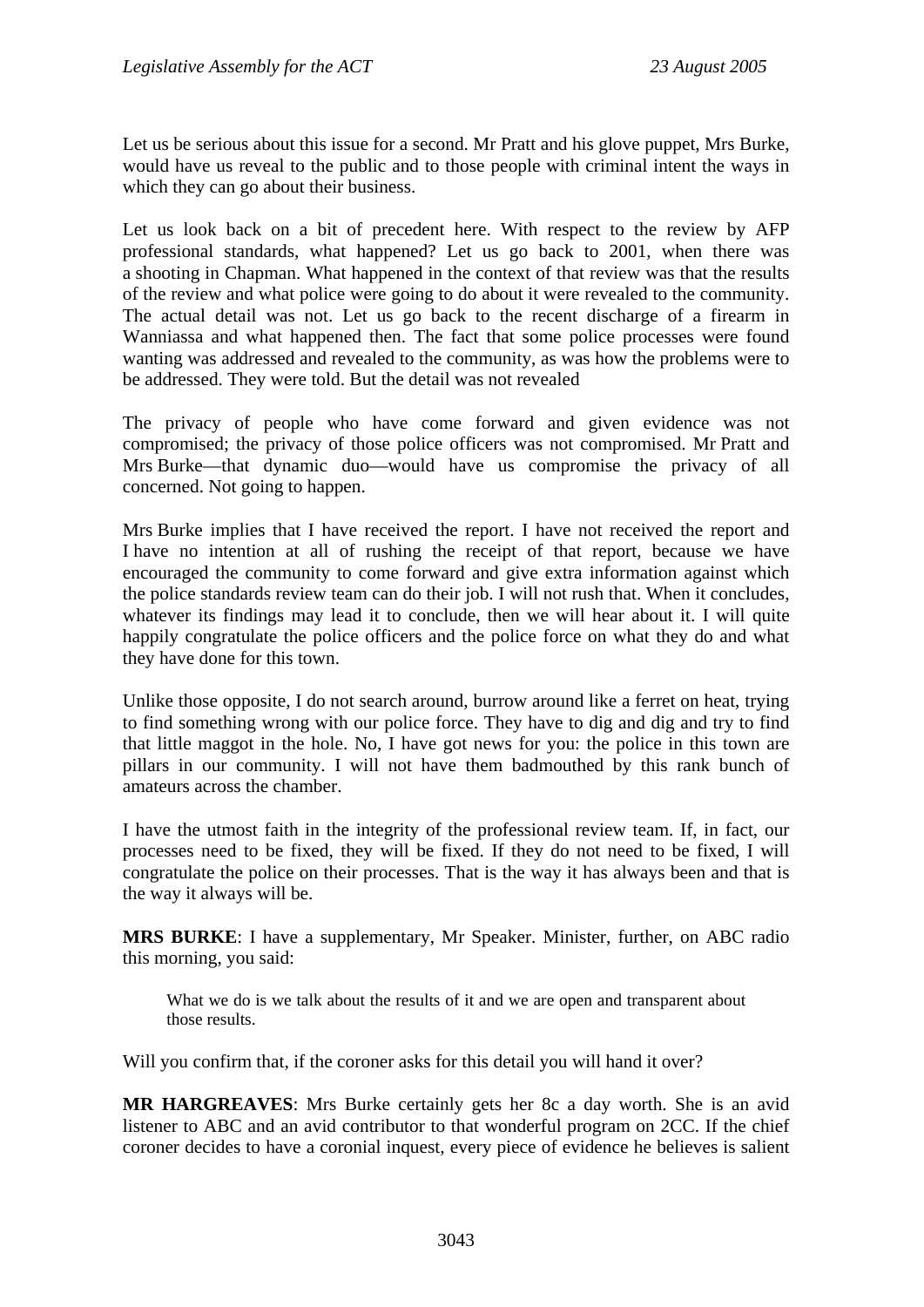to the case will be provided if it is within our wick to give it to them. I give you this absolute undertaking: there will be nothing withheld.

### **Industrial relations**

**MR GENTLEMAN**: My question is to the minister for tourism. Minister, last week you attended the Tourism Ministers Council in Hobart, where discussions were had about the potential impact on the tourism industry of the federal government's proposed industrial relations changes. Can you inform the Assembly of the concerns raised in those discussions?

**MR QUINLAN**: It is the case that the tourism ministers from the states or state representatives received a presentation from no less a person than the federal minister on material that had been put together by Tourism Australia which identified, amongst other things, that there was an estimated 88 million days of annual leave accumulated in Australia, at a time when internal or domestic tourism in Australia had been flat for the last several years at least.

The federal government is earmarking some \$8 million to encourage Australians to holiday at home, as well as launching a program with major Australian employers to encourage employees to spend their annual leave holidaying in Australia. There have been some studies done by the Victorian government in particular, which estimates that the cost of leave not being taken runs into billions of dollars for Australia and billions of dollars to the Australian industry.

The immediate question that arose at the Tourism Ministers Council and asked of the federal minister was: why is it the case, then, that under the proposed industrial relations changes put forward by Minister Kevin Andrews and supported so vehemently by all ministers there is a proposition that people should be allowed to cash in their leave? Maybe this initiative or proposal has not been thought through. The potential damage to the tourism industry across Australia of leave not being taken, and the impact on jobs within the tourism industry, would be quite substantial.

Under questioning, the federal minister advised the council that the federal government's proposed IR changes had the complete support of the tourism industry. I have to say that I have since been advised that a little bit of research has shown that that is entirely not the case and that it was only a matter of a couple of weeks ago, say three weeks ago, that the tourism industry and a number of spokespersons from the tourism industry went into the public forum and took issue with the federal government over the proposition that Australians should be allowed, if not encouraged, to cash in their annual leave.

We now have a dual problem. We have the impact upon the tourism industry in Australia, the domestic tourism, and we have the impact upon the workers themselves and, of course, upon an Australian community standard of four weeks annual leave. One of the tourism industry spokespersons—I have a beautiful quote here—said, "A relaxed worker is a more productive worker. We don't want to end up like the Yanks, with only two weeks holiday."

I would encourage those opposite, when they are hobnobbing with their federal counterparts, if they ever do, to put the interests of the states and territories, in particular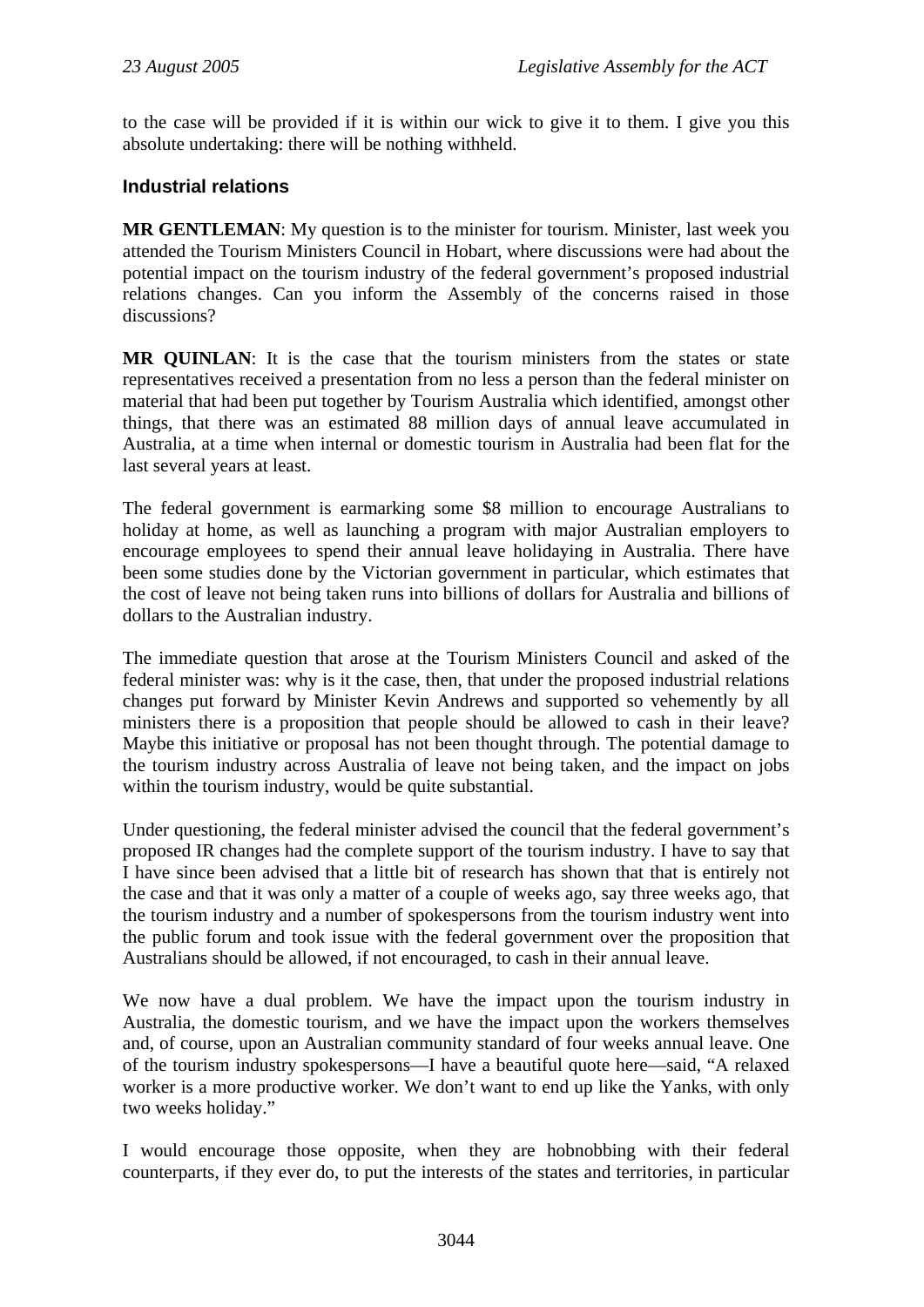their own territory, before necessarily adhering to the propositions being put forward by their federal counterparts that the leave entitlement and the leave that people will take be wound back, because that would have more than an impact upon the individual and more than an impact upon people recreating, relaxing and spending some quality time with their family and friends. Ask them also to look at the very substantial potential impact upon tourism within Australia and, of course, the consequential impact upon the number of jobs that can be sustained within the tourism industry.

### **Emergency Services Authority**

**DR FOSKEY**: My question is directed to the Minister for Urban Services. I believe that the Emergency Services Authority expressed a desire to acquire the space currently occupied by the Teddy Bears Child Care Centre in Curtin in May, and that there have been ongoing negotiations over possible alternative premises for the centre. Today's *Canberra Times* states that the Emergency Services Authority has now declared the site a possible terrorist target. Can you please articulate the basis of this declaration and prove to me that it is not merely for the purpose of speeding up the relocation of the childcare centre?

**MR HARGREAVES**: If Dr Foskey read this in the *Canberra Times* it must be true! It is gospel according to the *Canberra Times*; therefore, we start from the premise that it is gospel—a dangerous premise. One needs to understand a few things about this whole process. I will now run through a couple of them for you. The first licence of the Teddy Bears Child Care Centre started in Curtin in April 1992. It preceded the then Emergency Services Bureau by about 12 months.

The current licence expires next month and has the capacity to be informally extended on a month-by-month basis. That is the understanding of the current proprietor. It is a commercial enterprise. That proprietor understood that, when the current licence expires, it would be on a month-to-month basis. However, the offer of a six-month licence was made to the operator at Teddy Bears, Mr Mark Gillett, to provide some certainty whilst Teddy Bears continued to look for new premises.

The Department of Urban Services contacted Mr Gillett on Monday, 22 August 2005 yesterday, for the benefit of those opposite; not your good self, Dr Foskey—and advised him by telephone of the offer of a six-month licence at the expiry of the current licence at the end of September. Documentation offering the extended licence will be provided by tomorrow, I understand. The operator responded to the offer by advising that a six-month lease was unsatisfactory to him. If he tried that with Leader Real Estate, I imagine he would have a good response. The former CityScape depot in the Phillip trades area was identified by the department as being a possible suitable alternative. However, the proprietor looked at the site, on his own, and advised that it was not suitable.

I now come directly to your question Dr Foskey. The McLeod report, subsequent to the 2003 bushfires, had, as one of its major recommendations, the creation of the ESA, particularly the emergency coordination centre. Co-located with that, and across a smaller area, is the communications area in the ESA. Other parts of the ESA—such as the training, corporate services area and media areas—are a bit more removed. Those two areas are the closest to the childcare centre. These two areas are the sensitive areas.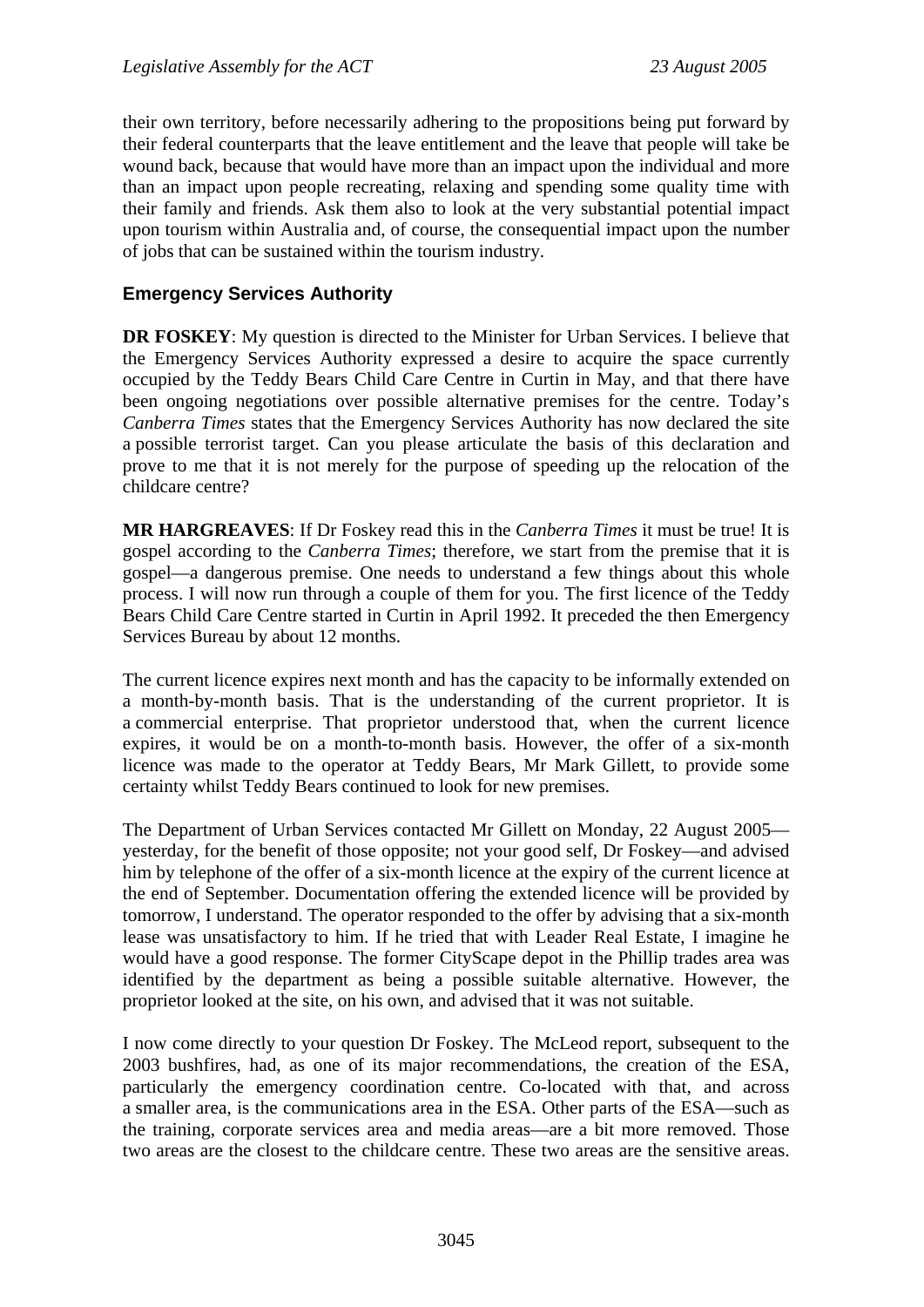There are things in this town called "critical infrastructure". They are, in our belief, "low risk", as opposed to "absence of risk" terrorist targets.

The coordination centre and the communications centre are sensitive. There is no security discreteness between those activities and the childcare centre. There is a small brick wall and a bit of glass. It is totally inappropriate for children to be accommodated in a childcare centre so close to an operational area. Even the Department of Defence recognised this when it created its childcare centre in the department, and located it significantly away from the operational parts of that department.

It is unfortunate that some people are trying to exploit this situation and make up emotive arguments, saying that this horrible, bad government is trying to kick out 100 kids. That is ludicrous. But there are some facts: one is that this is not a government-run childcare centre; it is a commercial, for-profit, arrangement. It is operated in territory premises. The territory has a desire to acquire and resume its own premises for its own purposes. These people opposite try to exploit it. I fully expect them to try to do so. They will be exposed in the fullness of time.

It is inappropriate to have these kids located here. The government has tried to work with the proprietor to determine other premises. But this proprietor is not prepared to do that. The offer has been for a six-month licence to continue while these things are worked through. It is not the government that has rejected that offer.

**DR FOSKEY**: Mr Speaker, I have a supplementary question. Given the desperate shortage of childcare places in this town, can you assure the parents, who are unlikely to be able to find alternatives in the short-term, that there will be no disruption to the provision of this service?

**MR HARGREAVES**: There seems to be an expectation that the government has to provide premises for a commercial operation. Nobody wants to see a shortage of childcare places in this town. To suggest this is insulting and stupid. It is not up to the government to wander around this town trying to find appropriate premises for people to make a profit. We are talking about an emergency services authority's headquarters, and its communications and emergency coordination centre.

If the same process had occurred but we were talking about privately rented premises, there would be no offer of a six-month extension; it would be "seeya later" on Friday, with absolutely no compassion, no nothing. My conversations with the proprietor were that we were not about to be tossing people out on to the street. But I have to tell Dr Foskey, I, in my capacity as Minister for Urban Services, am more concerned about the security and integrity of the emergency coordination centre and a communications centre than I am about the profit of a commercial enterprise. If this proprietor wants to seek assistance to find alternative premises, I am very happy to help out as much as I can. But, at the end of the day, this is a commercial enterprise; it is a for-profit enterprise.

I have queues of people in the non-government sector wanting to have access to surplus territory-owned space. Quite a number of people in the non-government sector concerned with supporting the disadvantaged in this community and supporting refugees are looking for space. A commercial enterprise is operating from this centre. Sorry about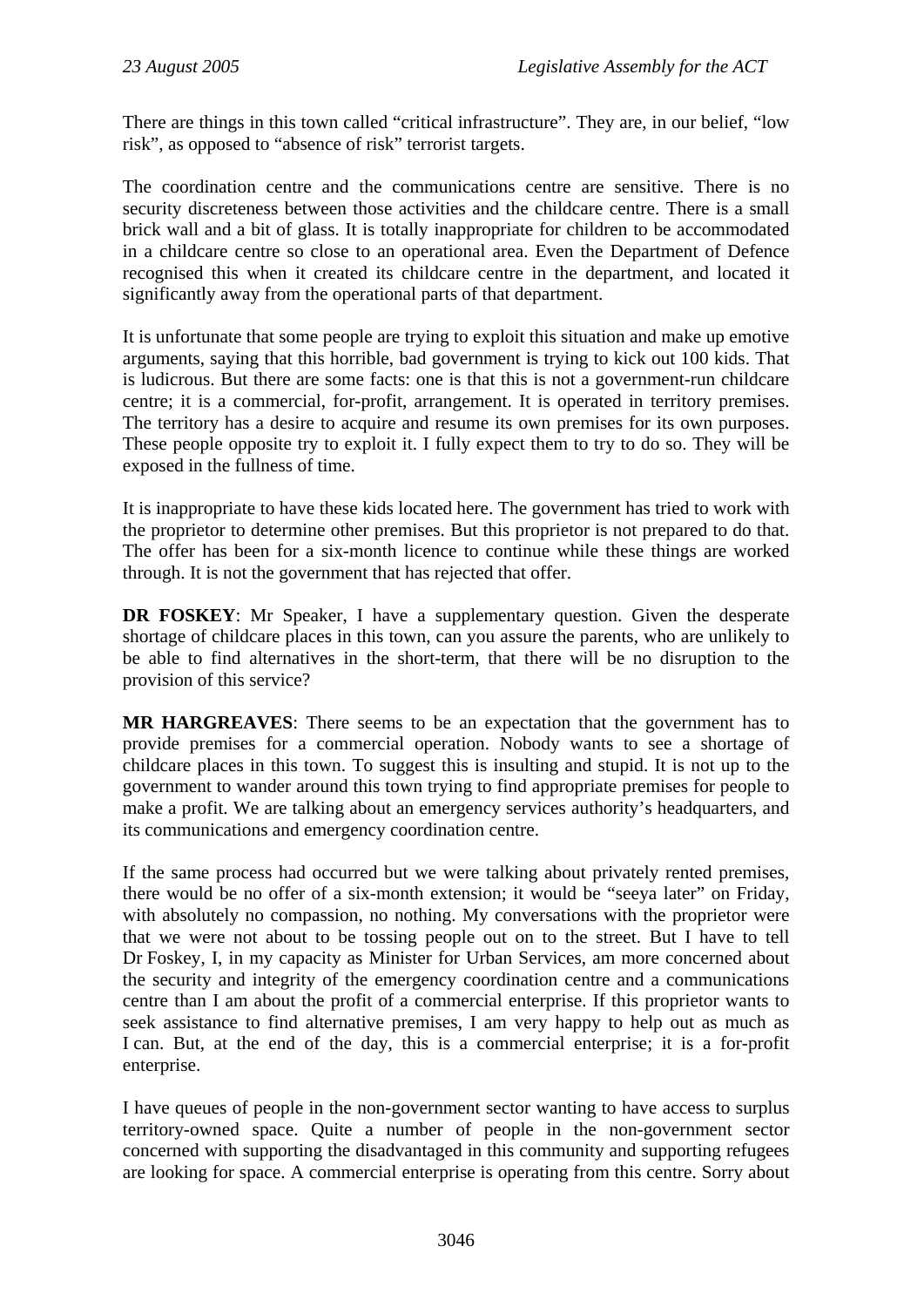this, but I will not have the security and integrity of the emergency services headquarters compromised any further.

### **Emergency Services Authority**

**MRS DUNNE**: My question is to the minister for emergency services. Minister, the director of the Teddy Bears Child Care Centre in north Curtin has been in contact with the opposition about the fact that he has been asked to relocate his childcare centre from the building that he shares with the Emergency Services Authority.

As you know, minister, the Teddy Bears Child Care Centre has occupied these premises for 14 years and was in fact there before the former Emergency Services Bureau was there. Minister, is it a fact that the reason for this proposed relocation is because the headquarters of the authority is considered to be at risk of being a terrorist target? If so, why is the childcare centre not being moved out immediately? If there is such a risk, why is the Teddy Bears Child Care Centre being offered a six-month lease? Is there a risk for the children there?

**MR HARGREAVES**: I need to correct the record. It was, in fact, in the first instance the proprietor of the Teddy Bears Child Care Centre who approached the Emergency Services Authority about moving. It was not the ESA approaching the childcare centre. Let us get that straight.

Secondly, there are 110 kids. I am hearing Mrs Dunne saying to me, "Why haven't you dumped these 110 kids straight on the street? As soon as you were aware of this, why didn't you dump them out?" The answer to that, Mr Speaker, is that I have more compassion than they do. What we are saying to them is that it would be unreasonable for anybody, private or non, to say to these people, "Your lease expires right now. See you later." That is what you would expect in the private sector, as espoused by this lot!

What I have said to these people is, "I understand the difficulty you have finding premises. You have got six months." It is called risk analysis. I do not want anything to happen. I do not want any of these kids put in jeopardy at all. I do not want this guy's business put in jeopardy either. I reckon six months is a pretty reasonable offer.

Mrs Dunne comes up with all of these trick questions. But at the end of the day you can distil it down to this question: if it is a terrorist attack, why haven't you kicked these kids out onto the street? Why haven't you done that, minister? Why haven't you said, "On your bike; off you go"? I am not going to go down that track at all.

The proprietor of this shopping centre has known this has been coming for a long time. The history of the licence agreements has been 10 years, down to two years and then down to one month. You can tell there is something in there. We have said to the proprietor, "You should be looking for alternative premises." It is territory property. This is a commercial enterprise. But, unlike the private sector, we have not said, "There's the line in the sand. After that you're gone." We have said, "We understand the difficulties you are going through. Here is six months breathing space. Let's try to work together." That is what we have said. For these people to portray it otherwise is quite inappropriate.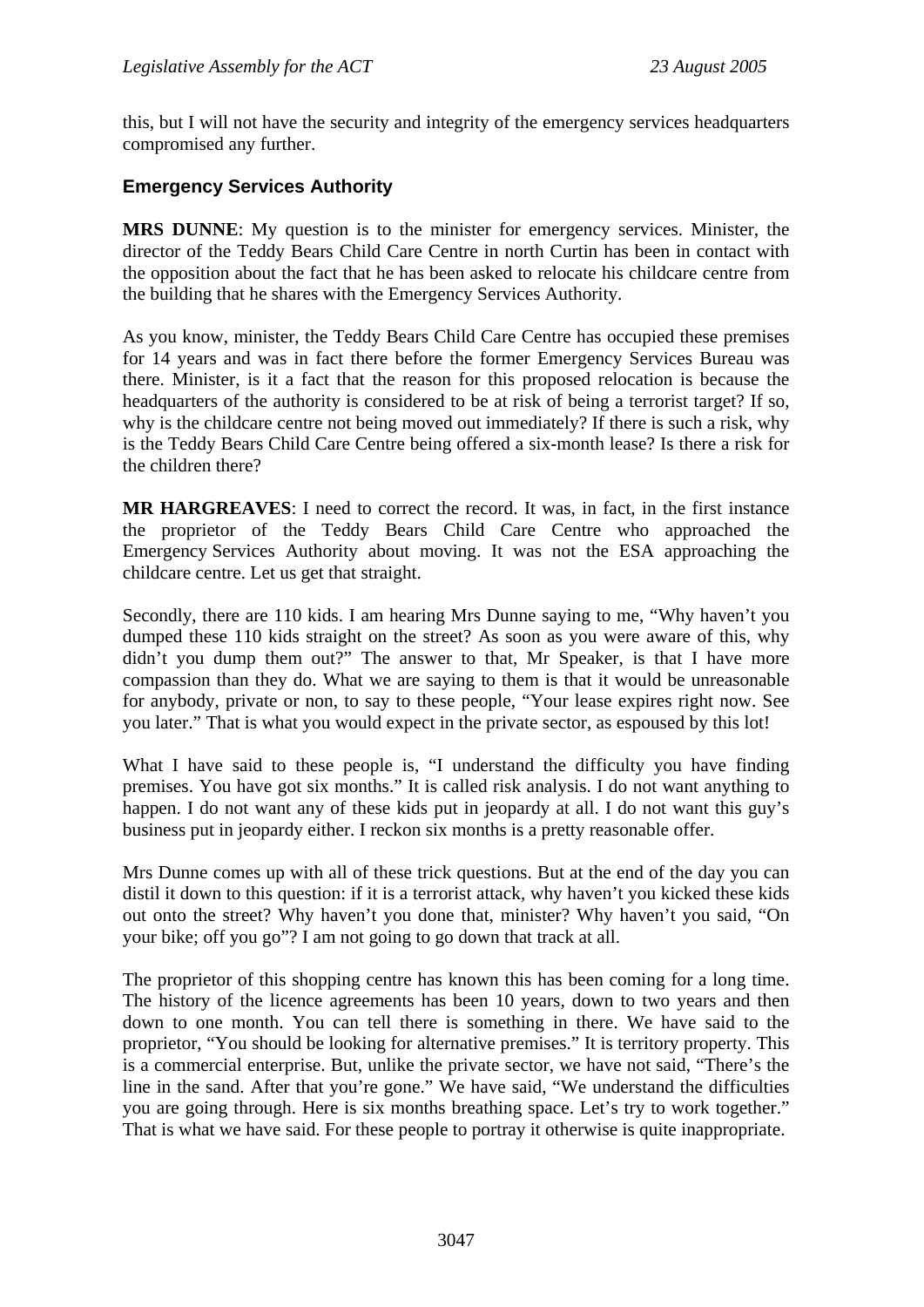**MRS DUNNE**: I ask a supplementary question. If the Emergency Services Authority presents a terrorist risk, what risk assessment has been done for the neighbouring residents and for the Queen Elizabeth II home for mothers and babies?

**MR HARGREAVES**: Mrs Dunne assumes that the only terrorist threat is going to be a massive great big bomb dropped in the letterbox of the ESA. That is not so at all. Mrs Dunne would not know, because she has not had the same briefings that Mr Pratt has had—and it is inappropriate that they be used in this place—that the level of—

*Mr Smyth interjecting—* 

**MR HARGREAVES**: Do give it a rest, little man.

**MR SPEAKER**: Order! Cease your interjections, Mr Smyth.

**MR HARGREAVES**: In a funny kind of sense, I am a bit grateful to Mrs Dunne for plagiarising a question from Dr Foskey. I think she should be congratulated for that. I have said before that there are certain elements of critical infrastructure in this town that could be the target for terrorist attention. One of them we saw recently—the white powder incident. That was not blowing up houses next door. Nonetheless, when it happened, the emergency coordination centre was set up. There was a flurry of activity around the place. Naturally there was supposed to be a security ring around it, and that security ring was compromised by the presence of a childcare centre next door.

When we had the tsunami response, what happened? That emergency coordination centre was set up. All of the agencies came together. The integrity of that particular coordination centre was compromised by the presence of a childcare centre. There is no threat, necessarily, in my view. But I am not an expert on this sort of stuff. Other people are. My advice is that this is a low-level security target. It is not like Mrs Dunne's house, which is a no-threat security target.

Nonetheless, as I have said, through you, to Dr Foskey, it is my responsibility as urban services minister to protect the integrity of the security of the emergency coordination centre and the communications centre, and I will do so. If it makes the opposition unhappy, well, tough!

**Mrs Dunne**: It's about the people.

**MR HARGREAVES**: No, it is making you lot unhappy.

### **Planning authority**

**MR SESELJA**: My question is to the Minister for Planning. Minister, I refer you to the recent Power decision of the AAT in which it said that ACTPLA's officers:

… have still not developed a good understanding of the legislation which they administer. Continuing to do so is likely to mislead those who rely upon the expertise of the respondent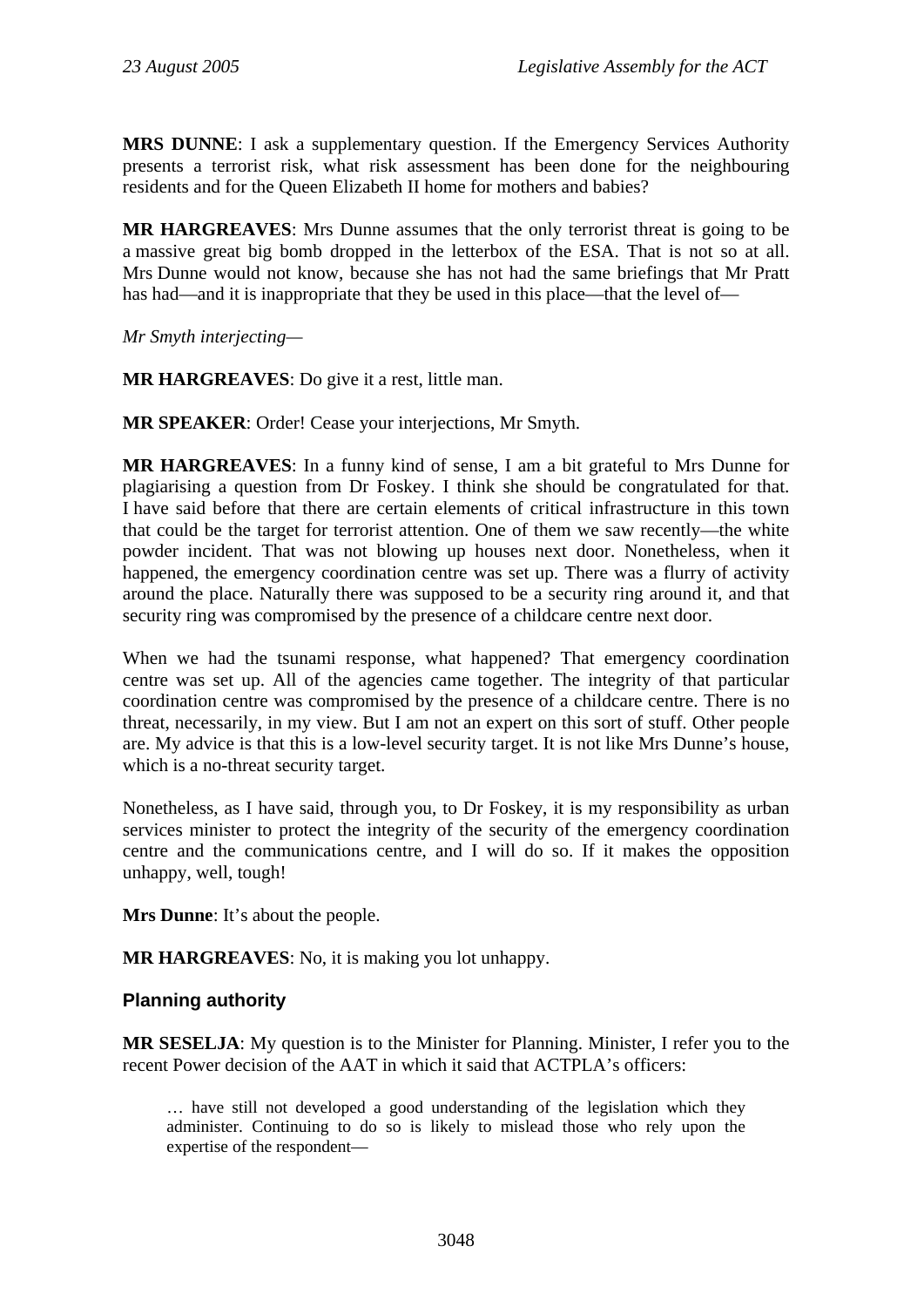that is, ACTPLA—

in dealing with these matters.

Minister, what are you doing to prevent more people who deal with ACTPLA from being misled?

**MR CORBELL**: Mr Seselja's question highlights the fact that we have, in the land act, an extremely complicated, convoluted and difficult piece of legislation to administer. That has caused significant issues for the planning agency under its various guises over time. It is for that reason that the government is putting in place the planning reform project. It is designed to simplify the administration of the land act, designed to make it simpler, faster and more effective for the planning system to be administered, focusing very strongly on simple applications being able to be dealt with in a timely and straightforward way, in some instance without any requirement whatsoever for development approval. Mr Speaker, that is the approach that the government is committed to implementing.

The consultation process on planning reform has been completed—the first stage of consultation. We have seen a very significant number of submissions made to that consultation process and I thank all of those members of the community—professional bodies, industry bodies and individuals—for making that contribution. Overwhelmingly, the feedback from the public consultation process to the government has been to say, "This is the right direction. Your proposals are the proposals that we want to see for a simpler, faster and more effective planning system."

The challenge now for the government is to synthesise and collate all of those comments, bring them together and then release those and release the way forward in the form of a draft bill for a new land act. That is the approach to which the government is committed and upon which it has embarked, one which has never been done since self-government and which is without a doubt the most significant reform of planning and leasehold administration since self-government. That is the approach that I and the government are committed to adopting in addressing these issues around the effectiveness of the land act and addressing the complexity and difficulty in administering the land act that we have had to date.

**MR SESELJA**: I have a supplementary question. Minister, given that these changes will not come into force for some time, how many other people will suffer from ACTPLA's lack of a good understanding of the legislation that it administers?

**MR CORBELL**: Mr Seselja is simply wrong. He is wrong because some of these changes are actually being made right now. Certainly, significant legislative change is required. At the same time, Mr Speaker, the Planning and Land Authority is already embarking upon system change, organisational and leadership change within the organisation, to make sure that some of the more specific issues that are raised by industry groups and by individuals are able to be addressed if they do not require legislative change.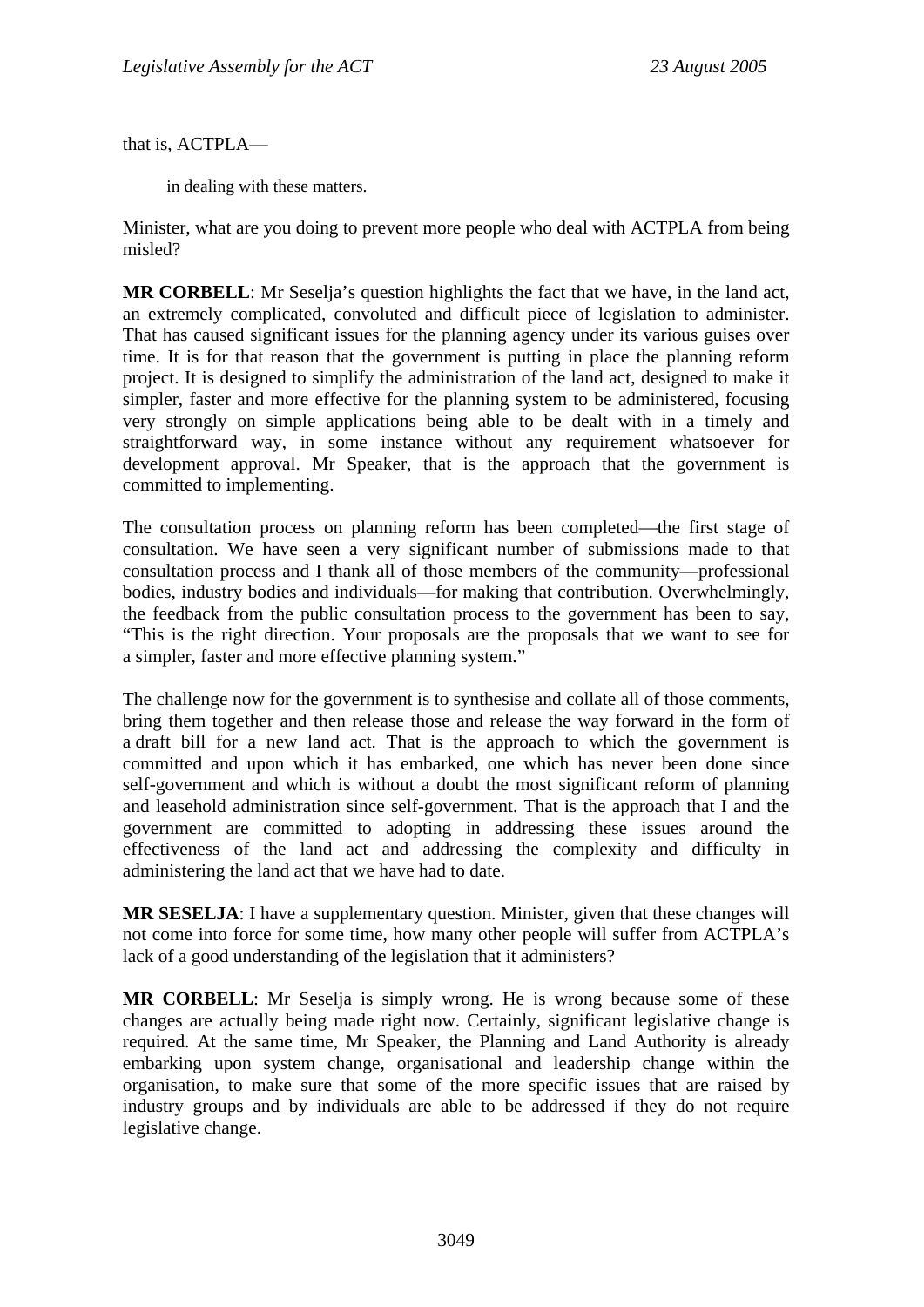That process is already under way. I am grateful for the leadership of Mr Savery as the chief planning executive in driving that. He has identified a whole range of measures that can be adopted now to improve the administration of the planning and leasehold system and those are being implemented right now in conjunction with and parallel to the work they are undertaking in relation to system reform.

### **Youth detention centre**

**MS MacDONALD**: My question is to Ms Gallagher in her capacity as Minister for Children, Youth and Family Support. On 3 August, the minister announced that consultation would begin into the four possible sites identified for the ACT's new \$40 million youth detention centre. Can the minister inform the Assembly of how this consultation is proceeding?

**MS GALLAGHER**: I thank Ms MacDonald for her question. The four sites—in Gungahlin near Mitchell, the Gungahlin suburb of Kenny, Symonston and Fyshwick were identified last month for further detailed investigations. These sites best met the selection criteria outlined in the site selection report including the required minimum area of 10 hectares. The new facility will replace the current Quamby Youth Centre at Symonston. The new centre will meet the requirements of the ACT Human Rights Act and will maximise the opportunity to rehabilitate children and young people in detention. The release of the site selection report earlier this month was the first step in planning for the new youth detention centre. The second step involves broad community consultation on the four short-listed sites in the form of meetings and requests for written submissions from the community. At the same time, more detailed investigations on the sites will be carried out.

To date, the government has already received feedback on the sites. We have had 271 hits on the consultation web site and we have had initial supportive comments made from the Gungahlin Community Council about the two sites in Mitchell and Kenny. The ACT government will commence community information sessions on the sites identified this week. Four separate community information sessions will seek public comment on the proposed sites. Broad community consultations on those sites will continue until 14 September. These discussions will assist the government to select a preferred site along with consideration of operational requirements, accommodation needs and community feedback.

Officers from the Office for Children, Youth and Family Support will attend the community information sessions so that residents and other interested parties can have their say on the proposed sites. Each session will include a visual display of all four sites. The meetings are to be held on Thursday, 25 August from 5.15 to 7.30 pm at the Ngunnawal Neighbourhood Centre; Saturday, 27 August from 10 am to 12 noon at the Canberra Raiders Sports Club in Gungahlin; Thursday, 1 September from 5.15 to 7.30 pm at Southside Community Services in Narrabundah; and Saturday, 3 September from 10 am to 12 noon at Southside Community Services in Narrabundah. People who cannot make the information sessions can provide comments on the proposed sites via post, email or the feedback form on the department's web site.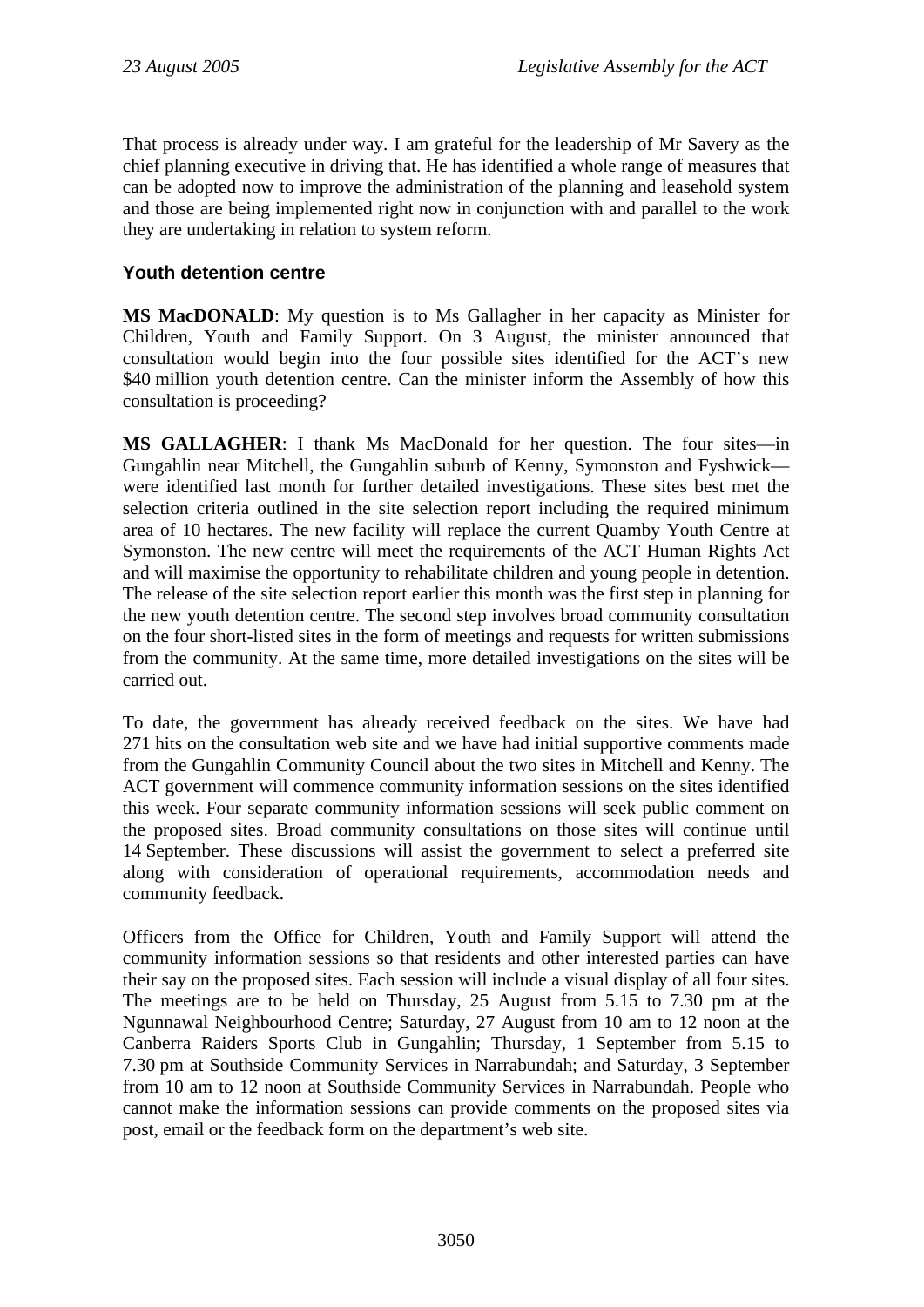The selection process of the final site will balance the requirements of young people to live in a community environment—that assists their rehabilitation—as well as provide for the safety and security of the public. Ideally, the location of the facility should allow the facility to be screened from view, but maintain visual links to the community from within, should be sufficiently large to accommodate indoor and outdoor recreation and program areas and emphasise that children and young people in detention have a continuing involvement in their community. Importantly, the Human Rights Commissioner will play a crucial role in the design of the new centre, following her work in identifying problems at the current Quamby facility. This new centre must promote a sense of normality in the lives of the young people, whilst balancing their human rights with the rights of the wider community.

Amenities to be incorporated into the new centre will include accommodation, educational and vocational program areas, indoor and outdoor recreation areas, and administration and health services. The new facility will accommodate both male and female young people aged from 10 years to 18 years who are either remandees or serving a sentence. It is imperative, in a rehabilitative sense, that young people in detention are able to maintain contact with parents and other family members. It therefore should be located where it is accessible by public transport.

Following the determination of a preferred site in September, design work will then commence in consultation with the local community. The consultation will be completed with the lodgment of a development application and preliminary assessment. I look forward to continuing this conversation with the community to ensure that the needs of the community are balanced with the needs of government to provide a modern juvenile detention centre which ensures that young people living there maintain their community links while focussing on their rehabilitation throughout their period of detention.

**MS MacDONALD**: I have a supplementary question. Minister, are you aware of the opposition's comments in relation to the new youth detention centre?

**MS GALLAGHER**: Sadly, the opposition's comments in this area have been largely narrow-minded and unbalanced. In particular, the shadow minister for youth, Mr Seselja, has made his views on the rehabilitation of youth very clear. Twice, on 3 and 4 August, he put out media releases suggesting that the new youth detention centre will actually be a prison. In those releases he said, "When is a prison not a prison? When the government appears to be saying that it is a youth detention centre." Also, on 3 August he described residents of Quamby as inmates.

Youth detention centres are not prisons and their residents are not inmates. Whilst punishment is a factor of their operation, their overriding purpose is rehabilitation to ensure that young residents do not find themselves in prisons later in life. I have enormous concerns about Mr Seselja's rhetoric on this issue. I hope that it is due to his inexperience and not choosing his words carefully. However, I think that that it is symptomatic of his and his party's views on the way that young people in detention should be treated.

Mr Seselja has already voiced his support for Fyshwick as the preferred site for the new detention centre, essentially because it is away from people. Mr Seselja is clearly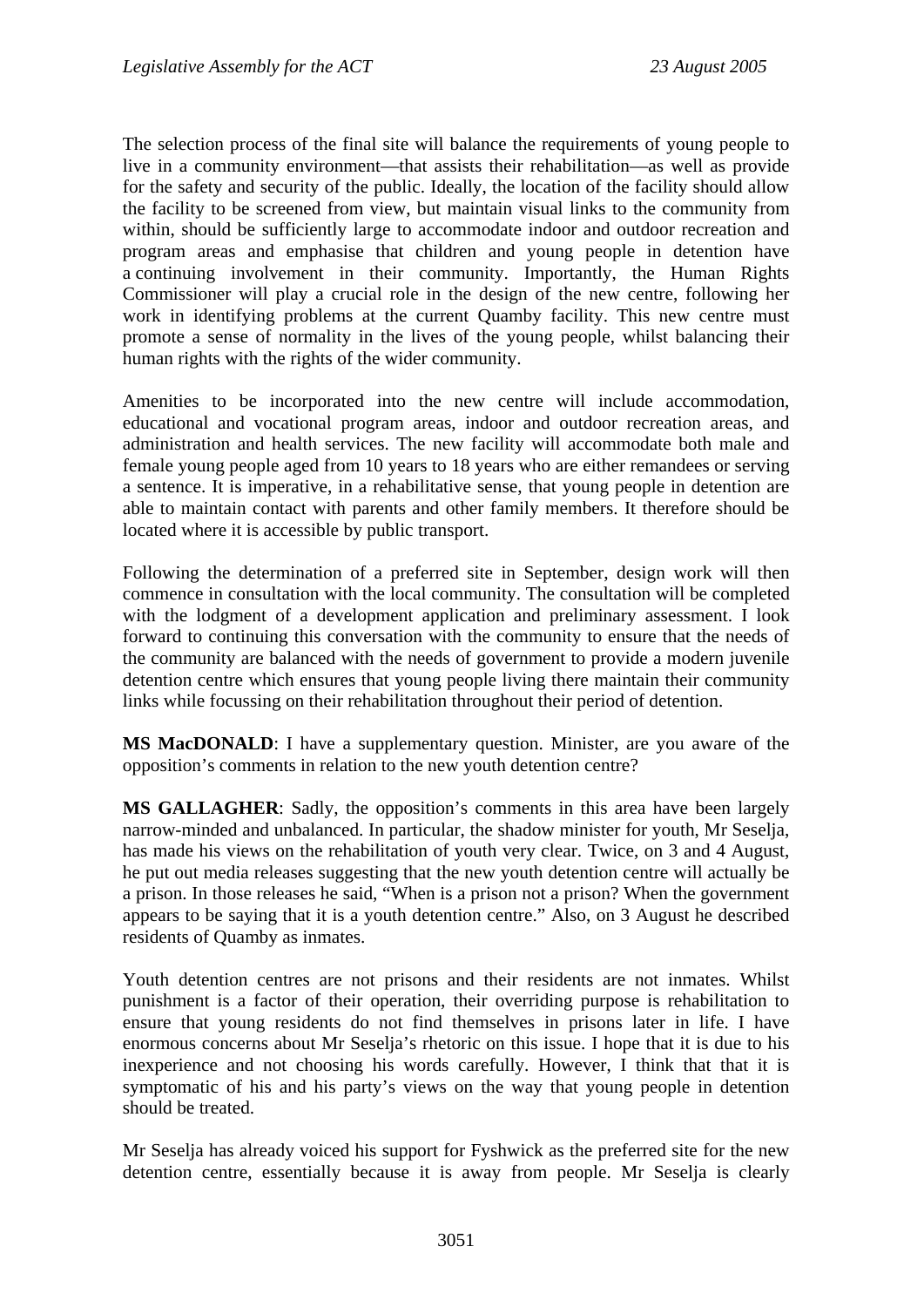applying an out of sight, out of mind approach to the rehabilitation of young people in the territory. It may be in the end that the Fyshwick site will be found to be the most suitable. However, it will not be because the site is away from people, as Mr Seselja has put it.

Mr Seselja frequently stands up in this place calling for more infrastructure in Gungahlin. The Gungahlin Community Council recognises that having a new youth detention centre in that community could lead to further services developing around it. It would be great if Mr Seselja also could see the benefits of the sites in Gungahlin.

Mr Seselja has also sought to rely on the Human Rights Act to attack the government's attempt to put right the mistakes of previous governments in relation to the Quamby centre. Only this morning, his party voted against important changes to the Human Rights Act. We believe that there is a need for the Human Rights Act. We believe that the government should strive to have a youth detention centre that is in compliance with human rights requirements. We believe that governments should undertake the difficult exercise of balancing the human rights of residents, staff and the wider community. Whilst this exercise may lead to difficult decisions and flack from our political opponents, it is nonetheless necessary to ensure the protection of some of the most vulnerable members of our community.

Since its establishment, the Quamby Youth Centre has not been human rights compliant. However, with the passing of the Human Rights Act and then the independent human rights audit, the breaches and the extent of those breaches have come to light, and this government is working to address all of those. We have prioritised the needs of young people in detention in the ACT. We have made significant improvements, where possible, for the young people currently at Quamby. We have a transportable building on the way to improve accommodation options.

We have nominated four possible sites for the new centre and we have allocated \$40 million for that centre. We know that we have to balance community views with those of the young people who need and rely on our protection. This government understands the need to rehabilitate young people in touch with juvenile justice. They are not inmates, they are not prisoners, they are not in prison; they are young people who deserve our support and deserve their rightful place in our community.

**Mr Stanhope:** I ask that all further questions be placed on the notice paper.

## **Personal explanations**

**MR SMYTH** (Brindabella—Leader of the Opposition): Mr Speaker, I wish to make a personal explanation under standing order 46.

**MR SPEAKER**: Do you claim to have been misrepresented?

**MR SMYTH**: Yes I do, Mr Speaker. On the radio this morning the health minister, Simon Corbell, said in regard to a story about the opposition's criticism of the minister's achievements in breast cancer screening: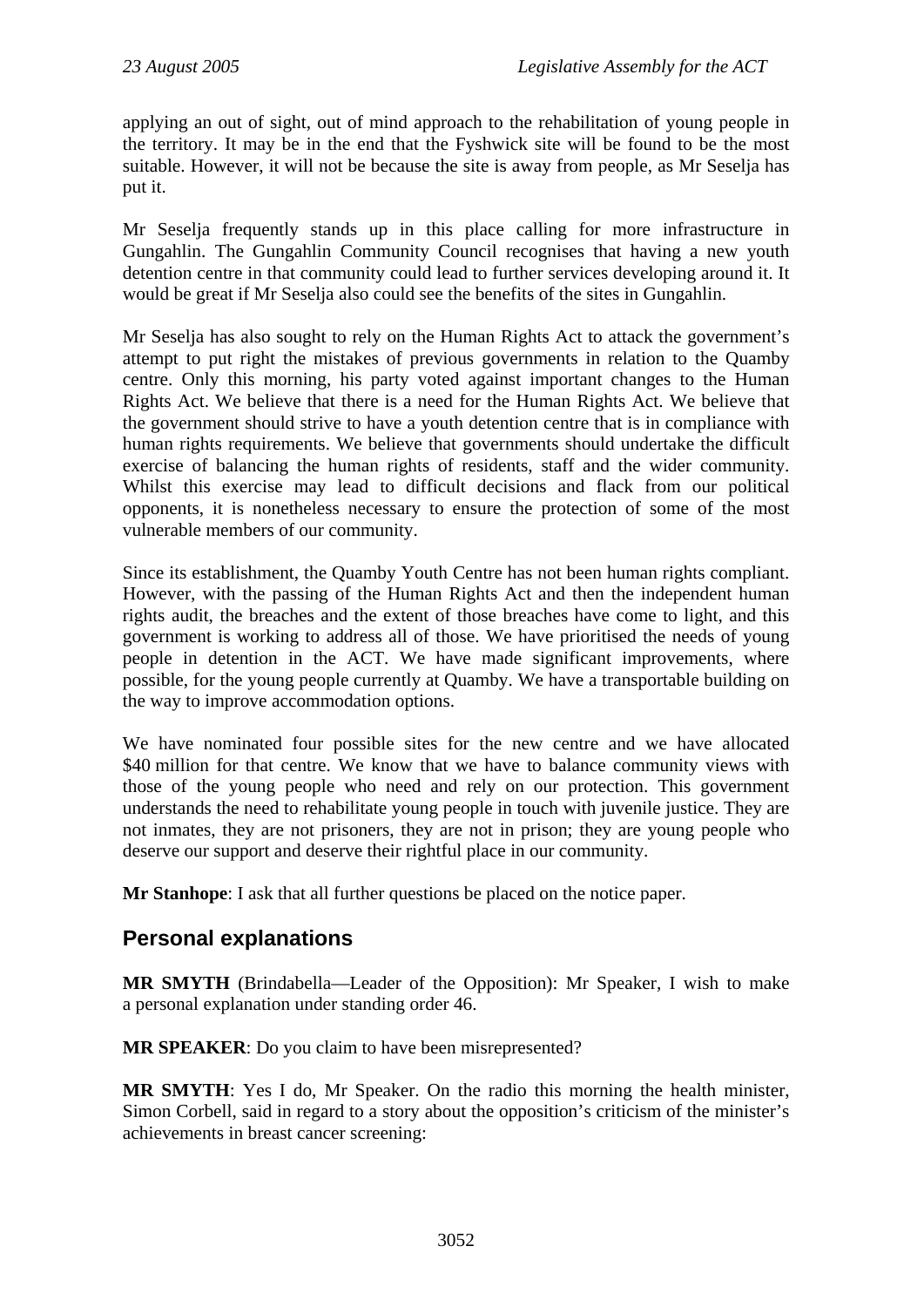This is the same opposition that of course criticised the government for seeking radiologists from Sydney. So they can't have it both ways.

I want to place on the record that the minister is wrong in his statement, as neither I, nor any member of the opposition, have ever criticised the government for seeking radiologists from Sydney as part of recruiting more radiologists to work in the ACT.

I believe that the minister has deliberately confused statements I made about my concerns about sending X-rays interstate for reading because there is a lack of radiologists in the ACT. When I made this statement I questioned how long the government would send X-rays interstate and when it would get its own house in order to ensure that they could be read locally so as to ensure that results were not delayed any longer than necessary. I would like to table the press release that I issued at the time that says this. I seek leave to table that document, Mr Speaker.

Leave granted.

**MR SMYTH**: I table the following paper:

Breast screening—Copy of media release by Mr Brendan Smyth MLA, dated Sunday, 17 April 2005.

Mr Speaker, these comments that I made are very different from the minister's claim this morning that I criticised the government for seeking radiologists from Sydney. The minister's claims on the radio this morning were wrong.

**MR CORBELL** (Molonglo—Minister for Health and Minister for Planning): Mr Speaker, I seek leave to make a statement in relation to the matter raised by Mr Smyth.

Leave granted.

**MR CORBELL**: Mr Smyth cannot have it both ways. Mr Smyth cannot criticise the government for sending breast screens to Sydney to be read but then say that is not criticism of recruiting radiologists in Sydney to read the screens. It is a contradictory position from Mr Smyth. He cannot criticise the government for recruiting radiologists in Sydney to read the breast screen but then say, "Oh no, that is not our criticism. Our criticism is sending the screens to Sydney to be read." He simply cannot have it both ways.

This is the opportunistic and contradictory approach we get time and again from Mr Smyth. We get twist and turn all the time: "Oh no, I am not criticising that. I am criticising this instead." Mr Speaker, he cannot have it both ways. What is wrong with making sure that women get their breast screens read on time? What is wrong with that? Who cares whether the radiologist is in Sydney, Melbourne, Perth or Hong Kong? As long as they are qualified, as long as they can read the screen, and as long as the woman involved gets her results in a timely way, what is the problem?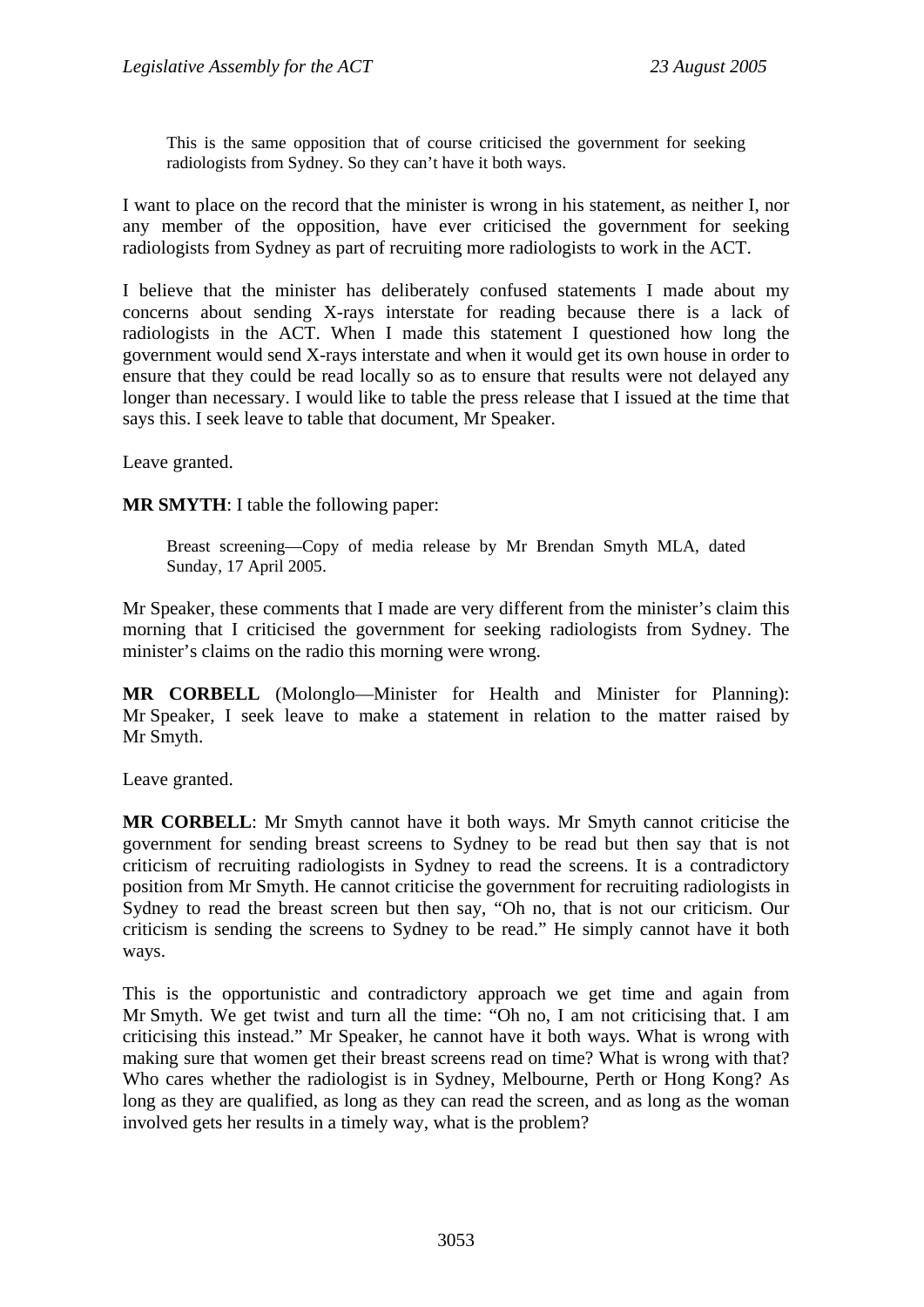The Liberal Party has a contradictory position. They think there is some sort of problem with this. They think there is some sort of difficulty in getting a radiologist from interstate to read the screen. The radiologist is qualified, Mr Smyth, and is recognised by the professional college as competent to read the screen. The radiologist is prepared to provide the service, and that means that the woman gets the results of her screen in a timely way. What is the problem with that? There is no problem with that. The only problem we have, Mr Speaker, is a Liberal Party that criticises for the sake of criticism.

# **Paper**

**Dr Foskey**, by leave, presented the following paper:

Court Procedures (Protection of Public Participation) Amendment Bill 2005— Explanatory statement.

### **Executive contracts Papers and statement by minister**

**MR STANHOPE** (Ginninderra—Chief Minister, Attorney-General, Minister for the Environment and Minister for Arts, Heritage and Indigenous Affairs): Mr Speaker, for the information of members, I present the following papers:

Public Sector Management Act, pursuant to sections 31A and 79—Copies of executive contracts or instruments—

Short-term contracts:

Bronwen Overton-Clarke, dated 9 August 2005.

Gerard Ryan, dated 4 August 2005.

Ian Hubbard, dated 9 August 2005.

Kirsten Thompson, dated June 2005.

Meredith Whitten, dated 5 August 2005.

Pauline Brown, dated 10 August 2005.

Schedule D variations:

Gerard John Ryan, dated 15 July 2005.

Marjorie Anne McGrath.

Michael Ockwell, dated 1 July 2005.

Pam Davoren, dated 20 and 22 July 2005—

I seek leave to make a statement in relation to the papers.

Leave granted.

**MR STANHOPE**: These documents are tabled in accordance with sections 31A and 79 of the Public Sector Management Act 1994, which require the tabling of all executive contracts and contract variations. The contracts were previously tabled on 16 August 2005. Today I have presented six short-term contracts and four contract variations. The details of the contracts will be circulated to members.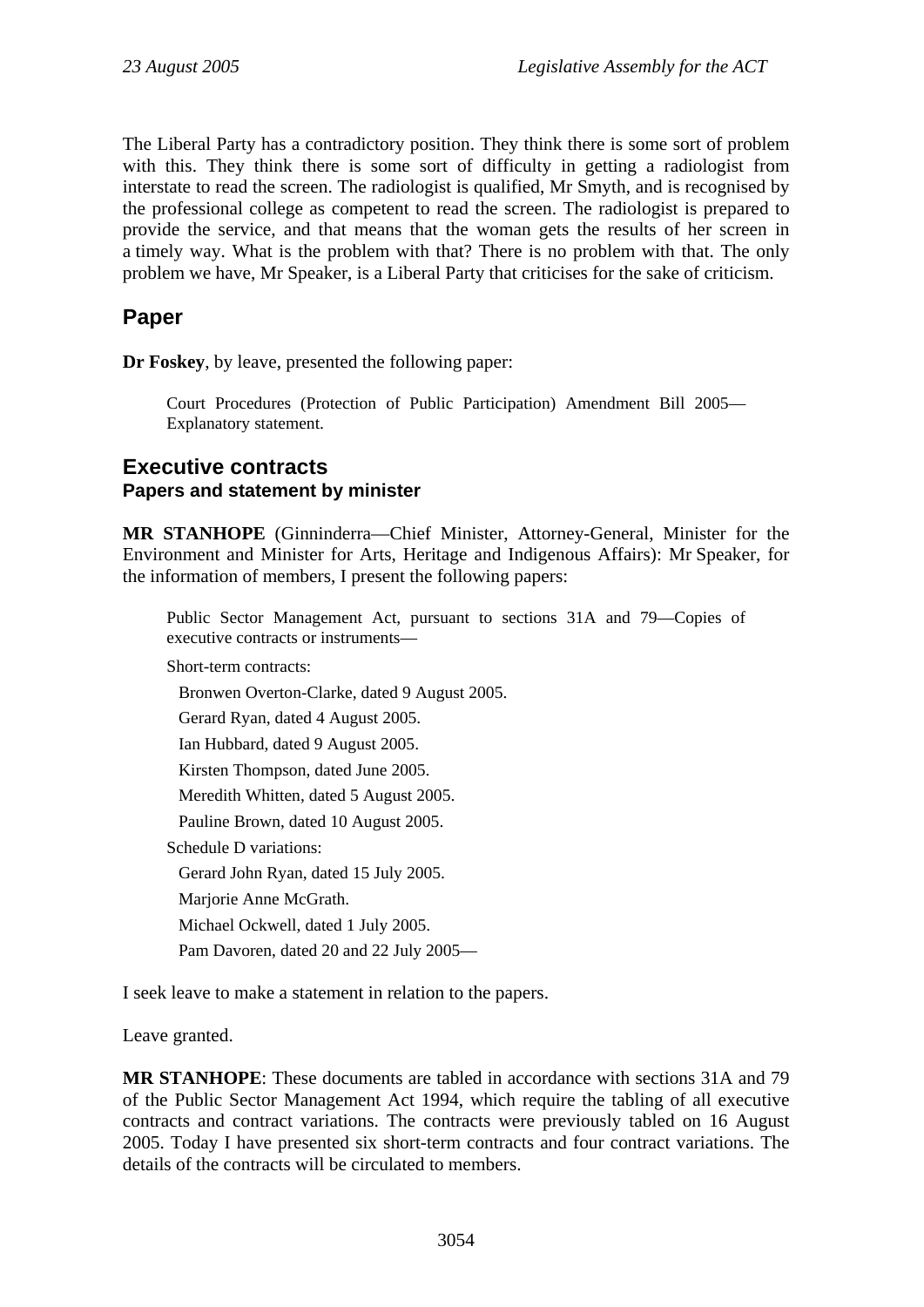# **Papers**

**Mr Stanhope** presented the following papers:

Electoral Act—Pursuant to subsection 10A (2)—ACT Legislative Assembly Election 2004—

Electronic Voting and Counting System—Review, dated 27 June 2005. Review of the *Electoral Act 1992*, dated 22 July 2005.

### **Review of the safety of children in the care of the ACT and of ACT child protection management Papers**

**MS GALLAGHER** (Molonglo—Minister for Education and Training, Minister for Children, Youth and Family Support, Minister for Women and Minister for Industrial Relations) (3.39): For the information of members, I present the following papers:

The Territory as Parent—Second six month status reports—

Review of the safety of children in the care of the ACT and of ACT child protection management, dated August 2005.

The Territory's Children—Ensuring safety and quality care for children and young people—Report on the audit and case review, dated August 2005.

I move:

That the Assembly takes note of the papers.

I am pleased to be able to table the second six-month progress report on the implementation of the agreed recommendations of the reports into child safety and protection in the ACT—*The Territory as Parent* and *The Territory's Children*.

Members will recall that on 17 February 2005, I tabled the first six-month implementation reports. The government has embarked on a complex reform task and I can report that we are making steady progress despite a sizeable increase in demand for our services.

In 2004-05, reports of abuse or neglect of children or young people in Canberra grew by 52 per cent over the previous year. We are seeing a similar growth in reportage nationally and we believe that this can be put down to a number of factors. There is no doubt we now have better reporting procedures as well as heightened community awareness about child protection issues. For example, in the ACT we have about 15,000 mandated reporters across a broad range of professions. There are also heightened awareness levels following the release of the Vardon, Murray and other reviews. Of course, we also have a well-educated and informed population that tends to report.

Under the Children and Young People Act 1999 any concern about abuse, neglect or non-accidental injury of a child or young person is recorded as a report. In 2004-05 there were 8,115 child protection reports and consultations in the ACT. In 2001-02 this figure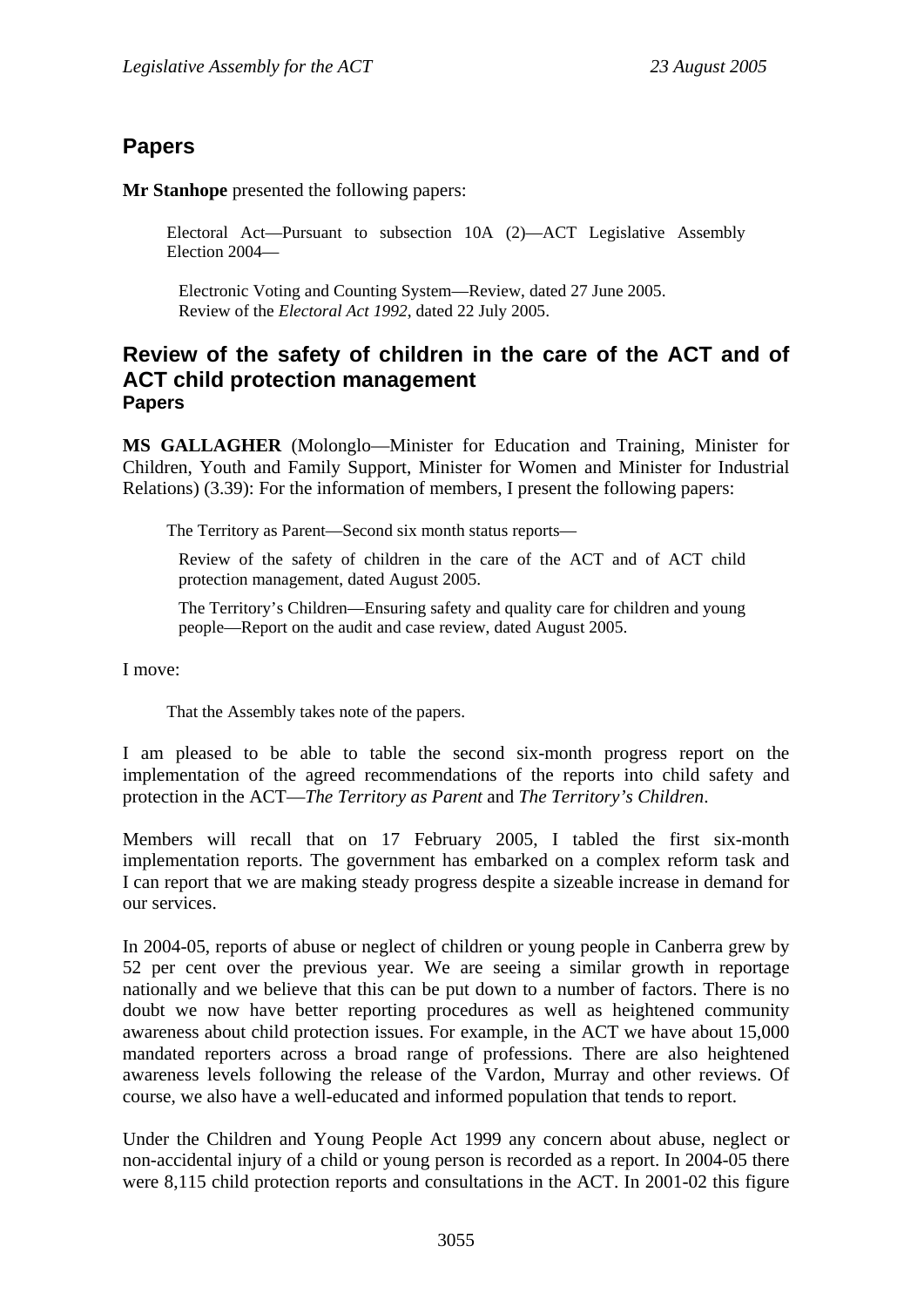was 2,297. Members will agree that these figures provide a stark perspective on the challenge we are facing.

An increasing number of children and young people are also being placed in care. This figure has almost doubled to 423 in the last three years. We, of course, remain committed to delivering a quality protection system for children and young people in care, and working as partners with other government services and the community sector is a necessary part of building a quality system.

Our focus in the past six months has been to build on the child protection work force and consolidate the leadership team to provide greater organisational stability. The government has invested heavily in the services provided by the office. Its financial commitment has substantially increased in 2005-06, with an overall investment of \$139 million since late 2003-04.

We have recruited and retained more child protection workers. Staff numbers have doubled from 51 in April 2004 to 110 in July 2005. Despite competition from other jurisdictions, child protection workers have been recruited locally and nationally. The international campaign attracted 36 child protection workers and 15 overseas recruits have commenced work.

The leadership team has been appointed and includes the first identified indigenous position at the executive level across the ACT public service. This appointment recognises that the over-representation of Aboriginal and Torres Strait Islander children and young people in care requires resolution.

New three-year service level agreements have commenced with out-of-home care sector agencies, which expand the range of foster care and residential services in the ACT. As members will be aware, out-of-home care services for children and young people in care was outsourced some years ago. This expanded range of services will provide up to 156 foster care placements. Our aim is to meet increased demand and assist with the care and support of children and young people with complex needs and their families. The new arrangements also provide a new specialist foster care service for children or young people with more complex needs.

The Aboriginal and Torres Strait Islander kinship and foster care service, launched on 2 June 2005, is also providing a more culturally appropriate service. The range of available residential care options will increase to 51 places from the 32 places previously funded. The increased number of residential care places will broaden the availability of specific support services for children and young people in care.

I can confirm that statutory compliance obligations under the Children and Young People Act 1999 are consistently being met. Section 162(2) reports, as well as annual review reports—or section 267 reports—are being forwarded to the Community Advocate in a relatively timely manner. The Community Advocate has recognised that practice improvements are being made. A new MOU with the Community Advocate will focus on monitoring quality outcomes for children and young people in care, as well as statutory compliance.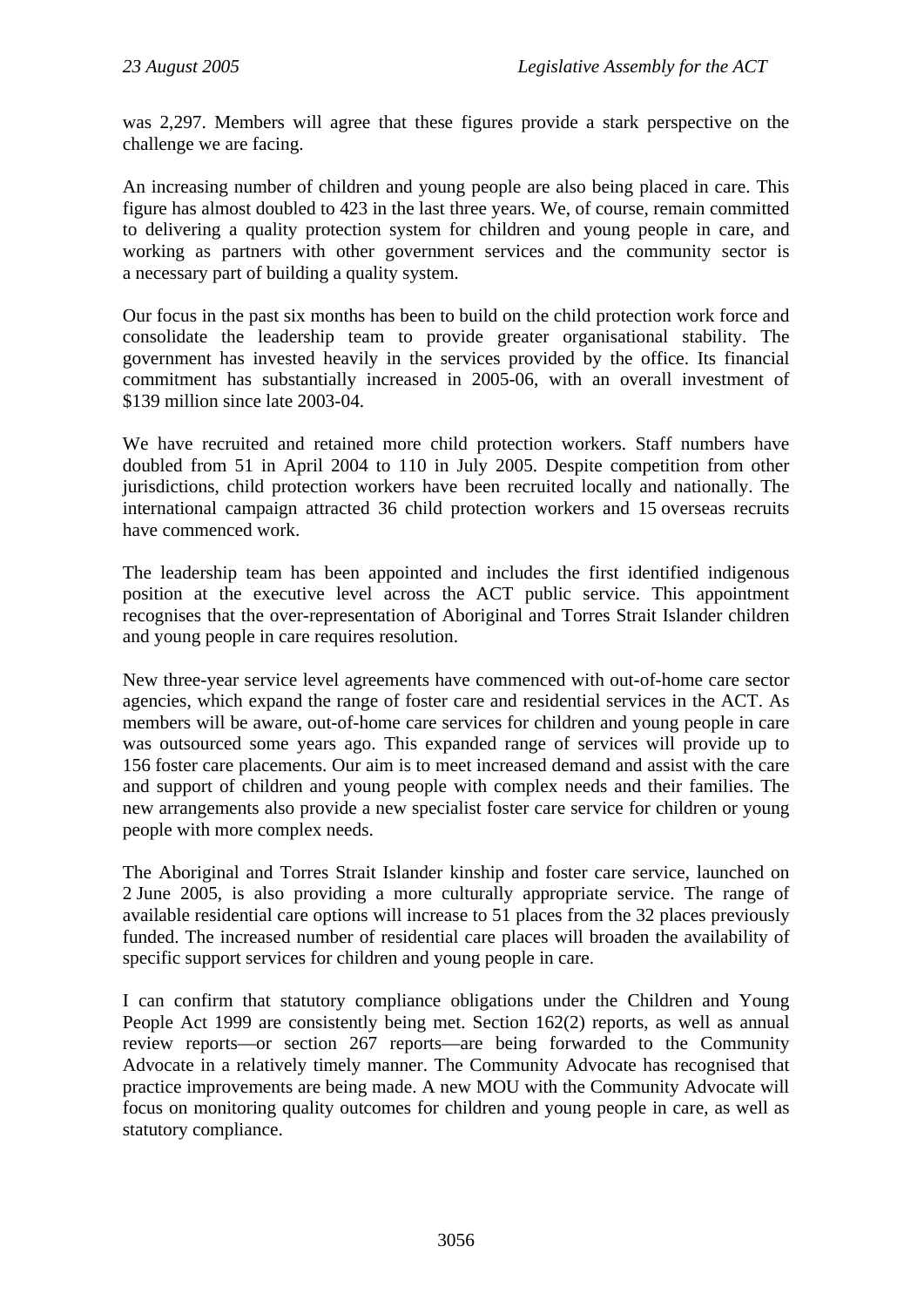The establishment of a children and young people commissioner as a member of the Human Rights Commission will also provide a further focus for the provision of quality services for children and young people in the ACT. The consultations—which occurred with children and young people to inform the role and functions of the ACT children and young people commissioner—will also inform future consultation methodologies.

In the meantime, new arrangements are being put in place that will improve quality assurance. A new advocacy, review and quality function has been established, which will coordinate service review functions in the Department of Disability, Housing and Community Services, and include an internal review function for complaints management.

In implementing the agreed recommendations of the reports, *The Territory as Parent* and *The Territory's Children*, other service priorities remain. These include the introduction and debate of an amending bill arising from the review of the Children and Young People Act. Recruitment of foster carers and their training, as well as support for kinship carers, also remain as delivery priorities.

In relation to our ongoing work, we will continue the collaborative approach to child protection reform and establish new directions through the examination of best practice models and evidence-based policy and practice. The service reforms that have occurred in the past six months aim to meet immediate demand. Future service initiatives will be informed by evidence-based research commenced with the Institute of Child Protection Studies and other consultants.

The recent consolidation of the Office for Children, Youth and Family Support into a central location will also provide for consistent practices. New outreach models of service delivery will be put in place to ensure that children and young people and their families receive the care and support necessary to make their future more hopeful.

Significant progress has been made in implementing the reform program. Child protection workers, foster and residential care agency staff, foster carers and others have contributed to the reforms. This level of commitment is necessary to sustain improvements in the support of children and young people in care in the ACT.

Mr Speaker, I commend to the Assembly the second six-month status report on the implementation of *The Territory as Parent* and *The Territory's Children* reports.

Question resolved in the affirmative.

## **Asbestos taskforce Papers and statement by minister**

**MS GALLAGHER** (Molonglo—Minister for Education and Training, Minister for Children, Youth and Family Support, Minister for Women and Minister for Industrial Relations): For the information of members, I present the following papers: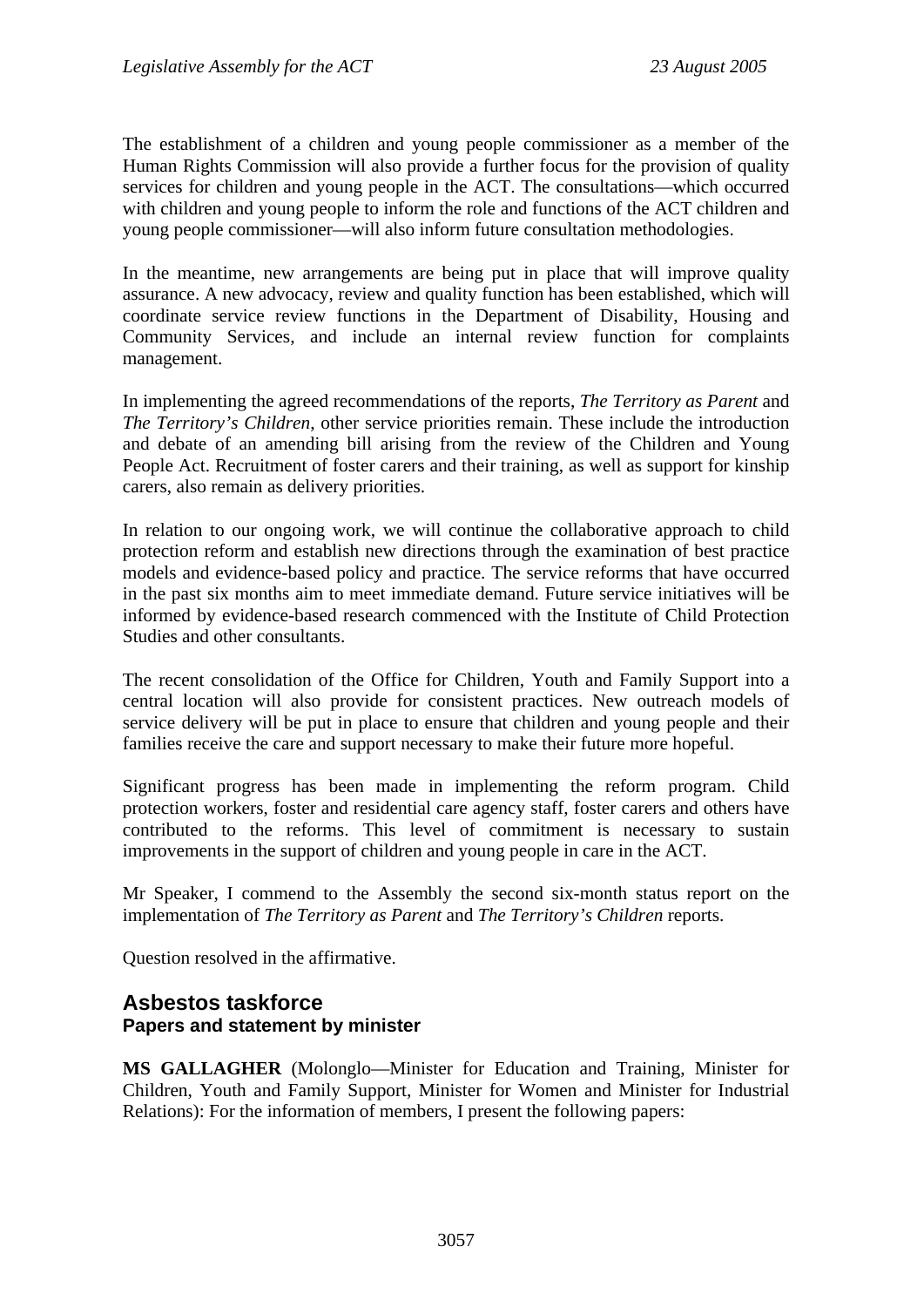Dangerous Substances Act, pursuant to section 47G—ACT Asbestos Task Force— Asbestos Management in the ACT—Report, dated August 2005, together with the following:

ACT Asbestos Issues—

Final report on a campaign monitoring study of awareness and attitudes to asbestos-related issues, dated 28 June 2005.

Final report on a pre-campaign benchmark study of awareness and attitudes to asbestos-related issues, dated 21 February 2005.

ACT Asbestos Surveys—Health Risk Assessment—Final report, dated 8 August 2005.

Asbestos Extent and Impact—Survey methodology.

Communications Strategy—Awareness of asbestos and associated issues in the Australian Capital Territory, dated February 2005.

Community Engagement Report—December 2004-May 2005, dated May 2005. Compact Disk, dated August 2005.

Focus groups among the general public, and tradespeople—Final report, dated 28 June 2005.

Government Response, dated 23 August 2005

Survey and recruitment exercise among commercial/industrial properties—Final report, dated 28 June 2005.

Survey of real estate agents—Final report, dated 28 June 2005.

I also provide an electronic copy of the report. I seek leave to make a statement in relation to the papers.

Leave granted.

**MS GALLAGHER**: I present the ACT asbestos task force report on the management of asbestos in the ACT. As members will recall, the last Assembly passed the Dangerous Substances (Asbestos) Amendment Act 2004, with the overall goal of increasing awareness of the presence of asbestos in our community and improving asbestos management.

This is an important issue requiring action because of the continued presence of materials containing asbestos or MCAs in our buildings and the continued incidence of asbestosrelated diseases as a result of people being exposed to asbestos fibres. Section 47J of the new legislation requires all property owners to provide written advice on what they know about the presence of MCAs in their premises when selling, renting or engaging tradespeople. There are also additional requirements under sections 47K and 47L, due to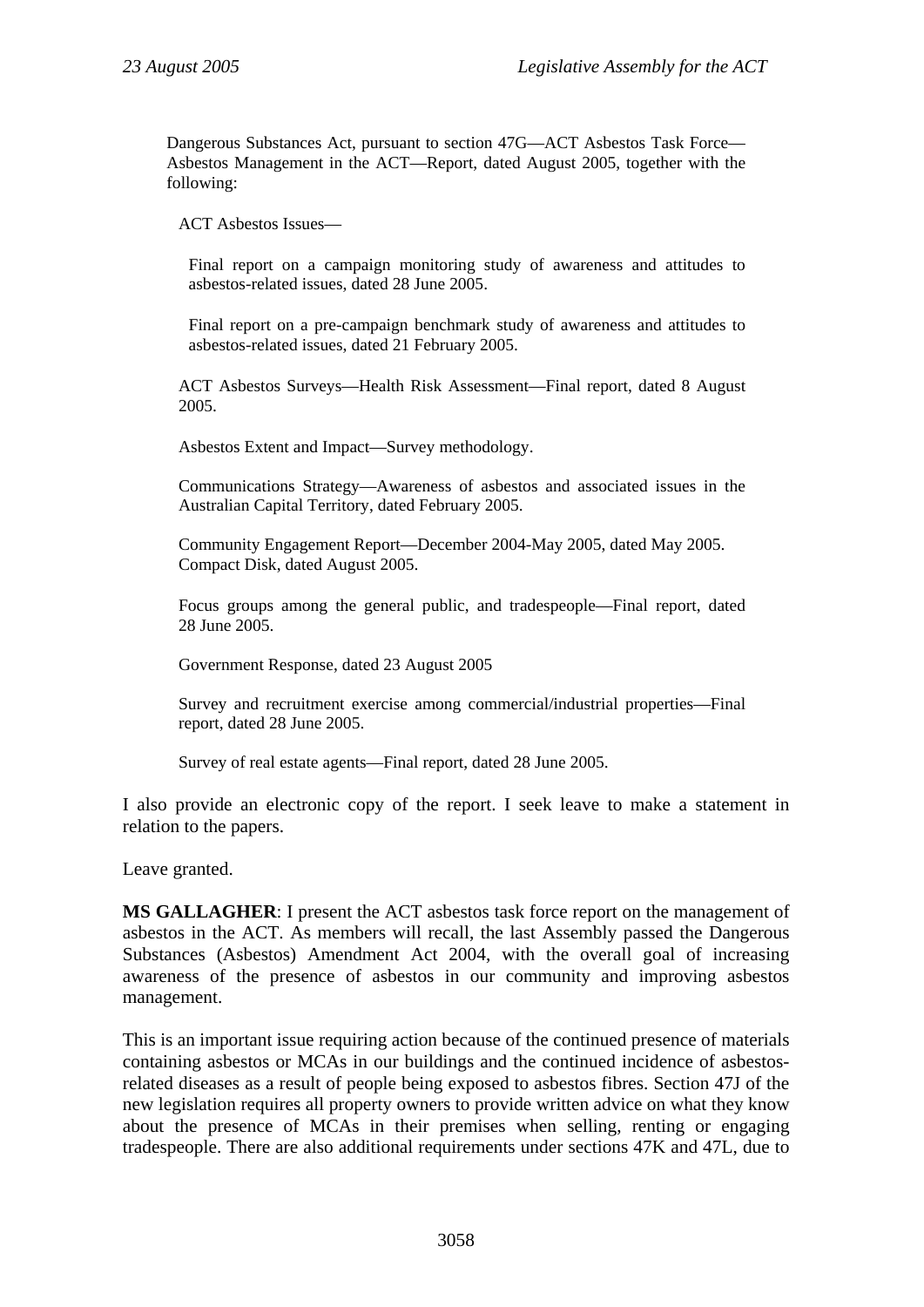commence in January 2006, for property owners to obtain asbestos survey reports when selling their property or engaging in high-risk activities.

The new legislation was the first of its kind in Australia and internationally to place a requirement on residential property owners when managing asbestos. The territory had no benchmark to measure how this legislation would work in practice. As a result, an asbestos task force was established to undertake further work for us, which included: delivering a public awareness campaign; analysing the extent of asbestos in the ACT; assessing the risks of exposure to asbestos, including identifying high risk areas; developing strategies for the inspection, reduction and control of risks, and increasing public awareness of asbestos and its risks.

In February 2005 the task force began a public awareness campaign using well-known personality Don Burke as the face of the campaign. The campaign was designed to better educate the community about managing MCAs in and around homes and buildings and to inform them about the new asbestos laws. It used various approaches to increase awareness, including TV commercials, publications, a web site and stakeholder briefings.

A review of the campaign in May 2005 found that it had increased people's awareness of the new laws, awareness of the locations and presence of MCAs in their homes, and levels of confidence in asbestos management. Despite the positive results, the level of awareness of the likelihood of people having MCAs in their homes remains low overall, suggesting that further targeted awareness and education campaigns will assist in changing attitudes and behaviours in relation to MCAs.

A large component of the task force work, as required by the legislation, was to undertake a survey of asbestos in the ACT, based on empirical data. The task force surveyed approximately 600 residential properties and analysed over 250 existing survey reports on non-residential properties. From the analysis the task force was able to determine the phase-out of MCAs and the likely locations at which they could be found.

The task force has adopted a conservative approach based on these findings to conclude that asbestos building material had virtually been phased out by 1 January 1985. This does not absolutely rule out the possibilities of materials being used after this date in outbuildings such as dog kennels or by building trades as offcuts or packing materials. Based on this work of the task force it would be reasonable to conclude that:

- the vast majority of homes built before 1982 are likely to have materials containing asbestos;
- homes built between 1982 and 1984 may have building materials containing asbestos;
- homes built from 1985 onwards are very unlikely to have materials containing asbestos.

Other key findings of the extent and impact survey as are follows: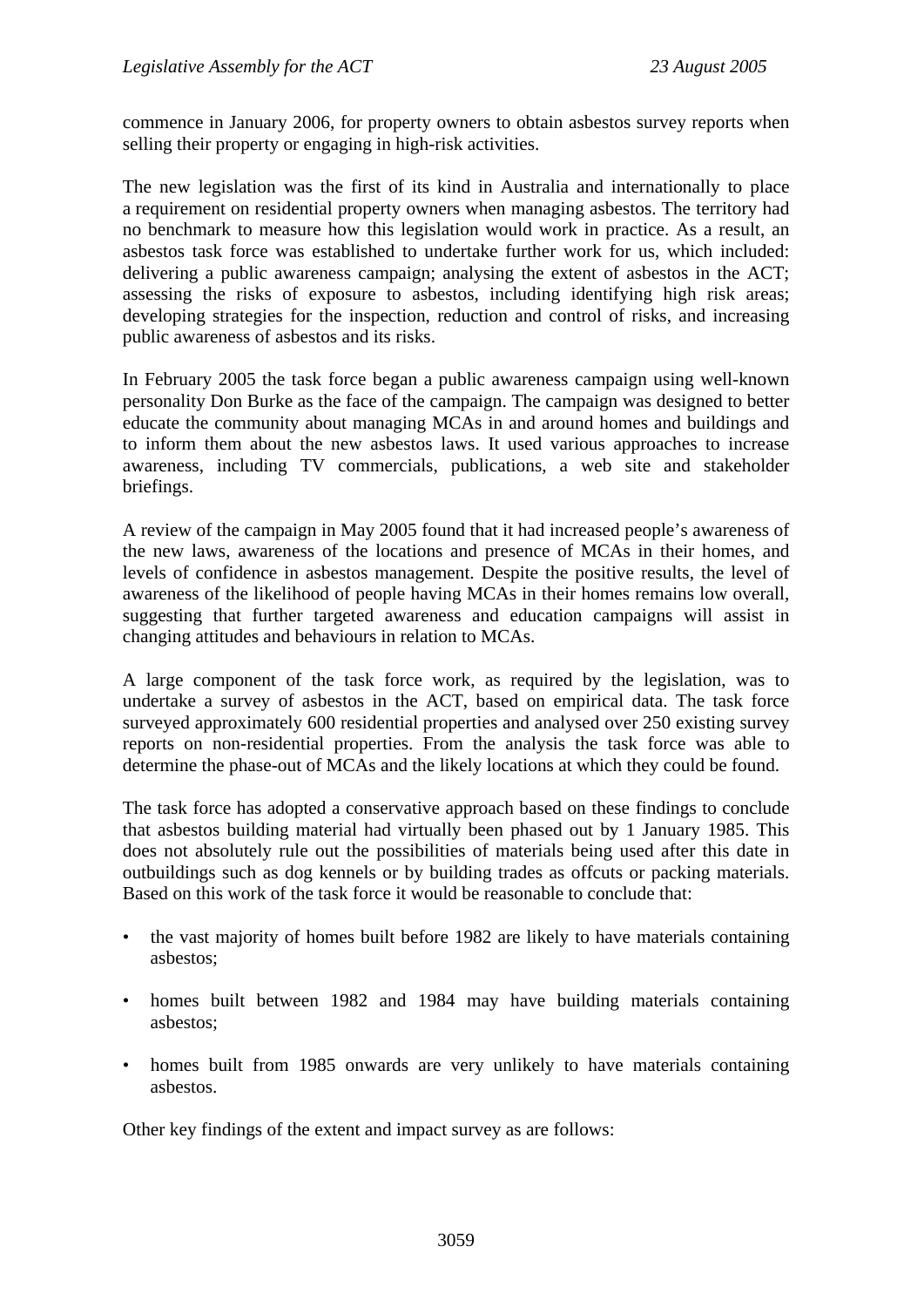- more than 90 per cent of the confirmed MCAs in residential premises was asbestos cement sheeting located either externally, such as it in eaves, or in internal wet areas such as laundries and bathrooms;
- over 90 per cent of all MCAs in residential premises were considered to be in good condition and presented a low risk to occupants;
- in contrast to the residential sector, the phase-out date for the use of MCAs in the non-residential sector is 2003. While the majority of building products were phased out in mid-1980s, other MCAs continued to be used in plant room gaskets and similar products until more recently. As a result, the task force was not able to confidently establish an earlier phase-out date;
- non-residential buildings vary considerably in their structure and have more widespread types and uses of MCAs;
- eighty-four per cent of all asbestos materials in non-residential premises were considered to be in good condition and present a low risk to occupants.

Having gathered information on the extent of asbestos in the ACT, the task force then went on to consider the impact its presence had on those who live or work in buildings containing MCAs as well as those who handle and work with it on a regular basis. Using an independent health risk assessment, the task force concluded that living or working in buildings that contained MCAs presented low risk. However, the disturbance of MCAs and the release of asbestos fibres over a sustained or concentrated period is likely to result in a high risk for groups such as tradespeople and do-it-yourself home renovators.

The findings of the community awareness survey and extent and impact survey support the direction taken by the task force in recommending three separate regimes for the future management and control of asbestos in our community, targeting the residential sector, non-residential sector and those trade groups who handle asbestos materials on a regular basis.

The new approaches proposed by the task force are based on best practice in asbestos management and the most current scientific knowledge and a critique of the current legislation in light of the risks posed by asbestos in the ACT. The task force believes that simply providing information on what people know, as required by section 47J, will not be sufficient in improving behaviour when working with MCAs or reducing the risk of being exposed to asbestos fibres. The committee is also concerned about providing uninformed written advice on the presence and location of MCAs, and subsequent liabilities that may fall to property owners.

There are also practical issues associated with sections 47K and 47L that require asbestos survey reports when selling a property or engaging in high-risk activities. The task force cites as particular issues a shortage of asbestos assessors to prepare asbestos survey reports, the relatively high costs of obtaining a report and the currency of reports to the point of sale. The three regimes proposed by the task force will address these issues and provide a more effective and enduring system of asbestos management.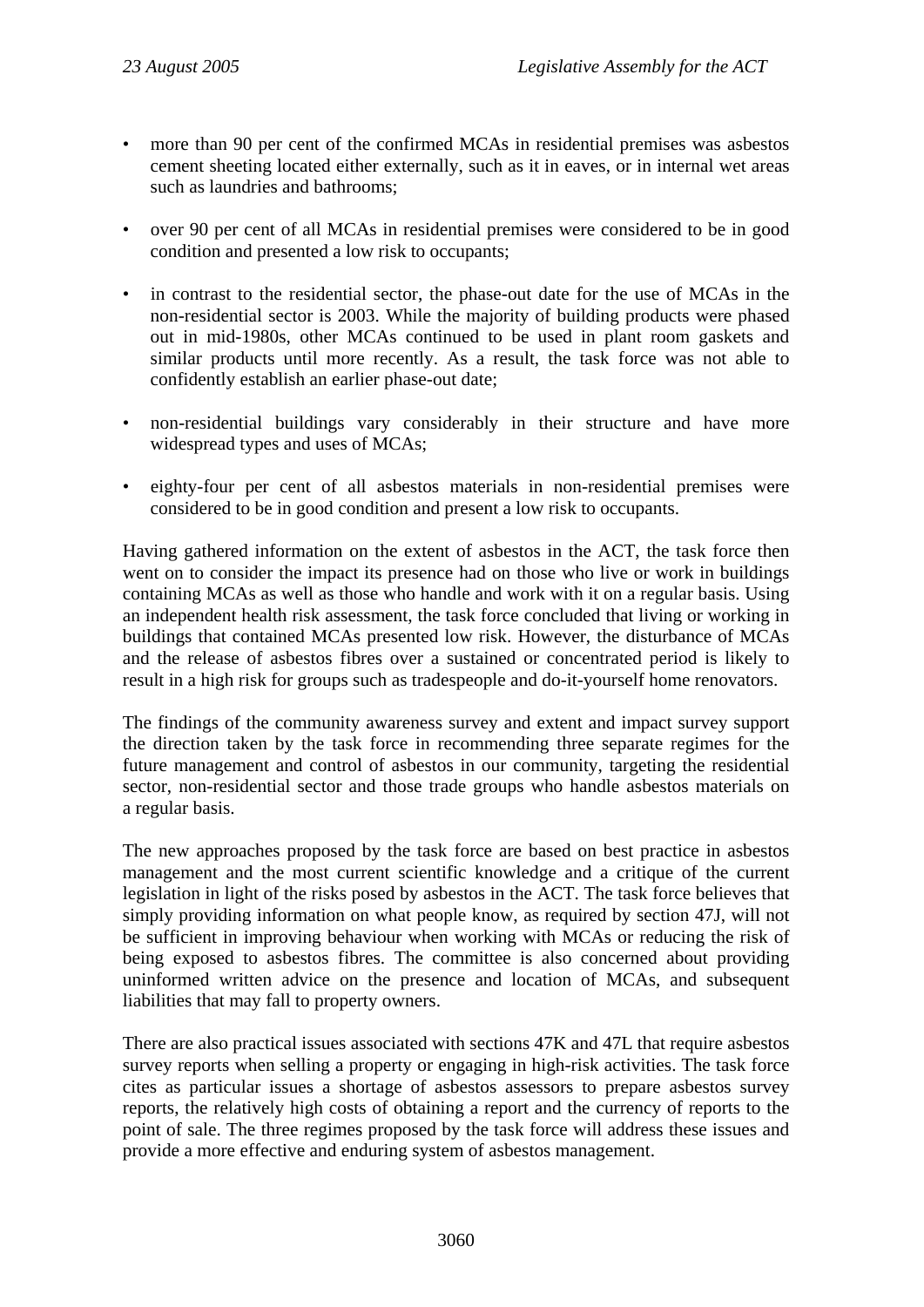In the residential sector the section 47J requirement placed on owner/occupiers to provide written information on what they know is to be replaced with the provision of generic advice at key transaction points for homes built prior to 1985. The generic advice has been derived from a survey of over 600 houses and provides more useful and accurate information on likely locations of asbestos materials in and around the home.

The mandatory requirement for asbestos surveys under 47K and 47L will be removed and replaced by generic advice. Surveys will become an option for the property owner to pursue if they choose. Coupled with better training for tradespeople to identify and work with asbestos, and community education, these measures will provide suitable and practical management approaches for the residential sector. These approaches will also remove the possible negative impact of asbestos reports on property values, the cost to property owners and significantly diminish the risk of personal liability that might accrue to owner/occupiers.

In the non-residential sector, owners will be required by legislation to establish asbestos registers and active asbestos management plans, and make these available to tradespeople and buyers at the point of sale. These approaches are currently considered to be best practice and are endorsed by the National Occupational Health and Safety Commission. However, despite this, the practice has been largely ignored at the local level. The recommendations of the task force offer a more effective way of providing information than the current legislation and reinforce the accepted national standard for asbestos management in workplaces.

To complement these regimes, the task force proposes an increased emphasis on the safe management of high-risk activities, with education, training and awareness programs provided for those groups that regularly undertake high-risk activities with MCAs, namely tradespeople and do-it-yourself home renovators. Regardless of the law, tradespeople handle asbestos as part of their daily work activities. A new asbestos certificate of competency will be developed which will authorise trade groups to handle a limited amount of asbestos.

Targeted awareness and education will be provided for do-it-yourself home renovators so that they are aware of the right pathways to advice and services. Restrictions will also be placed on the scope of activities they can undertake with MCAs in order to reduce the incidences of people working with asbestos materials without adequate training and protection. Minimum training and operating standards for asbestos assessors and surveyors are also proposed to ensure greater consistency and reliability in the identification and assessment of asbestos. This will provide a much higher level of accountability and assurance than exists at present here, or in any other jurisdiction.

The task force has recommended a more practical, cost-effective and balanced approach to the management of asbestos in the ACT. The task force report contains 25 recommendations across the following five areas: awareness and education, assessment and management, training, legislation, and monitoring and review. The government has reviewed these recommendations and I table today the government response to the report. The government has agreed, or agreed in principle, to the vast majority of the recommendations. The government supports the broad intentions of those recommendations that are agreed in principle. Over the coming months further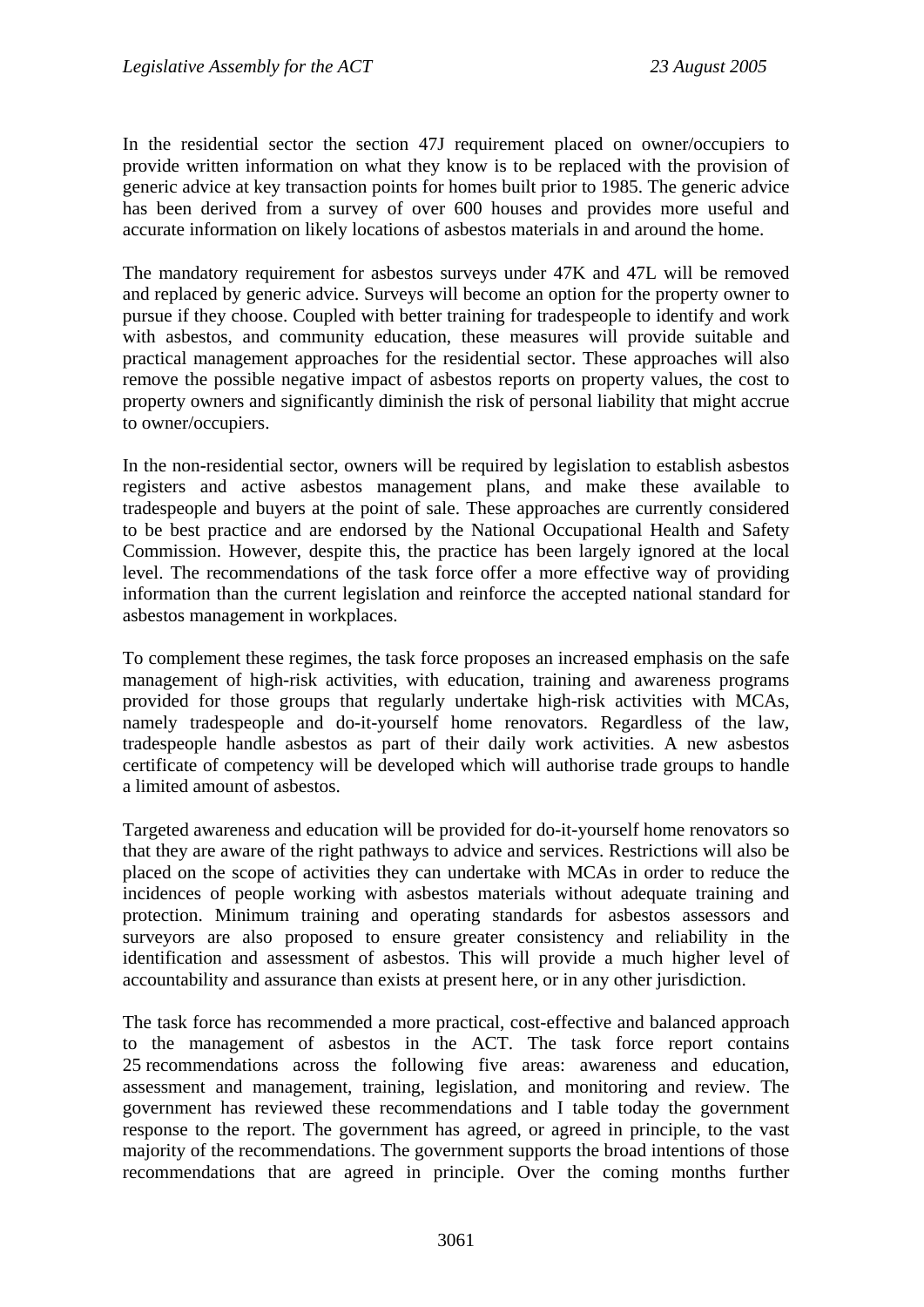consideration will be given to the social and economic impacts of those recommendations.

The government has not agreed to recommendation 21, which proposes the deferment of sections 47K and 47L of the act. In order to ensure there is no confusion in the community about the government's intentions, I recommend that these two provisions be repealed during the spring 2005 sittings. I intend to introduce a bill to this effect shortly. Section 47J will remain active until replaced by the new regimes. The government will present the legislative reforms for the new asbestos management regimes to the Legislative Assembly in the autumn 2006 sitting period.

In closing, I would like to acknowledge the extensive amount of work undertaken by the task force in investigating a range of local, national and international issues on asbestos management in order to develop an enduring and practical management system for the ACT. In addition to their terms of reference, the task force was also party to successful negotiations to improve asbestos waste disposal arrangements for the community.

Determining new systems for asbestos management is complex. However, as you will see upon reading the report, the task force has entered a new level in understanding the current issues associated with asbestos materials and their management. They have also undertaken extensive consultation with key stakeholders and the community in developing the new regime.

I thank each of the task force members for their contribution to this process. I note that many of them are in the chamber today, along with the task force secretariat and, of course, the task force chair, Mr Bill Wood. I sincerely, on behalf of the government and, I think, the Assembly, thank them for their work.

We are very pleased with the work of the task force. They were asked to work in uncharted territory and respond to what is acknowledged now as difficult and groundbreaking legislation. The Assembly as a whole owes its appreciation to the task force for responding so well to that challenge. They have produced a comprehensive body of work and I commend the report to the Assembly.

### **Workers Compensation Amendment Bill 2005 Exposure draft**

**MS GALLAGHER** (Molonglo—Minister for Education and Training, Minister for Children, Youth and Family Support, Minister for Women and Minister for Industrial Relations): For the information of members, I present the following papers:

Workers Compensation Amendment Bill 2005 (No 2)— Exposure draft.

Explanatory statement to the exposure draft.

I ask leave to make a statement in relation to the papers.

Leave granted.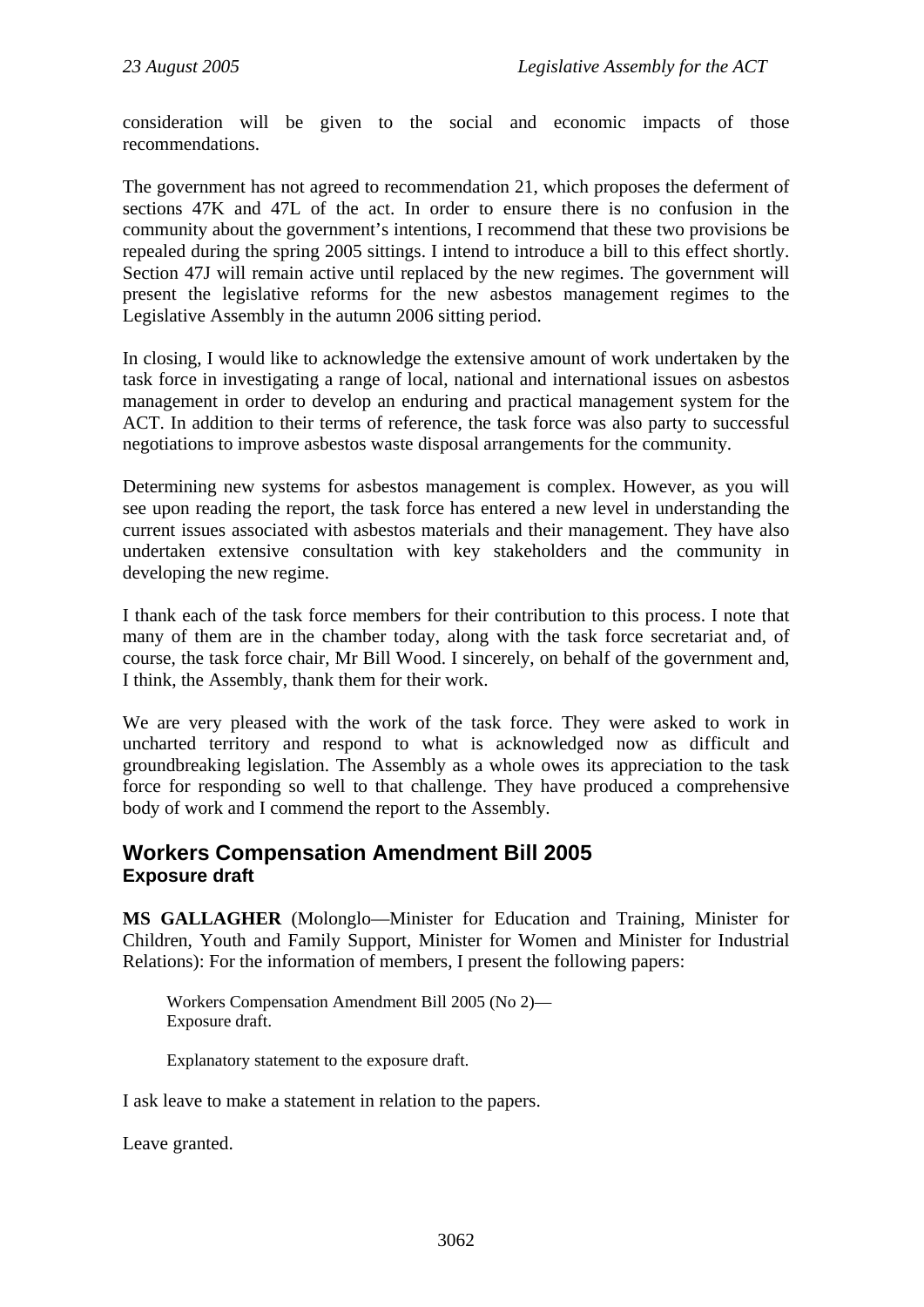**MS GALLAGHER**: The exposure draft I am tabling today proposes amendments to the Workers Compensation Act 1951 and the Workers Compensation Supplementation Fund Act 1980. The ACT private sector workers compensation scheme provides compensation to workers for injuries arising out of, or in the course of, their employment. Significant amendments to the scheme in 2001 introduced a focus on injury management and sustainable return to work for injured workers. These amendments were intended to reduce administrative costs under the scheme.

The workers compensation scheme has two safety net arrangements to ensure that all injured workers will have access to benefits on injury. The nominal insurer provisions under the Workers Compensation Act 1951 provide access to benefits for injured workers who are employed by an employer who does not have a compulsory insurance policy. The workers compensation supplementation fund provides access to benefits where an insurer collapses or is otherwise unable to meet the costs of claims against workers compensation policies issued by the insurer. Neither of these safety net arrangements supports the use of injury management and return to work processes for injured workers and they are inconsistent with the intent of the scheme. To address this inconsistency, the ACT government proposes to amend the legislation to improve the effectiveness of the scheme.

I table the draft Workers Compensation Amendment Bill 2005 (No 2) as an exposure draft for consultation with key stakeholders and the wider community. The amendment bill would combine the arrangements for both safety net schemes in the Workers Compensation Act 1951 and repeal the Workers Compensation Supplementation Fund Act 1980. These proposals will also improve accountability and transparency for the safety net arrangements.

The amendment bill proposes establishing a scheme for certificates of currency that will provide information about the coverage of a compulsory insurance policy held by an employer. Employers will be able to ask insurers for an up-to-date certificate of currency every six months. An authorised person, including an inspector or worker's representative, will be able to ask an employer for the certificate. Principals entering into subcontracting arrangements will also be able to ask for a certificate of currency. These provisions will ensure that parties with an interest in the scope of the employer's insurance coverage will be able to access information in a timely way.

A number of minor policy amendments to improve the operation of the scheme are also proposed in the amendment bill. These include improving consistent use of language and terms in the act; treating all periods of absence from work due to injuries as cumulative; ensuring that arbitration costs associated with individual workers' compensation claims are charged to insurers as part of the claim; and introducing publicity orders against persons convicted of offences against the act. The exposure draft of the bill, and the accompanying explanatory statement, can be accessed on the ACT government's legislation register. Submissions on the draft legislation can be made by close of business Tuesday, 20 September 2005.

# **Papers**

**Ms Gallagher** presented the following paper: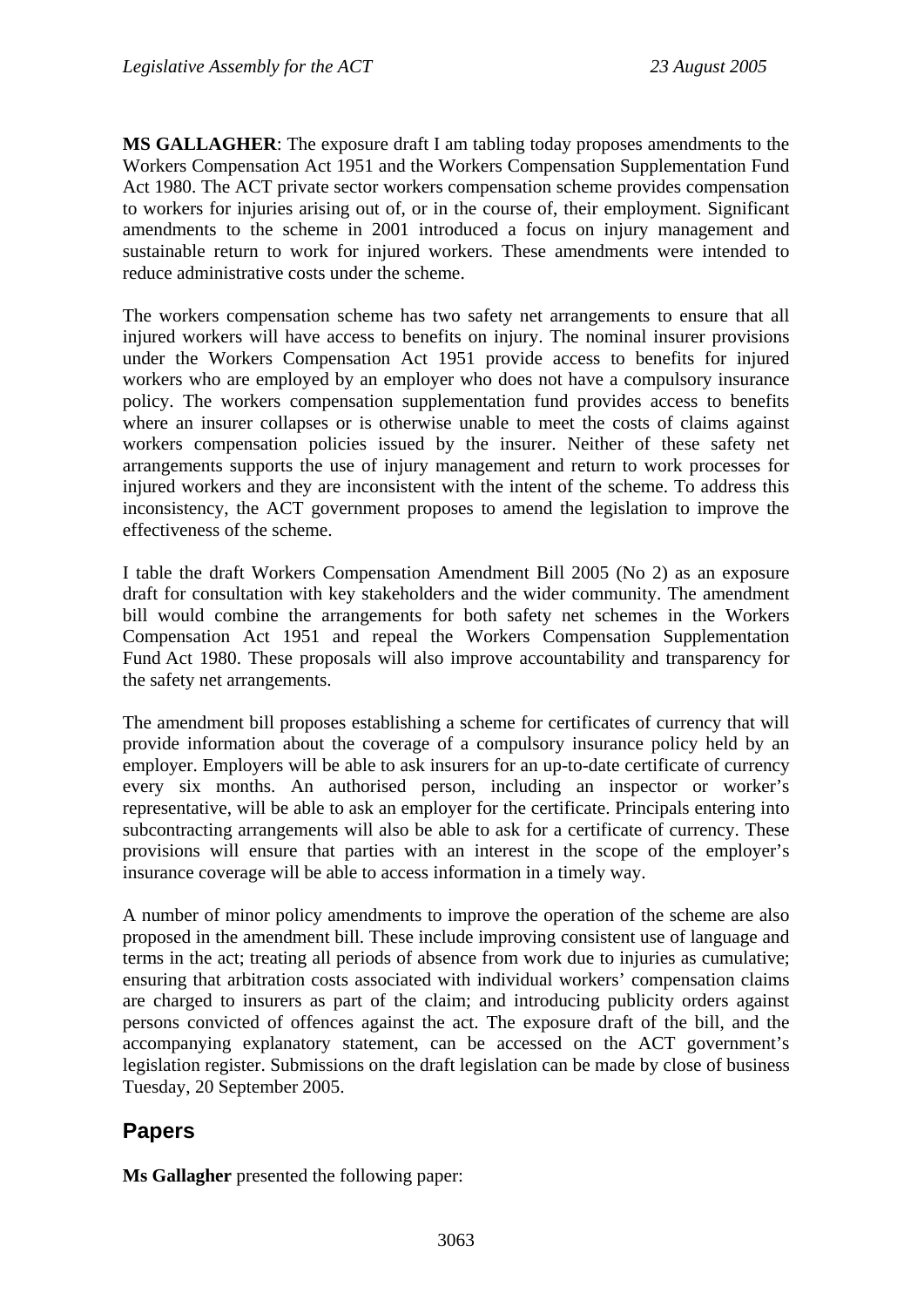Occupational Health and Safety Act, pursuant to section 228—operation of the Occupational Health and Safety Act 1989 and its associated law—fourth quarterly report for the period 1 April to 30 June 2005.

**Mr Corbell** presented the following paper:

Calvary Public Hospital—Information Bulletin—Patient Activity Data—External Distribution—May 2005.

The Canberra Hospital—Information Bulletin—Patient Activity Data—May 2005.

#### **Subordinate legislation (including explanatory statements unless otherwise stated)**

Legislation Act, pursuant to section 64—

Animal Diseases Act—Animal Diseases (Fees) Determination 2005 (No 1)— Disallowable Instrument DI2005-186 (LR, 15 August 2005).

Animal Welfare Act—Animal Welfare (Fees) Determination 2005 (No 1)— Disallowable Instrument DI2005-180 (LR, 11 August 2005).

Building Act—Building (ACT Appendix to the Building Code of Australia) Determination 2005—Disallowable Instrument DI2005-176 (LR, 11 August 2005).

Cultural Facilities Corporation Act—Cultural Facilities Corporation Appointment 2005 (No 1)—Disallowable Instrument DI2005-174 (LR, 8 August 2005).

Environment Protection Act—Environment Protection (Fees) Determination 2005 (No 1)—Disallowable Instrument DI2005-185 (LR, 15 August 2005).

Fisheries Act—Fisheries (Fees) Determination 2005 (No 1)—Disallowable Instrument DI2005-182 (LR, 15 August 2005).

Gambling and Racing Control Act—Gambling and Racing Commission Appointment 2005 (No 1)—Disallowable Instrument DI2005-181 (LR, 15 August 2005).

Nature Conservation Act—Nature Conservation (Fees) Determination 2005 (No 1)—Disallowable Instrument DI2005-183 (LR, 15 August 2005).

Public Place Names Act—Public Place Names (Fyshwick) Determination 2005 (No 1)—Disallowable Instrument DI2005-175 (LR, 8 August 2005).

Public Sector Management Act—Public Sector Management Amendment Standard 2005 (No 7)—Disallowable Instrument DI2005-172 (LR, 4 August 2005).

Remuneration Tribunal Act—Remuneration Tribunal (Fees and Allowances) Determination 2005 (No 1)—Disallowable Instrument DI2005-173 (LR, 4 August 2005).

Road Transport (Public Passenger Services) Act—Road Transport (Public Passenger Services) Maximum Fares Determination 2005 (No 4)—Disallowable Instrument DI2005-187 (LR, 12 August 2005).

Stock Act—

Stock (Fees) Determination 2005 (No 1)—Disallowable Instrument DI2005-179 (LR, 11 August 2005).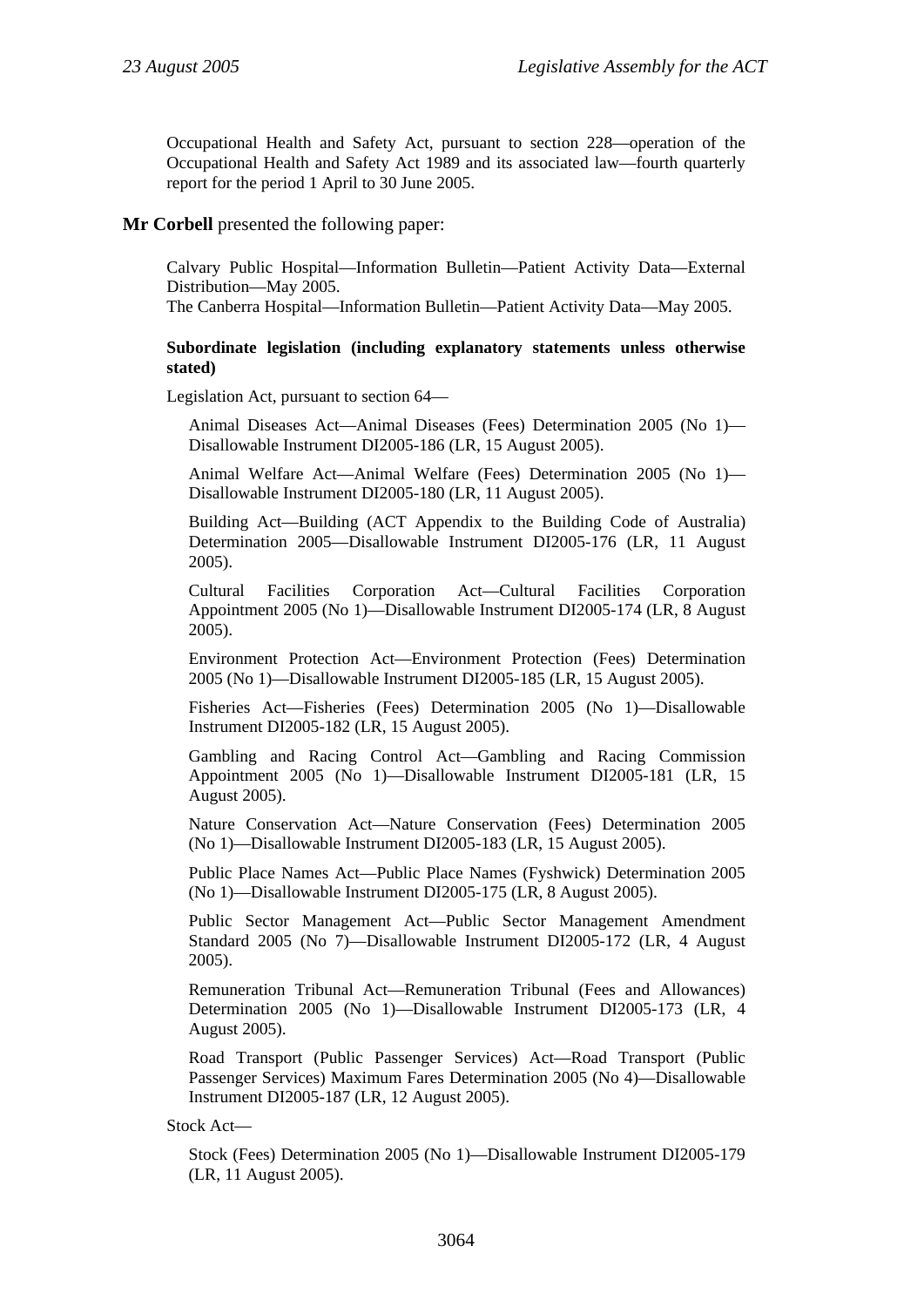Stock (Levy) Determination 2005 (No 1)—Disallowable Instrument DI2005-177 (LR, 11 August 2005).

Stock (Levy) Determination 2005 (No 2)—Disallowable Instrument DI2005-178 (LR, 11 August 2005).

Water and Sewerage Act—Water and Sewerage Amendment Regulation 2005 (No 1)—Subordinate Law SL2005-16 (LR, 29 July 2005).

Water Resources Act—Water Resources (Fees) Determination 2005 (No 2)— Disallowable Instrument DI2005-184 (LR, 15 August 2005).

### **Aboriginals and Torres Strait Islanders Discussion of matter of public importance**

**MR SPEAKER**: I have received letters from Mrs Burke, Ms Porter and Mr Pratt proposing that matters of public importance be submitted to the Assembly. In accordance with standing order 79, I have determined that the matter proposed by Mrs Burke be submitted to the Assembly, namely:

Aboriginal and Torres Strait Islander Affairs in the ACT.

**MRS BURKE** (Molonglo) (4.05): There is no doubt that the levels of support and care for Aboriginal and Torres Strait Islander people in the ACT have come a long way, but we should not get complacent as we still have much to achieve, in terms of elevating and promoting the wonderful culture of Aboriginal people in our region. There should be a sense of accomplishment and pride at our local level of government that, over a number of years, we can confidently say that there have been real improvements made in the areas of service delivery and provision of facilities that enhance the Aboriginal indigenous community, its culture and values.

I would like to commend the work currently being done in particular by Winnunga Nimmityjah who have worked most positively with the federal government and the ACT government for positive outcomes in terms of the delivery of health services to the Aboriginal community in the ACT. It is imperative for any government of the day, at the ACT level, to continue to focus on local indigenous affairs. That is why we, as members of this Assembly, are here. That is why we were elected, to monitor and respond to the concerns of our local communities and, as is the topic of this MPI today, our Aboriginal and Torres Strait Islander community here in the ACT.

As an example, during last week's sitting, Dr Foskey put forward a motion to highlight:

The need for new and expanded services in the ACT to address Aboriginal and Torres Strait Islander illegal and problematic drug use.

This is indeed an amiable approach to maintaining some form of vigilance over what programs and funding are allocated to address some of the more evident health, social and community services for indigenous people in the ACT. Of major concern to the opposition recently has been the uncertainty of what progress has been made in showcasing indigenous art, culture and heritage at the Aboriginal and Torres Strait Islander Cultural Centre at Yarramundi Reach. This is a matter of concern to the wider ACT community. Both the issues I have just mentioned directly affect the health and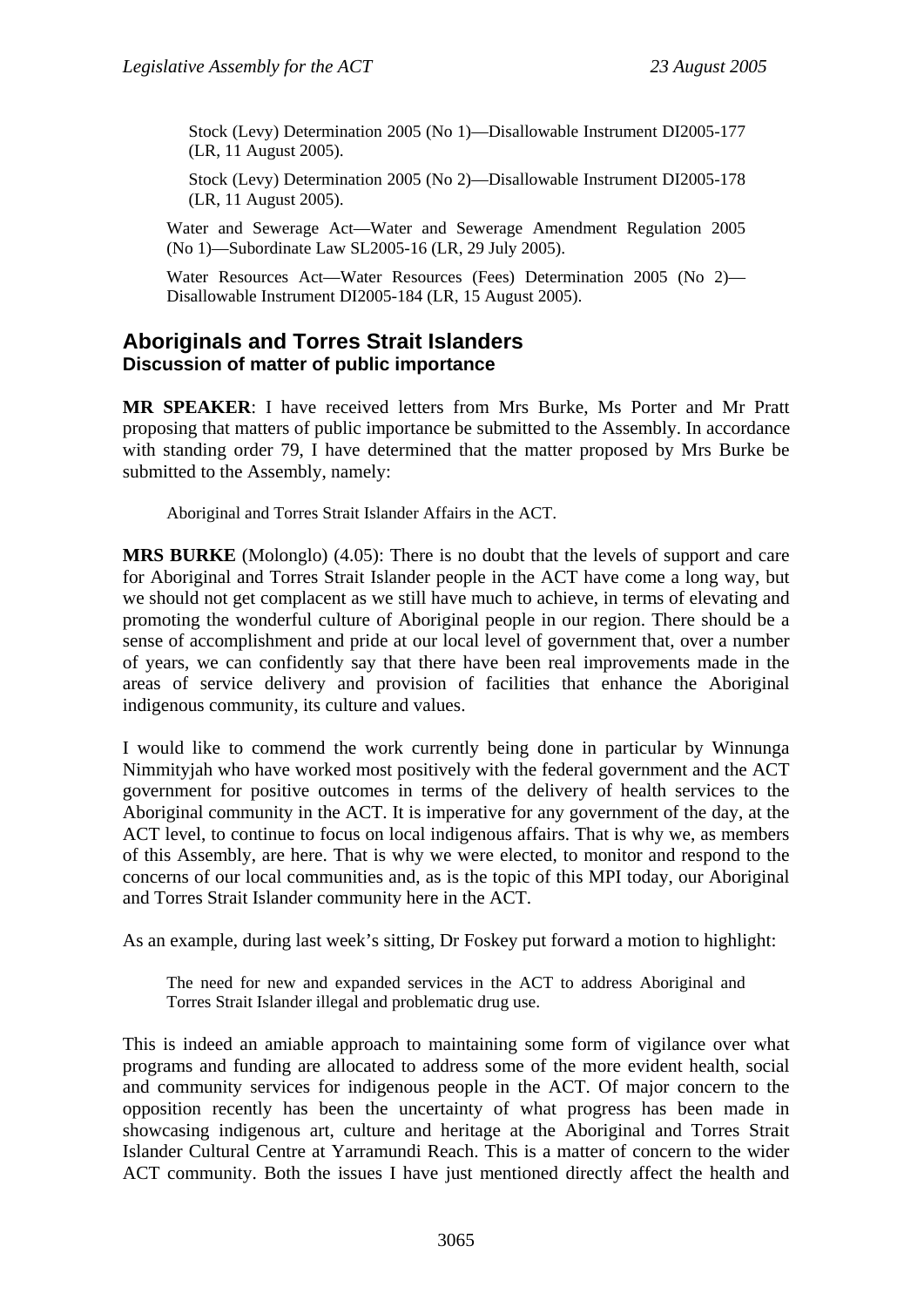wellbeing of Aboriginal and Torres Strait Islander people in the ACT. Although the opposition may not always agree with the crossbench, I am certain we do agree on one of the most important responsibilities that opposition and crossbenchers have: to hold a government accountable for its announcements and to ensure it converts rhetoric into positive actions.

In relation to Aboriginal and Torres Strait Islander affairs in the ACT, the Stanhope government is moving way beyond its scope of responsibility and committing far too much energy on what practical initiatives and changes in policy direction are occurring at the federal level. Let us look at one of these issues, the abolition of ATSIC. To place things into perspective, I will highlight just how far the Stanhope government has shifted its focus away from local indigenous policy and social issues. Rather than concentrating efforts on local decision making, it sadly appears that the ACT government is sustaining an obsession with how the federal government continues to consolidate its commitment to garnering support on a national level to achieve solid and practical outcomes for indigenous communities across Australia. I ask: does the Stanhope government really want to constructively contribute to the indigenous debate in Australia and in particular the ACT? Is the Chief Minister categorically focused on improving upon indigenous affairs with respect to our local indigenous community? In relation to the abolition of ATSIC, Mr Stanhope indicated in the Assembly on 30 June 2005 that he felt:

… personally deeply disappointed at the deep silence from my colleagues in the federal Labor ranks. I also wonder at the silence on the part of many of our Aboriginal and Torres Strait Islander leaders …

Perhaps Mr Stanhope has forgotten that it was indeed his federal Labor colleagues who realised that, as a white man's initiative, ATSIC was perhaps never really going to achieve its purpose and is this silence because of the fact that the Chief Minister is so out of step with reality? The reality is that ATSIC simply failed Aboriginal and Torres Strait Islander people. In the *Canberra Times* on 3 March 2005, Mr Stanhope said:

ATSIC has not always been an exemplar of indigenous self-determination or probity. Personality has frequently overshadowed program delivery, particularly in recent years.

What point, political or otherwise, is Mr Stanhope trying to make there? ATSIC had, in all probability, outgrown its usefulness and original purpose. He also made reference in this same article to a commonwealth review of ATSIC in 2003 suggesting that, rather than abolishing ATSIC, it called for a "profound structural change". This had already been tried with the establishment of ATSIS, which could not fulfil all of its specified objectives. So to suggest that we seek to maintain a peak representative body in the form of ATSIC at a federal or state level is simply unworkable. It is arguable that the Chief Minister of the ACT is standing alone as the only politician, at a state or federal level, who believes there should now be a state, territory based commission. In the *Canberra Times* on 4 June 2005, he implies that he has consulted widely in order to come to the conclusion that a new commission will provide a:

… fundamental expression of a commitment to self-determination ... and all the indications I have is that indigenous residents of the ACT desperately want to elect their own representatives.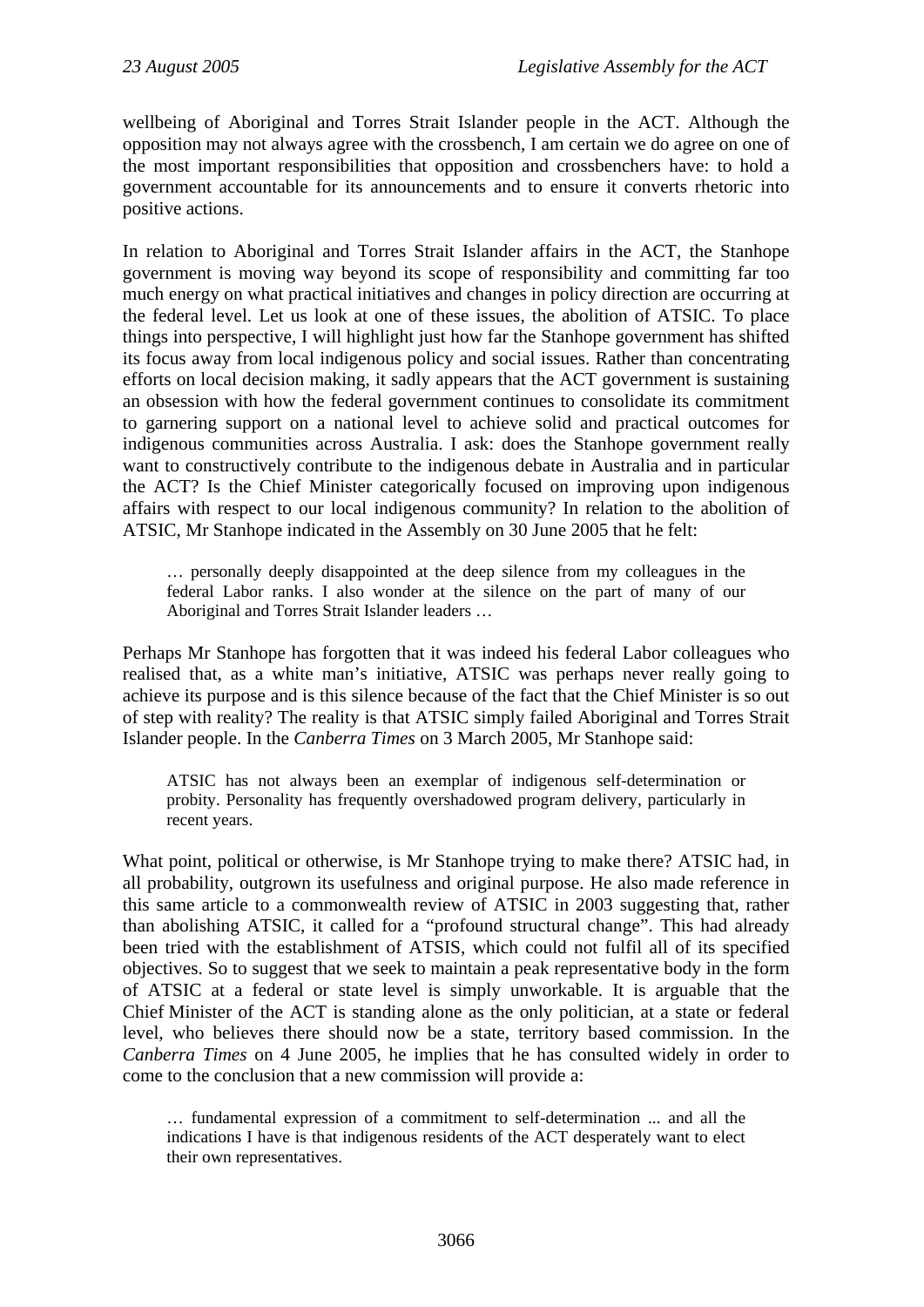I am certain there are portions of the ACT indigenous community who have never been consulted or, indeed, never agreed it was a good idea to construct yet another commission, yet another layer, to preside over Aboriginal and Torres Strait Islander affairs in the ACT. We already have some very well-managed consultative councils in Canberra that are tasked to advise the Chief Minister, this minister for indigenous affairs, and the territory government on the matters that our indigenous community want addressed by government. Why place yet another layer in their way?

Sadly, we have seen the emphasis on money, power and status rather than a focus on Aboriginal people, and it is often standing in the way of a true desire to help Aboriginal communities. ATSIC certainly did not represent value for money for its constituents. The fact that 20 per cent of eligible people voted in the last ATSIC elections means that 80 per cent of people did not vote. I believe this sent a clear message that ATSIC was not representing the vast majority of indigenous Australians. What it set out to achieve could not be fully delivered in terms of indigenous health, education or work opportunities. It is quite obvious that the funding—and we are talking millions of dollars of funding intended to improve the quality of life for indigenous Australians certainly did not. It did not reach all of the communities in the way it should have done or was intended it should do. Many people started off with good ideas and good intentions but power, in some quarters, seems to have clouded people's original judgment, passion and drive.

It is important to note that the National Indigenous Council is by no means a replacement for ATSIC. It is a representative body formed by energetic and committed people who want to see change. They have not been invited onto the council because they are yes men but rather because, by and large, they are outspoken and do not represent any one particular interest group. A minority report from the commonwealth states:

The amount of money spent, can no longer be the benchmark: outcomes must be the measure.

Never a truer statement has been made because, if it had not been all about money, we would have seen far more positive outcomes to date. A fresh start is desperately needed to allow our indigenous people to see dignity and respect restored. In the *Canberra Times* of 3 March 2005, Jon Stanhope argues that the abolition of ATSIC sends a message to this country's indigenous Australians that:

You cannot be trusted to make wise choices for yourself. You lack wisdom to cast a vote in your own interests. Not only that, you lack the capacity to nurture from within your ranks the sort of leaders acceptable to Australia.

In fact, the commonwealth interim report states:

The reforms the Government is introducing are much more far reaching than the abolition of ATSIC.

It is not particularly insightful, on the part of the Chief Minister and minister for indigenous affairs, to talk about retaining any model based on ATSIC. ATSIC needed to be abolished so that Australia's traditional landowners can have more of a direct say in their futures. Governments of the day have to realise the welfare and wellbeing of Aboriginal and Torres Strait Islander people require a holistic approach—spirit, soul and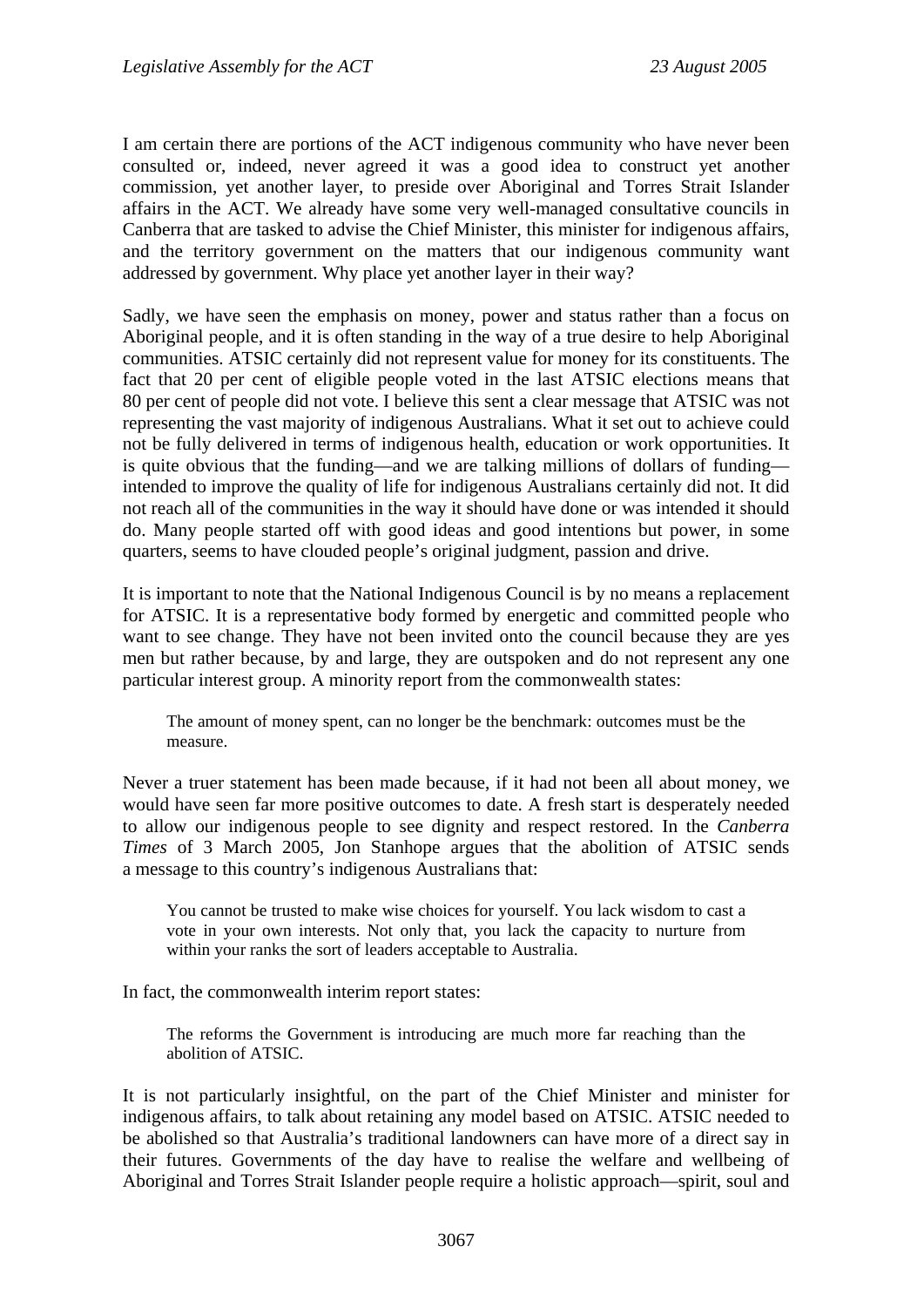body. Issues cannot be taken in isolation, and who better to address this aspect than indigenous people themselves—fancy that!

The intent of the federal government is to quite rightly place the responsibility of indigenous affairs back into the mainstream of government activity. This means that the Chief Minister and minister for indigenous affairs will have to work directly with the Aboriginal indigenous Australians of the ACT to facilitate the creation of their own solutions, not only at a federal level, of course, but at our state and our territory level. This will, in turn, improve relationships across all agencies and at every level of government.

Let us look quickly at shared responsibility agreements. Of course the ACT has no part in this but I will talk about that later. In the seventh edition of the Ngunnawal Elders Community Newsletter, December 2004, the Chief Minister and minister for indigenous affairs, Jon Stanhope, said that his government had also "strongly supported the shared responsibility trial." Yet in the *Canberra Times* article of 3 March 2005, he quite roundly attacks the federal government saying such moves have "put the cause of indigenous Australia back 15 years." I put it to the Chief Minister and minister that perhaps this is where he wants indigenous people—quite an odd thing to do, I would say. One has to question the Chief Minister's knowledge and understanding of this portfolio area.

The new arrangements suggested by the commonwealth are very positive and liberating for indigenous communities. It will see them have far more control over their lives. However, it is quite ignorant and quite divisive for Mr Stanhope as minister for indigenous affairs to be talking about shared responsibility agreements for the ACT. One would have to say, and I do smile at this, that Mr Stanhope must have had his tongue jammed so far into his cheek—enough to have caused him pain—when he said in his opening statement in an article to the *Canberra Times* on 3 March 2005, that the federal government was signing a shared responsibility agreement with the ACT. What nonsense! This must have been news to the federal minister, I am sure, given that one was never planned for the ACT.

Of interest is that the local indigenous community have already shown a higher developed self-respect and are conscious of health and wellbeing issues. Therefore, such an agreement was really only ever aimed at rural and remote communities across Australia. If the minister had sought advice he would have known that there is simply no need for such an arrangement here in the ACT, given the heightened awareness of their own wellbeing in the Aboriginal community in the ACT. Much like Victoria, the ACT does not have isolated Aboriginal communities but rather Aboriginal people are interwoven with the rest of the community. Therefore, this arrangement is specifically aimed at allowing rural and remote communities to find their own solutions to some of the challenges they face. It is important that indigenous people have much more of a say in their future but that government—federal, state and territory—ensure that sufficient funding mechanisms are in place to support these solutions.

The federal government is offering a simple coordinated and flexible one-stop shop service by way of a new whole-of-government frontline presence in the regions through their new indigenous coordination centres. Indeed, an ICC exists for this region in Queanbeyan. It is disappointing that the Chief Minister continues to abrogate responsibility for leading the way and assisting the Aboriginal and Torres Strait Island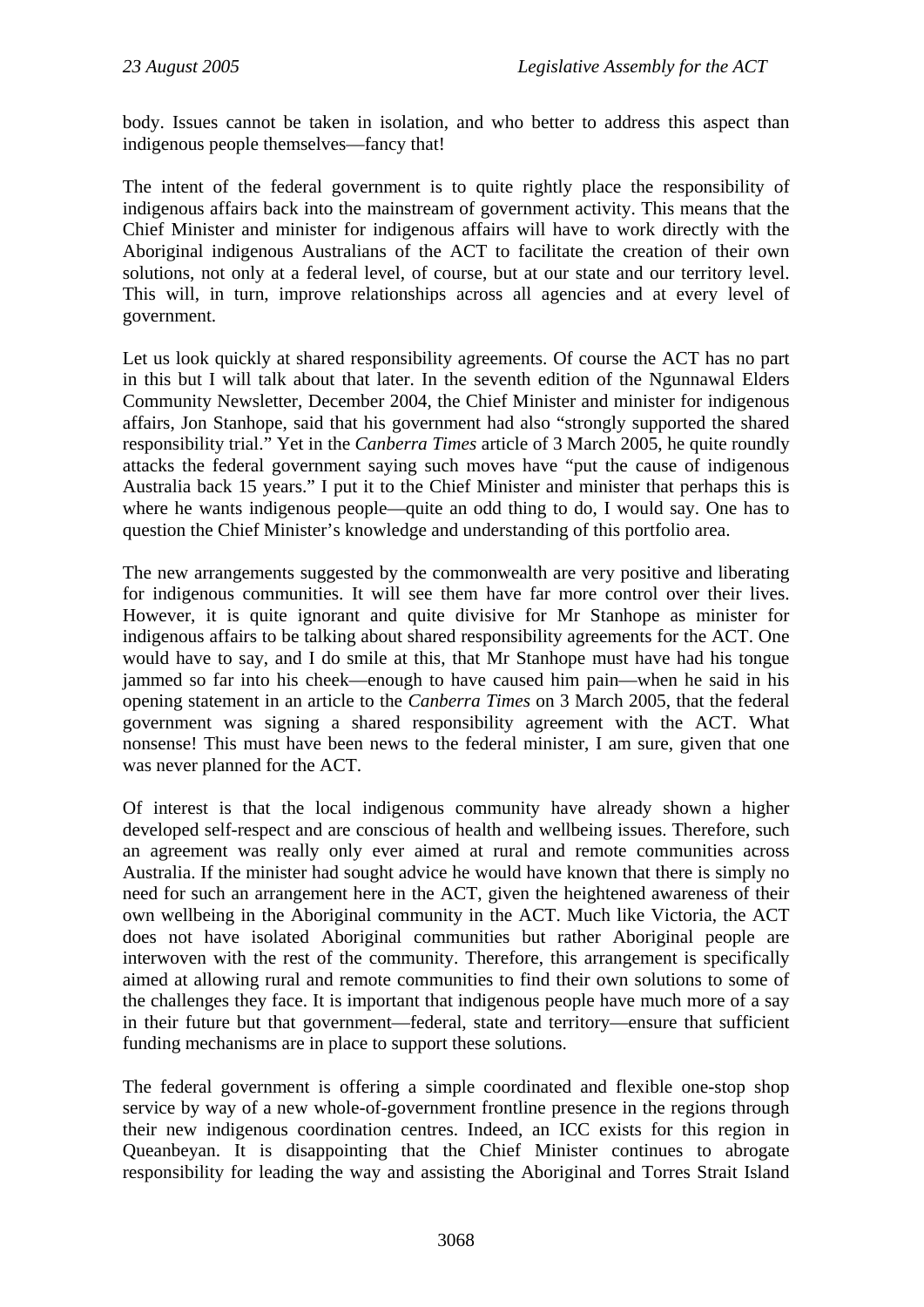community towards positive outcomes or, worse still, continues to attack the federal government for taking such a positive and sensible approach.

It appears that the local Stanhope government fairly well stands alone in its protest on the closure of ATSIC. It is all over the place when it comes to making sensible statements and really assisting the Aboriginal community. Lip service simply will not do; actions speak louder than words. Cheap and politically opportunistic attempts to belittle the federal government's efforts do nothing for the often complex needs of indigenous people in the ACT.

I acknowledge that action has already begun in some areas in Canberra. This Assembly and its members have the opportunity to promote and encourage ACT and regional indigenous heritage and culture. It is the belief of the Liberal opposition that we can confidently leave the policy decision making on a federal level, squarely at the federal level and let us concentrate on what matters most in the ACT.

**MR STANHOPE** (Ginninderra—Chief Minister, Attorney-General, Minister for the Environment and Minister for Arts, Heritage and Indigenous Affairs) (4.19): I very much welcome the opportunity to speak on this matter of public importance today. My government has long regarded indigenous affairs not just as a matter of public importance but as one of the most important issues confronting society and our community today. Our actions, actions which include record levels of funding to address disadvantage, a commitment to consult with Aboriginal and Torres Strait Islander communities on establishing an elected body in the ACT and the creation of Australia's first Aboriginal justice centre, reflect this.

I had very much hoped that the raising of this matter was a signal that the opposition intends to take a more bipartisan approach to tackling indigenous disadvantage in the Canberra community but, having just listened to the shadow spokesperson from indigenous affairs, that is certainly not the case. We have just been treated to 15 minutes of a very, very partisan attack by Mrs Burke on the government and, indeed, on the issue of addressing indigenous disadvantage at all of its levels. It would have been a very welcome and very overdue signal from a political party that, as Mrs Burke has gone to great lengths to illustrate, essentially, at a national level, has introduced arrangements that may well breach not only the ACT Human Rights Act but most certainly our international obligations as well.

It would be a very welcome gesture of reconciliation from the Liberal Party—a party that, through the shadow spokesperson on indigenous affairs, Mrs Burke, has provoked a predominant Ngunnawal elder to seek an almost unprecedented right of reply in the Assembly because of the claims made by Mrs Burke that the most significant of the indigenous leaders at the time of white settlement within this area, Onyong, either did not exist or, if he did exist, he had no connection to existing Ngunnawal. A prominent Ngunnawal elder has responded by seeking a right of reply in this place to debunk what she regards, I think, as an inherently racist attack on her very existence, on her Aboriginality, on her relationships and on her status as a Ngunnawal person, a person with a direct link to Onyong and the original inhabitants of the Ngunnawal area.

I have to say, and it has not been expressed to me by that elder, that I have no doubt her angst, in relation to that attack on her and on her very existence as an Aboriginal person,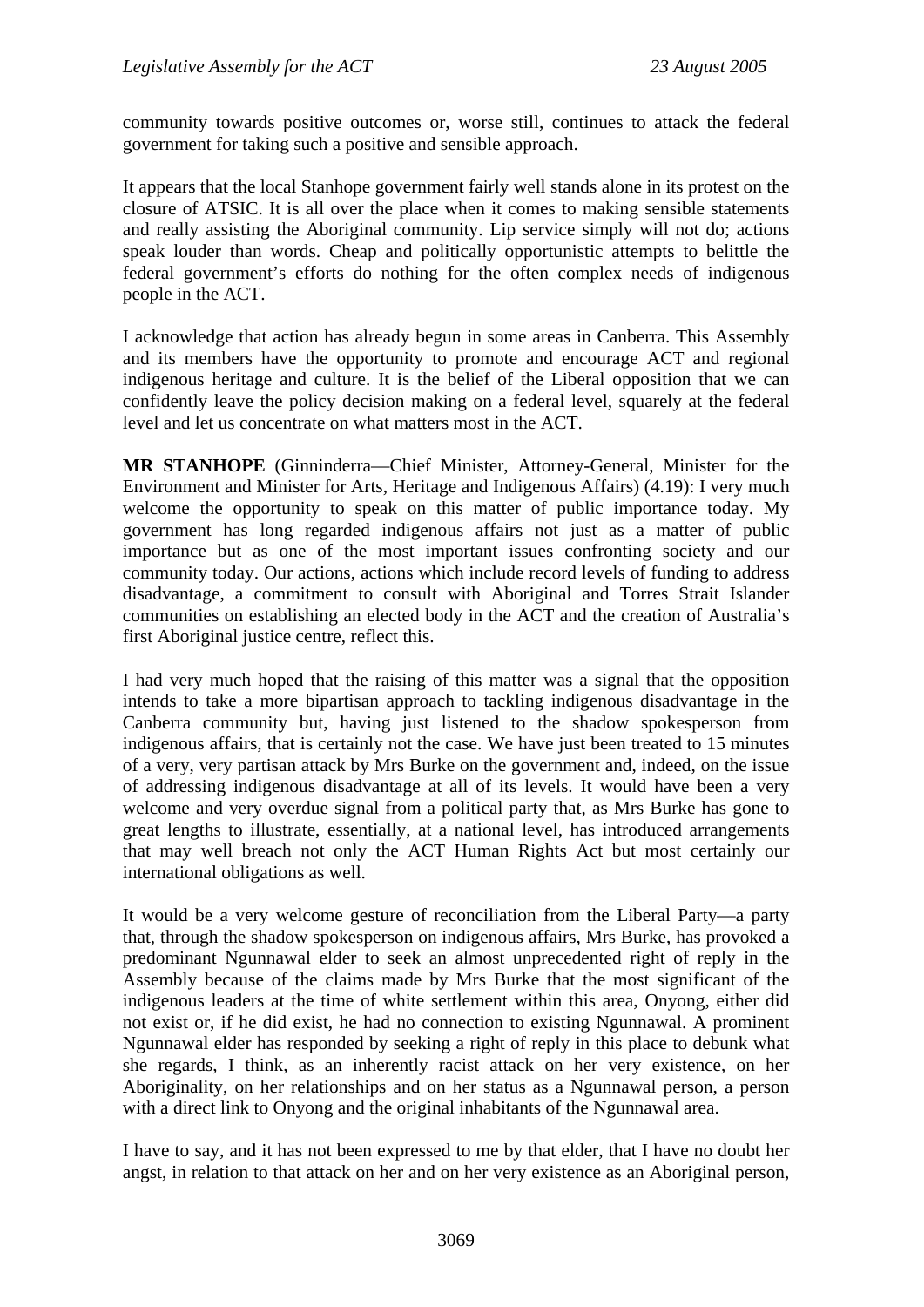was compounded by the fact that the Liberal Party spokesperson for indigenous affairs, a migrant to Australia, a member of an ethnic community, a person who speaks with a foreign accent, who holds and travels on a foreign passport, was the person denying her Aboriginality, her existence as one of the original inhabitants of Australia. It does strike me as something of an irony that we have somebody so newly arrived in this country, a member of one of our diverse ethnic communities, attacking the very existence of an Aboriginal person and her Aboriginality.

Be that as it may, the status of Aboriginal and Torres Strait Islander people in our community is one of the most important defining of our time. The way our society treats Aboriginal people, those people who lived in and lived with the land in our region before European settlement, tells us everything we need to know about ourselves. It tells us about our capacity for compassion, for learning and for respect. It tells us whether we are able, with open minds and eyes, to look at the past and see what is really there, to make sense of it and to find the right way forward. If we cannot do that, then we have not come very far at all.

My government came to office with an absolute commitment to Aboriginal and Torres Strait Islander affairs. We wanted to make sure all indigenous Canberrans have the opportunities they need to realise their full potential, which meant making a long-term commitment to meeting the health, education and cultural needs of indigenous people in the territory. It also meant addressing the very complex issues that arise when indigenous people come into contact with the justice system. This has meant looking after people before, during and after they come into contact with ACT government agencies. It has required a truly whole-of-government approach.

My government has a well-known commitment to protecting human rights and that means protecting everyone's rights—their rights to equality, life, protection from cruelty, freedom of movement, freedom of conscience, of expression and assembly, and their right to take part in public life, to be safe, to have their children and their families protected. History tells us that, for too long, indigenous people did not enjoy these rights. During the dark days of the stolen generations, indigenous people were not able to protect their children. For decades, official government policy denied indigenous people basic equality. The first people of this country could not vote for more than 60 years after federation and, in the darkest chapters of our history, indigenous people were treated with outright cruelty and disrespect for the law.

Today, indigenous people still suffer the structural inequality of social disadvantage. Poverty, disease and lack of education make it difficult for indigenous people to realise their full potential. These problems are most visible in remote parts of Australia but they are alive and well in all parts of the nation including Canberra. Here in Canberra we have a hardworking and vibrant indigenous community. The ACT government is committed to democratic representation for indigenous people, which is why we propose to set up an arrangement in Canberra. Without elected representation, indigenous people speak with a diminished voice. The demise of ATSIC is a deeply regrettable example of this. Not only is it deplorable that the federal government abolished ATSIC, but it is outrageous that it has no plans to replace it.

The attitude reflected in this absolute disregard for the voice of indigenous Australian winds back the clock for reconciliation in this nation, to the point where I fear for its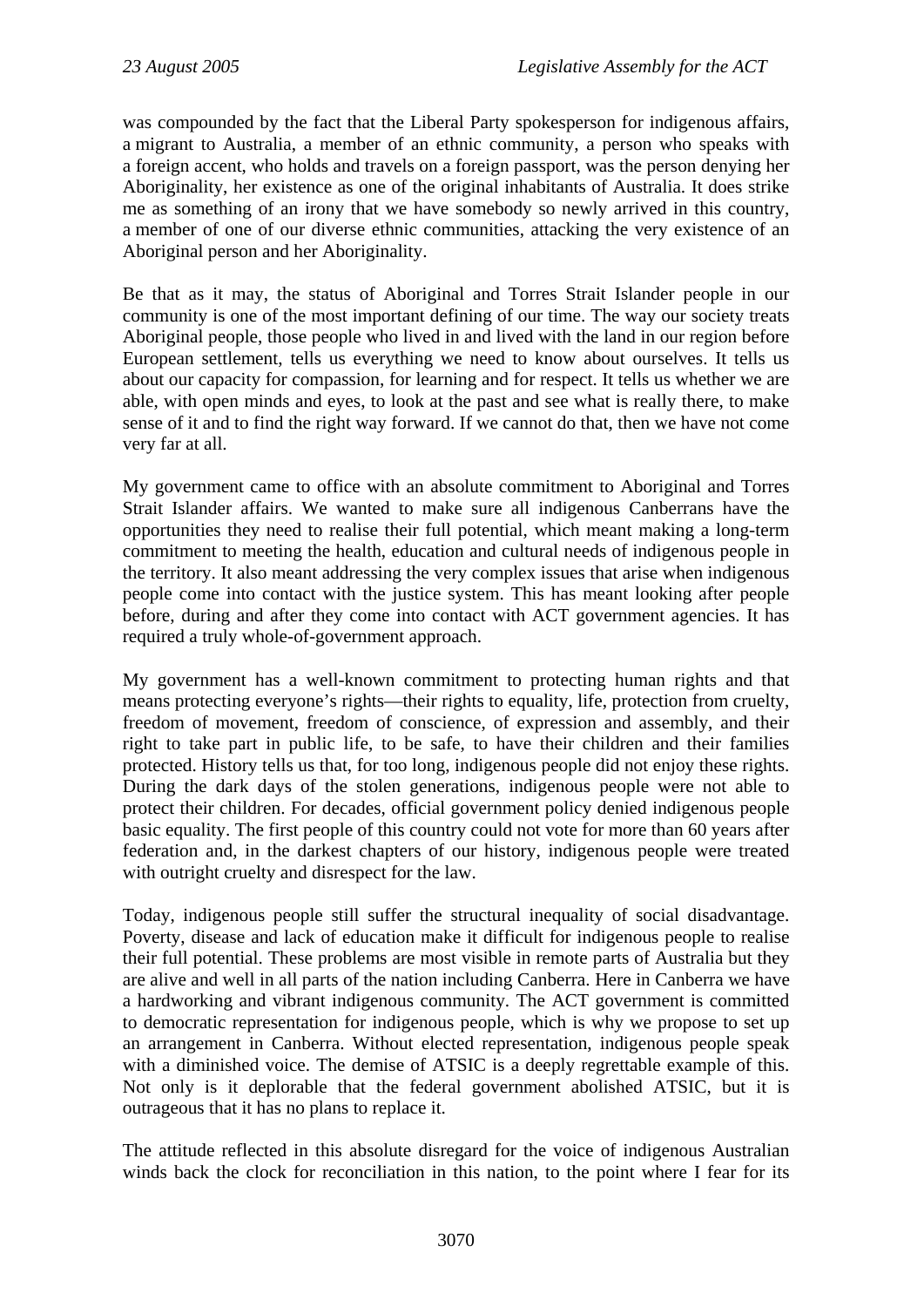future. ATSIC was Australia's first serious and concerted effort to extend to Australia's Aboriginal and Torres Strait Islander people a right to self-determination. If it was an experiment, it was only an experiment in the sense that Australian federation was an experiment, or self-government for the Northern Territory and the Australian Capital Territory were experiments. The abolition of ATSIC is akin to the abolition of self-government in the Australian Capital Territory. It is a sign that self-determination was only ever a conditional right, capable of being withdrawn by white governments at the first sign of inconvenience or the first barometric shift in political commitment.

But we do need to go on. We do need to keep acting with our eyes open on the importance of indigenous affairs here in Canberra. For my government, this has meant committing to across-the-board initiatives to deal with all aspects of indigenous disadvantage. These include delivering the broadest range of new initiatives for the ACT indigenous community since the beginning of self-government. The 2004-05 ACT budget demonstrated the government's ongoing determination, in consultation with the community, to develop and fund innovative and effective programs in the ACT. The injection at \$7.7 million is specifically aimed at tackling ongoing issues to reduce disadvantage in the community. We will provide \$685,000 over four years towards indigenous employment opportunities, \$868,000 to expand Koori preschool programs to five additional sites and we have provided \$1.24 million for indigenous student support aimed at assisting young indigenous people to reach their potential.

We are taking part in COAG trials, which are under way in eight regions across Australia. We are setting up the ACT Aboriginal and Torres Strait Islander Community Consultative Council, which has been a major partner in the process of building stronger relations with the indigenous community. The council has produced a strategic plan for 2004-07, which is designed to achieve equity and better access to services for indigenous people in the ACT. We are committed to exploring the potential of an elected body to represent indigenous people in the post-ATSIC era. The conversation with the local indigenous community has begun on this, and it will be that community that determines the shape of any organisation to come out of negotiations.

We are making sure that indigenous prisoners in Canberra will be the best cared for in the country. Planning for the Alexander Maconochie Centre has paid close attention to the recommendations of the Royal Commission into Aboriginal Deaths in Custody, as well as more recent research on the needs of indigenous inmates. The new prison will make sure indigenous inmates have access to the recreational, employment, education and therapeutic programs they need to get them out of the criminal justice system. Vocational education and training programs will make sure inmates have a life to go to when they get out of prison, that they are equipped with what they need to take part in society and that they reach their full potential. Because the prison will be in the ACT, inmates will stay close to the communities that support them while they are in prison and after they are out. We are trialling circle sentencing for indigenous offenders. Involving elders and the broader community in sentencing can address some of the core issues for indigenous offenders. Rather than facing a confusing and sometimes alien justice system, indigenous offenders can be encouraged to take responsibility for their actions and explain themselves to the community. This is very empowering for offenders and their communities.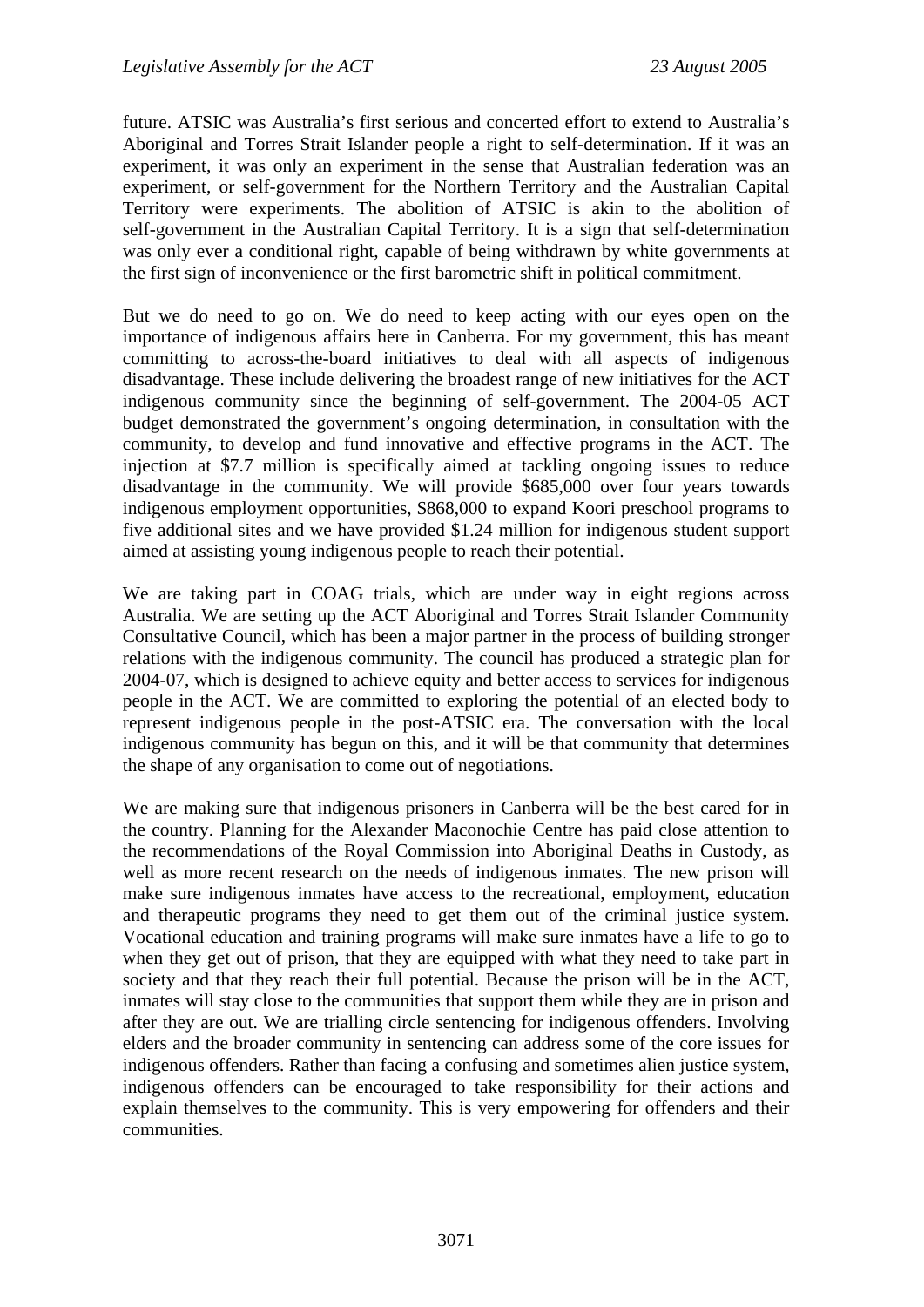We are working hard to improve literacy and numeracy for indigenous children. Our aim is for Aboriginal and Torres Strait Islander children and young people to achieve similar results to the rest of the population. There is enough data for us to know that this is not happening across the board in terms of school retention rates, absenteeism, poor literacy and numeracy attainment. We know, for example, that by year 9, at the end of their compulsory education, many more Aboriginal and Torres Strait Islander students than non-indigenous students at government schools have not reached the literacy standard expected of their age.

For numeracy, the gap is not as great, with four in five Aboriginal and Torres Strait Islander students at government schools reaching the standard. The most recent report to the Assembly on performance in indigenous education again confirms that the percentage of indigenous students performing at or above the national benchmarks in reading and numeracy continues to be a low percentage for other students. Absenteeism, too, remains a concern but I am pleased to report that we are making some progress. The recently released year 3 ACT assessment program results show a significant improvement in the number of students reaching year 3 literacy and numeracy national benchmarks. In year 3 reading and writing, the proportion of indigenous students above the benchmark, for the first time, equalled that of non-indigenous students.

We are committing, through the community inclusion board, to ending the exclusion suffered by many indigenous people in our community. Programs funded through the community inclusion fund include On Track, a program for indigenous boys and girls at Birrigai. This program will provide indigenous primary school-aged students at Birrigai Outdoor School with an alternative approach in a positive and supportive outdoor environment. The fund is also supporting the Gugan Gulwan education support program, which will employ a qualified teacher two days per week to provide an innovative and culturally appropriate education program for indigenous high school students who have left, or are at risk of leaving, the high school system early.

We have allocated more than half a million dollars to employ outreach workers to work with Aboriginal and Torres Strait Islander people who are experiencing problems relating to drugs and alcohol. We are spending \$100,000 on a feasibility study to assess the viability of an ACT bush-healing farm, \$793,000 on expanding indigenous midwifery access and an additional \$830,000 on an ear health program for Aboriginal children. We have handed over the land at Yarramundi Reach to the Burringiri Association—the successful tenderer for the centre's management. Burringiri officially reopened the cultural centre during NAIDOC week earlier this year.

The cultural centre has an annual operating budget of \$120,000 and there is \$1.5 million available for capital works in 2004-05. The board of the Burringiri Association is an independent organisation, managed exclusively by Aboriginal people to suit the needs of the Canberra community and is fully responsible, as is appropriate, for the management of that centre. It does resent attempts at suggesting that they are not able or professionally capable of managing the Burringiri Cultural Centre in way that suits the needs of the Canberra people. I think it is significant that not a single advance was made in relation to the establishment of the Burringiri Cultural Centre during the seven years of Liberal government.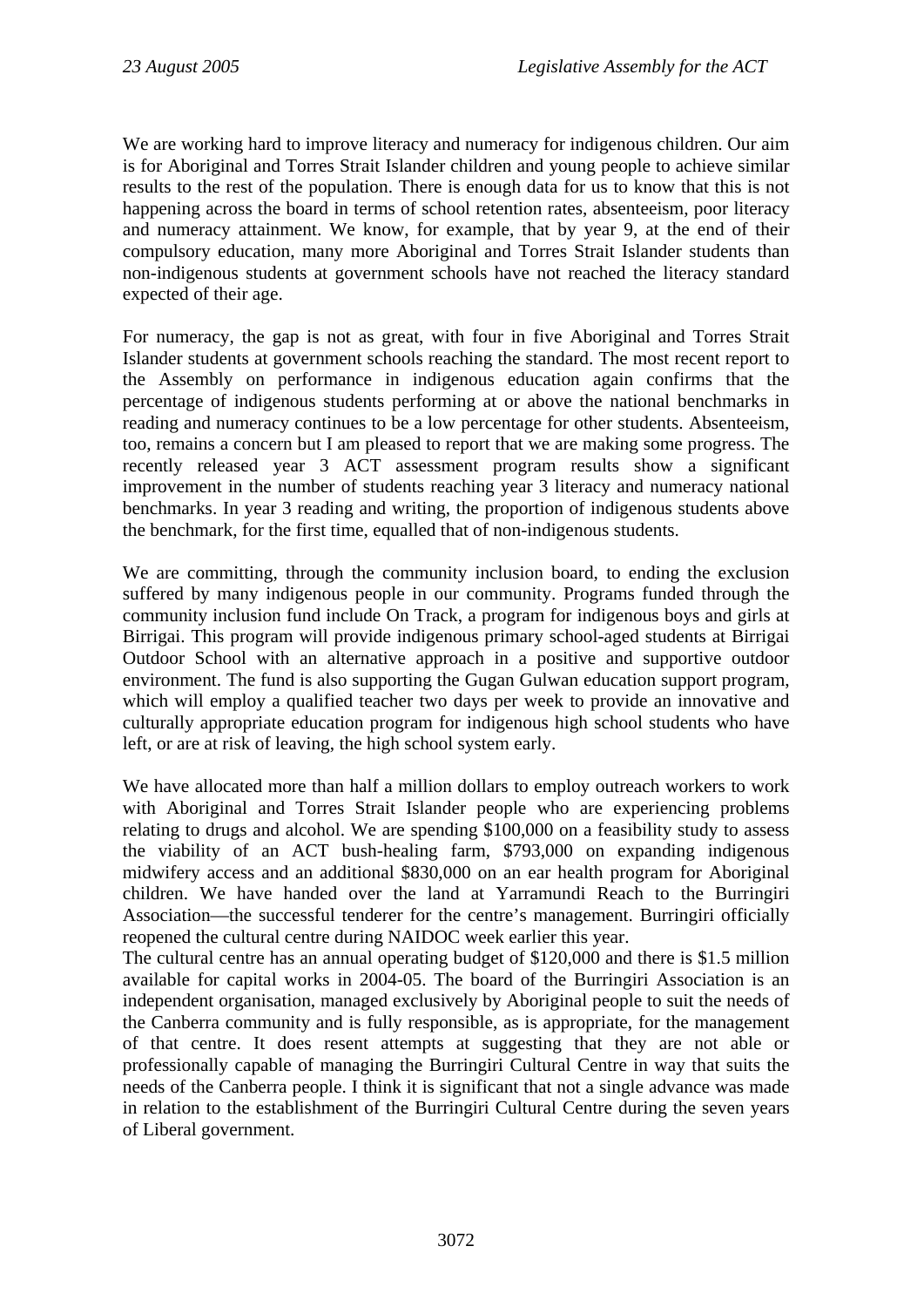We have allocated \$100,000 to commission a public artwork acknowledging the traditional owners of this land. The indigenous artwork will be displayed in a prominent place in the territory. An advisory committee has been established and has nominated a list of prominent indigenous artists who will be invited to submit expressions of interest in producing the artwork. I think it is most appropriate that we are commissioning a major artwork to signify that this land was occupied for at least 22,000 years prior to white settlement.

The government acknowledges that there is still a lot of work to be done in indigenous affairs in the ACT. But we are very proud of the work we, and the indigenous community, have done. The work we are doing is not only focused on helping individual people reach their full potential but on helping communities reach their full potential. When I say "community", I am not just talking about the indigenous community because as long as our nation's first people suffer disadvantage each and every one of us is diminished. Working to redress this imbalance is something we must all do if we are to move forward at all in achieving reconciliation, and in dealing with the entrenched disadvantage that 200 years of discrimination and dispossession have caused for Aboriginal people in this nation.

Many great people have worked towards this goal in the past, and many more will continue to do so in the future. So long as we keep doing so, without petty reliance on patronising and discriminating ideas, like the federal government's mutual obligation, we will prove our right to truly inhabit this place—to live in a place and work towards a future where no disadvantage carries an air of inevitability about it.

**DR FOSKEY** (Molonglo) (4.34): I am pleased that this topic has been raised today as a matter of public importance as it follows on from my speech last week on a motion I moved in regard to indigenous health and it gives the Assembly a greater opportunity to focus on the importance of Aboriginal and Torres Strait Islander affairs in the ACT and discuss how they can be improved.

The Assembly will recall that last week I raised concerns expressed by the community sector about the state of ACT government negotiations with the Australian government over the family violence partnership program and that the ACT government might miss out on an opportunity to receive funding under this program. Whilst I was assured by Minister Gallagher that there were efforts being made to secure funding, I request that at some time during today's discussion the ACT government provide the Assembly with a report on the state of the negotiations between the ACT government and the Australian government over the family violence partnership program, the amount of funding that the ACT government expects to derive from the agreement and its current ideas on how this funding might be delivered to the indigenous community to assist in preventing domestic violence.

Winnunga Nimmityjah is inevitably mentioned when we talk about indigenous affairs in the ACT. I have become aware of a problem that Winnunga is experiencing—as is, I might add, a number of other community organisations—in regard to the ability to deliver programs to the indigenous community due to the ratio of administration and program funding provided to Winnunga and, of course, other community organisations. The Winnunga Nimmityjah Aboriginal Health Service advised my office that, while they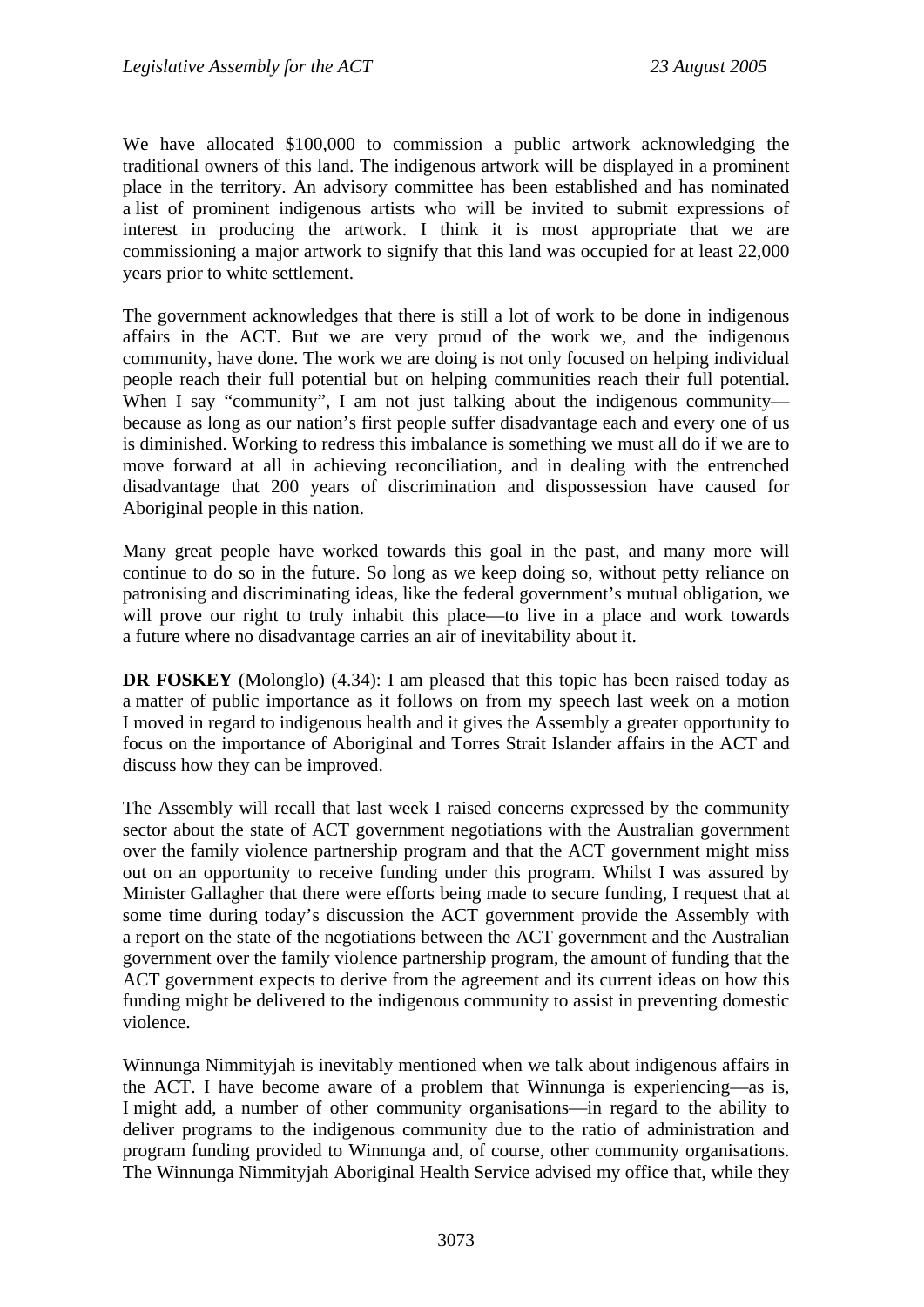had recently been successful in acquiring further funding to run health-related programs, they have been unsuccessful in their attempts to acquire further funding for administration, middle management in particular.

Winnunga is currently surviving on the dedication and unpaid overtime provided by project officers but, as we all know, this is unsustainable because project officers wear out and programs thus will be prevented from achieving their full capability. Core administration funding is vital to any organisation, and I hope that the Assembly will consider this in its discussion today and beyond. I would also appreciate it if the ACT government could address this problem in its response to members today and indicate how it is tackling it.

In regard to the "I want to be heard" report and the five-year Aboriginal and Torres Strait Islander health plan, it was really pleasing last week to receive such a positive response to the report, which provides an analysis of the needs of Aboriginal and Torres Strait Islander drug users in the ACT and the region for treatment and other services. The report made 22 recommendations. I note that the ACT government is currently investigating one of those, that is, the establishment of a healing farm. I also understand that the ACT government, the Australian government and Winnunga have developed a five-year plan for Aboriginal and Torres Strait Islander health and family wellbeing in the ACT, and that the plan will be released in the near future following the final consultation phase, which will be conducted in the coming weeks.

I will be very interested to see if, and how, the recommendations of the "I want to be heard" report are included in this plan, and if Winnunga is happy with the outcome of the plan. But having a plan and discussing recommendations mean nothing if they are not implemented. An ANU PhD student is conducting an assessment of the implementation of the "I want to be heard" report's recommendations and the Greens will be following this very closely.

I cannot really talk about indigenous issues in the ACT without talking about the Aboriginal tent embassy. The tent embassy is part of Canberra's physical and political landscape. The embassy began in the early 1970s as a response to the then coalition government's refusal to recognise land rights. It has existed intermittently on the lawns of the old Parliament House since Australia Day 1972 and permanently since Australia Day 1992. In that time it has achieved legendary status in Aboriginal political history.

The choice of Canberra for the tent embassy is logical and significant as the simple act of hanging the name "embassy" on the tent is only really appropriate in the nation's capital. It was a highly symbolic statement that indigenous people were being treated as aliens, foreigners, and as such they needed an embassy in their own country.

Many have said since the inception of the embassy that it is an eyesore. In 1972, embassy spokesperson John Newfong countered the first of these accusations by stating, "If people think this is an eyesore, well it is the way it is on Government settlements. The place is beginning to look as tired as we are … we all wish we were in other places doing other things. But we know we have to stay here until we get what we want." Thirty-three years later the argument has not changed.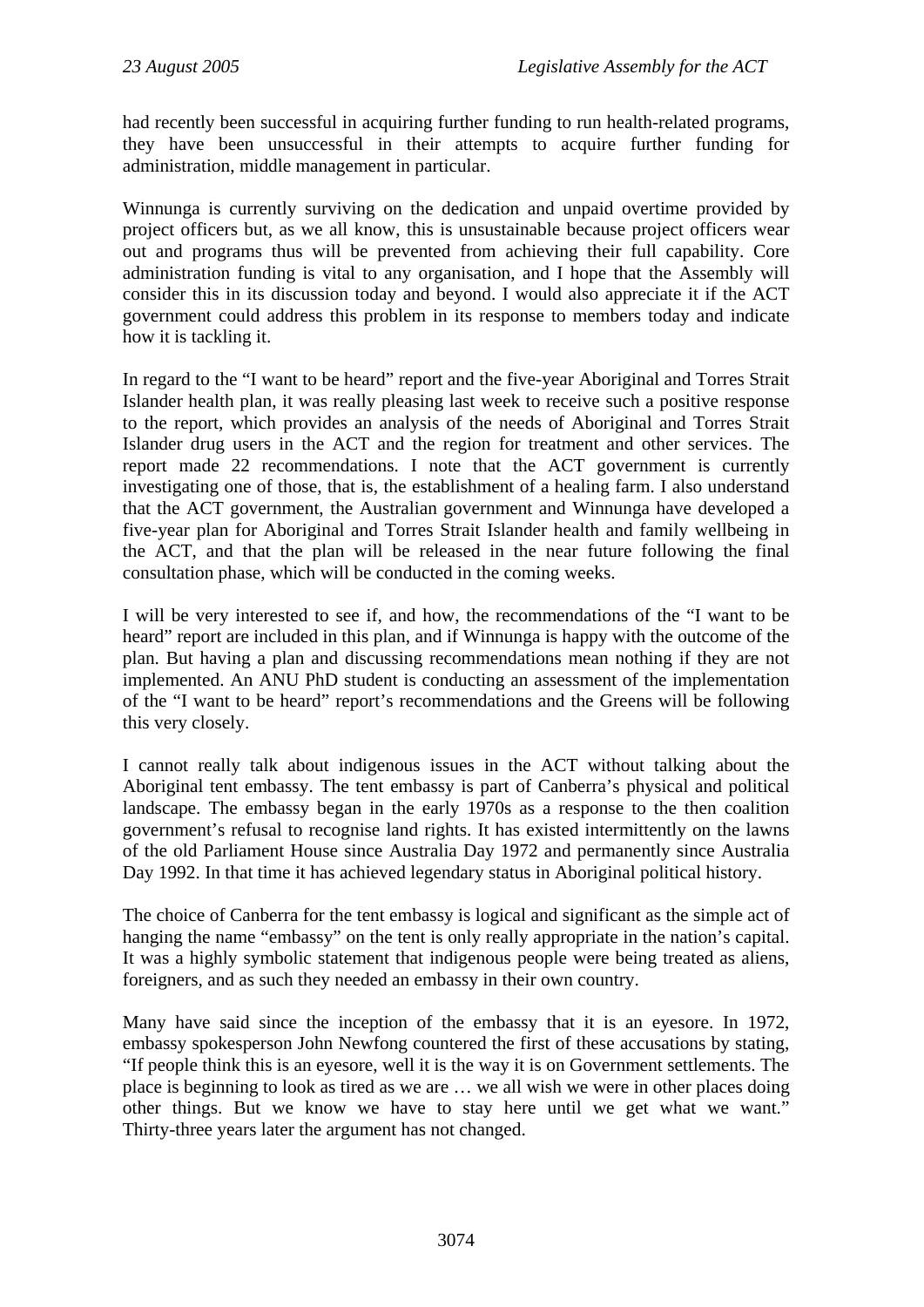As part of what might be termed an aesthetic cleansing process, governments have tried to trade off removal of the embassy in return for permanent meeting rooms, memorial plaques and reconciliation paths. Recently, such a process was instigated by the federal government's territory's minister, Jim Lloyd, who announced on 1 August 2005 that consultants had been appointed to facilitate discussions on the future of the Aboriginal tent embassy.

When we talk about the ACT's indigenous community, often we think only of the Ngunnawal people and sometimes the Wiradjuri people, the traditional owners of this land and frequent visitors to it; but the indigenous community in Canberra, which consists of Aboriginal and Torres Strait Islander people from right across the continent, is the most diverse in Australia. In this national capital it is important and appropriate that indigenous people from all parts of Australia are involved in the public service that creates and delivers programs to indigenous people and in other programs. As representatives of the Canberra community and supporters of indigenous communities everywhere, we should assist the fight to keep the tent embassy exactly where it is until there is no support or enthusiasm for it coming from indigenous people around Australia.

I would finally add that I notice that Minister Lloyd, in setting up the latest consultation on the future of the embassy, has failed to include a resident or a representative of the embassy in the group. I was very disappointed to notice that the Chief Minister, in his support for the consultation process, did not pick up on this exclusion. No process to deal with the future of the site, which, I have to say, is looking very beautiful and well cared for at the moment, can be fair and just if it does not include the residents.

Mr Deputy Speaker, there are a number of other issues that I could speak on today—for instance, the consultations on the prison in regard to how it can best assist in the rehabilitation and refinding of self-esteem of indigenous prisoners; public service recruitment, for which we noted during the annual reports process there was quite a lack of indigenous people amongst employees; reconciliation, which has to function at the neighbourhood level as well as at a national level; and education and the particular needs of indigenous people—but time does not permit. I expect that we will be returning to the topic again and again over the life of this Assembly.

**MR GENTLEMAN** (Brindabella) (4.44): I welcome the opportunity to speak today on Aboriginal and Torres Strait Islander affairs in the ACT. The minister outlined the work the ACT government is doing in this regard. I would like to touch on one of the most important issues we face as we move forward in our efforts to overcome indigenous disadvantage.

Only five years ago, the prospects for real and meaningful reconciliation looked excellent, but lack of political leadership at the highest levels in this country has seen reconciliation slip from the national agenda. We, as the elected representatives of all members of our community, must work together towards a true and lasting reconciliation. We need to get the process back on its feet.

The ACT government acknowledges that the reconciliation process has a direct impact on the wellbeing of all of our community. It is important to remember that reconciliation involves a wide scope of general, everyday issues. The ACT government is focusing on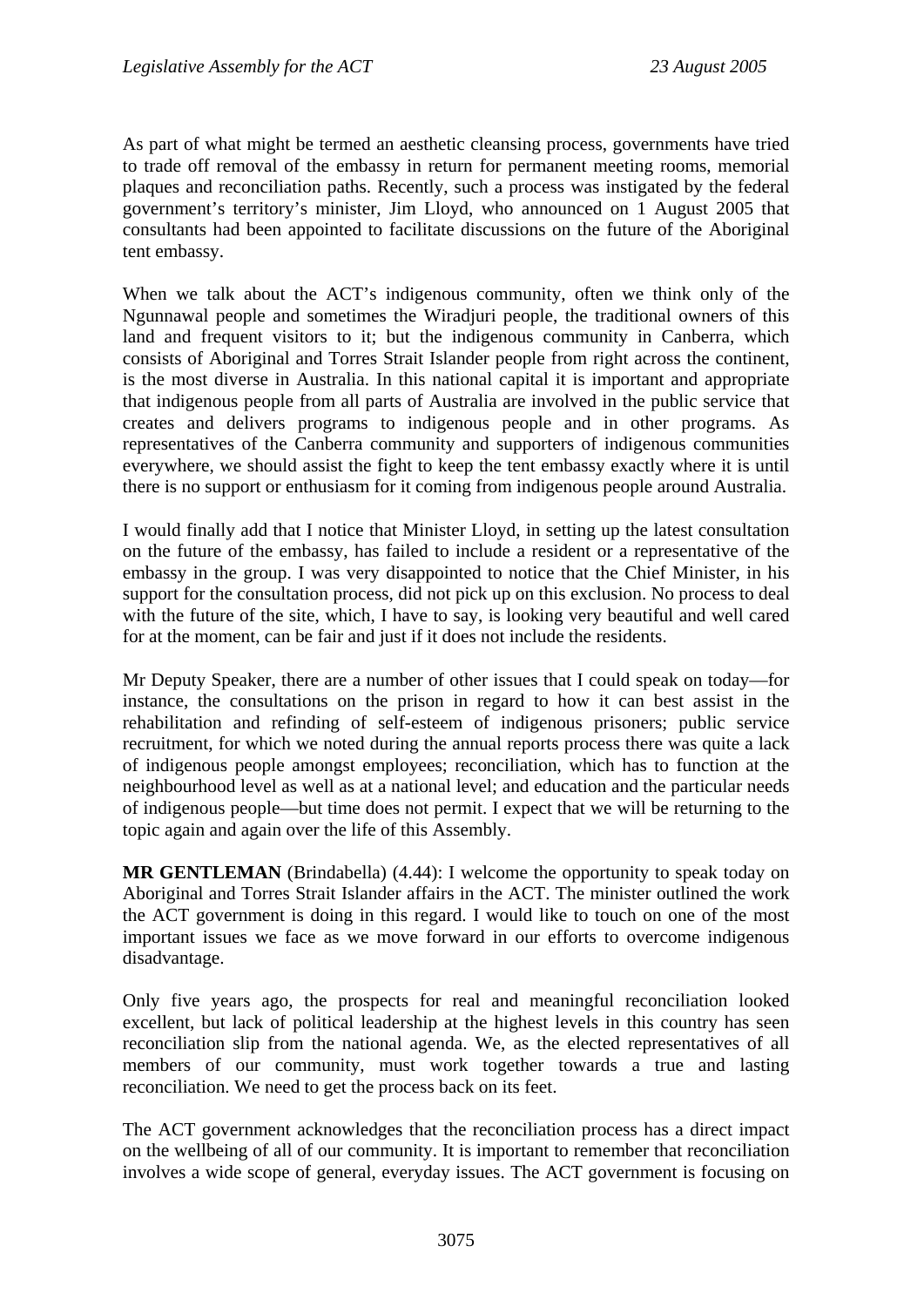reconciliation as part of an overall objective to address the disadvantage and needs of the Aboriginal and Torres Strait Islander people in our community. To that end, we are developing strategic initiatives to ensure that we fulfil our responsibilities to assist the Aboriginal and Torres Strait Islander communities.

In the ACT, we established the Aboriginal and Torres Strait Islander Community Consultative Council. This council has been a major partner of and leader with the government in building stronger relations with the indigenous community and enhancing indigenous governance structures within the ACT. These partnerships between governments and the Aboriginal and Torres Strait Islander community must continue to be developed and harnessed in promoting strong leadership in the reconciliation process.

The ACT government has taken the lead in acknowledging in all public speeches the Ngunnawal people as the traditional custodians of the ACT. Ngunnawal members of the community perform a "welcome to country" at ceremonies, official events and functions as we try to incorporate indigenous Australians' heritage in all aspects of our work. We are constantly working hard to improve the education, health and welfare of the indigenous community whilst empowering the ACT community to accept the past and acknowledge the atrocities that have occurred, because it is through this process that we will truly be able to move along the path of reconciliation.

When Paul Keating spoke about the leadership in indigenous matters, he summed up the view very well when he said:

If we improve the living conditions in one town they will improve in another. And another. If we raise the standard of health by 20 per cent one year it will be raised more the next. If we open one door, others will follow.

In thinking along these lines, if we are able to improve the welfare of the ACT's indigenous community members, then we may also be able to improve it in our surrounding regions—Queanbeyan, Goulburn, New South Wales and the wider Australia. If we are able to teach by example and use our leadership roles to educate those who do not yet support the reconciliation process, then we will be able to extend that throughout the country.

It is this type of leadership process that is required to improve the welfare of indigenous people in our community and support the reconciliation process. All governments in this country must take the lead and provide opportunities for reconciliation to develop. In the ACT, the government has announced a further \$6 million investment over four years in programs and services specifically for local Aboriginal and Torres Strait Islander people. This is in addition to the \$7 million in new funding in last year's budget.

The ACT government has committed itself to working closely with the Ministerial Council on Aboriginal and Torres Strait Islander Affairs to establish a newly elected representative body for the Aboriginal and Torres Strait Islander people. We have established the United Ngunnawal Elders Council, which is another example of the ACT government building partnerships and enhancing the governance structures within the community to work with the traditional people in the ACT.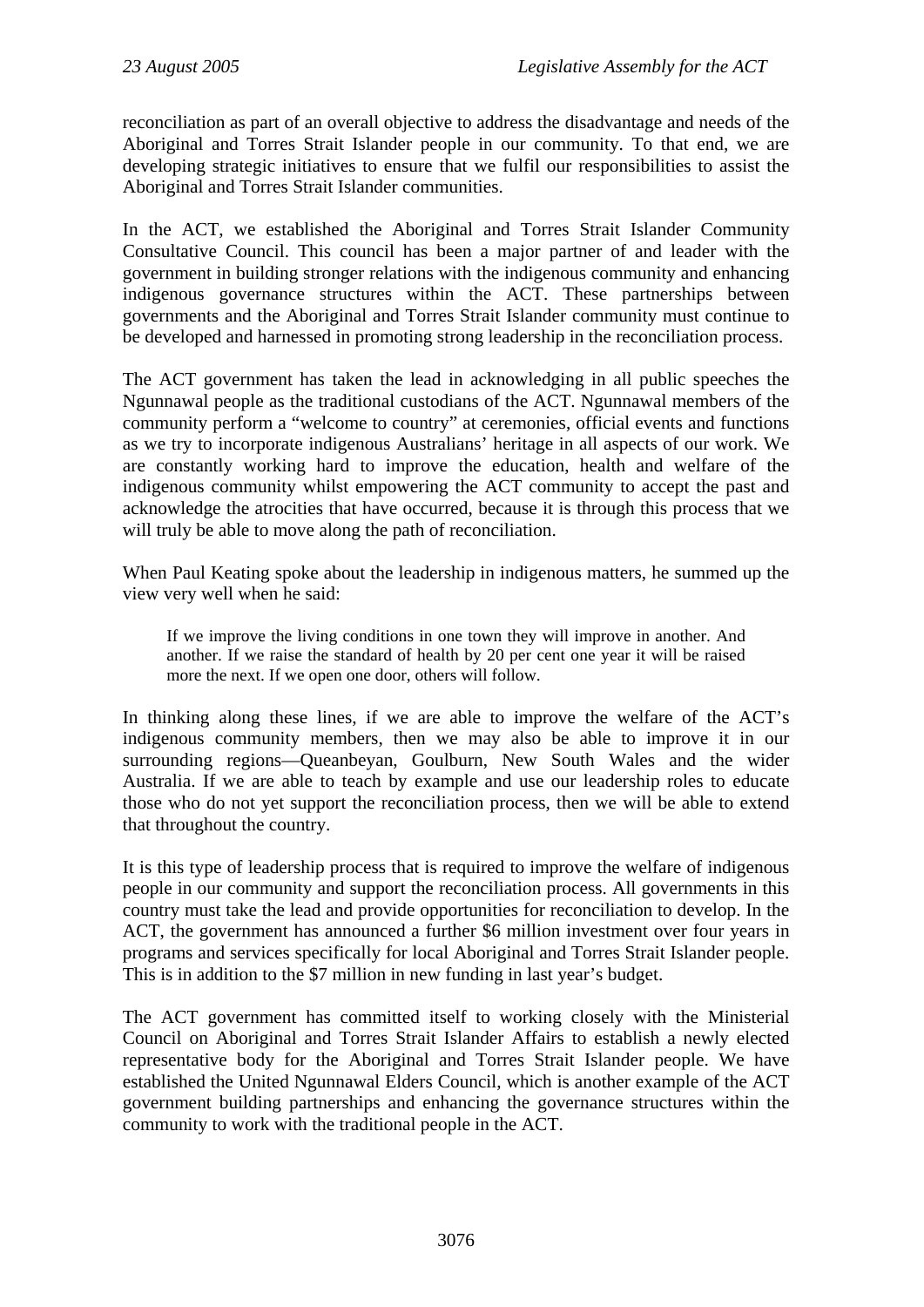We now have "welcome to country" signs at the main entrances to the territory and a dual naming process whereby, if possible, we will include the original Aboriginal name for geographic features and areas in the ACT alongside the names given to them mainly by the early settlers. For example, we have named the new Gungahlin nature park Goorooyaroo and in doing so have restored the original Aboriginal name for that general area. We have also allocated \$100,000 to commission a public artwork to acknowledge the traditional owners of this land. This artwork will be displayed in a prominent place in the territory.

As a constant reminder of our commitment to reconciliation between our indigenous and non-indigenous people, the Aboriginal, Torres Strait Islander, ACT and Australian flags have flown side-by-side outside the ACT Legislative Assembly building. These are symbols of a more cohesive society and, importantly, a constant reminder of our commitment to reconciliation. These are all examples of the ACT government's willingness to show leadership and the move towards reconciliation. I encourage the opposition to embrace these moves in a truly bipartisan spirit.

There are always going to be obstacles along the path to reconciliation. The abolition of ATSIC has been a significant stumbling block as it is a denial of the basic rights of the first people of this country to self-determination of their own affairs. It has been a monumental setback for reconciliation in this nation. However, all obstacles can be overcome. The ACT government will continue this work on the reconciliation process and from here we need to encourage leadership by governments to resource and support the community to address the disadvantage that presently exists between the nonindigenous community and the Aboriginal and Torres Strait Islander community.

The ACT government proposal to establish a newly elected body that will replace the ATSIC regional council structure in the ACT area demonstrates our commitment to overcoming these obstacles. It is important for all of us to feel a part of our community, to have a sense of belonging. While there is still some way to go, I believe that the ACT community is making good progress towards a more inclusive and supportive society. The ACT government will continue to strive to improve the conditions and circumstances and to address the disadvantage of our indigenous community. We look forward to the day when we can acknowledge that the reconciliation process has matured and we have become part of a more cohesive society that truly respects our indigenous heritage.

This is an issue that demands attention from all sides of politics and all levels, and from all members of the Assembly. We must regain the momentum that the Australian community built up when thousands walked across the Sydney Harbour Bridge five years ago and we must overcome the lack of leadership at the highest levels if we are to achieve real and lasting reconciliation.

**MR SMYTH** (Brindabella—Leader of the Opposition) (4.52): Mr Gentleman is right: leadership is needed. Somebody has to show leadership in this territory on indigenous issues because the minister for indigenous affairs has allowed indigenous issues here to languish for the last four years. I will give you concrete evidence of that, Mr Deputy Speaker.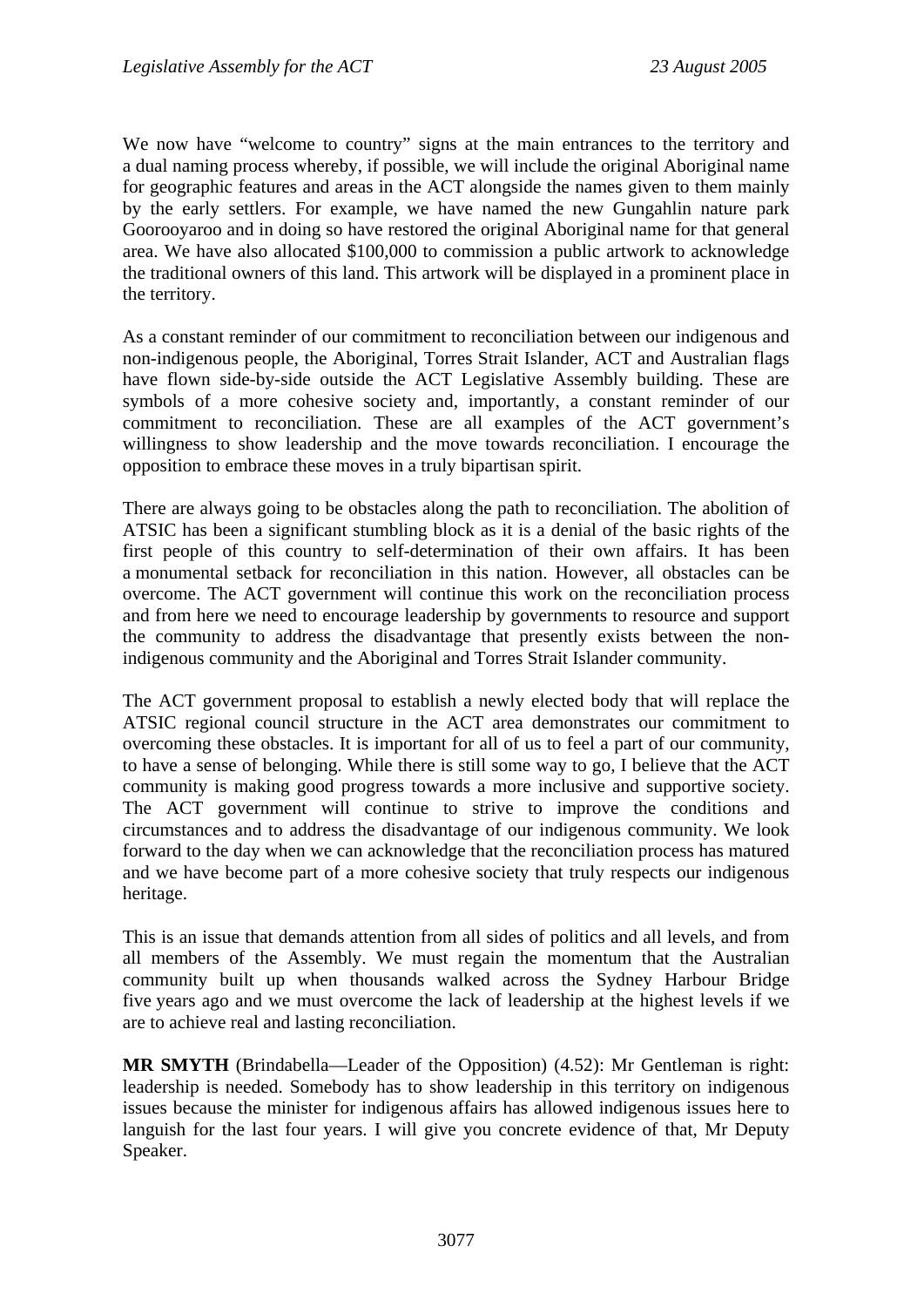The Chief Minister said in his speech that there is \$120,000 of operating money for the cultural centre at Yarramundi and, indeed, there is \$1.5 million of capital works money that they can access, a great achievement on the part of his government. That is wrong, Mr Deputy Speaker. If the Chief Minister goes back to 1997-98, under the former Liberal government, he will find that that is when this program started. When this program started, \$2,025,000 was put there, Chief Minister: I repeat, \$2,025,000.

I want to quote from the Chief Minister's Department's 2001-02 capital works program June quarter report, which was the last quarterly report put out by the previous Liberal government. There had been at that stage, 30 June 2002, \$483,000 spent on the project and there was \$1,542,000 to be spent.

*Members interjecting—* 

**MR DEPUTY SPEAKER**: Order! Both sides should quieten down and allow Mr Smyth to get on with his piece of work.

**MR SMYTH**: Thank you, Mr Deputy Speaker. There it is: \$1,542,000. That was for the June quarter 2002. Let us look at the latest quarterly report, which was tabled in March. Here it is: "ATSI"—Aboriginal and Torres Strait Islander—"Cultural Centre". The program for 1997-98 under the former Liberal government—

**Mr Stanhope**: You are displaying dreadful ignorance, Mr Smyth.

**MR SMYTH**: The Chief Minister speaks of dreadful ignorance. If it is dreadfully ignorant, you are tabling reports that are incorrect, Chief Minister.

**Mr Stanhope**: Go back to pre-1995.

**MR SMYTH**: I am just reading your report, Chief Minister. It is your report, Chief Minister, and 1997-98 was the year the program started. When we left office, \$483,000 had been spent and \$1,542,000 was left in the authorisation. Let's check for 2001, 2002, 2003, 2004 and 2005. How much was spent? The total expenditure to date is \$483,000.

**Mr Stanhope**: Very shonky research, mate.

**MR SMYTH**: They are your reports, Chief Minister. How much is left? The authorisation outstanding is \$1,542,000.

**MR DEPUTY SPEAKER**: Order! Mr Smyth, address the chair, not the Chief Minister direct. Chief Minister, please be a bit more orderly.

**MR SMYTH**: Mr Deputy Speaker, I think that the Chief Minister has been blinded by the light on the hill. He has been looking up at that light on the hill too much and he has been blinded. He has spots in front of his eyes; he cannot see it. The Chief Minister spoke about all the things that they were going to do. They were going to consult, they were going to have justice centres, they were going to address disadvantage and they were going to have gestures of reconciliation. There was an absolute commitment, but we all know that there has been no action.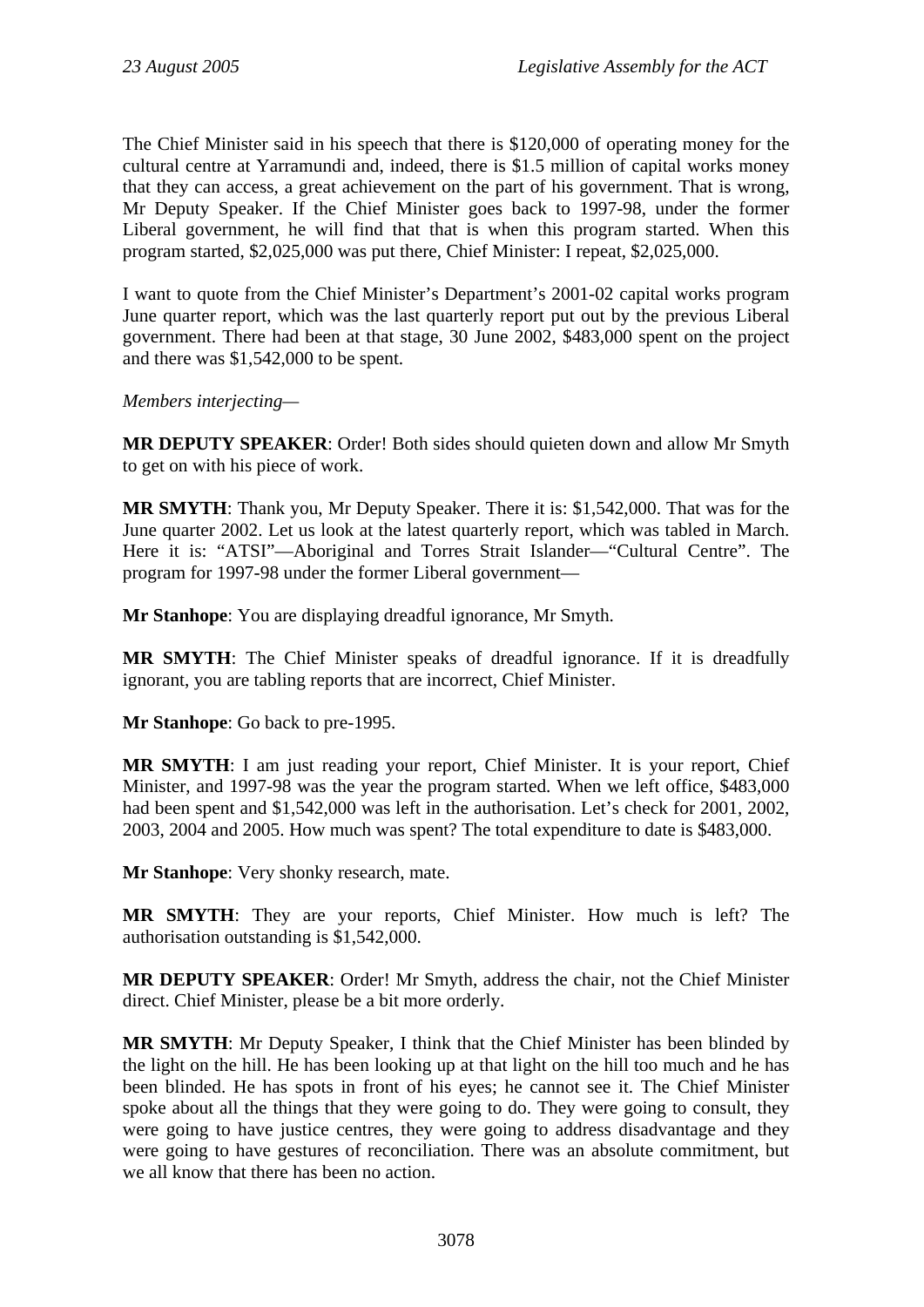If we go back through history and look at what some of the previous governments have done we will find that Gary Humphries established an Aboriginal justice advisory committee, Bill Stefaniak announced new scholarships for indigenous students, I was fostering better relations with the indigenous community through the police force, and Kate Carnell gave the indigenous business chamber a boost. That is an interesting one, Mr Deputy Speaker. We acknowledged back in 2000 that there was a need to foster jobs and independence and to build up the indigenous business sector. Where is the indigenous business chamber now? It was killed off by the Stanhope government. Michael Moore, for the ACT government, signed an indigenous housing agreement, and so it goes on.

The Chief Minister started by saying that he would like to see, he thought he might see, a gesture of reconciliation. That is what he wanted; he just wanted a gesture. We are not into gestures; we are into doing the real thing. I would like to remind members that it was Kate Carnell, a Liberal Chief Minister, who, on Tuesday, 17 June 1997, moved in the Assembly a motion of apology to the Ngunnawal and other Aboriginal and Torres Strait Islander people in the ACT for the hurt and the stress caused to them. It was moved by a Liberal government.

We heard the call for leadership. It is interesting to cast our minds back to when the Chief Minister worked as the senior adviser and chief of staff in the federal parliament to the then Labor Attorney-General, Michael Lavarch. After that, he became the senior adviser on native title to the Federal Labor leader. I wonder what sort of advice the Chief Minister was then giving his colleagues, because they did not apologise. They did not say sorry. They fought Eddie Mabo into an early grave. Michael Lavarch did that. They resisted Eddie Mabo. It was not until six months after Eddie Mabo had died that the High Court finding granted his people title over Mer, or Murray Island, in the eastern part of the Torres Strait.

Mr Gentleman, you're dead right about looking for leadership, but do not look to your leader because he had the opportunity to influence this debate and did nothing. All he does now is lament the passing of ATSIC. He is the only leader in the country that laments the passing of ATSIC. What has Clare Martin done in the Northern Territory? She has signed up to the federal government's new programs and accepted the money so that she can help address disadvantage, not talk about it. All our looking at the light on the hill Chief Minister does is talk about it. He is out of step with the rest of the leadership of this country, who want to see things move on.

His fear is that we will lose the effectiveness of ATSIC as a body. At the time services were being delivered through ATSIC, not all services were being delivered. Education, for instance, has been mainstreamed for a very long time. As we heard the Chief Minister say, literacy and numeracy levels are coming up. Perhaps that is because it has been mainstreamed. Perhaps that is because there have been so many programs that have been funded by both sides of parliament, by Liberal and Labor federal governments, to give credit where credit is due. Chief Minister, you should learn to give credit where credit is due. Many have made efforts over time. Don't just talk about it, Chief Minister. Don't let Aboriginal issue in this territory languish like you have let the cultural centre at Yarramundi languish for the last three or four years. You are the minister responsible and nothing has happened.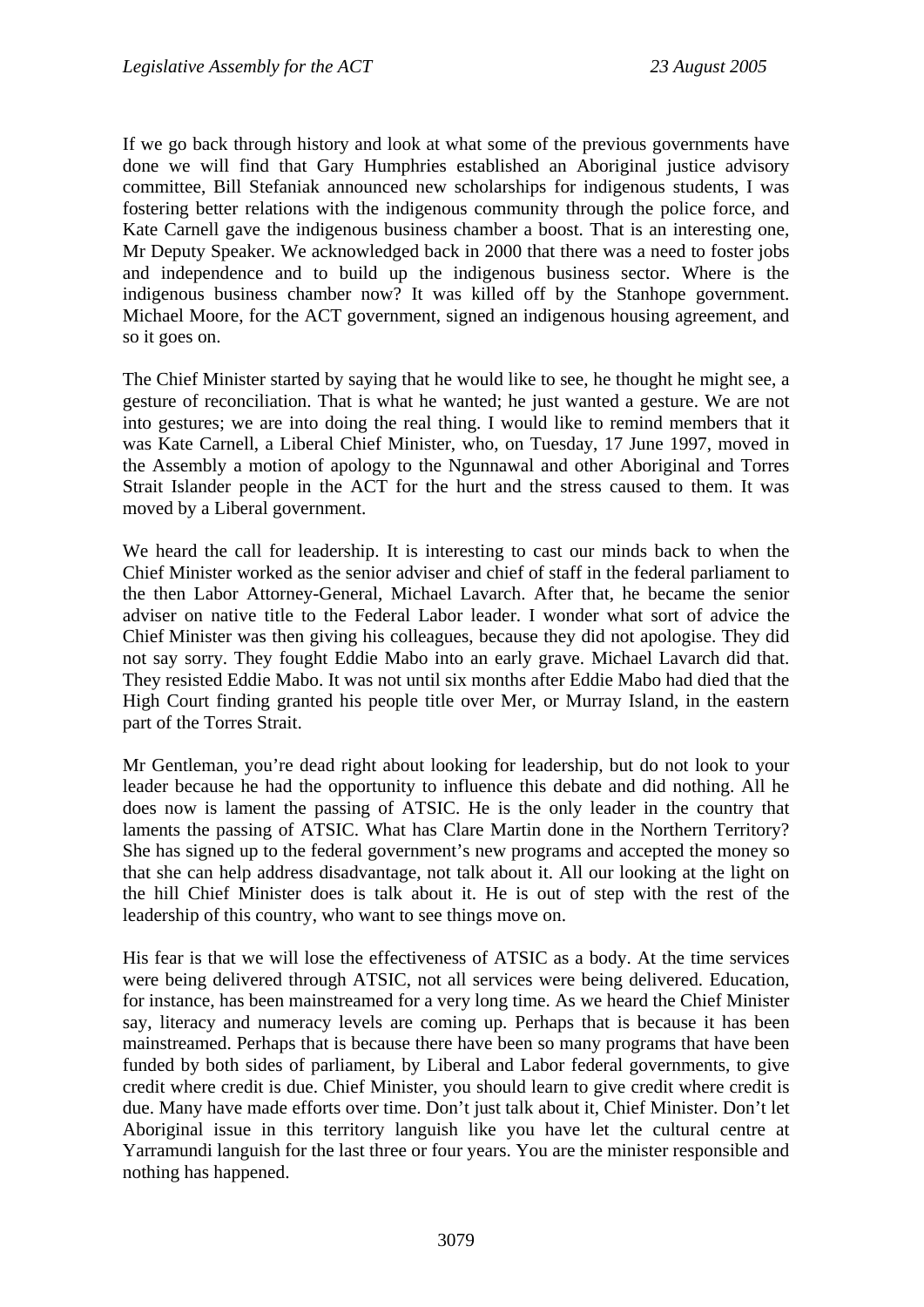Having addressed the issue of the cultural centre, let us look at Winnunga Nimmityjah. Yes, they have a new building, Chief Minister: well done. You have taken an old building and adapted it to a new use. But the fear of the staff at Winnunga Nimmityjah is that they do not have the resources to deliver the services they would like to deliver. Why don't you go down and talk to them, Chief Minister, and find out what they want? They tell us what they want. Obviously you are not listening to them.

One of the things that we worked very hard at when we were last in office was to have good relations with the various groups which represent indigenous people in the ACT, and we all know that there are various groups. The problem with this Chief Minister is that he favours one group over the others and the constant complaint that we get is that the other groups have been marginalised. So much for the inclusive Chief Minister. So much for leadership from a Chief Minister who wants to bring these groups together. There is a lot of talk here, but so little action.

The Chief Minister says that there is an extra \$7.7 million of funding in the budget. Well done. I hope that it will be actually spent, unlike the money for the centre at Yarramundi Ridge. I hope that it will get spent, instead of sitting on the shelf unused. The problem for indigenous affairs under this Chief Minister is that absolutely nothing happens. For instance, we set out on an ambitious program to deal with indigenous issues in the ACT when we were last in government. We worked on the cultural centre. We got that land back from the federal government when it built the museum on Acton Peninsula so that we could have the cultural centre.

One of the quite exciting things that happened was that we signed the agreement for the use of Namadgi, for the return of lands for the use of traditional owners in Namadgi. We signed that agreement and we set up the Namadgi advisory board so that we could work together on that. That was a real achievement of the previous government. As I have already pointed out, in June 1977 the Assembly as a whole, under the auspices of Kate Carnell, Liberal Chief Minister of the ACT, arranged to say sorry and invited Aboriginals and Torres Strait Islanders to appear here. Mr Stefaniak was here and he remembers that. We invited indigenous people into their Assembly to have their say, an historic thing for this country.

We looked at the way we police things and we set up the Aboriginal liaison officers and gave better training to our police officers so that they understood the sorts of problems they were dealing with when they encountered Aboriginal people through the criminal justice system. We set up the indigenous business chamber to ensure that they had an economic future as well. It is about action, Mr Deputy Speaker, not just words.

**MR STEFANIAK** (Ginninderra) (5.02): I was concerned to hear a number of things that were said. The first was that the government is not necessarily inclusive of all Aboriginal groups and is trying perhaps to play favourites. I think that is most unfortunate indeed. It is important to include the various groups in our community and to come out, as best you can, with a consensus approach. That is something that might take time, but it is crucially important. It is something that I recall took time in terms of the education consultative committee. There were varying views there and the groups were not necessarily pulling together. It did take a number of years before they did that themselves, coming up with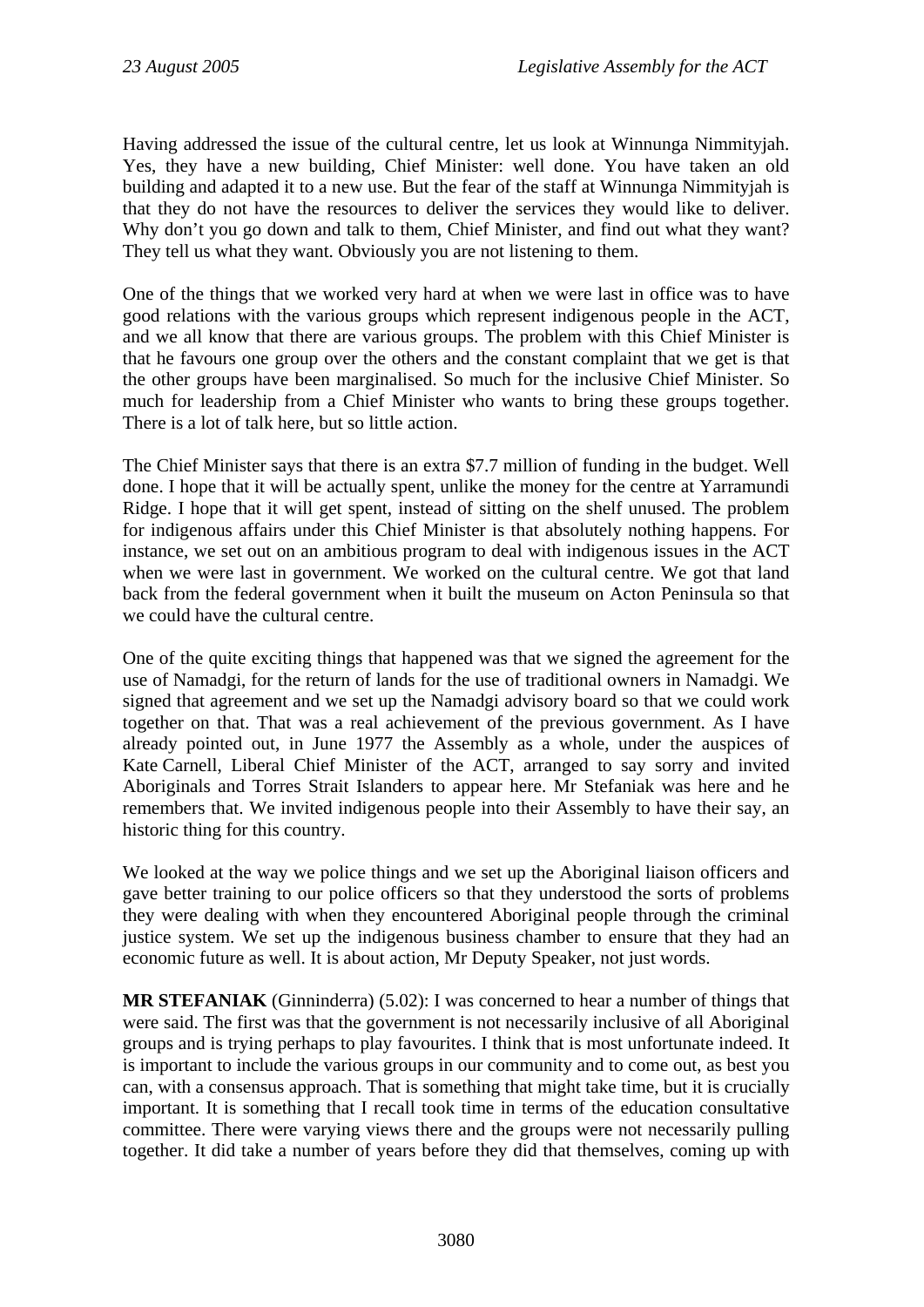a most effective consultative committee that I think made significant progress in a very short period.

I recall that the first Aboriginal education report that was before the Assembly showed some alarming rates in terms of literacy and numeracy for years 3 and 5 students at the time. As a result of a lot of good work not only by the department but also by the education consultative committee, those results were turned around and there was, I think, an increase of about 20 per cent in literacy and numeracy, bringing them right up to the standards of other students in the system after about a six-month period when the next reporting was done.

That was because of a very inclusive approach being taken by the community itself, a community that greatly assisted that committee in terms of reducing to very low levels the incidence of truancy in relation to some of the young ATSI population in our schools. So it was somewhat disturbing to hear that perhaps this government is listening—I was going to say paying lip service; maybe it is doing that, too—to certain groups more than others. It is important to be inclusive, to include all.

One thing that seems to be going reasonably well is circle sentencing. I did note the concerns that my friend Mr Seselja had in relation to that and it is only early days. I do note that early reports—we had had only 14 or so at the time—seemed to be that it was progressing reasonably well. It is time inclusive. I certainly hope that it will continue to progress well. There are some concerns as to how similar systems operate interstate, but I think that it is important to try these things and I will be looking with great interest at how that justice initiative continues to pan out as time progresses.

**MR DEPUTY SPEAKER**: The time for the discussion has expired.

# **Human Rights Commission Bill 2005**

[Cognate bill: Human Rights Commission Legislation Amendment Bill 2005] **Detail stage** 

Debate resumed.

Clauses 79 to 86, by leave, taken together and agreed to.

Clause 87.

**DR FOSKEY** (Molonglo) (5.05): I seek leave to move amendments Nos 15 and 16 circulated in my name together.

Leave granted.

**DR FOSKEY**: I move amendments Nos 15 and 16 circulated in my name *[see schedule 1 at page 3105]*.

These amendments, which refer to the autonomy of commissioners to report to the minister, propose that clause 87 subclauses (1) and (2) be replaced. The clause as it stands contains the words, "The commission may, on its own initiative". I seek to replace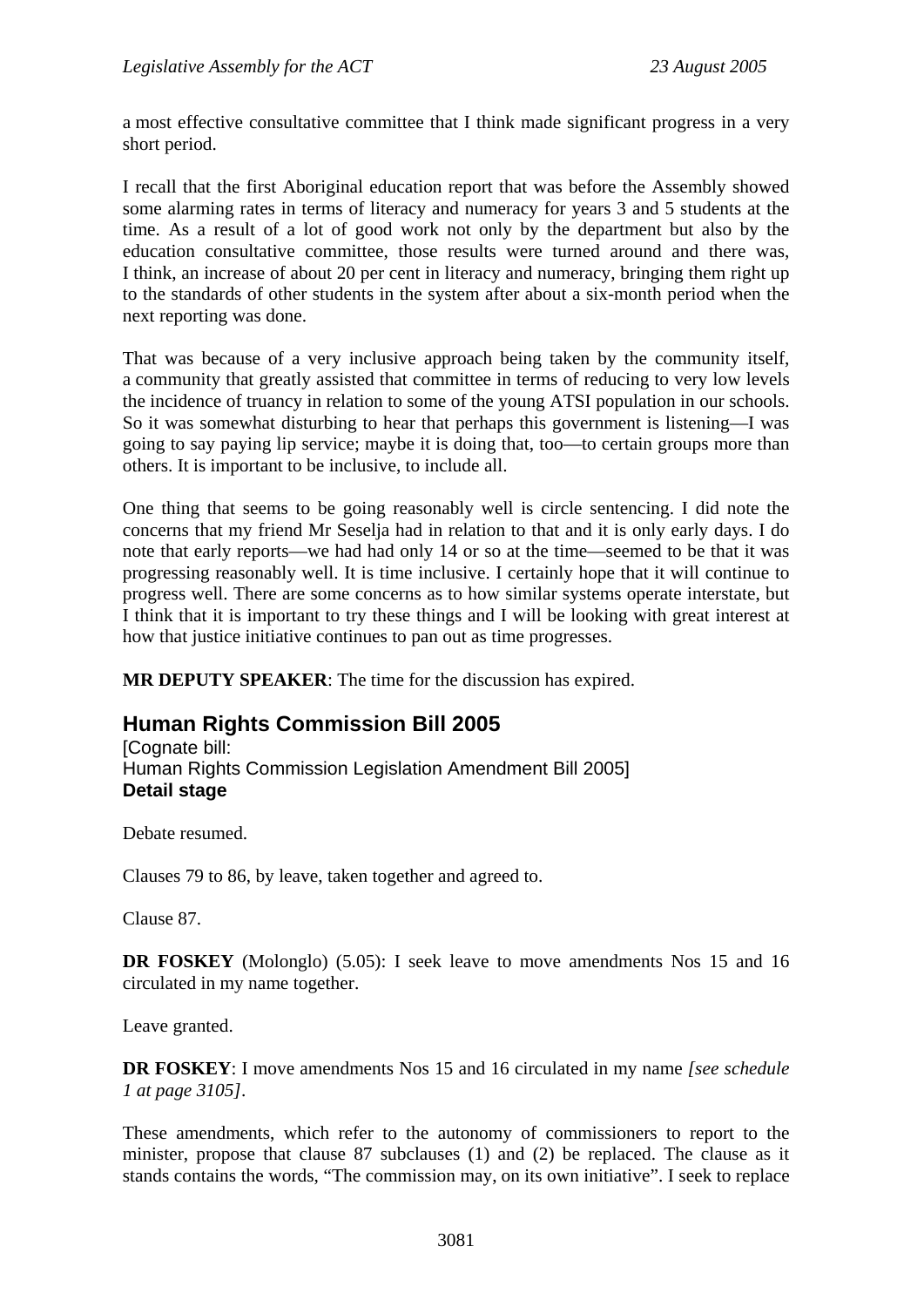those words with the words, "A commissioner may, on the commissioner's own initiative". I also seek to replace the words "If the commission gives" with the words "If a commissioner gives". These simple amendments will restore the authority of individual commissioners to initiate and produce reports for the minister without requiring approval from other commissioners and the president.

I understand that the government and the opposition will not be supporting these amendments. I am concerned that we might have created another bureaucracy with a hierarchical structure where the president has the power and ability to override the more knowledgeable intentions of commissioners charged with responsibility for particular groups. If the government opposes my amendments I am concerned that it has another agenda, which is not about providing commissioners with full potential power, in this instance, to speak to ministers. Surely that should be their basic responsibility. Commissioners might desire to report to ministers but the president makes the ultimate decision. I am concerned that the ability of the commission to deliver human rights will be compromised. As one of the agents of the Human Rights Act, that should be its primary aim.

**MR STANHOPE** (Ginninderra—Chief Minister, Attorney-General, Minister for the Environment and Minister for Arts, Heritage and Indigenous Affairs) (5.08): When I spoke earlier in debate on amendments Nos 13 and 14, I incorporated comments relating to amendments Nos 15 and 16 which have been moved by Dr Foskey. I indicated then the basis on which the government decided not to support these amendments. Essentially, the same rationale applies to a number of other amendments that have been moved. As a consequence of the model that the government has chosen to implement through this legislation, that statutory power is vested in the commission and not in individual commissioners. Dr Foskey does not believe that that is the correct approach. The majority of the amendments she has moved simply reflect the fact that she does not support the model the government supports. Essentially, we are philosophically divided in relation to that issue.

I maintain my opposition to these amendments and to other amendments. These amendments are reflective not so much of a disagreement at one level; it is just that we have taken a decision on an optimal model. That optimal model simply does not permit us to agree to the proposition inherent in Dr Foskey's proposed amendments, namely, that the commission be divested of functional power and that that function be reinvested in individual commissioners. Essentially, that would strike at the heart of the entire legislative scheme and I fear it would render it inoperable.

Amendments negatived.

Clause 87 agreed to.

Remainder of bill, by leave, taken as a whole and agreed to.

Question put:

That this bill, as amended, be agreed to.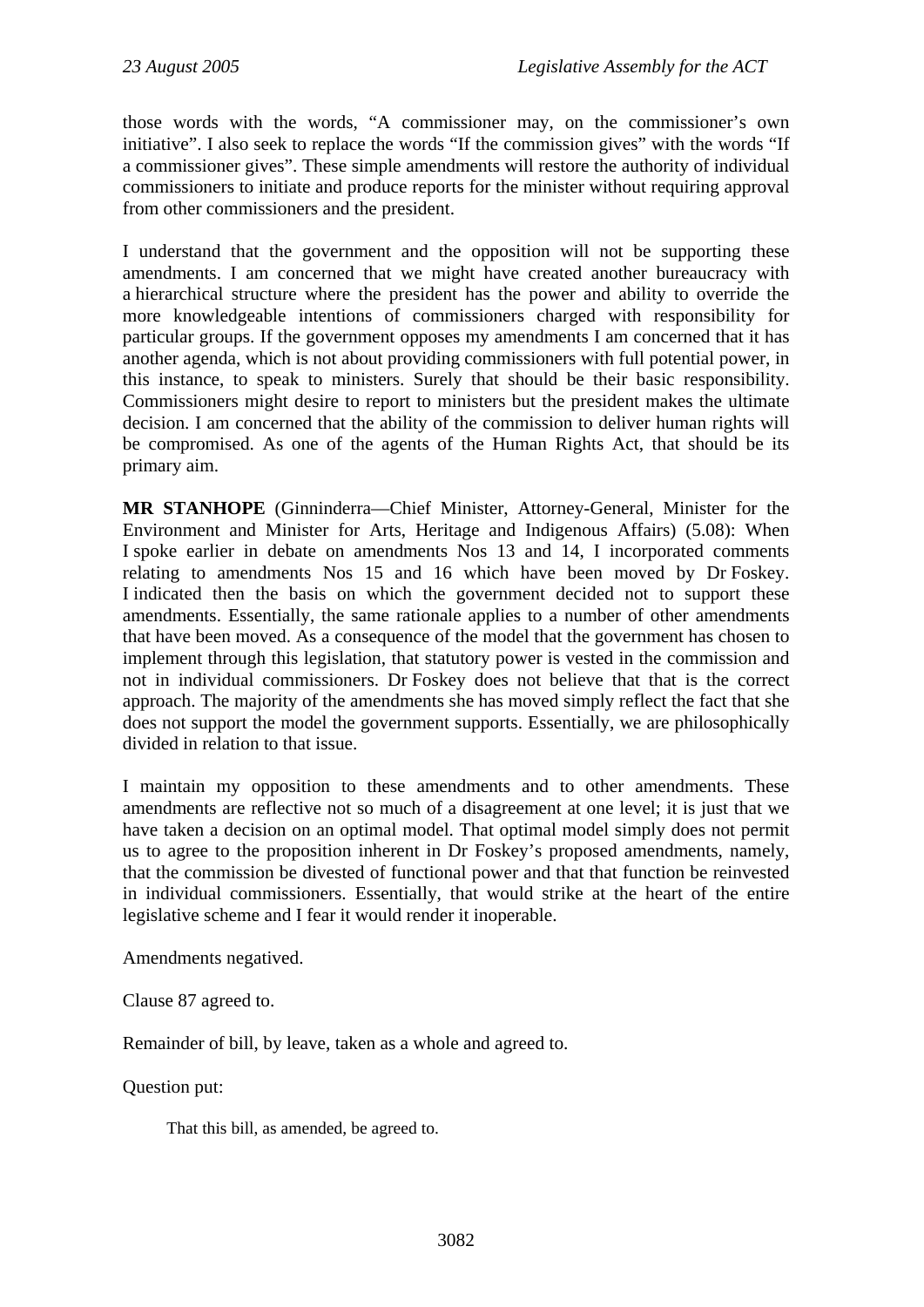| Ayes 8       |              | Noes 5     |              |
|--------------|--------------|------------|--------------|
| Mr Berry     | Mr Gentleman | Mrs Burke  | Mr Stefaniak |
| Mr Corbell   | Ms MacDonald | Mr Pratt   |              |
| Dr Foskey    | Ms Porter    | Mr Seselja |              |
| Ms Gallagher | Mr Stanhope  | Mr Smyth   |              |

Question so resolved in the affirmative.

Bill, as amended, agreed to.

# **Human Rights Commission Legislation Amendment Bill 2005**

Debate resumed from 7 April 2005 on motion by **Mr Stanhope**:

That this bill be agreed to in principle.

**MR STEFANIAK** (Ginninderra) (5.14): I thought this bill was cognate to the Human Rights Commission Bill. My remarks in principle to the Human Rights Commission Bill apply equally to the Human Rights Commission Legislation Amendment Bill.

Question resolved in the affirmative.

Bill agreed to in principle.

## **Detail Stage**

**MR STEFANIAK** (Ginninderra) (5.15): I move the amendment circulated in my name *[see schedule 3 at page 3109]*.

This bill is consequential on the Human Rights Commission Bill. One of the problems in relation to these bills and to other bills that we will be debating shortly is the fact that the Ombudsman, while still playing a significant role, is being written out of settled areas. That is a matter of concern for a number of medical groups to whom Mr Smyth and I have spoken. We wanted to ensure that the Ombudsman was still able to deal with any issues sent to him as a result of this legislation. While the Ombudsman still plays a substantial role, in some respects that role has been weakened. We do not believe there is any need for that.

Obviously we are sympathetic to the views expressed by medical groups relating to the Ombudsman's weakened role. The Scrutiny of Bills Committee, in its report 14, dated 15 August, made a number of comments about the Ombudsman that I think are applicable here. My colleague Mr Seselja will mention some specific issues relating to this bill and to a bill on which we are yet to vote. However, there are some good general comments on page 26 of the Ombudsman Act that I think are applicable to my amendment.

Section 5 (1) (a) of the Ombudsman Act confers on the Ombudsman a broad power to investigate action that relates to a matter of administration and to deal with the complaint in a flexible and informal way including—and this is noted in the act—a broad discretion to decline to investigate. That informality is justified in part by reference to the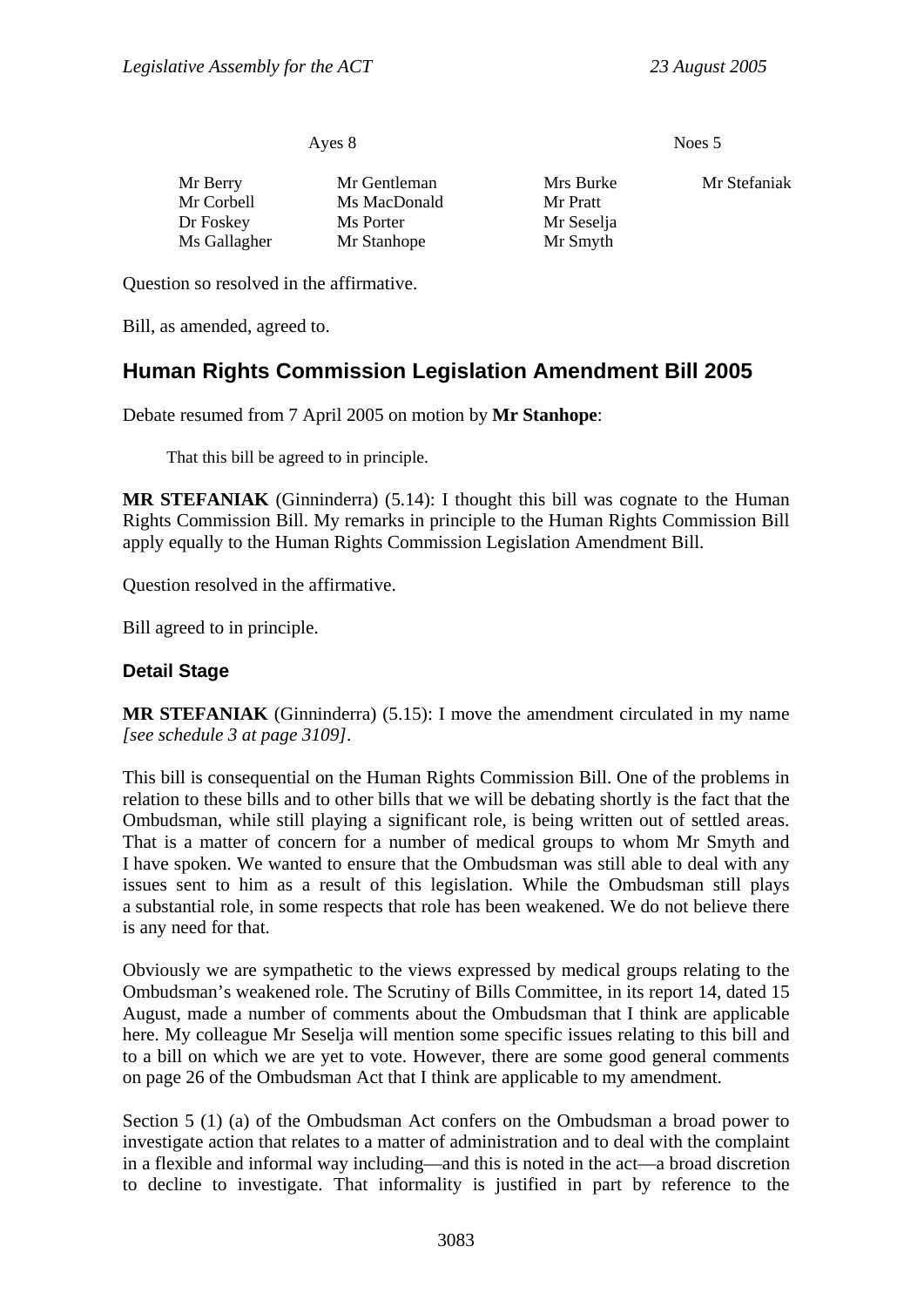Ombudsman's lack of power to do anything other than make a recommendation that the agency alter its decision in some way. While this restriction on power stands in contrast to the powers of a court or tribunal to revoke or change agency decisions, the Ombudsman provides an inexpensive means of seeking redress for an ordinary person who cannot afford the cost, in money and time, of resorting to courts or administrative tribunals.

One virtue of the Ombudsman's scheme is the fact that the broad grant of jurisdiction to the Ombudsman in section 5 (1) (a) of the act avoids the legal complexity that arises out of grants and jurisdictions to courts and tribunals. An ombudsman's office is founded on the basic principle that its jurisdiction should extend to investigation of complaints against all agencies of the executive and administrative branches of government excluding the actions of ministers who are seen as being responsible to the legislature and of the court so far as it concerns the exercise of their judicial functions.

If this principle in the Ombudsman's scheme reduces jurisdictional complexity to a minimum it would make it easier for ordinary people to use the scheme. Furthermore, it would provide an even application of good administrative principles across the administrative arms of government. A qualification of this principle is to be avoided if possible. I note that this is a fairly limited qualification of what the government is doing. Nevertheless it is a qualification that should be avoided if at all possible. After consultation with parliamentary counsel I believe that to be the best way to ensure the Ombudsman continues to be properly involved in every aspect. My amendment will simply delete that part of the act.

**MR STANHOPE** (Ginninderra—Chief Minister, Attorney-General, Minister for the Environment and Minister for Arts, Heritage and Indigenous Affairs) (5.19): The government has decided not to support this amendment. The effect of the amendment, as explained by Mr Stefaniak, is to remove from the bill all the amendments to the Ombudsman Act. These consequential amendments flow from the establishment of the Human Rights Commission and the creation of the Health Services Commissioner in place of the Community and Health Services Complaints Commissioner. These amendments are essential in order that the Ombudsman Act continues to operate consistently with existing provisions and other legislation and does not contain redundant references.

In addition, the provisions in the bill will amend the Ombudsman Act to enable the Ombudsman to review the administrative processes of the Human Rights Commission. The government submits that this extremely important provision will ensure that the administrative processes within the Human Rights Commission are appropriate and timely. Important additional protection for complainants would be removed if the changes provided for in this bill did not go ahead. Because of the importance of these amendments to the Ombudsman Act the government cannot support Mr Stefaniak's amendment.

Amendment negatived.

Bill, as a whole, agreed to.

Bill agreed to.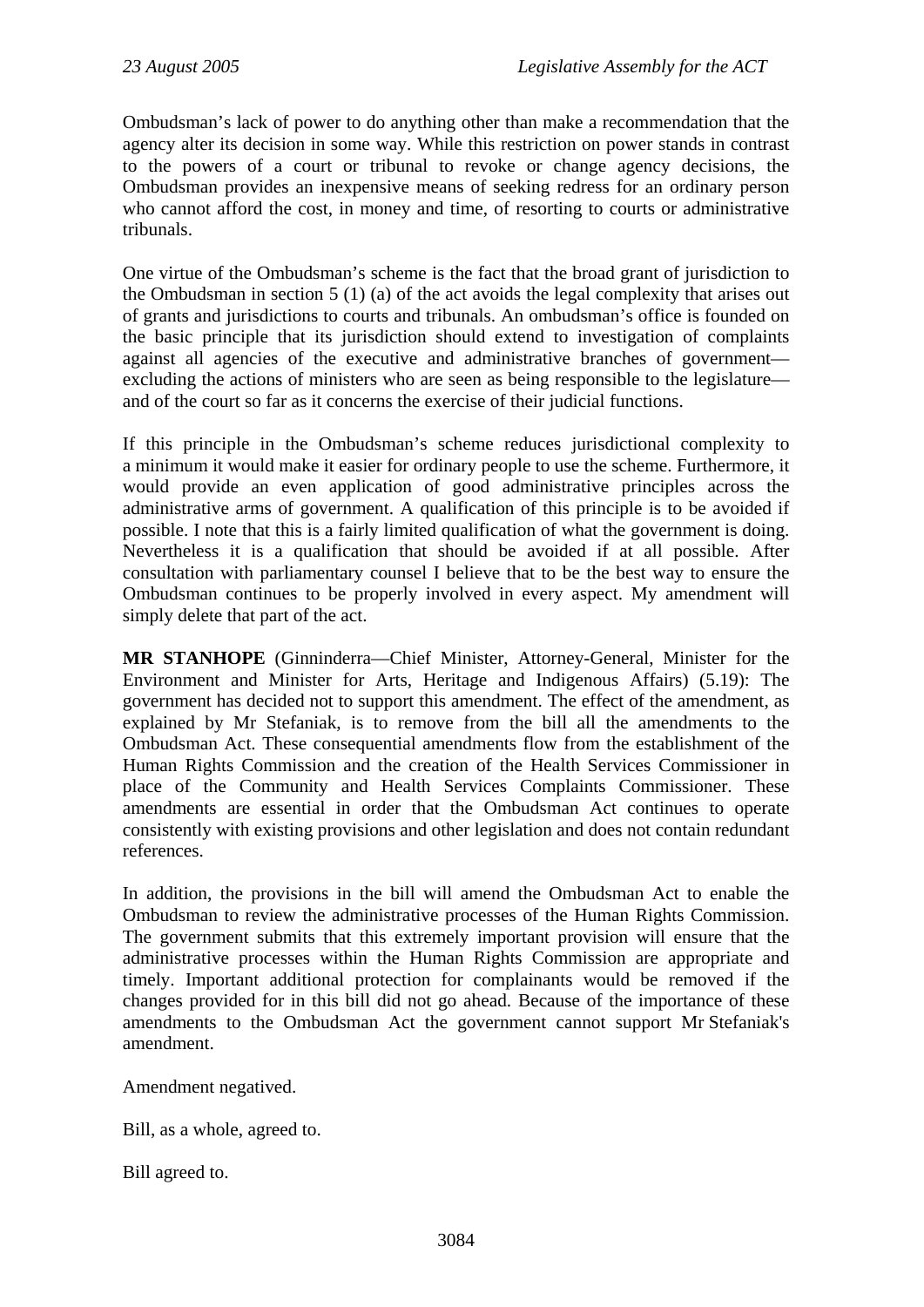# **Human Rights Commission (Children and Young People Commissioner) Amendment Bill 2005**

[Cognate Bill: Public Advocate Bill 2005]

Debate resumed from 30 June, on motion by **Ms Gallagher**:

That this bill be agreed to in principle.

**MR SPEAKER**: I understand it is the wish of the Assembly to debate this bill cognately with executive business order of the day No. 4, Public Advocate Bill 2005. That being the case, I remind members in debating order of the day No. 3 executive business, they may also address their remarks to order of the day No. 4 executive business.

**MR STEFANIAK** (Ginninderra) (5.23): These bills form part of a suite of bills that emanated from the Review of Statutory Oversight and Community Advocacy Agencies conducted for the government by the Foundation for Effective Markets and Governance. The review examined the powers and functions of the Community and Health Services Complaints Commissioner, the Community and Health Rights Advisory Council, the Discrimination Commissioner, the Community Advocate, the ACT Ombudsman and official visitors in the areas of mental health, disability, child protection and youth justice.

The review offered a number of options but the government opted for the one, big corporatist model of expanding the human rights office so that a swag of commissioners, all with their independent functions, were co-located with shared services. Eventually the Ombudsman will also be part of the co-location and shared services. Official visitors in the areas of youth and mental health, and the co-coordinator of the management assessment panel, will also be located in this office. However, I have been advised that the government has still not worked out how to do that. As yet there are no provisions for the child death review panel. It appears as though work in that area is still in progress.

The Human Rights Commission Act sets out the structure for the new mega commission—an issue with which we dealt earlier. The Human Rights Commission (Children and Young People Commissioner) Amendment Bill establishes the position of children and young people commissioner, whose role is to hear complaints about systematic issues relating to services for children and young people and their carers, which appears to cover quite a number of people. In the recent budget there is provision for an amount of \$1.5 million to be allocated over four years to establish the position of children and young people commissioner.

The bill makes some minor amendments to the disability services definitions amendments that appear to have been bunged in as an afterthought and that should have been incorporated into the principal act. The opposition opposes this bill and the cognate bill for the reasons I gave earlier in debate on the Human Rights Commission Bill. We believe that the children and young people commissioner would be more aptly named commissioner for the family. We are opposed to the establishment of a human rights commission and all its accoutrements.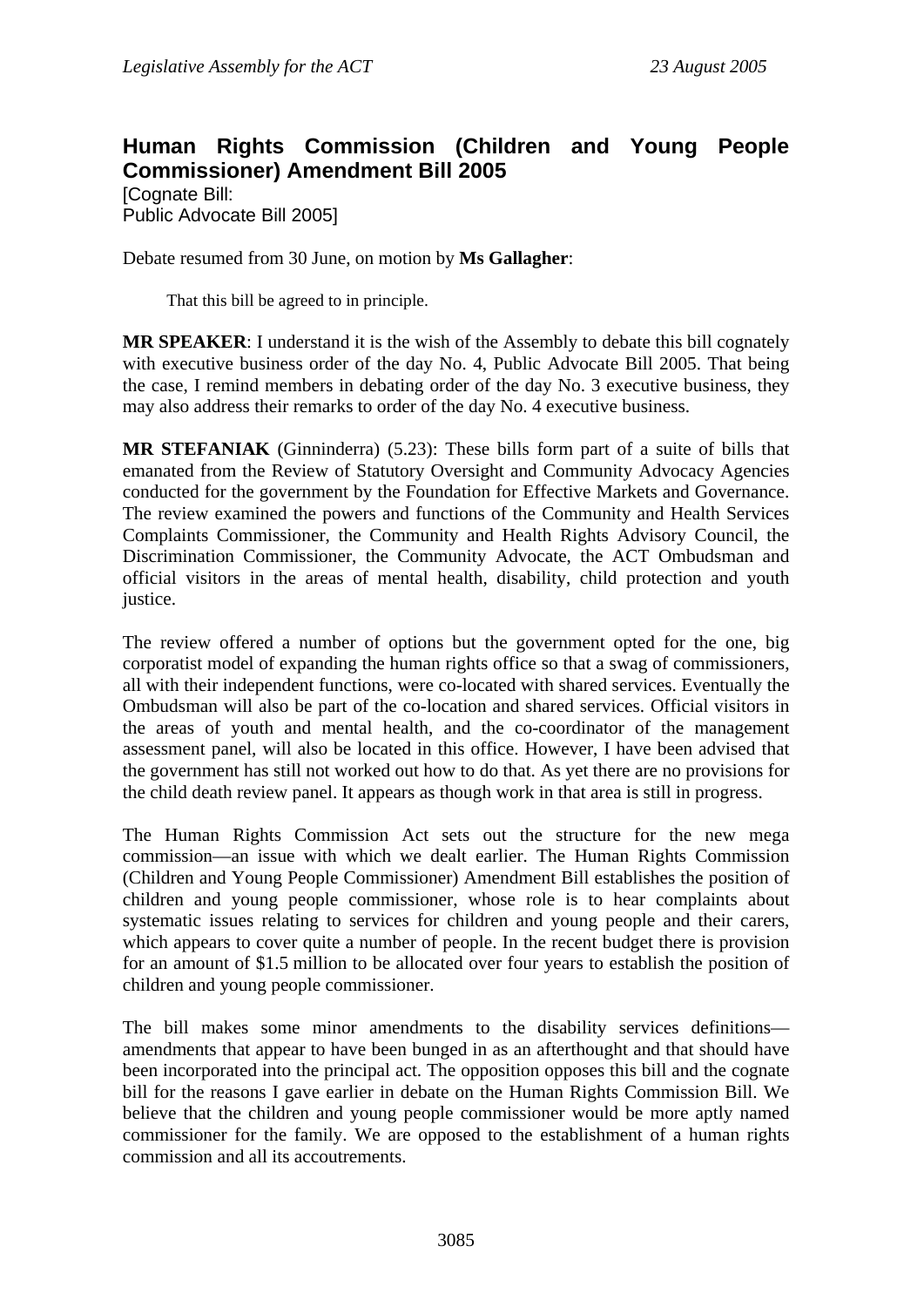We believe that such a position, which is needlessly bureaucratic, will cut across already established positions such as the Ombudsman. In fact, it will specifically prevent the Ombudsman from undertaking specific investigations and handing them over to the new commissioner. That will inevitably lead to some investigations falling through the cracks—an issue of concern to the opposition. The bill makes a number of consequential amendments that will delete the word "community" and insert the word "public". This bill is a rewrite of the Community Advocate legislation. The language and drafting style have been modernised and the name of the bill has been changed.

There are also some minor changes to the way in which delegations work. The real role of advocating for vulnerable children and young people rests with the Community Advocate and not with the children and young people commissioner. As my colleague Mrs Dunne pointed out, there is no need for this window-dressing legislation. This Human Rights Commission (Children and Young People Commissioner) Amendment Bill is just a cosmetic bill. I make the same points in relation to this bill that I made earlier in debate on the Human Rights Commission Bill. Whilst there is a need for a commissioner for the family we do not see a need for a mega corporation that will effectively cost an additional \$2 million or so.

We therefore do not see any need for a Human Rights Act. I have already indicated that there are some problems in relation to that issue. It is obvious that this legislation will become law. It is obvious also that there will be further problems along the way. I hope this government will seek to rectify those problems. If the government and Dr Foskey do nothing to rectify those problems the opposition will. I reiterate the position of members of the Liberal Party. For the reasons I have given we are against a human rights act and anything that flows from it. There are a few loopholes in this legislation, which the opposition will watch carefully. If we are to have legislation such as this the government should ensure that it works properly.

**DR FOSKEY** (Molonglo) (5.27): I am going to begin with the Public Advocate Bill, as it is the easier of the two. I am going to support the bill, despite its being my personal preference that we retain the title "Community Advocate" rather than "public advocate." I accept that my personal preference is not, at the end of the day, a substantial objection; and, in the interests of consistency, I will refer to the Community Advocate as the public advocate in my speech in anticipation of this bill's being agreed to.

I am concerned about the issue raised in the scrutiny report that the protection of people providing information to the public advocate in clause 15 may interfere with the privacy of a third person and conflict with the section 12 of the Human Rights Act in relation to privacy and reputation. I do not think that there is a quick fix to this issue, and I agree with the analysis in the scrutiny report that the fact that the section is in the Children and Young Persons Act is not adequate justification.

I suggest that the government undertake consultation with relevant stakeholders and experts to review alternative options for protecting informants while also protecting the privacy of third persons. I also suggest that this matter be monitored by both the public advocate and the human rights commissioner on an ongoing basis.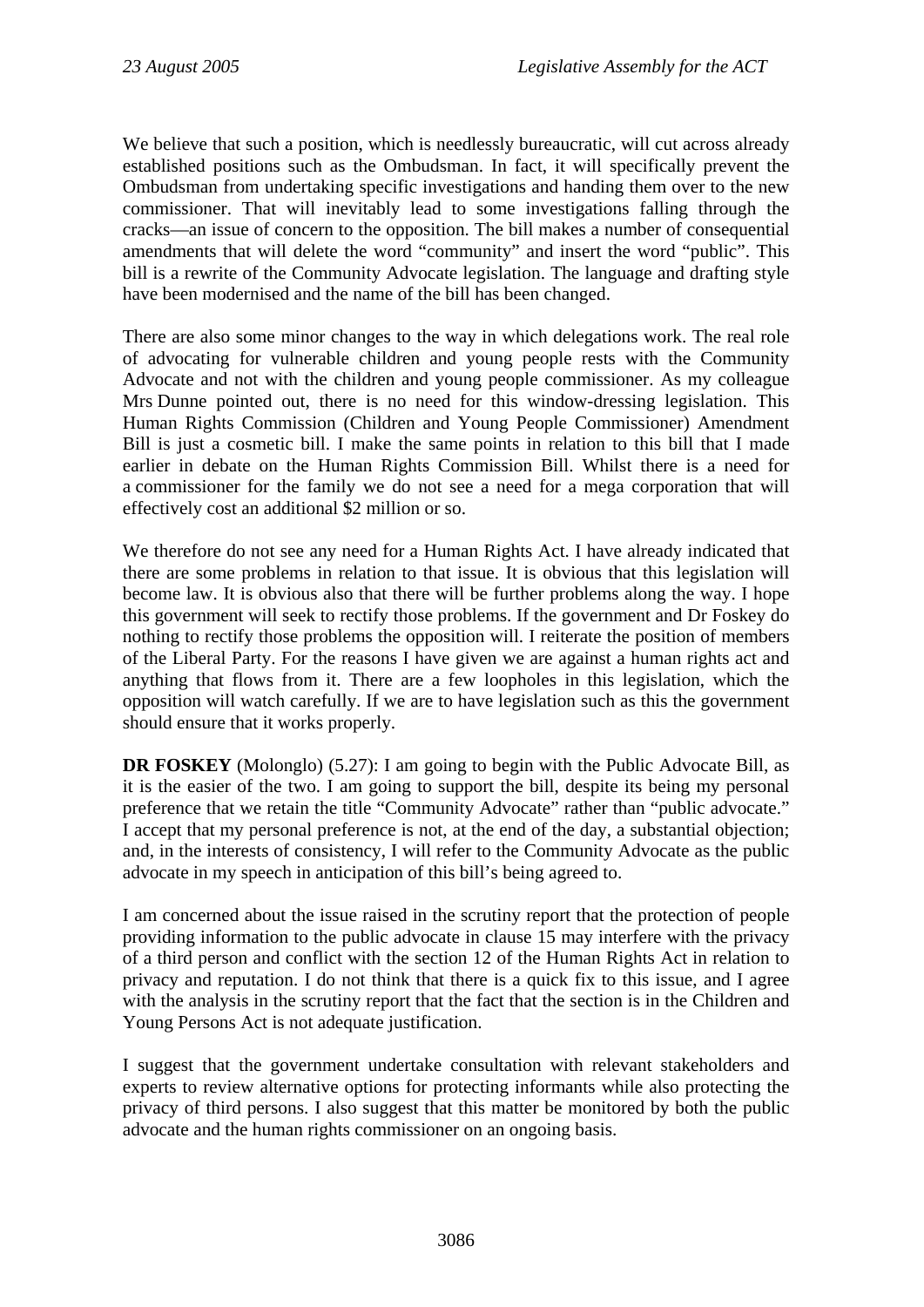Moving on to the Human Rights Commission (Children and Young People Commissioner) Amendment Bill, I am significantly more enthusiastic about the establishment of a children and young people commissioner and therefore am happy to support this bill. In responding to the bill, though, I would like to draw the Assembly's attention to the report *What was said means …*. This report summarises the findings of community consultation undertaken by the government on the topic of a children and young people commissioner. It is an important document and I commend the government on the extensive consultation that it undertook and the engagement of children and young people in consultation.

I think it is disappointing that the proposed functions for the commissioner as set out in the bill before us do not fully reflect the consultation findings. For example, the report states:

 … the views expressed in public submissions suggested the primary role of the Commissioner should be a proactive and educative function. The Commissioner should promote the rights, interests and wellbeing of all children and young people in our community.

Yet the Human Rights Commission Bill and this amendment bill would establish a commission that will be primarily focused on service delivery. The success of our amendment to the Human Rights Commission Bill, expanding the function of the commission overall, does go some way in addressing this. The commission now has a stronger statutory basis for undertaking proactive work.

Nonetheless, we were disappointed that the amendments proposed to expand the functions of individual commissioners were not supported. And we are particularly concerned that the children and young people commissioner is at risk of focusing too exclusively on service settings because of the substantial issues relating to the implementation of the government's response to the Murray and Vardon reports which concern the specific service system of child protection and out-of-home care.

There is no doubt that protecting and promoting the rights of children and young people in service systems, particularly those who are the most vulnerable, is very important. However, it must also be accepted that this is but one part of a much broader role that the community has envisaged for the commissioner. The establishment of a children and young people commissioner is an opportunity to provide a benefit to all children and young people, including, but not limited to, those within service delivery systems.

Many of the issues that affect a large number of children and young people are much broader issues of citizenship, community acceptance, involvement in decision making and representation. The consultations identified a much broader role for the commissioner, and that is what we would like to see. Of the eight key areas of functions for the commissioner identified in the community consultation report, only four have been adopted in the functions set out in the bill before us.

It is my understanding that the government intends to introduce further legislation concerning the children and young people commissioner in roughly six months time. Perhaps at this time they may plan to expand the role of the commission. I would prefer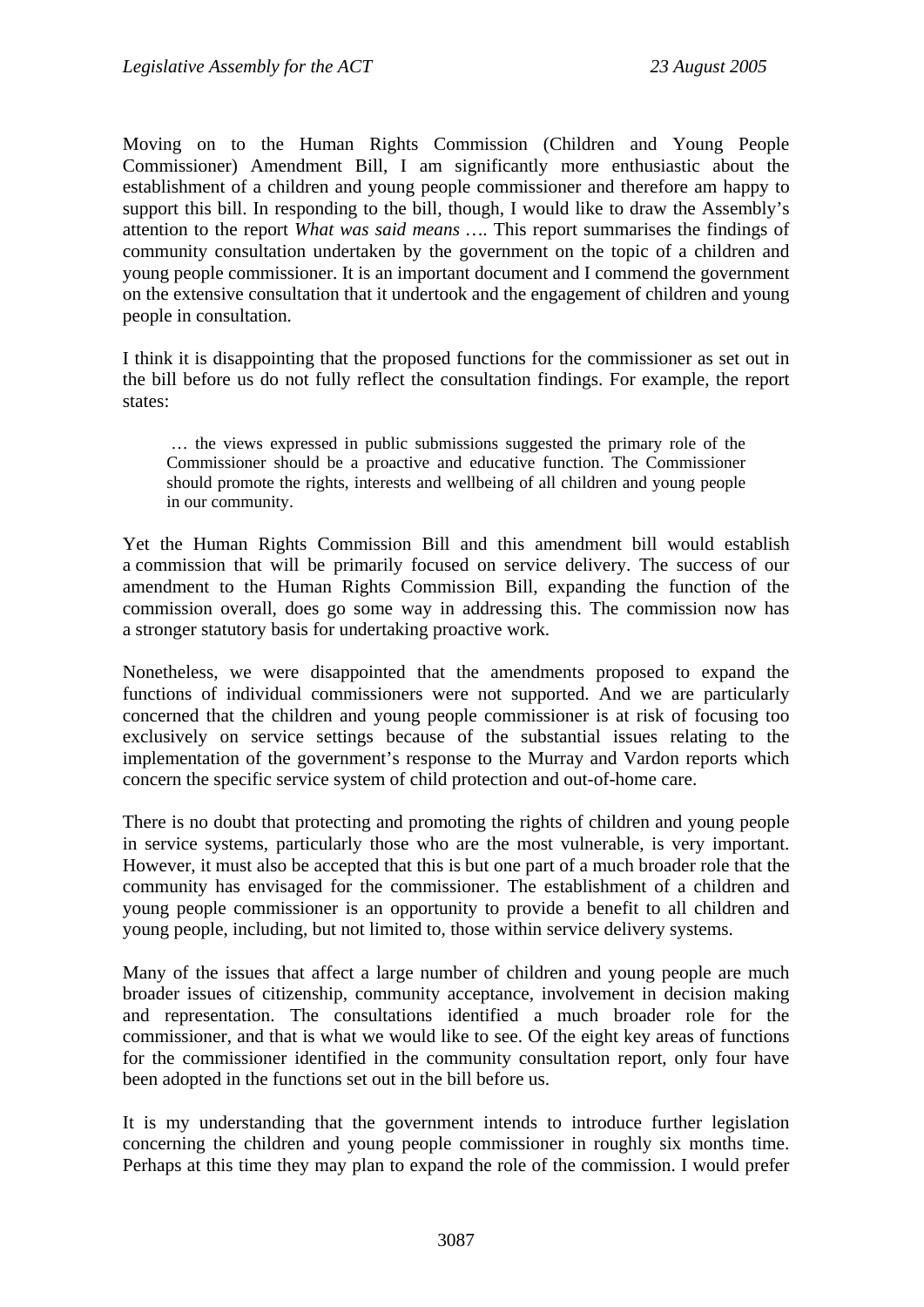to see the commissioner given a broader role from the outset; and, to this end, I have circulated an amendment to the functions of the commissioner to expand the role to be more proactive. I will talk about this in more depth at the detail stage of the debate.

I would also like to see the children and young people commissioner given a reasonable amount of autonomy within the human rights commission. I have raised similar concerns regarding the autonomy of the other commissioners earlier today. I believe that the bill, as it stands, would go too far in placing responsibilities and decision-making power with the commission rather than the individual commissioner. I will therefore move an amendment to give this commissioner greater autonomy and responsibilities, as I have done in relation to the other commissioners.

I believe that it is important to avoid the human rights commission's becoming overly bureaucratic and essentially stifling the work of individual commissioners by inadvertently restricting access to resources and timely decision-making. It is equally important that the commissioner has appropriate working relationships with other statutory oversight agencies, in particular the public advocate.

Through the community consultation, stakeholders generally supported a model in which individual advocacy for children and young people remains with the public advocate, whilst systemic advocacy be provided by the commissioner—with the two offices liasing on matters of mutual interest. However, the bill before us sees the Community Advocate only taking on individual advocacy when the child or young person is under the guardianship of the territory, while all other individual advocacy is handled by the commissioner.

This effectively sets up a distinction and a division between children in care and those who are not, which I do not agree with. It could also be confusing for children and young people who may move in and out of care at various times and may then be uncertain about which office to approach if they have a complaint or an issue requiring advocacy.

There is also a concern that individual advocacy will absorb much of the resources available to the children and young people commissioner, leaving little time to systemic advocacy and broader advocacy. This point leads me to an item that is greatly supported by the community but not the government—child advocacy.

The public submissions strongly supported the commissioner undertaking child advocacy—a strategy aimed at changing social systems, institutions and structures in order to maximise children's possibilities of self-determination. Advocacy is not just about services and service complaints and not just about individuals or systems; it is about looking at the much broader issue of children and young people's rights and advocating for the improvement of these rights.

There appears to be broad support for the commissioner having a role that includes providing education on children and young people's rights as well as examining issues of children and youth participation in our community beyond the confines of service delivery settings. The bill, as it is drafted, does not preclude such activity but neither does it provide an adequate platform.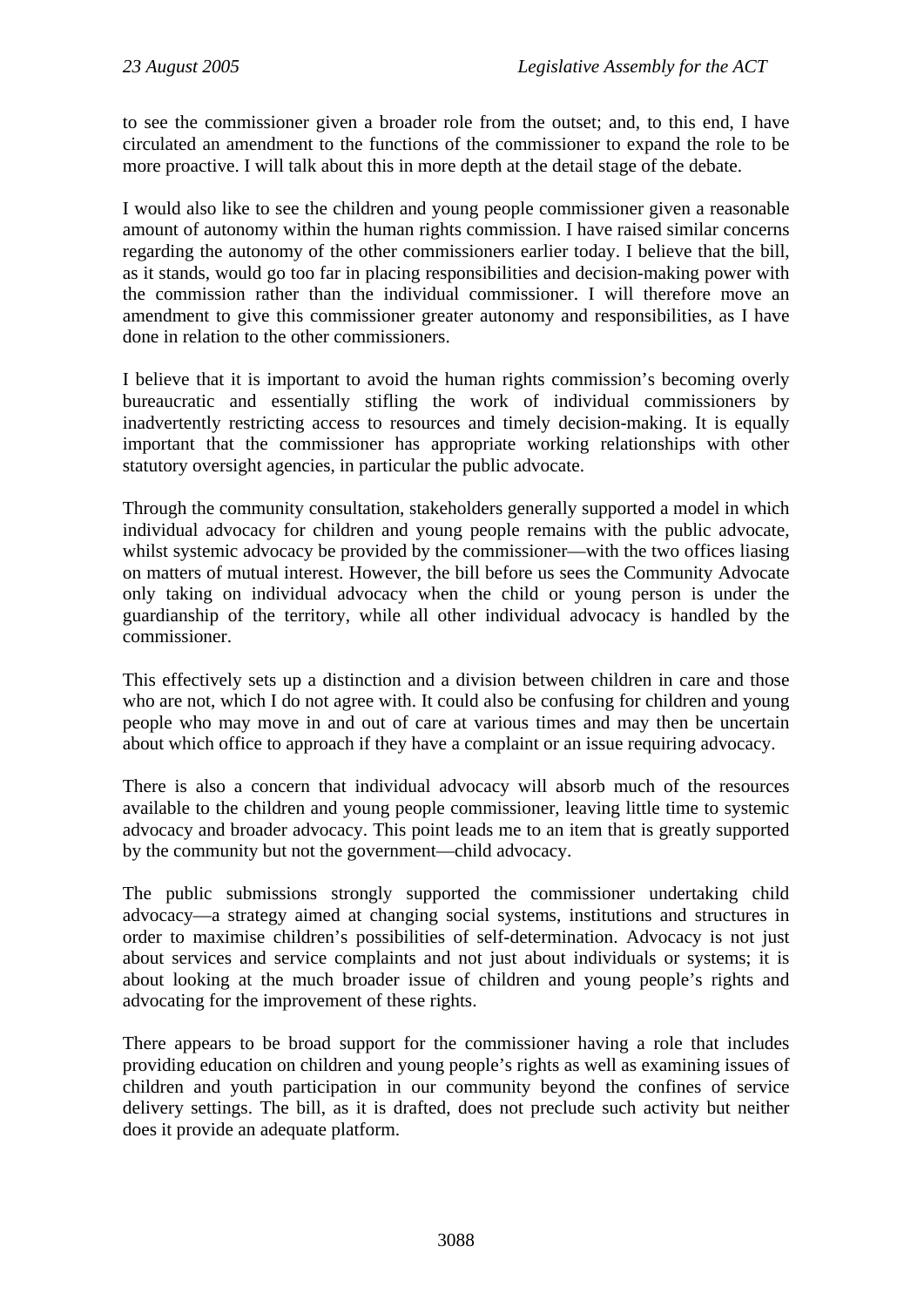There are a number of other matters the community consultation considered which are not addressed by the government. There was a great deal of discussion about official visitors. In its submission, the Youth Coalition suggested that a community visitors program be established through the official visitors program. I look forward to the government's response to this matter and hope that they take up the idea. There was also discussion regarding the potential for out-of-home care services to be accredited by the public advocate.

Another issue that requires the government's attention is the lack of a robust appeal mechanism for decisions of the human rights commission. This is a concern that has been raised with my office by a broad range of stakeholders. I cannot hear proposed solutions. I am rapidly running out of time, but you can get the full text later if you want it.

On a positive note, the early appointment of the children and young people commissioner will allow for the consideration of the needs of children and young people to be considered during the process of establishing the human rights commission. We are very concerned that the human rights commission have a welcoming space for children and young people, because it is probably not appropriate that everyone share the same waiting room as needs would be different.

Lastly, to deal with the issue raised in the scrutiny report on this bill which identified the potential for conflicts of jurisdiction between the Ombudsman and the human rights commission: it is important to avoid this, and the solution proposed in the report whereby the Ombudsman is required to refer a matter to the commission if it is the more appropriate office to deal with a complain is the subject of my amendment.

**MR SPEAKER**: The member's time has expired.

**MR SESELJA** (Molonglo) (5.38): I can continue Dr Foskey's speech, to a degree, because I will be mainly dealing with the issue of the Ombudsman. So I am happy to put forward some of those points that have come out of the scrutiny report.

I think, in general, a lot of people in legal circles initially used to see the Ombudsman as a bit of a toothless tiger, but I think over the years that attitude has changed and we have seen, not just in legal circles but in the community generally, an acceptance that the Ombudsman performs a pretty important role. Even though it does not have enforcement powers as such, it plays an important role in investigating and highlighting areas of concern arising out of public administration. Of course, at times this makes governments uncomfortable; governments do not like scrutiny, especially if it shows up areas where they are not quite getting it right. Obviously, governments often resist and seek to limit some of that scrutiny. I think that might be part of what is happening here.

One of the points highlighted in the scrutiny report that Dr Foskey referred to is that the way the Ombudsman scheme is set up reduces jurisdictional complexity, thus making it easier for the ordinary person to use the scheme. The report goes on to say that qualification of this principle is, thus, to be avoided if possible. And this is exactly what this bill does. It does raise some concerns. The report talks about the potential for certain cases to fall between the cracks. I think that is the biggest concern that we would have.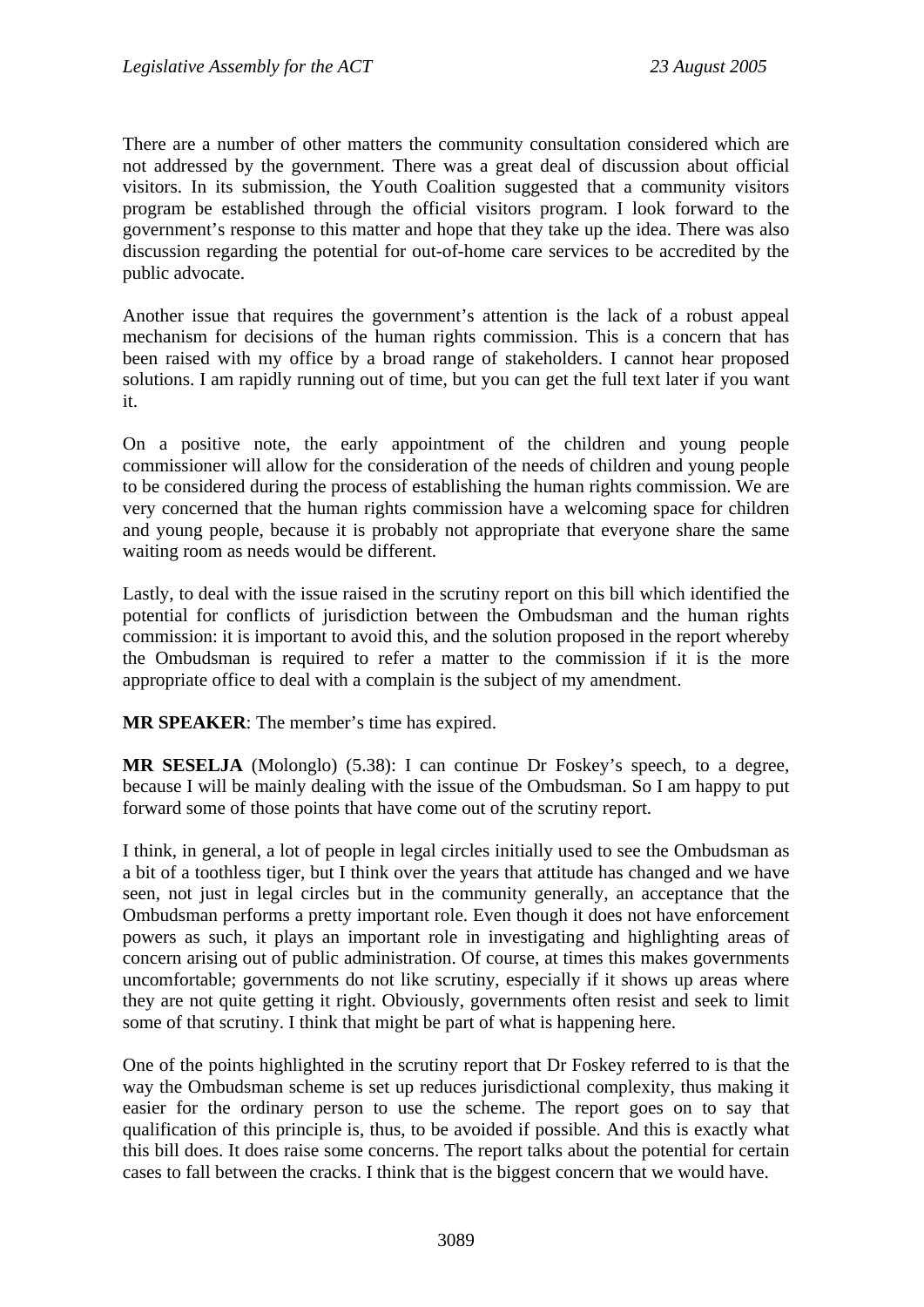It talks about "words of exclusion" and "the Ombudsman's jurisdiction may be wider than the words of inclusion of the jurisdiction of the Human Rights Commission". That is a real concern. I think it should be a concern to the government that by, moving these changes and excluding the Ombudsman from certain areas of investigation, there may be cases that fall between the cracks, so I would caution the government.

Mr Stefaniak will be moving an amendment later. I have not seen Dr Foskey's amendment yet, but I would obviously be supporting Mr Stefaniak's amendment in that it will hopefully avoid some of those cases that this scrutiny of bills report has referred to. I think they are legitimate concerns.

Given that the Ombudsman provides a very simple way of investigating complaints there are no jurisdictional concerns because it is able to investigate any area of public administration—I would put it to the house that this could be dangerous; that there could be areas that fall between the cracks. Given that the government is going to use its numbers to get this through, I would caution the government to look at this closely and, if there are areas that cannot be investigated because of these amendments, to reconsider them.

**MS GALLAGHER** (Molonglo—Minister for Education and Training, Minister for Children, Youth and Family Support, Minister for Women and Minister for Industrial Relations) (5.41), in reply: The legislation we are considering today creates a children and young people commissioner of the ACT. The position will be unique in Australia, as no other jurisdiction has human rights legislation to provide for protecting, promoting and respecting children and young people. The bill is a further step in the government's delivery of its vision for children and young people in the ACT.

The bill amends the human rights commission legislation that has just been passed and establishes the role of the children and young people commissioner within the human rights commission. Complementing its introduction is the Public Advocate Bill 2005.

The ACT needs the children and young people commissioner. Children and young people represent around a quarter of the ACT population and need special protection. Their dependence and developmental state make them particularly vulnerable as they are more affected than adults by the conditions in which they live, such as poverty and poor housing. They have limited economic or social power, no right to vote and limited influence on the choice or composition of bodies responsible for decision-making.

The establishment of a commissioner acknowledges the importance of supporting and respecting these members of the community and working to address their unique needs. The establishment of a commissioner implements important human rights commitments by putting into practice article 12 of the United Nations Convention on the Rights of the Child, to which Australia is a signatory.

The establishment of a commissioner also supports section 11 (2) of the Human Rights Act 2004, which states:

Every child has the right to the protection needed by the child because of being a child, without distinction or discrimination of any kind.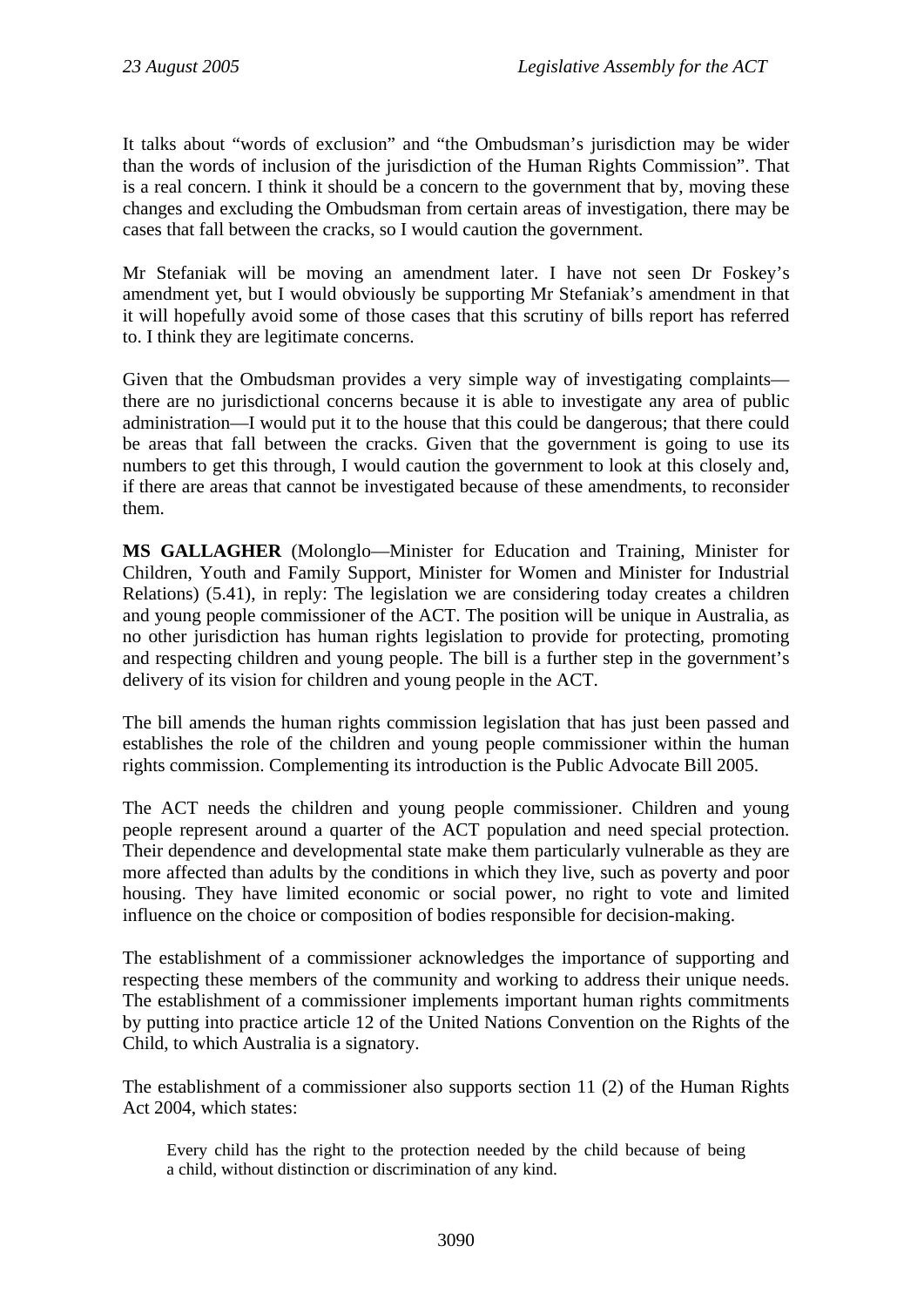Finally, the establishment of the commissioner fulfils the commitment of the government in relation to Vardon report recommendation No 8.24. On 6 September 2004, I released a position paper for a proposed commissioner. On 8 April this year, I released the *Emerging themes* report on the views of children, young people and the report on the public consultations with 2,557 individuals and organisations through submissions, surveys and workshops.

The commissioner will not devolve the role and responsibility of parents who are the best advocates for the majority of children and young people. A commissioner is required because not all children and young people have parents or guardians or have parents or guardians who will advocate in their best interests.

A feature of the children and young people commissioner bill is that parents and guardians, children and young people, agents and carers can approach the commissioner. In the bill, when someone is affected by the act of service, they are an aggrieved person. This may include families, parents, guardians or carers if the service was provided to them. When a person is aggrieved, they make a complaint under section 43 (1) (a) of the Human Rights Commission Act 2005.

Children and young people can also be an aggrieved person and make a complaint. Clause 24 adds a new subsection 43 (2) (b), which ensures that if a person has a legal disability they are not, excluded from making a complaint. By law a child or young person is considered to have a legal disability due to age. This clause ensures that a child or young person can make a complaint to the children and young people commissioner.

An agent of an aggrieved person can make a complaint. To be an agent, the aggrieved person or the human rights commission has to authorise the agent in writing. This provision is in subsection 43 (3) of the Human Rights Commission Act 2005.

Clause 23 provides that a parent or guardian can make a complaint on behalf of the child or young person who is aggrieved. Carers can make a complaint if they have guardianship or have control of the affairs of the aggrieved person under another law or an order of the court or tribunal. Carers include foster carers. If a person is a voluntary carer and does not have a legal mandate to care for the child or young person—for example, a relative or kinship carer—they could lodge a complaint as an agent of the aggrieved person.

If the complainant is unable to get a conciliation agreement or is unhappy with the way a complaint is progressing they may be able to seek a new decision about their complaint from the ACT discrimination tribunal. To approach the discrimination tribunal, the complaint must be about discrimination and fall under the Discrimination Act 1991. The complainant must also get a referral from the human rights commission to the ACT discrimination tribunal under section 53, section 64 or section 82 of the Human Rights Commission Act. A complaint cannot be referred to the discrimination tribunal if it is not a discrimination complaint falling under the Discrimination Act 1991 or, if it is a discrimination complaint, the parties to the complaint have made a conciliation agreement.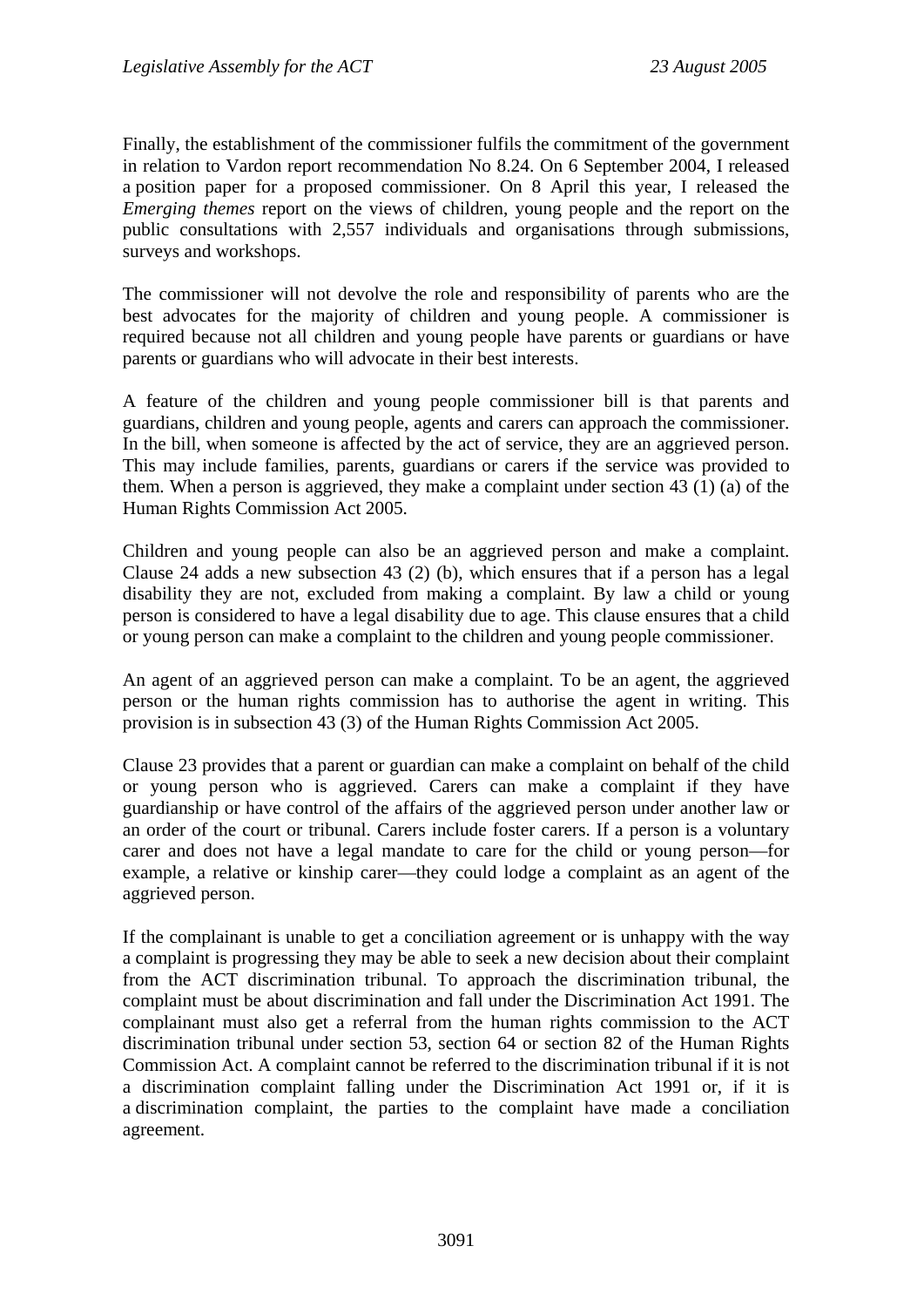The Children and Young People Commissioner Bill does not include provision for child death review, employment screening or an expanded role for the Official Visitor, which were identified as possible functions for the proposed children and young people commissioner. These provisions will be included in phase two of the legislation, as further policy development and consultation is required to put in place an effective structure. Some further policy development in relation to the Official Visitor and children's services council will be addressed in the amendments to the Children and Young People Act.

The 2005-06 budget provides \$1.5 million over four years through the Department of Justice and Community Safety to establish a children and young people commissioner in the ACT. The appointment of the commissioner is an appointment of the executive and, with the passage of this legislation, will be expected in late 2005 or early 2006.

The Public Advocate Bill 2005 changes the name of the Community Advocate to the public advocate, in line with the recommendations by the Foundation for Effective Markets and Governance, also known as FEMAG. The government agreed to make a change, choosing the name preferred by the Office of the Community Advocate itself, which was the ACT public advocate. As well as changing the name of the office, the bill is a re-write of the legislation into more up-to-date and accessible language.

With no substantive change to the provisions, the public advocate will be able to continue the valuable work of the Community Advocate, looking after the interests of individuals in our community who are vulnerable and need extra help. The name public advocate is intended to reflect the wide range of advocacy roles that the office carries out. It is important that we, as a community, provide for the more vulnerable members of the commonality to have someone who can advocate on their behalf when they need to deal with service providers or bureaucratic processes.

The public advocate will be there to advocate on behalf of individuals. The Human Rights Commission (Children and Young People Commissioner) Amendment Bill being debated will create a new commissioner within the human rights commission to have particular responsibility for statutory oversight of matters to do with services for children and young people.

As the Community Advocate has, from the beginning, exercised functions relating to the protection of the rights of children, this bill contains consequential amendments to ensure that there is no conflict between the provisions relating to the public advocate and those relating to the human rights commission. The main focus of the public advocate is to advocate on behalf of individuals to ensure their particular concerns and needs are addressed. The human rights commission will be concerned with situations where service delivery was not of the expected standard and with systemic issues relating to service delivery generally.

Because the cumulative experience of a number of individuals may point to systemic concerns, provisions have been included in this bill to allow the public advocate to refer issues to the human rights commission where appropriate. Complaints about services for children and young people will become the responsibility of the human rights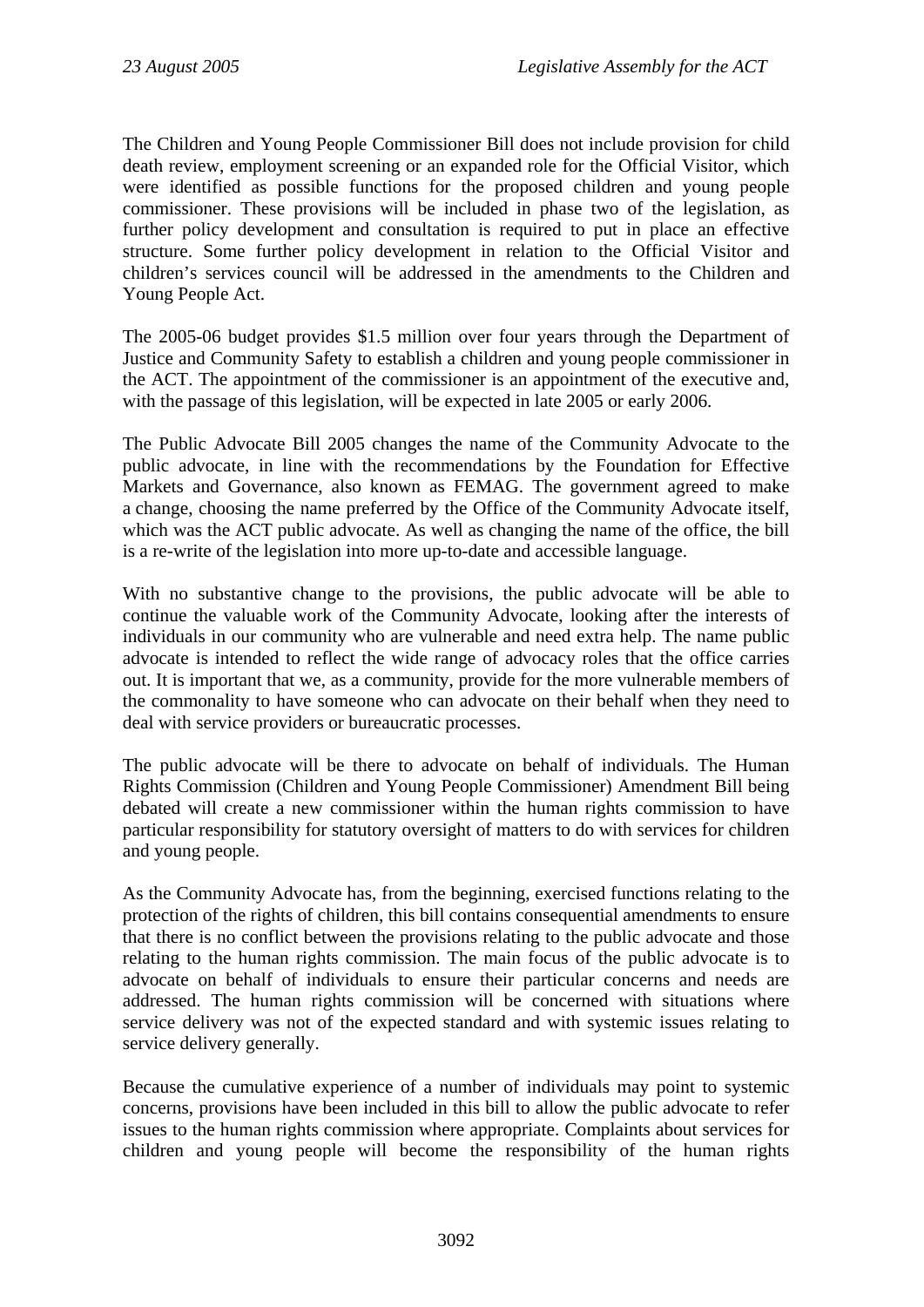commission but the public advocate will continue to be able to investigate concerns, complaints and allegations about matters referring to the function of that office.

Also, there is a provision to protect people who, for genuine reasons, give information to the public advocate. This ensures that people who believe they have information that the public advocate ought to have in order to properly carry out the task of protecting the rights of children and young people and people with a disability will not be committing a breach of confidence or of professional conduct rules or ethics.

Members will be aware that the scrutiny of bills committee, in report 14 of 15 August 2005, commented on this bill and drew attention to the protection provisions in clause 15. The committee raised the issue of whether providing this protection to people giving information to the public advocate could be a breach of the right to privacy provided in the Human Rights Act. I have responded to the committee indicating my confidence that there is no incompatibility with the Human Rights Act. The provision is designed to avoid situations where a person who has information that could be used by the public advocate to better protect a child or young person or person with a disability is not constrained by professional conduct rules or fears of defamation action from passing that information on.

Other minor changes that this bill makes to the provisions supporting this office are:

- improved definition of client groups have been provided by including definitions of children and young people and clarifying the definition of people with a disability;
- the definition of forensic patient has been brought into line with the Mental Health (Treatment and Care) Act 2004 by referring both to mental illness and mental dysfunction and making it clear that the public advocate can help people whose behaviour is the result of either problem; and
- more efficient delegation provisions have been provided to ensure that the staff of the public advocate's office are in a position to provide continuous guardianship services to people who need them, unaffected by illness or other necessary absences of individual staff members.

This important work of supporting vulnerable community members will continue under the new name of the office of the public advocate.

In conclusion, I would like to thank officers from the Office of Children, Youth and Family Support, from the Department of Justice and Community Safety and from the Office of the Community Advocate for their work on this bill; also, all the community members, particularly the children and young people, who told us what they wanted in their commissioner.

This government is strengthening the ability of children and young people to participate in the issues that affect them. We are giving them a voice, through the commissioner. The introduction of the children and young people commissioner contributes to making our community a stronger and safer place for children and young people.

I am disappointed that the opposition will not be supporting this bill. I had hoped for a stronger argument from them as to why they could not support the role of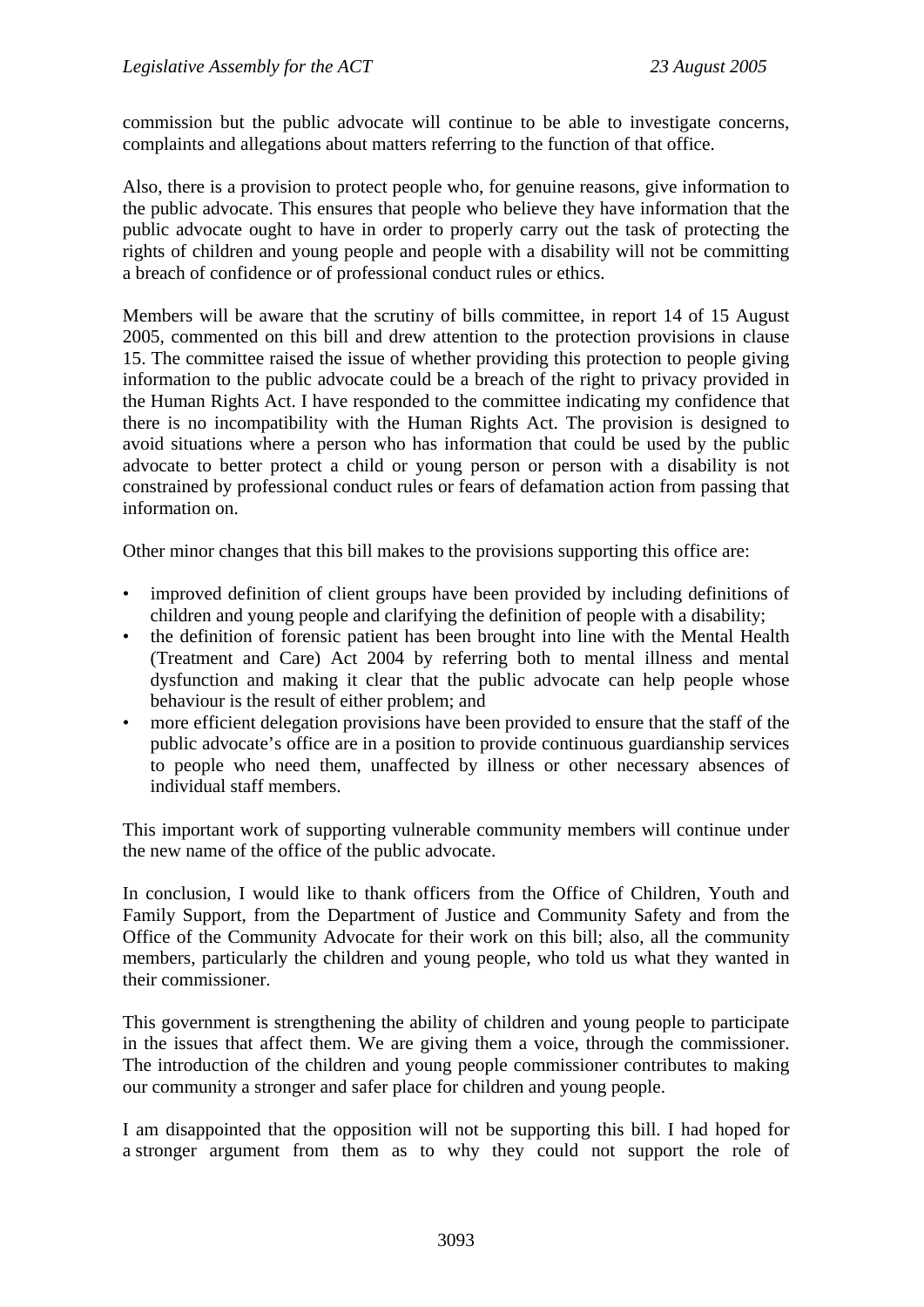a commissioner for children and young people, other than that they do not like supporting human rights legislation. I think it is disappointing.

Their legislation on a commissioner for the family was defeated. This legislation is about establishing a commissioner who has the interests of children and young people as paramount consideration. To establish a commissioner for the family would mean that that paramount consideration could not be given to the children and young people. That is what this legislation does. It is extremely disappointing that the Liberal opposition have not been able to support it.

Question resolved in the affirmative.

Bill agreed to in principle.

## **Detail stage**

Clauses 1 to 12, by leave, taken together and agreed to.

Clause 13.

**DR FOSKEY** (Molonglo) (5.53): I seek leave to move amendments Nos 1 and 2 circulated in my name together.

Leave granted.

**DR FOSKEY**: I move amendments Nos 1 and 2 circulated in my name together *[see schedule 4 at page 3109]*. These amendments would insert additional functions for the children and young people commissioner, in line with the desire of the people who were consulted. That requires the insertion of a new point in clause 13, proposed section 19B (1). This new subsection would seek:

(aa) to promote the human rights and welfare of children and young people by—

- (i) promoting the provision of education, information and advice to children and young people; and
- (ii) promoting and monitoring public awareness on issues that affect children and young people; and
- (iii) conducting and monitoring research into issues that affect children and young people; and
- (iv) making recommendations to government and non-government agencies on legislation, policies, practices and services that affect children and young people; and
- (v) promoting the participation of children and young people in making decisions that affect their lives, as appropriate to their age and maturity;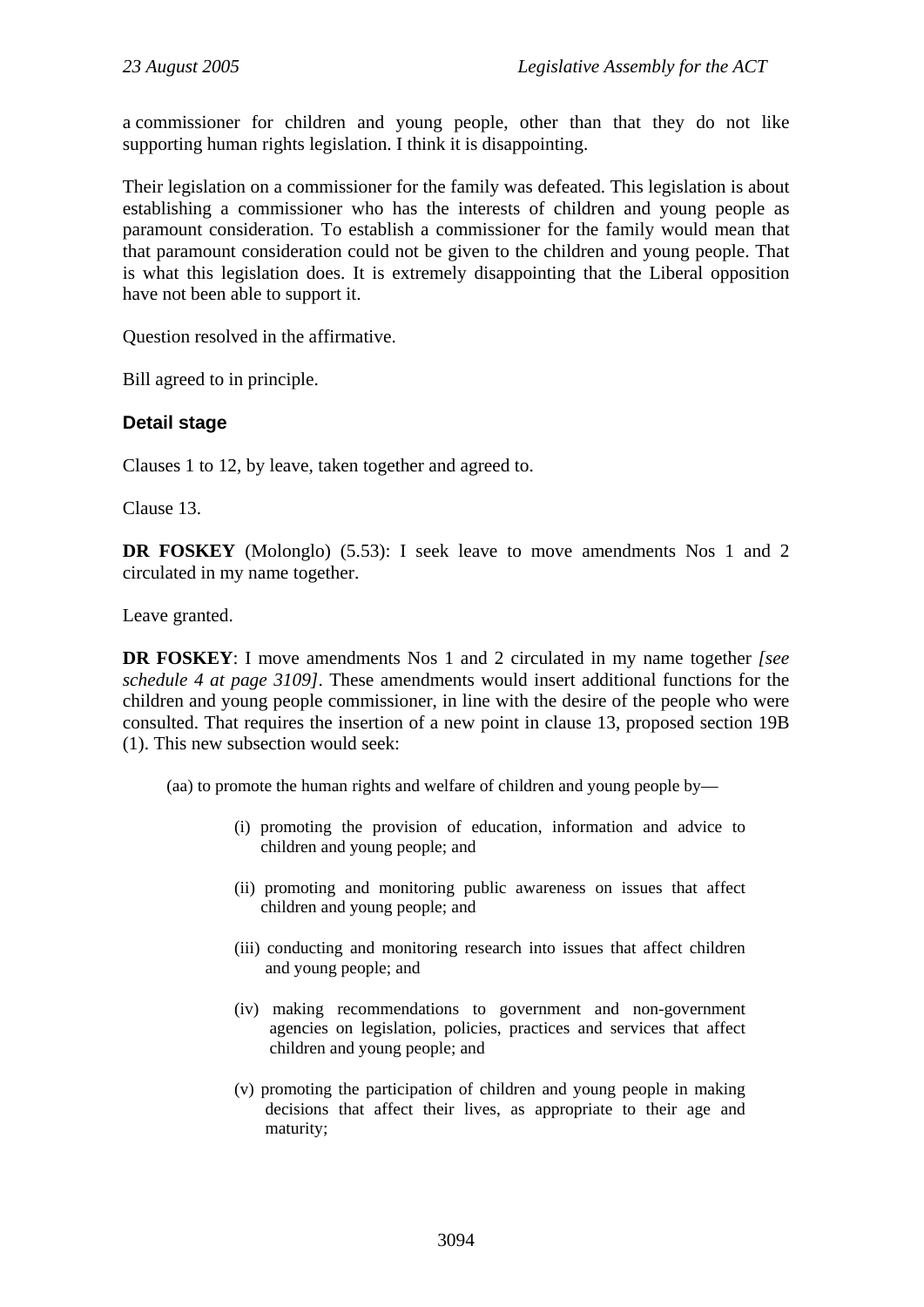As I have already outlined in the in principle stage, I strongly believe that the role of the children and young people commissioner should be broader than that originally set out in the bill. I put forward similar amendments to expand the roles of the other commissioners in this morning's debate on the Human Rights Commission Bill. However, I think that these changes are particularly important in relation to the children and young people commissioner.

I am concerned that, even with our amendments to the overall functions of the commission, this bill focuses the functions of the commissioner on complaints processes and service delivery issues. Broader issues concerning citizenship and community attitudes are often at the heart of issues impacting on human rights; and, rather than looking only at how this plays out in the service system, commissioners may well identify issues that require a more preventative, whole-of-community approach.

These amendments seek to articulate a broader role for the commissioner in identifying and reviewing issues affecting children and young people beyond a service delivery setting. For example, the ACT commissioner might, as the New South Wales Commissioner for Children and Young People did, decide that research into the experiences of high school students undertaking paid employment is a matter of public importance worth investigating. This is an issue much broader than a service delivery system.

There are also circumstances where addressing vulnerability to human rights breaches for a particular group may lie in providing information and education to individuals, independent of service systems, or promoting participation in decision-making across service systems. The proposed amendments do not make the commissioner responsible for the treatment of a particular group across all areas of community life or broaden their function to address every issue facing individuals.

One of the things that I think is of particular importance is the generation divide. I imagine, in the demographic tendency towards an ageing population and in a smaller cohort of young people, we will always need bridging mechanisms to ensure that understanding between generations is facilitated. That is just one of the broad roles that a commissioner could play in terms of public awareness. I urge fellow members on both sides to support these amendments in the interest of future effectiveness of the children and young people commissioner.

**MS GALLAGHER** (Molonglo—Minister for Education and Training, Minister for Children, Youth and Family Support, Minister for Women and Minister for Industrial Relations) (5.57): The government is committed to a corporately functioning commission where the powers are vested in the human rights commission rather than in individual commissioners. Commissioners exercise their power as agents of the commission, not as separately empowered statutory entities.

The government agreed to Dr Foskey's earlier amendments to the objects clause of the commission and, therefore, to the objects to which the commissioners are committed in the exercise of their functions as agents of the commission. To agree to the amendments before us is to confer on individual commissioners their own discrete objects, which is contrary to the scheme the government has proposed.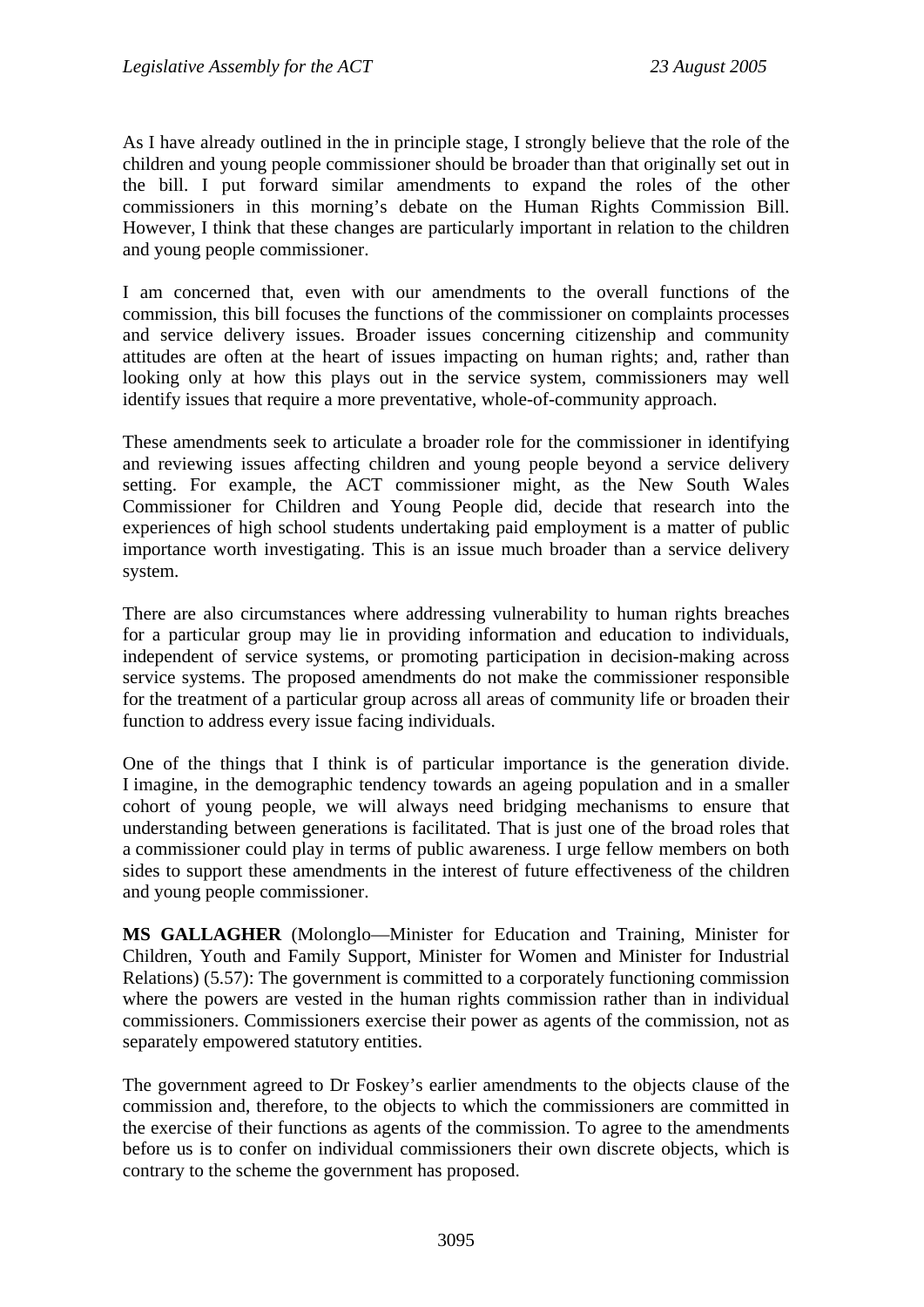Dr Foskey's proposed amendments labour under the misapprehension that the commissioners are only co-locating rather than, as we have already indicated, operating corporately as members of the commission. Therefore, the government will be opposing these amendments.

Amendments negatived.

Clause 13 agreed to.

*At 6pm, in accordance with standing order 34, the debate was interrupted and the resumption of the debate made an order of the day for the next sitting. The motion for the adjournment of the Assembly was put.* 

# **Adjournment**  *Courage to care* **program and exhibition**

**MS MacDONALD** (Brindabella) (6.00): I would like to bring to the attention of the Assembly a program that is operating in Canberra called the *Courage to care* program and exhibition. It is running at National Archives of Australia from 13 August to 25 September.

*Courage to care* is a multifaceted travelling program that emphasises the importance of standing up against human injustice. A racial tolerance education program directed towards students from years 5 to 12, *Courage to care* uses a mixture of real life stories from Holocaust survivors, memorabilia and audiovisual presentations to demonstrate the difference one person can make. The exhibition is open to the public and volunteers are available throughout the week to discuss the displays with visitors.

Starting with the stories of non-Jews who risked their lives to save Jews during the Holocaust, the education program relates these historic events to issues facing today's students, including bullying, stereotyping, racism, and aboriginality. Developed by the international Jewish service organisation B'nai B'rith, which is represented in 51 countries, the program has been seen by nearly 155,000 Australians, including 55,000 students.

The program has operated in New South Wales since 1998. It was developed with major enhancements from a model used in Victoria since 1992 and is regularly evaluated and updated. It has travelled to towns and cities in New South Wales, Queensland, Victoria and Western Australia. This is the first time the *Courage to care* program has run in the ACT and I encourage everyone to take the time to visit it.

The aim of *Courage to care* is to educate Australians about the positive outcome of racial harmony and the importance of individuals standing up against discrimination, racism and oppression. It also raises awareness of the Holocaust and draws attention to the heroism of the righteous among nations, which is a title given to extraordinary individuals, some famous, others not, who took an enormous personal risk to rescue Jews and others facing persecution and peril.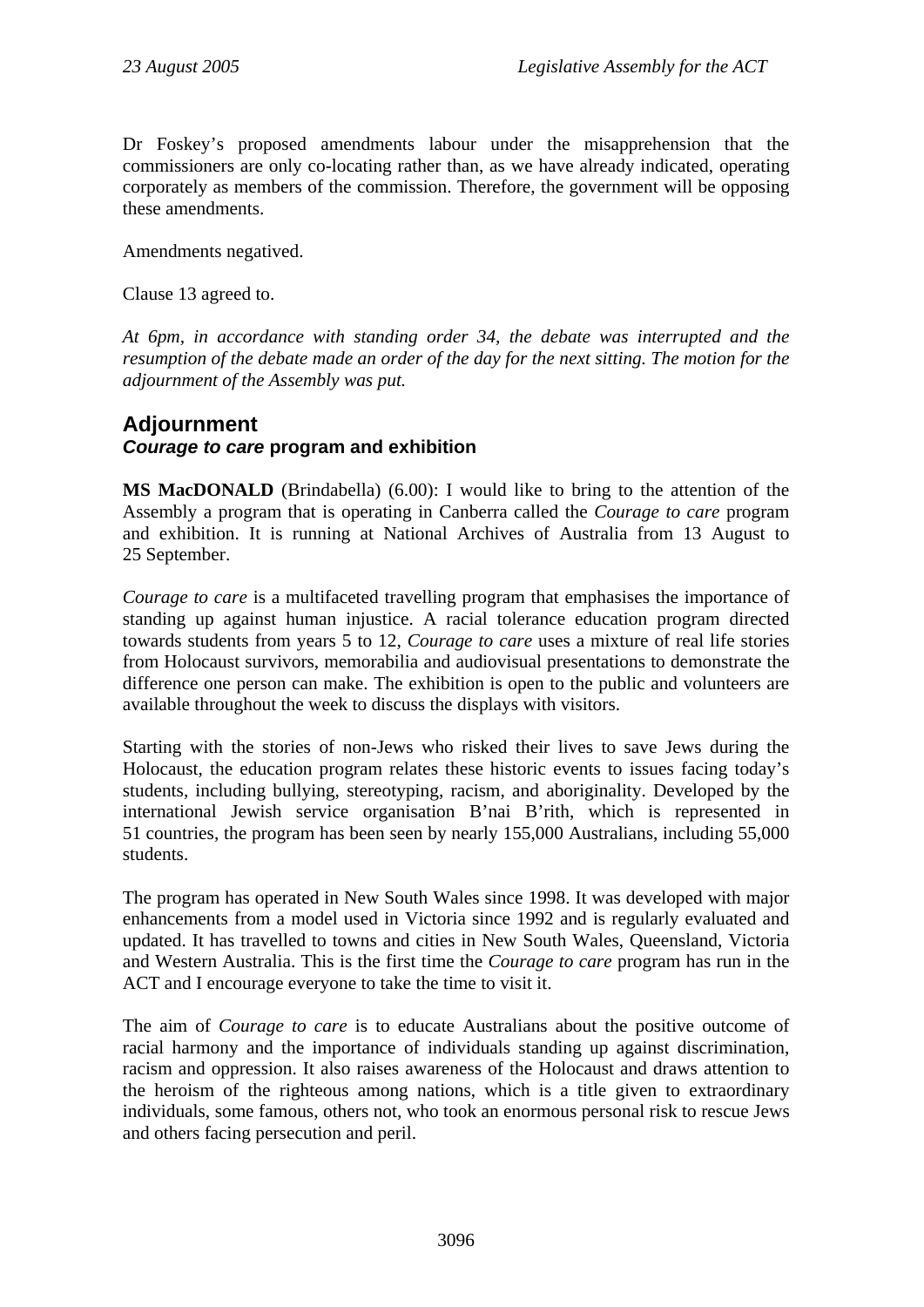From the time Hitler came to power in January 1933 until the end of World War II in 1945, Jewish people were imprisoned, persecuted and killed. By the end of the war, an estimated six million Jews had perished, including 1.5 million children. Not only Jews found themselves as victims of Nazism at this time. Anyone who opposed the regime could find himself or herself imprisoned or persecuted. The Nazis took action to suppress various racial and social groups and to remove them from society. Gypsies, the disabled and the mentally ill were all perceived as undesirable for German society and during the late 1930s many of them were murdered.

The lessons of these events are as relevant for today as they were over 60 years ago. As an educational program *Courage to care*, exposes students to the personal experiences of Holocaust survivors and the remarkable stories of their rescue and promotes learning and understanding through inquiry, discourse and critical reflection of personal values. It does not seek to impose values on students but, rather, encourages them to question issues of racism, intolerance, and discrimination. At a time when more and more people in our community turn a blind eye to injustices, this program and exhibition teaches visitors to learn from history, develop empathy, take personal responsibility and appreciate diversity in democracy.

The response from many of those who have experienced the program has been very positive. Students particularly have commented on the part of the program where they met a survivor of the Holocaust. Students have said that meeting with a Holocaust survivor and hearing at first hand how they survived, sometimes with the help of complete strangers, has reaffirmed their faith in human good and taught them that a little bit of caring can go a long away.

I am sure most members would be aware of my Jewish ancestry and the fact that I am Jewish. My grandparents and my mother fled Nazi Germany and, were it not for the goodwill of, firstly, a Catholic hospital in assisting my grandmother to give birth and then other friends who were not Jews in protecting them, they would not be here today. I end with a comment by Pastor Dietrich Niemoller:

In Germany they came first for the communists, and I didn't speak up because I wasn't a communist. Then they came for the Jews, and I didn't speak up because I wasn't a Jew.

**MR SPEAKER**: The member's time has expired.

## **Disaster planning**

**MR PRATT** (Brindabella) (6.04): Today in the question time we heard the Chief Minister answering the question we asked about terrorist threat evacuation planning. I pointed out that I thought the Chief Minister had misled the community on the facts behind what had actually been completed in terms of emergency management evacuation planning.

I want to remind the house what the Chief Minister said in response to Mr Stefaniak's quite precisely defined question last week about the terrorist threat evacuation plan, not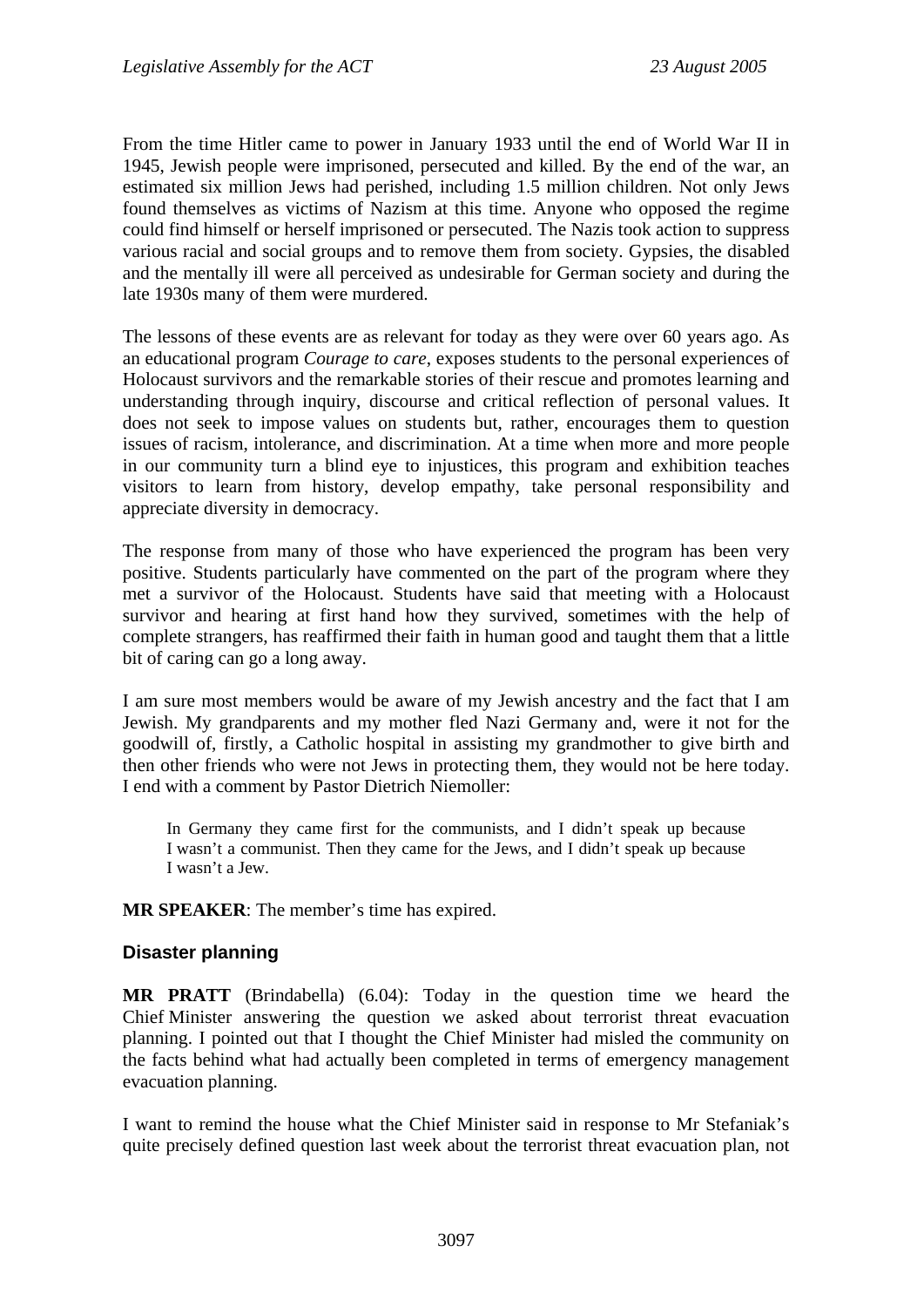the general emergency, general evacuation plan or even the bushfire general evacuation plan. In response to Mr Stefaniak's question, Mr Stanhope said:

I am advised, in fact, by Commissioner Peter Dunn, the Commissioner for the Emergency Services Authority … we are the only jurisdiction that has in place a disaster response plan or an evacuation plan that gives us the capacity to respond to both natural and man-made—in other words, terrorist—actions within this jurisdiction.

Those are Mr Stanhope's words. The point here is that today, when we sought clarification of this matter, the Chief Minister really split hairs and started to shift ground on what he actually did say or what he is actually planning. He said it was "a question of terminology". He said that we really are talking about "broad emergency management plans" and that these were "virtually completed". Now, this is all broadside targeting, obfuscation, smoke and mirrors so that we do not get down to the nitty-gritty of what is essentially an important issue—whether the community has been briefed and warned by this government about the terrorist threat evacuation plans in high risk areas across the ACT.

Just to follow up on that, I thought I would read the memo prepared by the SES to really illustrate what the circumstances are regarding where the hell we are at with the terrorist threat evacuation plan. The memo states:

### Commanders et al

There have been some discussions recently about evacuation planning and how evacuations might be carried out in Canberra and the major town centres if such a situation was warranted. Some volunteers have raised with me the approach that NSW has taken in relation to the SES and RFS volunteers in the Sydney CBD taking formal part in evacuations of the CBD, and whether or not there might be a similar role for ACTSES volunteers in Canberra.

The memo goes on:

I met with Peter Dunn this morning to discuss the whole issue of evacuations. Included in our discussions were:

- the need for comprehensive evacuation planning to be undertaken,
- need to have predetermined evacuation centres identified,
- role of the ACTSES in conducting evacuations,
- need for commercial buildings to have evacuation plans and have appointed building wardens to assist with evacuations.

The writer goes on and makes some very good points. Clearly, he is saying, "Let's get our act together. These are the issues that we need to come to grips with. These are the issues that need to be identified. Where are we at with this?" This memo is proof concrete that this government and its agencies, its senior authorities, have not really begun putting these terrorist threat evacuation plans in place.

The Chief Minister was quite right today when he said that we are not talking about a general evacuation that fits all contingencies. We are definitely talking about bushfire evacuation plans, other natural disaster evacuation plans and certainly terrorist threat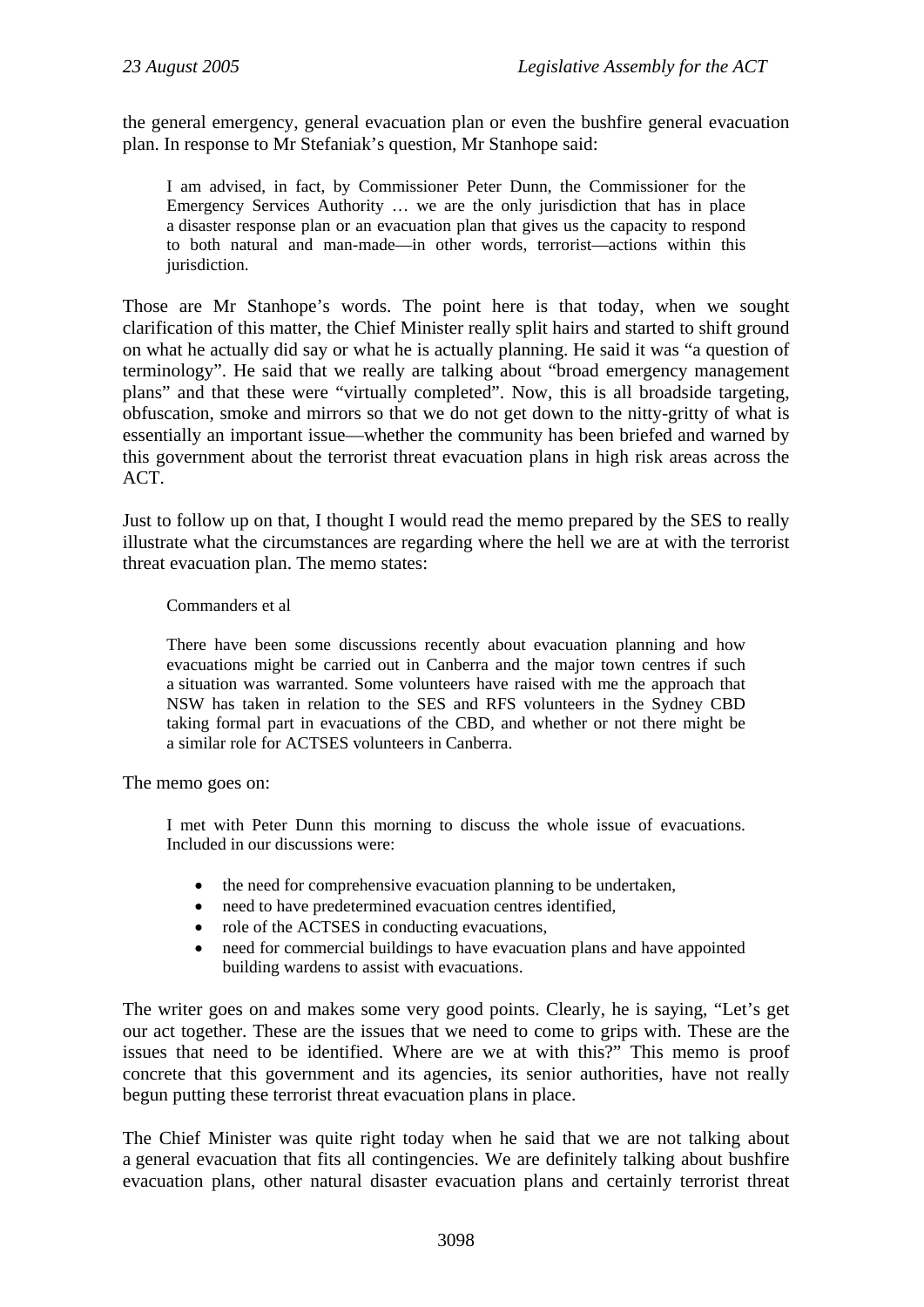evacuation plans identified across the ACT for all high-risk areas, be they town centres, iconic targets, federal targets, where ACT residences may be collateral damage, or the city centre itself. When is this government going to brief the community on what they have got in mind? I am not talking about the detail, the secret detail. Where is the outline concept?

**MR SPEAKER**: The member's time has expired.

## **Environmental grants**

**MR GENTLEMAN** (Brindabella) (6.09): I rise tonight in the adjournment debate to provide members with information on the environmental grants that I was privileged to announce yesterday, on behalf of the Chief Minister, at Kaleen High School.

The environmental grants are funded annually by the ACT government to assist the community to participate in worthwhile environmental projects. This year the ACT government refined the grants program to encourage a broader range of community-based projects that complement the government's own environmental priorities, particularly in relation to the Canberra plan's strategic theme—living with the environment: our bush capital. This addresses our relationship with the environment in terms of resource use, nature conservation and opportunities for sustainable environmental interaction.

The community's role in conserving and enhancing our local environment is absolutely fundamental. Twenty-seven applications for funding were received for the ACT environment grants. This is a strong response and a good indication of the ACT community's commitment to our environment. Of the 27 applications received, the government is pleased to support 11 of the projects. Three of the grants go to schools, at a total of more than \$113,000.

A broad range of applications was received that complement the government's priorities for community engagement in implementing nature conservation strategies and action plans; complementing ACT government and community events; delivering walks, talks and activities and environmental subjects; involving the local Aboriginal community in local environmental initiatives; encouraging the wise use of resources and reducing environmental impacts and having a positive and desirable effect on the environment.

As I said, there were 11 successful applicants. The Canberra Ornithologists Group will undertake the ACT grassy woodland bird monitoring project. This project will monitor threatened bird species abundance and distribution in grassy woodlands at 135 monitoring points. The Australian Capital Territory 2005 National Water Week community frogwatch program, which will be conducted by the Ginninderra Catchment Group Inc, will involve 200 volunteers monitoring frog habitat and breeding sites across the ACT and region.

The Australian Network for Plant Conservation Inc will undertake a project facilitating community involvement in the conservation and rehabilitation of native grassy ecosystems. This project will focus on building community skills in conservation and rehabilitation of natural temperate grasslands and yellow box/red gum grassy woodlands.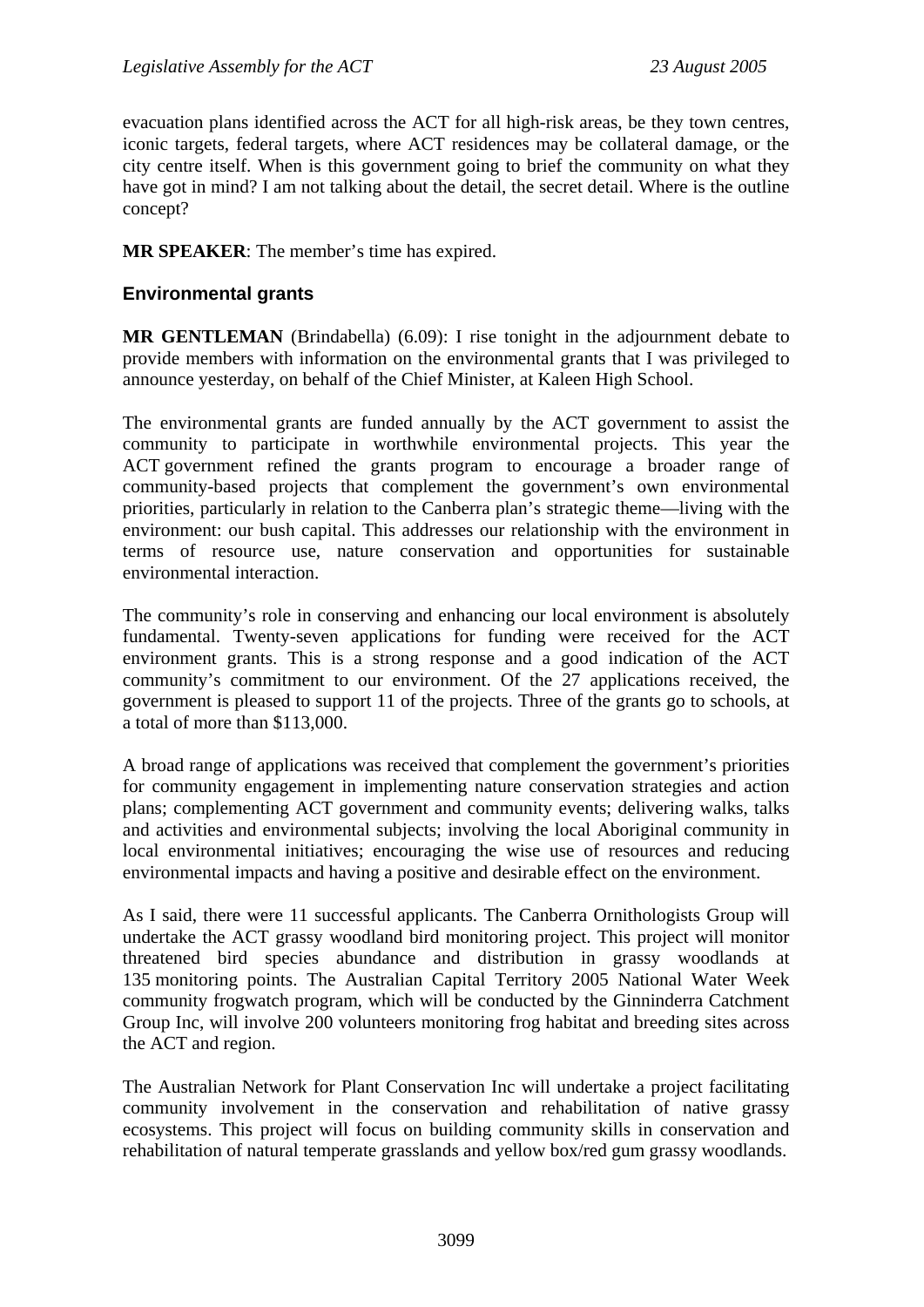The indigenous plants program run by Melba High School will look at the establishment of an indigenous garden at Melba High School. Kaleen High School Parents and Citizens' Association Inc won a grant for Kaleen High School's open grassy woodland landscape project. The project aims to create an open grassy woodland landscape by planting a wide variety of native grasses and wildflowers endemic to the Canberra region at the front of the Kaleen High School.

Macgregor primary school will undertake the Macgregor primary rejuvenate and reuse project. This project proposes to educate students through recycling, composting, worm farms and chickens while reducing waste. The Friends of the Mount Majura Parkcare Group received a grant for rehabilitation of the Majura dams. This project proposes to improve environmental and community value of the two dams at Mount Majura nature park.

The Australian institute of Landscape Architects ACT branch received a grant for its project sustainable gardens workshops and field trips. This project will look at landscape sustainability for Canberra gardens, followed by two one-day field trips. The National Parks Association of the ACT Inc received a grant for the great Australian bushwalk. This project will look at managing and organising one-day public events to expand public awareness of the local environment.

*On the outside,* a Canberra Youth Theatre production, received a grant. It is a theatrical presentation about the plight of endangered species in the ACT. It is proposed for staging at Tidbinbilla Nature Reserve amphitheatre. *Bush Capital Year*, by Mr Ian Fraser, a project involving the research and writing of at least 120, 500-word essays on ACT species, habitats, reserves and ecology suitable for compilation into a book also received a grant.

I would like to take the opportunity again to congratulate the successful applicants. I look forward to the outcomes of these grants.

## **Youth forum**

**DR FOSKEY** (Molonglo) (6.13): After our talk about children and young people today, I thought it would be a good idea to refer to an event that occurred in this very chamber last Friday that was part of a two-day event involving at least 70 year 11 students from across Canberra's colleges and schools in a study of the constitution and mechanisms for changing it through practical involvement.

While they had a look at the case study of the Franklin River debate and the subsequent influence that had upon the federal election, it was decided to run an exercise on changing the constitution to give the commonwealth jurisdiction over the management of rivers. Mr Gentleman and I were invited to give the yes and no cases on this topic. I have to say that I have never seen such an avid group of young people. As a teacher I have seen many groups of young people, but one is very rarely in the position where they are really involved and engaged. I suppose the schools took the trouble to choose the four or five most interested students from their classes. But I was also interested to discover that only two of the schools represented actually teach politics and civics. That is right across the system, so most of the students probably came from legal affairs and study of society and environment and perhaps commerce classes. I think that that is a real lack. There was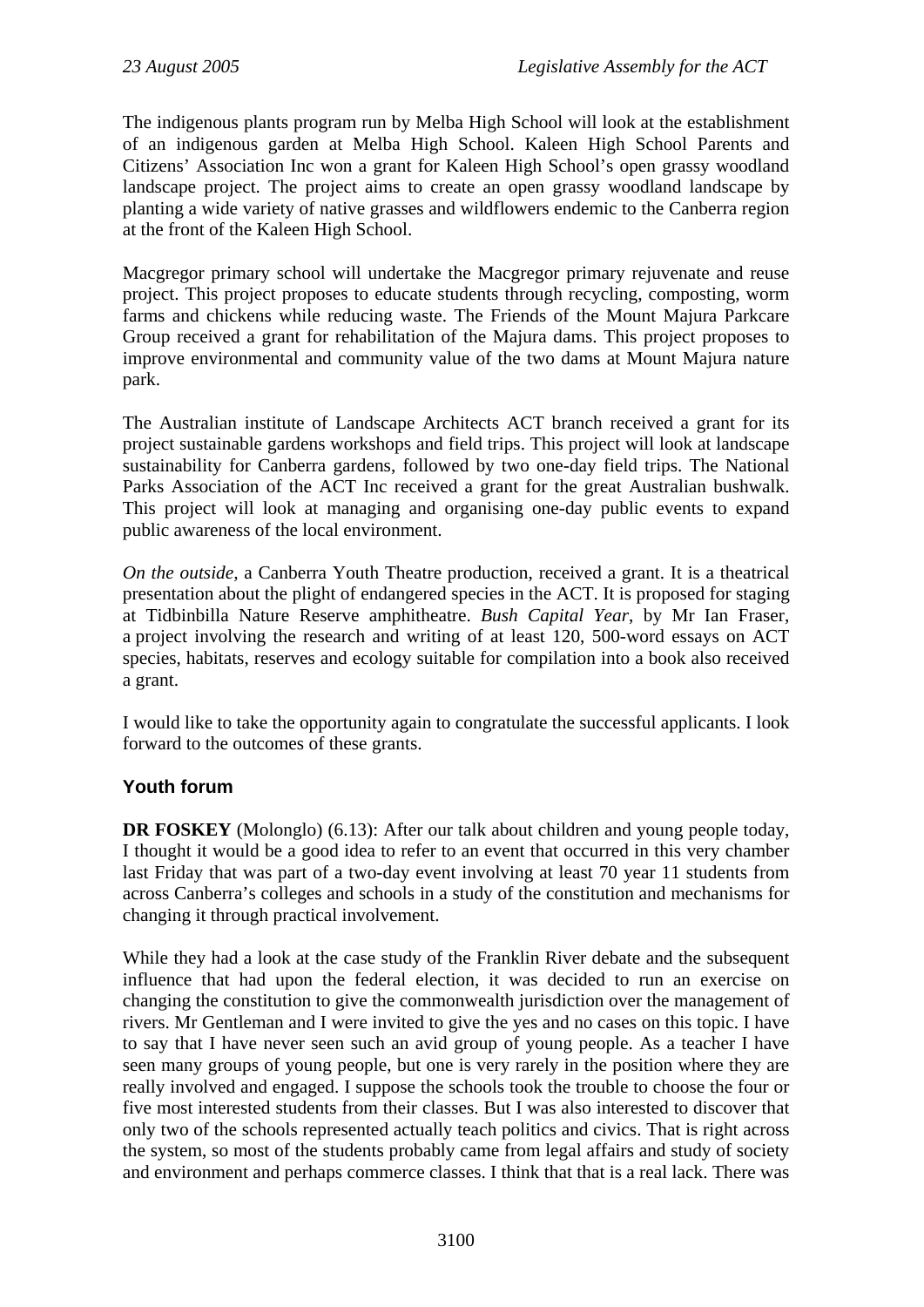a definite thirst and hunger there among students to be involved in issues that so concern them.

It was very clear to me that young people are passionate about the environment. They care very much. When they went away in their small groups, which, unfortunately, I was not privy to, and if I was I would have had to have had a number of bodies to have gone to all of them, their concern was which arrangement would best suit the management of our rivers. It was very hotly argued. Both Mr Gentleman and I saw that in the questions and statements that students made following our presentations.

In fact, this was the first ever of this series of constitutional learning experiences where students actually voted yes. Having been told that referenda very rarely bring in a positive response, those students did vote yes. In that case, of course, I take some credit because I did argue the case that the commonwealth should have control. Mind you, I suppose if I had been given the other side, I would have argued that quite persuasively, too, because I do not think it is a question to which there is a black and white answer.

I want to say in conclusion that I think it is really important that young people's concerns about their future and their desire to be involved in decisions about it should be taken seriously, that young people are, perhaps, like other members of the community, already rather cynical about politics and politicians, and that we in this house have a really strong obligation to nurture any interests that they might have and to show them that we, as politicians, are as concerned about the issues as they are, that we care about them, that we listen to them and that, as far as possible, we want to represent their interests.

## **Good neighbour day**

**MRS BURKE** (Molonglo) (6.17): I draw members' attention to a front page article in the *Canberra Times* today entitled "Move to avert a city of strangers" by Megan Doherty. I will read a portion of the article:

Leading social commentator Hugh McKay is at the head of moves to prevent Canberra from becoming a city of strangers.

A special day could be held in Canberra next year just to help people get to know their neighbours as big changes across society, such as increasing divorce rates, and local factors, such as the national capital transient population, make it more difficult for communities to connect.

I just wanted to say how intrigued I was to read that article. Yes, the Liberal opposition have been very vocal in calling for the abolition of the Community Inclusion Board and fund and I think that really we are standing on very solid ground in doing that. It must be said, though, at the outset, and I make this point quite emphatically, that this is in no way a personal attack on board members. They are some very fine upstanding people. However, \$8.548 million over four years I think is money that could be better spent on frontline critical services. Indeed, in March this year I wrote to the minister for community services, Mr Hargreaves, and on Sunday, 6 March I put out a media release entitled "Good neighbour day should be adopted in ACT". It states:

Shadow Minister for Community Services, Jacqui Burke, has written to the Minister for Community Services asking him to consider adopting a scheme called "Good Neighbour Day."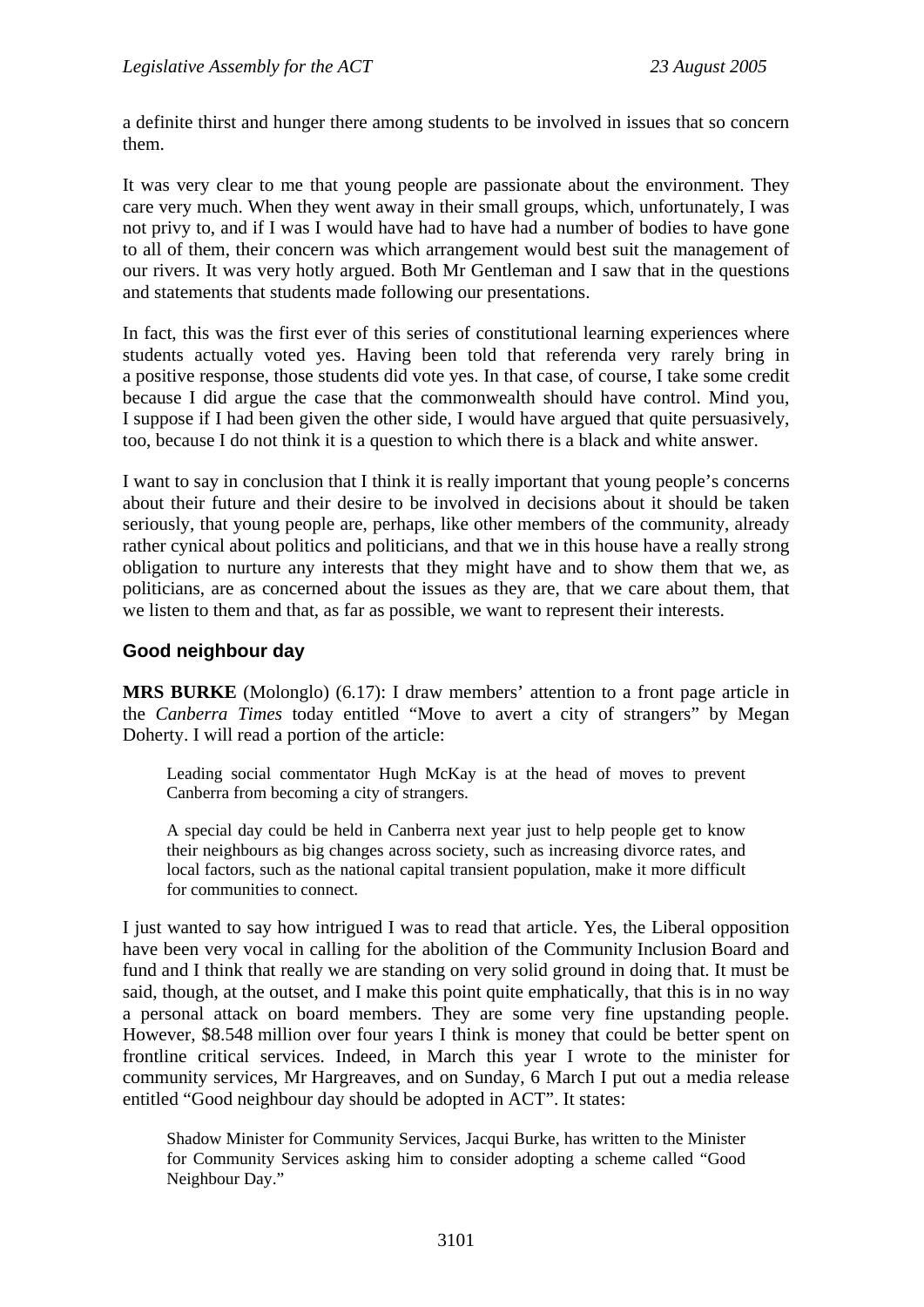The scheme, endorsed in the United Kingdom by the National Neighbourhood Watch Association, places greater emphasis on positive relationships between people in a neighbourhood.

I understand from the article that there is a similar scheme happening in New Zealand. My media release continues:

Mrs Burke said with greater emphasis on the importance of Neighbourhood Watch in our community it was important that neighbours fostered greater relationships.

Good Neighbour Day could be used by the ACT Government as a positive public awareness campaign to better connect neighbours across the Territory.

The connection of neighbourhoods can lead to reduced levels of crime, improved social harmony and a greater sense of community, where people want to look out for each other.

Groups like Neighbourhood Watch have admitted publicly that they are always looking at ways of rejuvenating the scheme across Canberra.

I am encouraging the Government to get on board and establishing "Good Neighbourhood Day" in Canberra, which would allow Neighbourhood Watch to extend its links in the community.

And so it goes on. I received a letter from the minister. In the concluding paragraph, he says:

The government will continue to seek ideas to enhance the Canberra Community and I thank you for your suggestion and I will have my department investigate it further.

Obviously, they must have done. They have told Mr Mackay. I will be very pleased if that goes ahead next year. I need to point out to the government and the board that it is not a new idea. It has taken an awful lot of money to come up with suggestions that laypeople in the community, and even MLAs, can come up with from time to time.

## **Heritage grants**

**MS PORTER** (Ginninderra) (6.21): I rise this evening to speak about the 2005-06 ACT heritage grants program. Members would be aware that this program is the major source of government funding for community based heritage projects and assists in the conservation, preservation and promotion of heritage in the ACT.

This year, 58 applications were received and, of those, 26 projects were successful in being awarded grants. Last Friday morning it was my privilege to present letters of offer totalling \$262,000 to the successful organisations. Many of those who received grants are organisations that comprise either entirely, or almost entirely, volunteers.

Coming as I do from a long history of community involvement, I know at first hand how much can be achieved when those with a common interest and goal come together. With relatively few resources they are able to achieve great things. Partnerships are important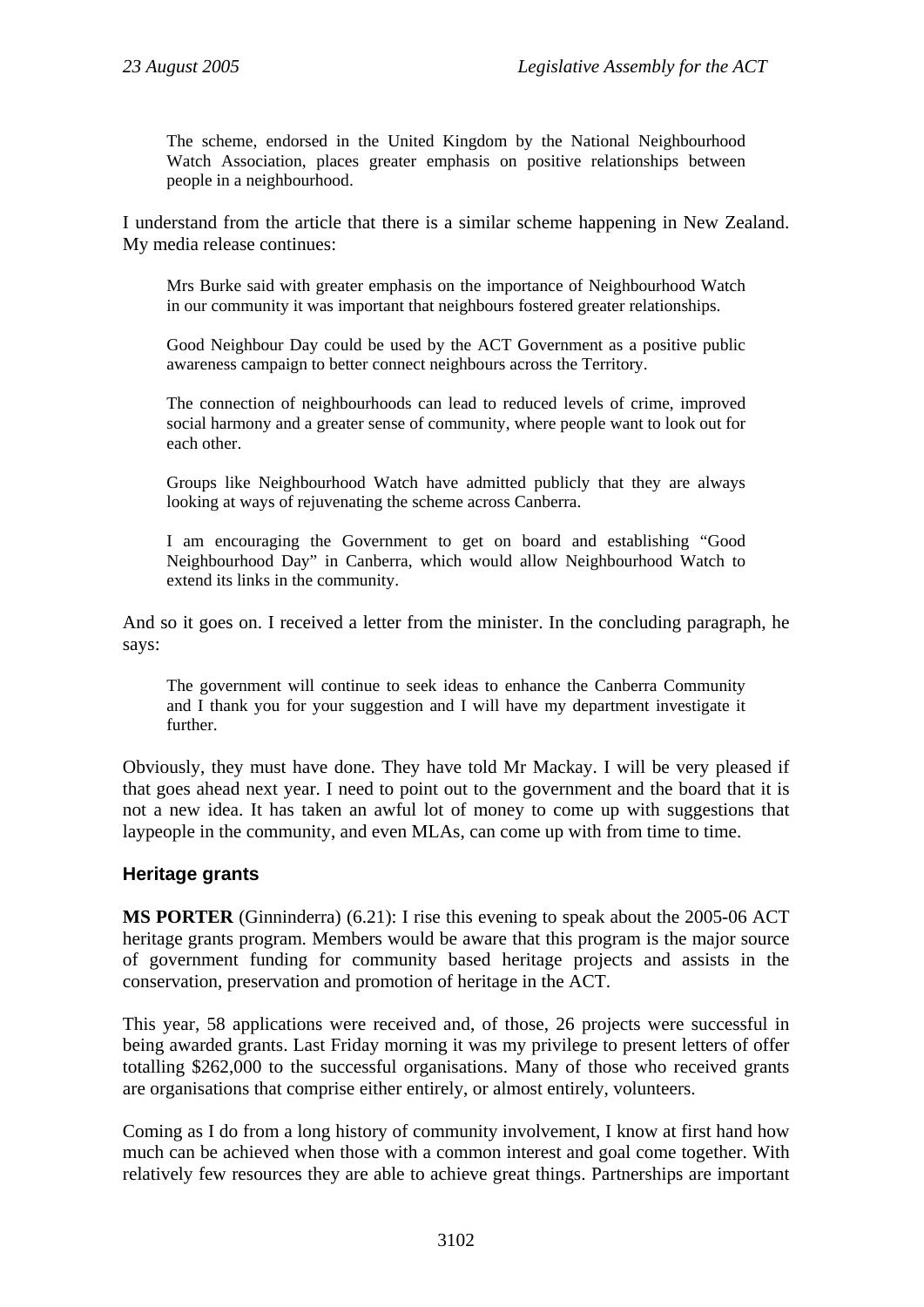and our partnerships between community and government invariably result in outcomes that are significantly greater than the funds expended due to the enthusiasm and hard work of those involved.

How appropriate that we were gathered at the Reid preschool, which was built in 1944 and opened in 1945 as a mothercraft centre. It provided a focal point for women living in the area and was developed through community interest and effort. The Reid preschool is the oldest preschool in Canberra. It paved the way for the establishment of all preschools in the ACT, of which there are now 80. It is an important landmark in Reid and provides a memorable link to the early days of Canberra's history and community. The Reid Preschool Parents Association was among the successful applicants and will publish a history of the preschool to mark its 60th anniversary.

Among the other successful applicants was the Kosciuszko Huts Association, which will undertake conservation and repair work on the Gudgenby Hudson ready cut cottage. The National Trust of Australia ACT branch also received funding for the William Colliers stone cottage, which has recently been added to the ACT heritage register. Their grant will be used to develop a conservation and management plan, as well as an interpretation plan.

Another successful applicant was the Burringiri Association, which has received funding for the identification and return of the Ngambri cultural material. Those in our community who spent many a long, hot summer's day at the Manuka Pool will be pleased to know that the Southside Community Service will record eight oral histories of people who have had a long-term association with the pool.

These are but a few of the projects that have received funding in the current round of grants. However, it does indicate the diversity of the work that is being undertaken to preserve the historical aspects of structures, artefacts and memories that have played their part in the development of this wonderful city. This year the Chief Minister has also agreed to fund two projects to foster effective partnerships to conserve the ACT's unique heritage. These are the much loved annual Canberra and Region Heritage Festival, which celebrates its 25th anniversary next year, and the continuation of the Heritage Advisory Service, which helps owners of heritage property by providing free technical advice.

I would also like to take this opportunity to thank the dedicated members of the ACT Heritage Council and the grants task force who assisted in the difficult task of assessing the many worthwhile grant applications. I congratulate all recipients of this year's grants and look forward to seeing the results of their projects over the coming year and during the 2006 heritage festival.

## **Chief Minister**

**MR SESELJA** (Molonglo) (6.24): I opened today's *Canberra* Times at the letters page and I was interested to read the headline. It said: Jon Stanhope a politician of integrity and decency. I thought, "Wow! What do you have to do to get a headline like that? My goodness! I wish I could get headlines like that." I looked at some of the letters and there were some great lines. One letter said, "I wish there were more politicians like Stanhope who are prepared to stick to their guns and not sell out for some short-term political gain." I thought, "Wow! He's popular in the electorate."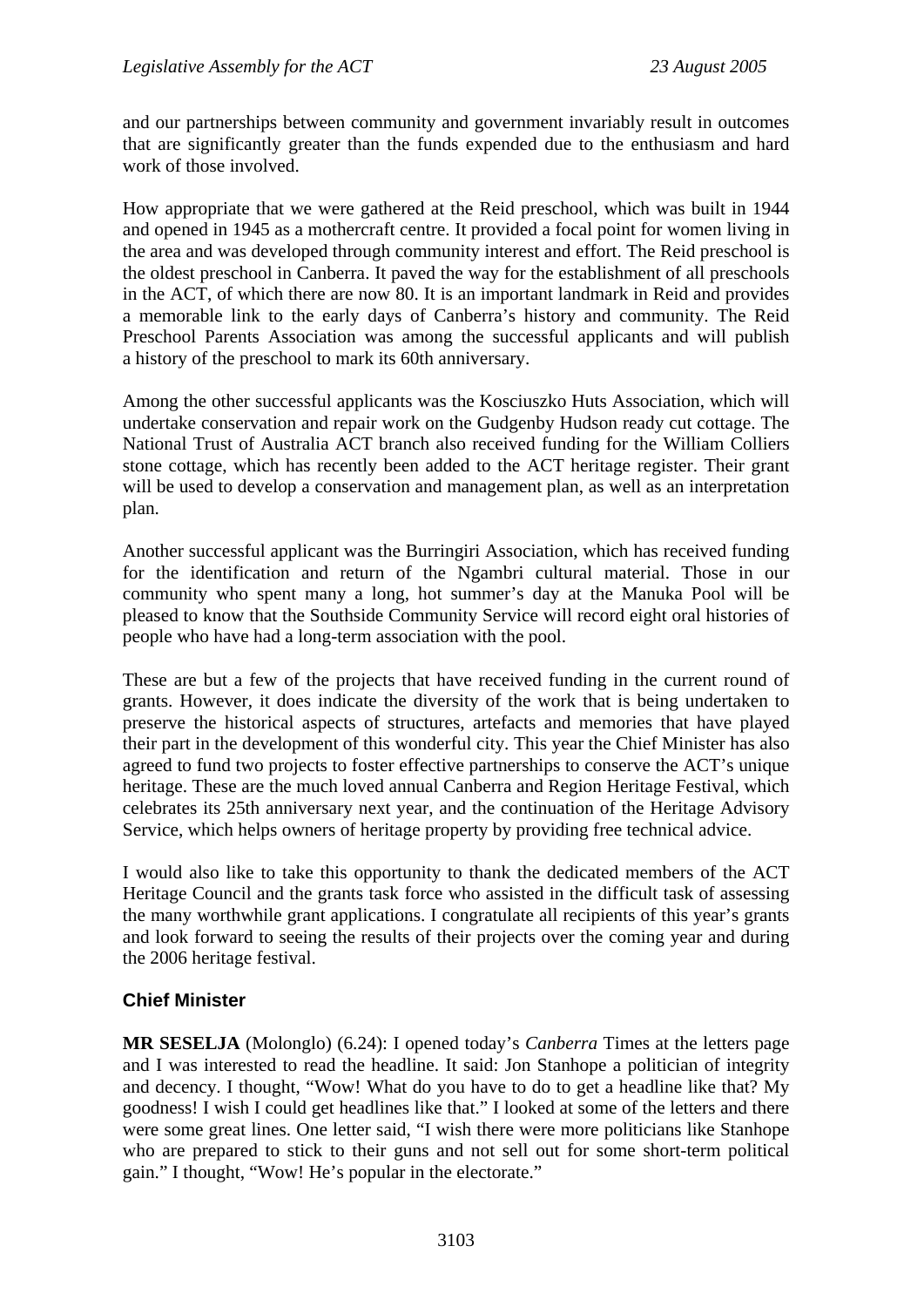Another one says, "You can agree with him or not, but there is no denying that his government is providing leadership on important issues." The PR machine is in full swing. I thought, "What do you have to do to get these letters?" I am told that there are some links, though. Normally, to get a headline like that, you would need a few letters saying what a wonderful person Jon Stanhope is, and then he gets a headline. I am told that the author of one of the letters, the person who says "there is no denying that his government is providing leadership on important issues", is the wife of his chief of staff. I found that interesting.

So I thought, "How else would you get a good letter?" I understand that the first letter writer is an ALP member. I guess self-praise is no praise at all, Mr Speaker. We see a couple of slightly critical editorials in the *Canberra Times* and the PR goes into full swing. The ALP letter writers get going, the officers get to work to try to express community opinion that, "No, we really have a Chief Minister who is a politician of integrity and decency." It is always a bit embarrassing, I guess, when these things are shown up.

Of course, this government has form. I believe it was one of Mr Gentleman's staffers, whom I certainly will not name—Mr Gentleman would—who wrote a gushing letter in praise of Mr Corbell's health system. She said, "Why does that nasty opposition keep saying that the health system's not going well?" The point I made at the time, and the point I will make again, is that all these kinds of things do is erode public confidence. The next time Mr Corbell gets up to read a letter, we will not know where it has come from. We will not know whether it was written by a staffer or whether it was written by a Labor Party apparatchik. As we are seeing here, the Labor Party PR system is in full swing in defence of our Chief Minister. It is great to see that at least some people in the Labor Party still think that Jon Stanhope is a great bloke.

## **Disaster planning**

**MR SMYTH** (Brindabella—Leader of the Opposition) (6.27): I will use the last couple of minutes to complete what Mr Pratt started to talk about, the evacuation plans that I look forward to seeing. It is interesting that the final paragraph of the email from the head of the State Emergency Services in the ACT actually says:

the ACTSES is to take the lead role in the development of plans, the identification of sites, and possibly the development and delivery of training as appropriate.

I would have thought that if, as the Chief Minister claims, the evacuation plans were ready, it would not be necessary to develop any more, that the sites would have already been identified and that development and delivery of training, as appropriate, would have already been undertaken. This email was sent out yesterday afternoon, Monday, 22 August 2005 at 2.11 pm. So the discussion with Peter Dunn, the head of the Emergency Services Authority, took place on the morning of the 22nd. Clearly, on the morning of 22 August, there were no evacuation plans, as claimed by the Chief Minister.

**MR SPEAKER**: Order! The time allotted for the debate has expired.

## **The Assembly adjourned at 6.30 pm.**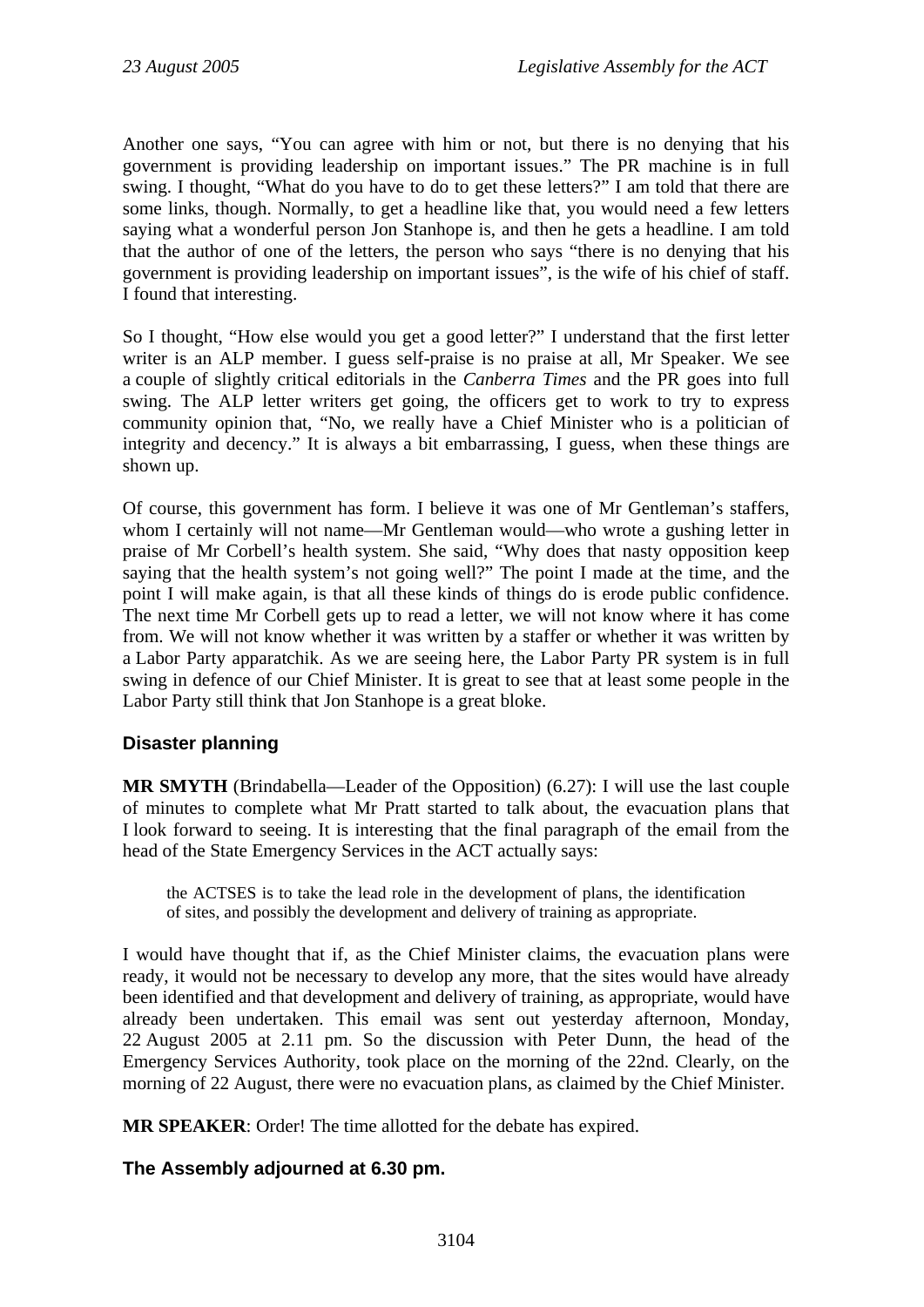## **Schedules of amendments**

### **Schedule 1**

### **Human Rights Commission Bill 2005**

Amendments moved by Dr Foskey

**1 Proposed new clause 6 (aa) Page 4, line 3—** 

*before clause 6 (a),insert* 

- (aa) to promote the human rights and welfare of people living in the ACT by—
	- (i) promoting the provision of community education, information and advice in relation to human rights; and
	- (ii) identifying and examining issues that affect the human rights and welfare of vulnerable groups in the community; and
	- (iii) making recommendations to government and nongovernment agencies on legislation, policies, practices and services that affect vulnerable groups in the community;

**2** 

**Clause 8 (2), proposed new note Page 6, line 17—** 

*insert* 

*Note Disability* is defined differently for complaints about discrimination on the grounds of disability (see *Discrimination Act 1991*, s 5AA).

**3** 

**Proposed new clause 21 (1) (aa) Page 13, line 6—** 

*insert* 

- (aa) to promote the human rights and welfare of people with a disability, older people, people who use community services, and their carers, (the *groups*) by—
	- (i) promoting the provision of education, information and advice to the groups; and
	- (ii) promoting and monitoring public awareness on issues that affect the groups; and
	- (iii) conducting and monitoring research into issues that affect the groups; and
	- (iv) making recommendations to government and nongovernment agencies on legislation, policies, practices and services that affect the groups; and
	- (v) promoting the participation of people in the groups in making decisions that affect their lives;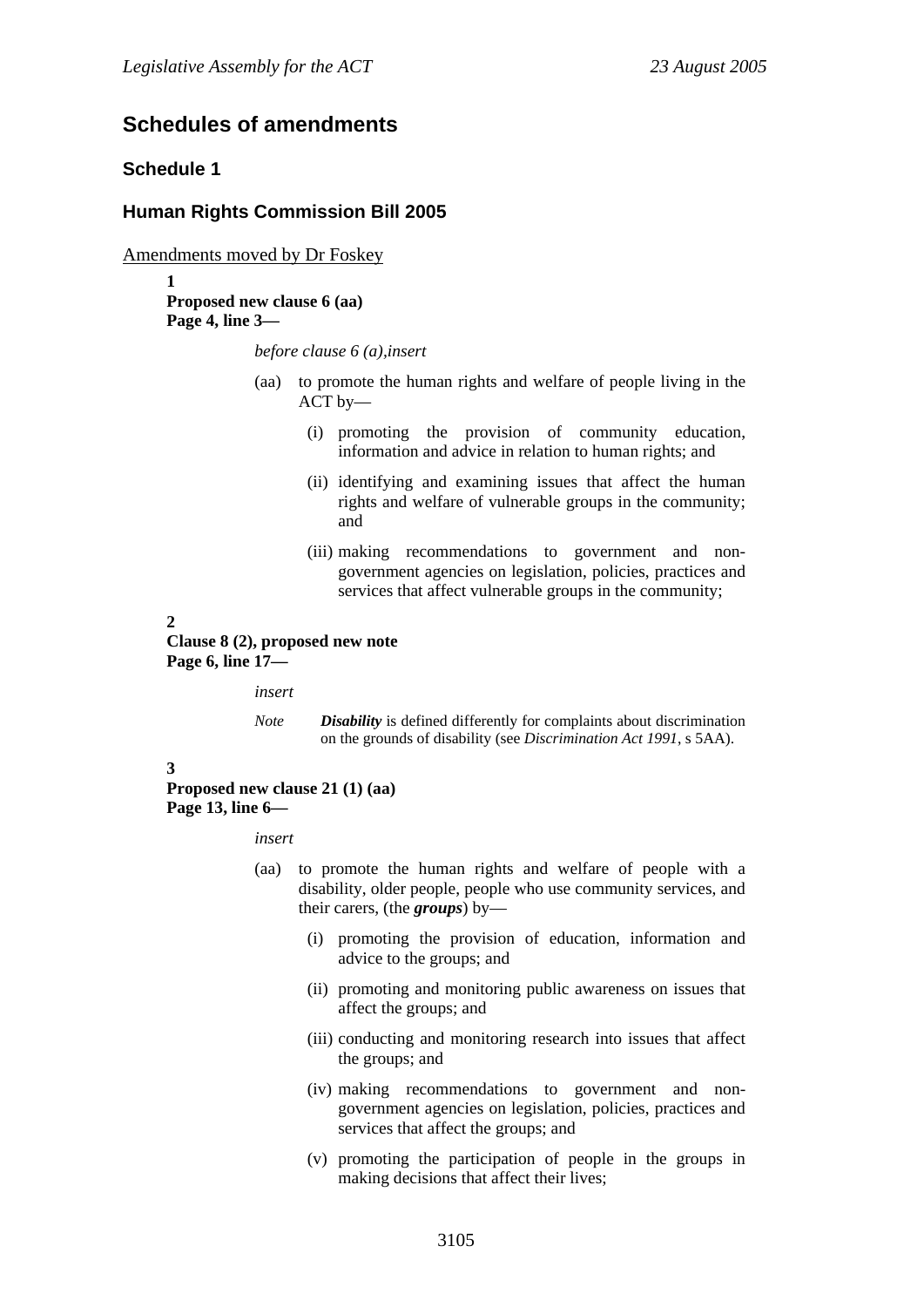#### **4 Clause 21 (2) Page 13, line 9—**

*omit clause 21 (2), substitute* 

(2) The exercise of the function mentioned in subsection (1) (a) is subject to any decision of the commission about the management of the commission's administrative affairs.

**5 Clause 23 (3) Page 15, line 3—** 

*omit clause 23 (3), substitute* 

(3) The exercise of the function mentioned in subsection (1) (a) is subject to any decision of the commission about the management of the commission's administrative affairs.

**6** 

## **Proposed new clause 25 (1) (aa) Page 16, line 4—**

*insert* 

- (aa) to promote the human rights and welfare of people with a health or mental health issue, and their carers, (the *groups*) by—
	- (i) promoting the provision of education, information and advice to the groups; and
	- (ii) promoting and monitoring public awareness on issues that affect the groups; and
	- (iii) conducting and monitoring research into issues that affect the groups; and
	- (iv) making recommendations to government and nongovernment agencies on legislation, policies, practices and services that affect the groups; and
	- (v) promoting the participation of people in the groups in making decisions that affect their lives;

**7** 

**Clause 25 (2) Page 16, line 7—** 

*omit clause 25 (2), substitute* 

(2) The exercise of the function mentioned in subsection (1) (a) is subject to any decision of the commission about the management of the commission's administrative affairs.

**8** 

**Clause 26 Page 16, line 11—** 

*omit clause 26, substitute*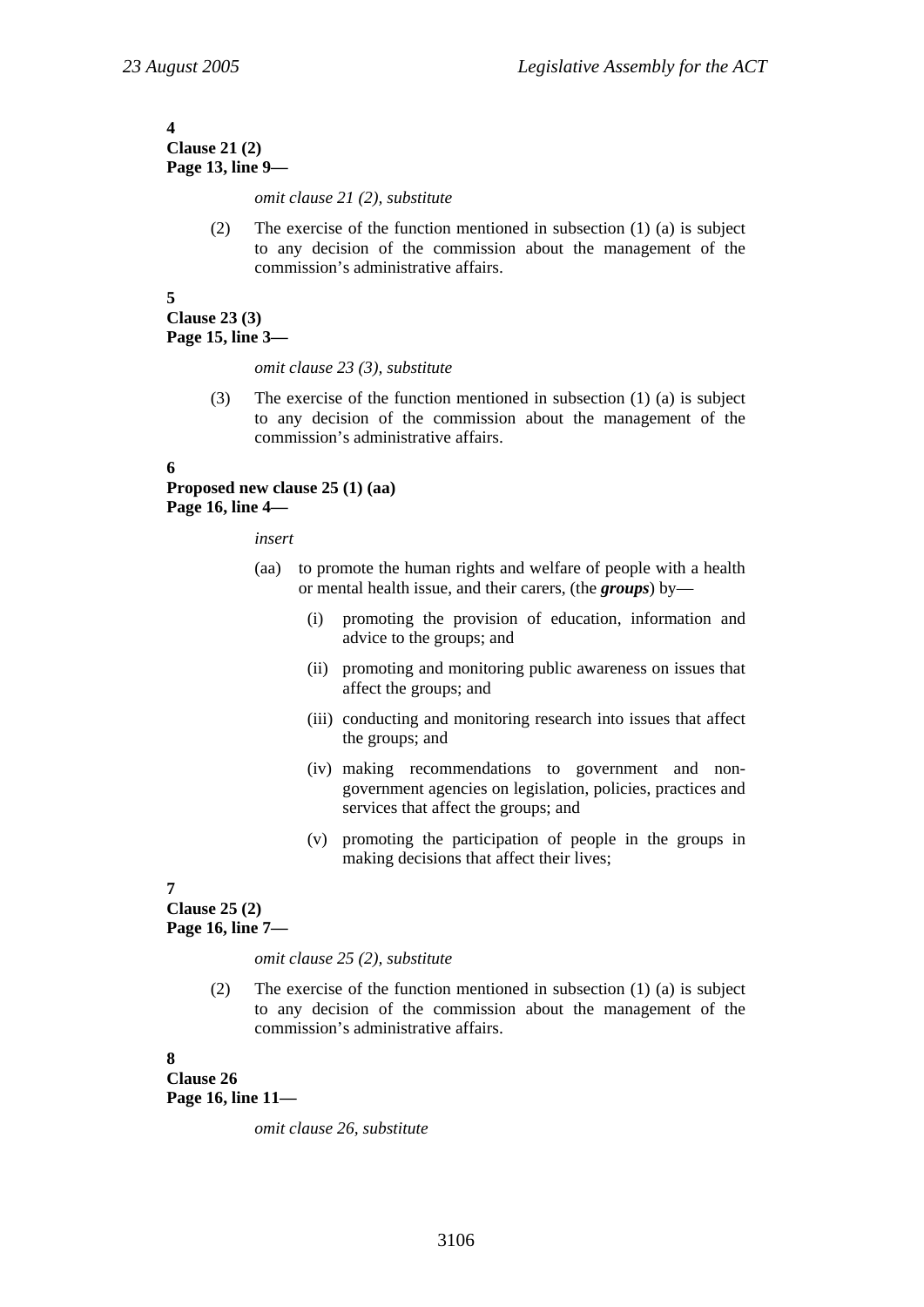#### **26 Human rights commissioner**

There is to be a Human Rights Commissioner.

**9 Clause 27 (3) Page 17, line 1—** 

*omit clause 27 (3), substitute* 

(3) The exercise of the function mentioned in subsection (1) (a) is subject to any decision of the commission about the management of the commission's administrative affairs.

**10** 

**Clause 34 (1), example Page 19, line 12—** 

*omit the example, substitute* 

#### **Example**

The discrimination commissioner may be appointed to be the human rights commissioner.

*Note* An example is part of the Act, is not exhaustive and may extend, but does not limit, the meaning of the provision in which it appears (see Legislation Act, s 126 and s 132).

#### **11**

**Clause 34 (3), example Page 19, line 22—** 

*omit the example, substitute* 

#### **Example**

If the discrimination commissioner is also the human rights commissioner, the number of members is taken to be 4. Therefore, 2 members (rather than 3) would need to be present at a meeting to carry on business.

*Note* An example is part of the Act, is not exhaustive and may extend, but does not limit, the meaning of the provision in which it appears (see Legislation Act, s 126 and s 132).

#### **12**

**Clause 45 (2) (a) Page 26, line 9—** 

*omit clause 45 (2) (a), substitute* 

- (a) within 90 days after the day the commission receives a complaint—
	- (i) carry out an initial consideration of the complaint; and
	- (ii) decide to allocate, or not to allocate, the complaint for consideration; and

**13** 

**Clause 51 (1) Page 31, line 4—** 

*omit*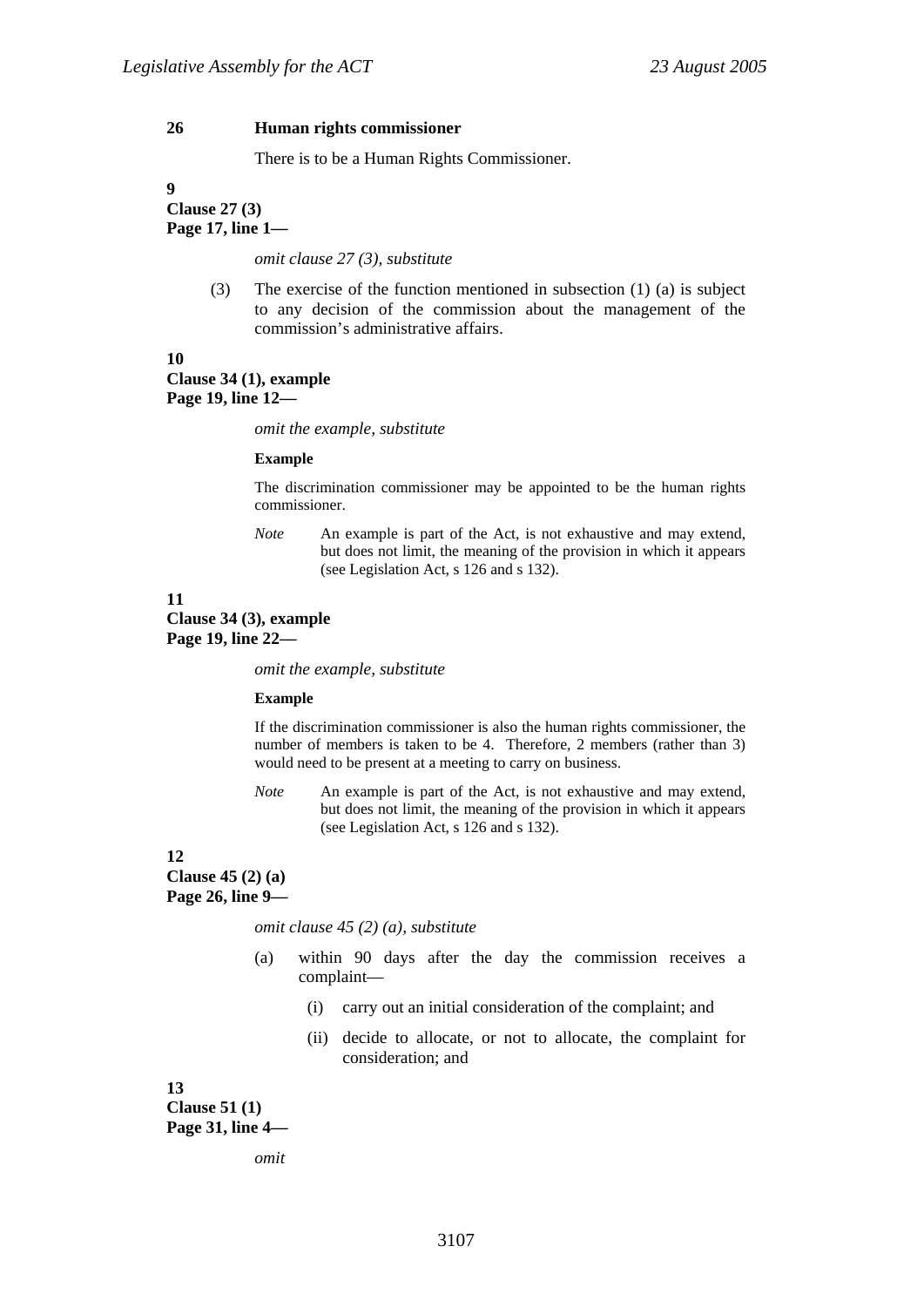The commission may

*substitute* 

A commissioner may

**14 Clause 51 (2) Page 31, line 10—** 

*omit* 

The commission may

*substitute* 

A commissioner may

#### **15 Clause 87 (1) Page 52, line 5—**

*omit section 87 (1), substitute* 

(1) A commissioner may, on the commissioner's own initiative, give the Minister a written report about any matter of public importance related to the commission, the commission's functions or a matter that may be complained about under this Act.

### **16 Clause 87 (2) Page 52, line 10—**

*omit*  If the commission gives *substitute*  If a commissioner gives

## **Schedule 2**

### **Human Rights Commission Bill 2005**

Amendments moved by Mr Stefaniak

**1 Division 4.2 heading, proposed new note Page 28, line 1—** 

*insert* 

*Note to div 4.2* 

The commission must close certain complaints. For example, the commission must close a complaint that is frivolous or vexatious, or a complaint that has been or is being dealt with by a court or tribunal (see s  $78(2)$ , esp par (c) (ii) and (iii)).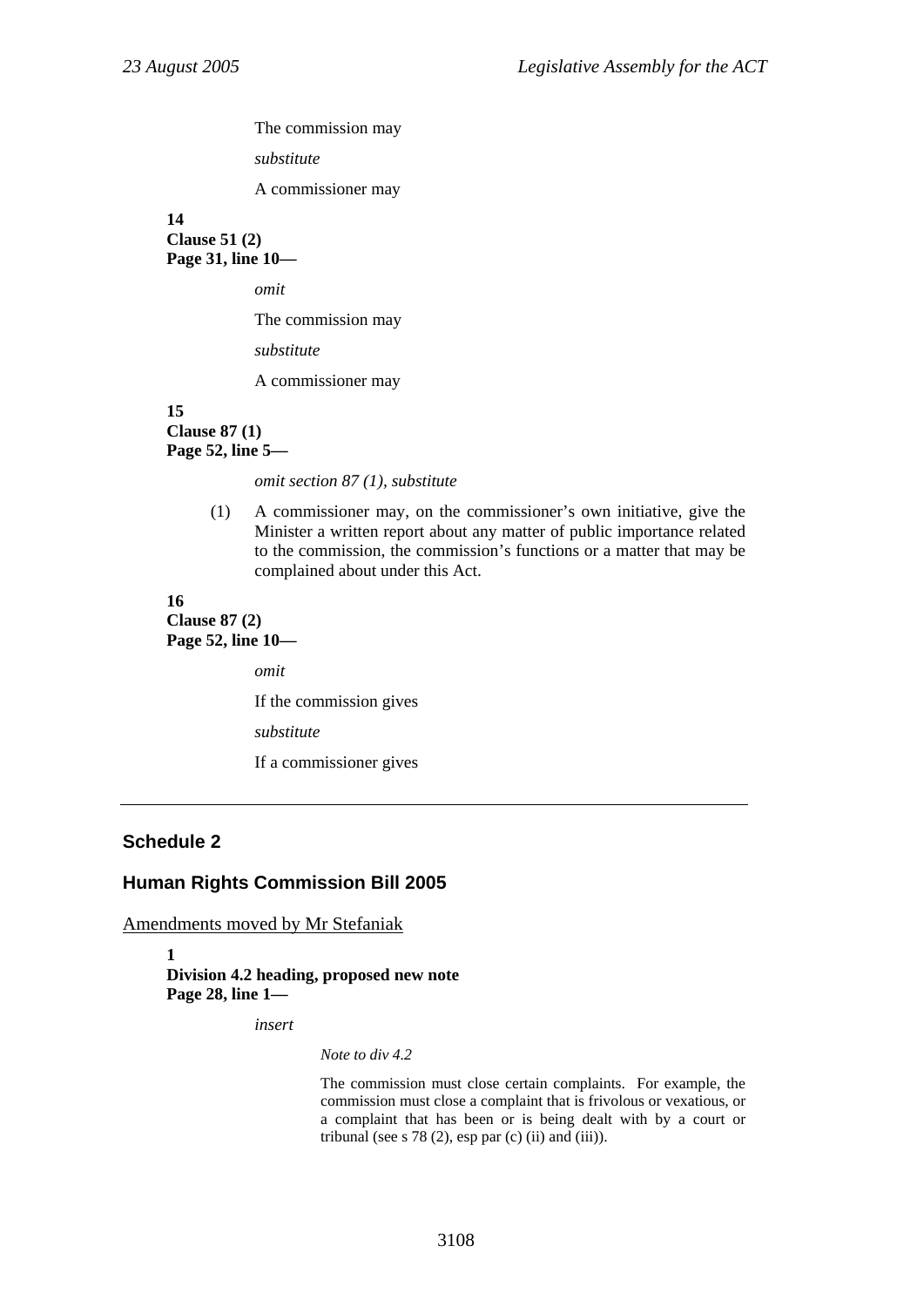**2 Clause 78 (1) (e) Page 44, line 24**  *omit*  **3 Proposed new clause 78 (2) (da) Page 45, line 26**  *insert*  (da) the complaint has been referred to a health profession board; or

## **Schedule 3**

### **Human Rights Commission Legislation Amendment Bill 2005**

Amendment moved by Mr Stefaniak

**1 Schedule 1 Part 1.10 Page 50, line 17—** 

*omit* 

### **Schedule 4**

## **Human Rights Commission (Children and Young People Commissioner) Bill 2005**

Amendments moved by Dr Foskey

**1 Clause 13 Proposed new section 19B (1) (aa) Page 7, line 5—** 

*insert* 

- (aa) to promote the human rights and welfare of children and young people by—
	- (i) promoting the provision of education, information and advice to children and young people; and
	- (ii) promoting and monitoring public awareness on issues that affect children and young people; and
	- (iii) conducting and monitoring research into issues that affect children and young people; and
	- (iv) making recommendations to government and nongovernment agencies on legislation, policies, practices and services that affect children and young people; and